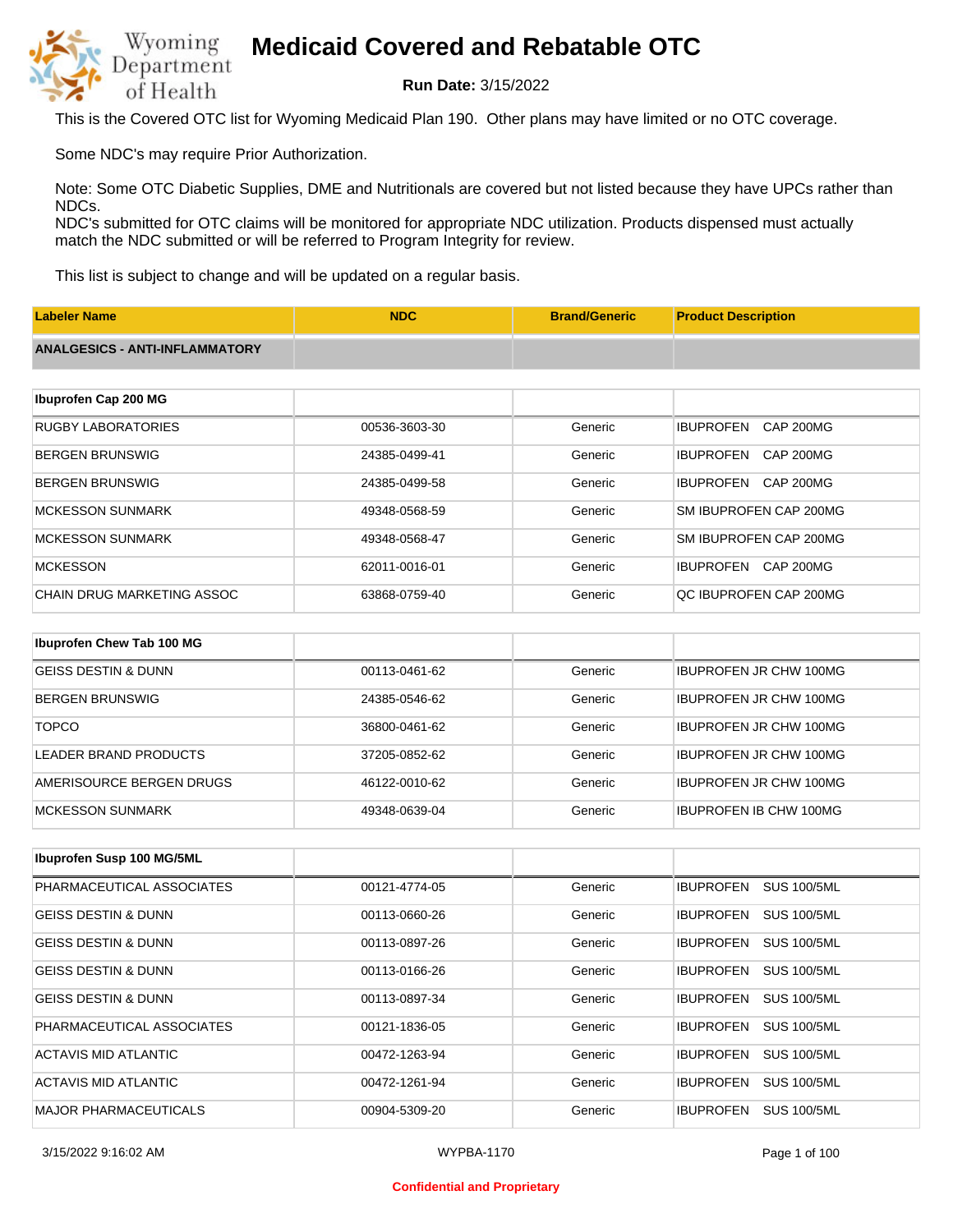| Wyoming                      | <b>Medicaid Covered and Rebatable OTC</b> |         |                                        |
|------------------------------|-------------------------------------------|---------|----------------------------------------|
| Department<br>of Health      | <b>Run Date: 3/15/2022</b>                |         |                                        |
| <b>ACTAVIS MID ATLANTIC</b>  | 00472-1255-94                             | Generic | <b>IBUPROFEN</b><br><b>SUS 100/5ML</b> |
| <b>MAJOR PHARMACEUTICALS</b> | 00904-5309-09                             | Generic | <b>IBUPROFEN</b><br><b>SUS 100/5ML</b> |
| <b>MAJOR PHARMACEUTICALS</b> | 00904-5577-20                             | Generic | <b>IBUPROFEN</b><br><b>SUS 100/5ML</b> |
| <b>BERGEN BRUNSWIG</b>       | 24385-0009-26                             | Generic | <b>IBUPROFEN</b><br><b>SUS 100/5ML</b> |
| <b>BERGEN BRUNSWIG</b>       | 24385-0372-26                             | Generic | <b>IBUPROFEN</b><br><b>SUS 100/5ML</b> |
| <b>SELECT BRAND</b>          | 15127-0900-04                             | Generic | <b>IBUPROFEN</b><br><b>SUS 100/5ML</b> |
| LEADER BRAND PRODUCTS        | 37205-0848-26                             | Generic | <b>IBUPROFEN</b><br><b>SUS 100/5ML</b> |
| <b>BERGEN BRUNSWIG</b>       | 24385-0905-26                             | Generic | <b>IBUPROFEN</b><br><b>SUS 100/5ML</b> |
| <b>BERGEN BRUNSWIG</b>       | 24385-0905-34                             | Generic | <b>IBUPROFEN</b><br><b>SUS 100/5ML</b> |
| <b>TOPCO</b>                 | 36800-0166-26                             | Generic | <b>IBUPROFEN</b><br><b>SUS 100/5ML</b> |
| <b>SELECT BRAND</b>          | 15127-0978-04                             | Generic | <b>IBUPROFEN</b><br><b>SUS 100/5ML</b> |
| <b>BERGEN BRUNSWIG</b>       | 24385-0009-34                             | Generic | <b>IBUPROFEN</b><br><b>SUS 100/5ML</b> |
| <b>BERGEN BRUNSWIG</b>       | 24385-0361-26                             | Generic | <b>IBUPROFEN</b><br><b>SUS 100/5ML</b> |
| <b>BERGEN BRUNSWIG</b>       | 24385-0361-34                             | Generic | <b>IBUPROFEN</b><br><b>SUS 100/5ML</b> |
| <b>TOPCO</b>                 | 36800-0660-26                             | Generic | <b>IBUPROFEN</b><br><b>SUS 100/5ML</b> |
| <b>LEADER BRAND PRODUCTS</b> | 37205-0282-26                             | Generic | <b>IBUPROFEN</b><br><b>SUS 100/5ML</b> |
| LEADER BRAND PRODUCTS        | 37205-0283-26                             | Generic | <b>IBUPROFEN</b><br><b>SUS 100/5ML</b> |
| AMERISOURCE BERGEN DRUGS     | 46122-0110-26                             | Generic | <b>IBUPROFEN</b><br><b>SUS 100/5ML</b> |
| <b>TOPCO</b>                 | 36800-0897-26                             | Generic | <b>IBUPROFEN</b><br><b>SUS 100/5ML</b> |
| LEADER BRAND PRODUCTS        | 37205-0643-26                             | Generic | IBUPROFEN<br><b>SUS 100/5ML</b>        |
| <b>LEADER BRAND PRODUCTS</b> | 37205-0660-26                             | Generic | <b>IBUPROFEN</b><br><b>SUS 100/5ML</b> |
| <b>PADAGIS</b>               | 45802-0133-26                             | Generic | IBUPROFEN SUS 100/5ML                  |
| <b>PADAGIS</b>               | 45802-0897-26                             | Generic | IBUPROFEN SUS 100/5ML                  |
| <b>PADAGIS</b>               | 45802-0897-34                             | Generic | <b>SUS 100/5ML</b><br>IBUPROFEN        |
| <b>PADAGIS</b>               | 45802-0140-26                             | Generic | <b>IBUPROFEN</b><br><b>SUS 100/5ML</b> |
| <b>MCKESSON SUNMARK</b>      | 49348-0499-34                             | Generic | <b>SUS 100/5ML</b><br><b>IBUPROFEN</b> |
| <b>MCKESSON SUNMARK</b>      | 49348-0500-34                             | Generic | <b>SUS 100/5ML</b><br><b>IBUPROFEN</b> |
| <b>MCKESSON SUNMARK</b>      | 49348-0876-34                             | Generic | <b>SUS 100/5ML</b><br><b>IBUPROFEN</b> |
| <b>MCKESSON SUNMARK</b>      | 49348-0229-34                             | Generic | <b>SUS 100/5ML</b><br><b>IBUPROFEN</b> |
| <b>MCKESSON SUNMARK</b>      | 49348-0229-37                             | Generic | <b>SUS 100/5ML</b><br><b>IBUPROFEN</b> |
| <b>MCKESSON</b>              | 62011-0011-01                             | Generic | <b>SUS 100/5ML</b><br><b>IBUPROFEN</b> |
| <b>MCKESSON</b>              | 62011-0030-01                             | Generic | <b>IBUPROFEN</b><br><b>SUS 100/5ML</b> |
| <b>MCKESSON</b>              | 62011-0010-01                             | Generic | <b>SUS 100/5ML</b><br><b>IBUPROFEN</b> |
| <b>MCKESSON</b>              | 62011-0030-02                             | Generic | <b>IBUPROFEN</b><br><b>SUS 100/5ML</b> |
| <b>MCKESSON</b>              | 62011-0214-01                             | Generic | <b>SUS 100/5ML</b><br><b>IBUPROFEN</b> |
| PRECISION DOSE, INC.         | 68094-0503-61                             | Generic | <b>SUS 100/5ML</b><br>IBUPROFEN        |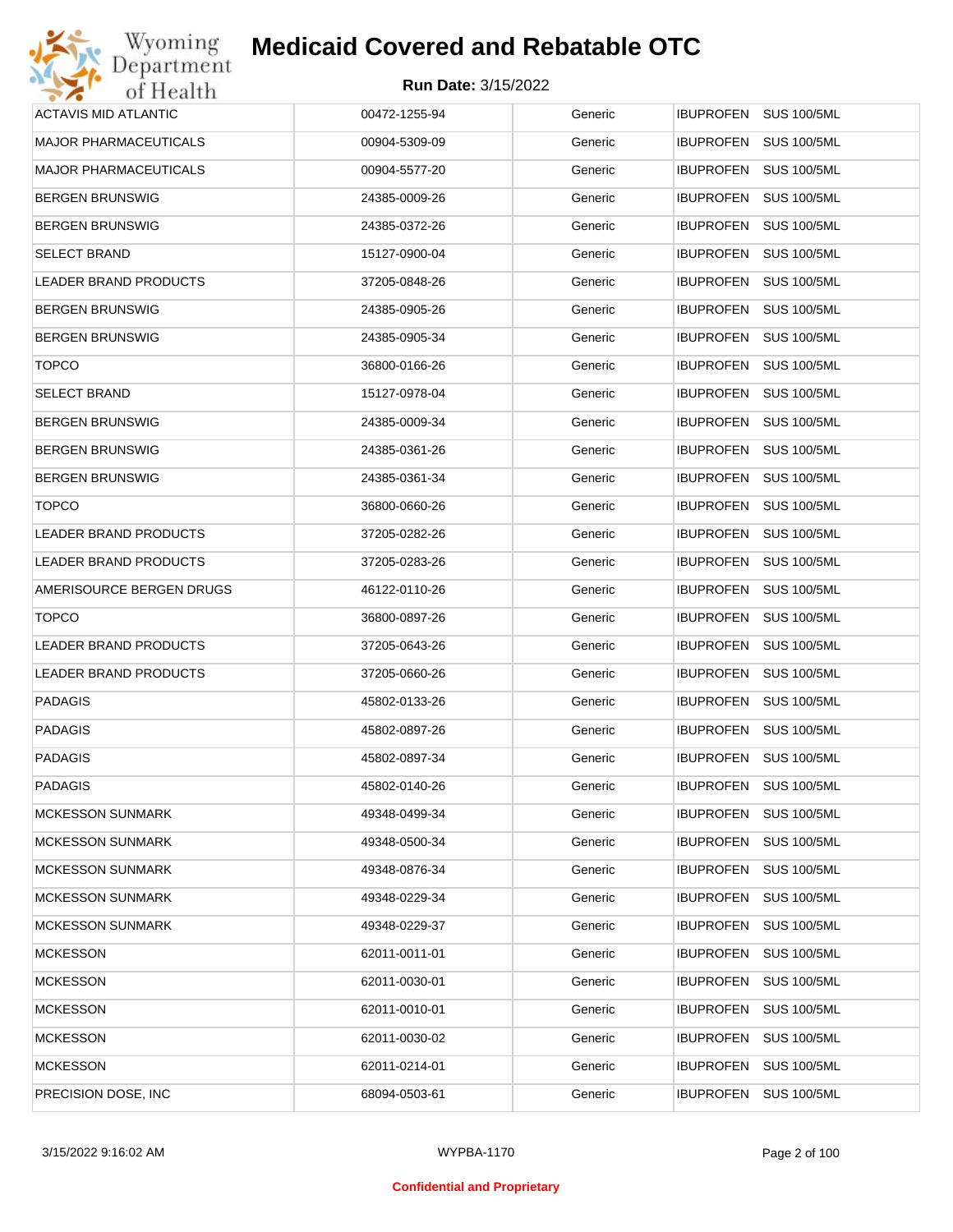| Wyoming<br><b>Medicaid Covered and Rebatable OTC</b><br>Department |                            |         |                                        |  |  |
|--------------------------------------------------------------------|----------------------------|---------|----------------------------------------|--|--|
| of Health                                                          | <b>Run Date: 3/15/2022</b> |         |                                        |  |  |
| CHAIN DRUG MARKETING ASSOC                                         | 63868-0756-18              | Generic | <b>IBUPROFEN</b><br><b>SUS 100/5ML</b> |  |  |
| PRECISION DOSE, INC.                                               | 68094-0494-62              | Generic | <b>SUS 100/5ML</b><br><b>IBUPROFEN</b> |  |  |
| PRECISION DOSE, INC.                                               | 68094-0503-59              | Generic | <b>SUS 100/5ML</b><br><b>IBUPROFEN</b> |  |  |
| CHAIN DRUG MARKETING ASSOC                                         | 63868-0758-18              | Generic | <b>IBUPROFEN</b><br><b>SUS 100/5ML</b> |  |  |
| PRECISION DOSE, INC.                                               | 68094-0503-62              | Generic | <b>SUS 100/5ML</b><br><b>IBUPROFEN</b> |  |  |
| PRECISION DOSE, INC.                                               | 68094-0494-58              | Generic | <b>SUS 100/5ML</b><br><b>IBUPROFEN</b> |  |  |
| PRECISION DOSE, INC.                                               | 68094-0494-59              | Generic | <b>IBUPROFEN</b><br><b>SUS 100/5ML</b> |  |  |
| PRECISION DOSE, INC.                                               | 68094-0494-61              | Generic | <b>SUS 100/5ML</b><br><b>IBUPROFEN</b> |  |  |

| <b>Ibuprofen Susp 40 MG/ML</b> |               |         |                                 |
|--------------------------------|---------------|---------|---------------------------------|
| <b>GEISS DESTIN &amp; DUNN</b> | 00113-0057-05 | Generic | <b>IBUPROFEN</b><br>DRO 50/1.25 |
| <b>MAJOR PHARMACEUTICALS</b>   | 00904-5463-35 | Generic | <b>IBUPROFEN</b><br>DRO 50/1.25 |
| <b>BERGEN BRUNSWIG</b>         | 24385-0550-10 | Generic | <b>IBUPROFEN</b><br>DRO 50/1.25 |
| <b>TOPCO</b>                   | 36800-0057-05 | Generic | <b>IBUPROFEN</b><br>DRO 50/1.25 |
| <b>TOPCO</b>                   | 36800-0255-10 | Generic | <b>IBUPROFEN</b><br>DRO 50/1.25 |
| <b>PADAGIS</b>                 | 45802-0057-05 | Generic | <b>IBUPROFEN</b><br>DRO 50/1.25 |
| <b>ACTAVIS</b>                 | 45963-0125-24 | Generic | <b>IBUPROFEN</b><br>DRO 50/1.25 |
| <b>LEADER BRAND PRODUCTS</b>   | 37205-0646-05 | Generic | <b>IBU-DROPS</b><br>DRO 40MG/ML |
| <b>LEADER BRAND PRODUCTS</b>   | 37205-0436-10 | Generic | <b>IBU-DROPS</b><br>DRO 50/1.25 |
| <b>ACTAVIS</b>                 | 45963-0125-23 | Generic | <b>IBUPROFEN</b><br>DRO 50/1.25 |
| <b>MCKESSON SUNMARK</b>        | 49348-0374-69 | Generic | <b>IBUPROFEN</b><br>DRO 50/1.25 |
| <b>MCKESSON SUNMARK</b>        | 49348-0642-27 | Generic | <b>IBUPROFEN</b><br>DRO 50/1.25 |
| <b>MCKESSON</b>                | 62011-0012-01 | Generic | <b>IBUPROFEN</b><br>DRO 50/1.25 |
| <b>MCKESSON</b>                | 62011-0004-01 | Generic | <b>IBUPROFEN</b><br>DRO 50/1.25 |
| CHAIN DRUG MARKETING ASSOC     | 63868-0076-30 | Generic | <b>IBUPROFEN</b><br>DRO 50/1.25 |

| Ibuprofen Tab 200 MG           |               |         |                                      |
|--------------------------------|---------------|---------|--------------------------------------|
| <b>GEISS DESTIN &amp; DUNN</b> | 00113-0517-71 | Generic | <b>IBUPROFEN</b><br><b>TAB 200MG</b> |
| <b>PERRIGO</b>                 | 00113-0604-62 | Generic | <b>IBUPROFEN</b><br><b>TAB 200MG</b> |
| <b>PERRIGO</b>                 | 00113-0604-78 | Generic | <b>IBUPROFEN</b><br><b>TAB 200MG</b> |
| <b>PERRIGO</b>                 | 00113-0074-71 | Generic | <b>IBUPROFEN</b><br><b>TAB 200MG</b> |
| <b>PERRIGO</b>                 | 00113-0074-78 | Generic | <b>IBUPROFEN</b><br><b>TAB 200MG</b> |
| <b>PERRIGO</b>                 | 00113-0647-62 | Generic | <b>IBUPROFEN</b><br><b>TAB 200MG</b> |
| <b>PERRIGO</b>                 | 00113-0647-71 | Generic | <b>IBUPROFEN</b><br><b>TAB 200MG</b> |
| <b>PERRIGO</b>                 | 00113-0604-90 | Generic | <b>IBUPROFEN</b><br><b>TAB 200MG</b> |
| <b>PERRIGO</b>                 | 00113-0604-71 | Generic | <b>IBUPROFEN</b><br><b>TAB 200MG</b> |
| <b>PERRIGO</b>                 | 00113-0647-78 | Generic | <b>IBUPROFEN</b><br><b>TAB 200MG</b> |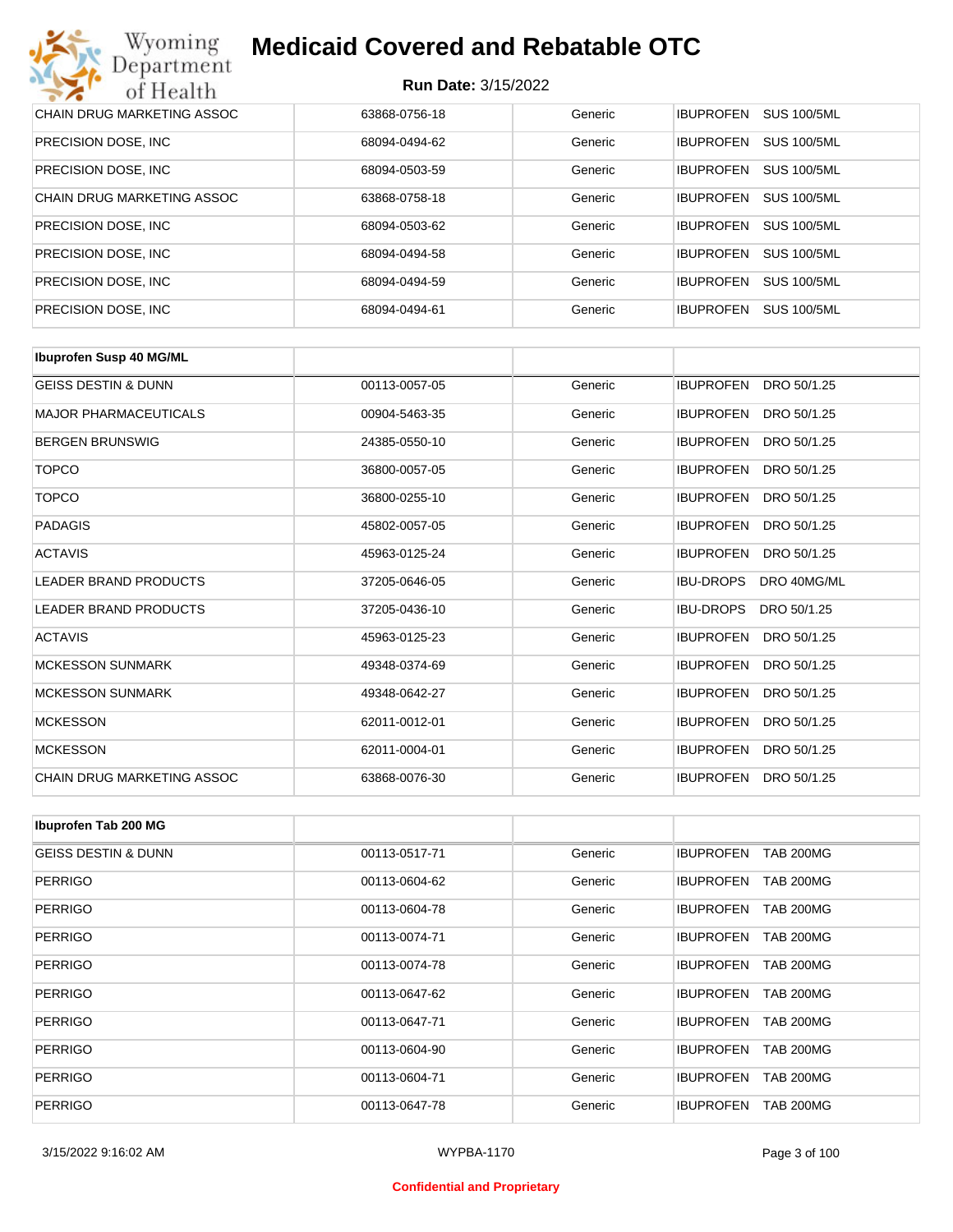| Wyoming                      | <b>Medicaid Covered and Rebatable OTC</b> |         |                                      |
|------------------------------|-------------------------------------------|---------|--------------------------------------|
| Department<br>of Health      | <b>Run Date: 3/15/2022</b>                |         |                                      |
| <b>RUGBY LABORATORIES</b>    | 00536-3587-06                             | Generic | IBUPROFEN TAB 200MG                  |
| <b>RUGBY LABORATORIES</b>    | 00536-3587-01                             | Generic | IBUPROFEN TAB 200MG                  |
| <b>MAJOR PHARMACEUTICALS</b> | 00904-7914-59                             | Generic | <b>TAB 200MG</b><br><b>IBU-200</b>   |
| <b>MAJOR PHARMACEUTICALS</b> | 00904-7915-80                             | Generic | IBUPROFEN TAB 200MG                  |
| <b>SELECT BRAND</b>          | 15127-0312-50                             | Generic | SB IBUPROFEN TAB 200MG               |
| <b>SELECT BRAND</b>          | 15127-0335-50                             | Generic | SB IBUPROFEN TAB 200MG               |
| <b>SELECT BRAND</b>          | 15127-0905-50                             | Generic | SB IBUPROFEN TAB 200MG               |
| <b>SELECT BRAND</b>          | 15127-0907-50                             | Generic | SB IBUPROFEN TAB 200MG               |
| PHARBEST PHARMACEUTICALS     | 16103-0393-06                             | Generic | IBUPROFEN TAB 200MG                  |
| <b>MAJOR PHARMACEUTICALS</b> | 00904-7914-51                             | Generic | <b>TAB 200MG</b><br><b>IBU-200</b>   |
| <b>MAJOR PHARMACEUTICALS</b> | 00904-7914-61                             | Generic | IBUPROFEN TAB 200MG                  |
| <b>MAJOR PHARMACEUTICALS</b> | 00904-7915-70                             | Generic | IBUPROFEN TAB 200MG                  |
| <b>SELECT BRAND</b>          | 15127-0312-25                             | Generic | SB IBUPROFEN TAB 200MG               |
| <b>SELECT BRAND</b>          | 15127-0335-24                             | Generic | SB IBUPROFEN TAB 200MG               |
| <b>SELECT BRAND</b>          | 15127-0907-24                             | Generic | SB IBUPROFEN TAB 200MG               |
| <b>MAJOR PHARMACEUTICALS</b> | 00904-7915-24                             | Generic | IBUPROFEN TAB 200MG                  |
| <b>MAJOR PHARMACEUTICALS</b> | 00904-7915-40                             | Generic | IBUPROFEN TAB 200MG                  |
| <b>MAJOR PHARMACEUTICALS</b> | 00904-7915-51                             | Generic | IBUPROFEN TAB 200MG                  |
| <b>MAJOR PHARMACEUTICALS</b> | 00904-7915-59                             | Generic | IBUPROFEN TAB 200MG                  |
| <b>SELECT BRAND</b>          | 15127-0312-01                             | Generic | SB IBUPROFEN TAB 200MG               |
| <b>SELECT BRAND</b>          | 15127-0312-24                             | Generic | SB IBUPROFEN TAB 200MG               |
| <b>BERGEN BRUNSWIG</b>       | 24385-0059-78                             | Generic | <b>IBUPROFEN TAB 200MG</b>           |
| <b>BERGEN BRUNSWIG</b>       | 24385-0604-78                             | Generic | <b>IBUPROFEN TAB 200MG</b>           |
| <b>BERGEN BRUNSWIG</b>       | 24385-0604-90                             | Generic | IBUPROFEN TAB 200MG                  |
| <b>BERGEN BRUNSWIG</b>       | 24385-0647-71                             | Generic | <b>IBUPROFEN</b><br><b>TAB 200MG</b> |
| <b>BERGEN BRUNSWIG</b>       | 24385-0058-78                             | Generic | <b>IBUPROFEN</b><br>TAB 200MG        |
| <b>BERGEN BRUNSWIG</b>       | 24385-0058-82                             | Generic | <b>IBUPROFEN</b><br><b>TAB 200MG</b> |
| <b>BERGEN BRUNSWIG</b>       | 24385-0604-85                             | Generic | <b>IBUPROFEN</b><br>TAB 200MG        |
| <b>TOPCO</b>                 | 36800-0183-83                             | Generic | <b>IBUPROFEN</b><br><b>TAB 200MG</b> |
| <b>TOPCO</b>                 | 36800-0517-71                             | Generic | <b>IBUPROFEN</b><br>TAB 200MG        |
| <b>TOPCO</b>                 | 36800-0604-93                             | Generic | <b>IBUPROFEN</b><br><b>TAB 200MG</b> |
| <b>TOPCO</b>                 | 36800-0647-71                             | Generic | <b>IBUPROFEN</b><br>TAB 200MG        |
| <b>TOPCO</b>                 | 36800-0647-90                             | Generic | <b>IBUPROFEN</b><br><b>TAB 200MG</b> |
| LEADER BRAND PRODUCTS        | 37205-0341-71                             | Generic | <b>IBUPROFEN</b><br>TAB 200MG        |
| <b>BERGEN BRUNSWIG</b>       | 24385-0604-71                             | Generic | <b>IBUPROFEN</b><br>TAB 200MG        |
| <b>BERGEN BRUNSWIG</b>       | 24385-0647-78                             | Generic | <b>IBUPROFEN</b><br><b>TAB 200MG</b> |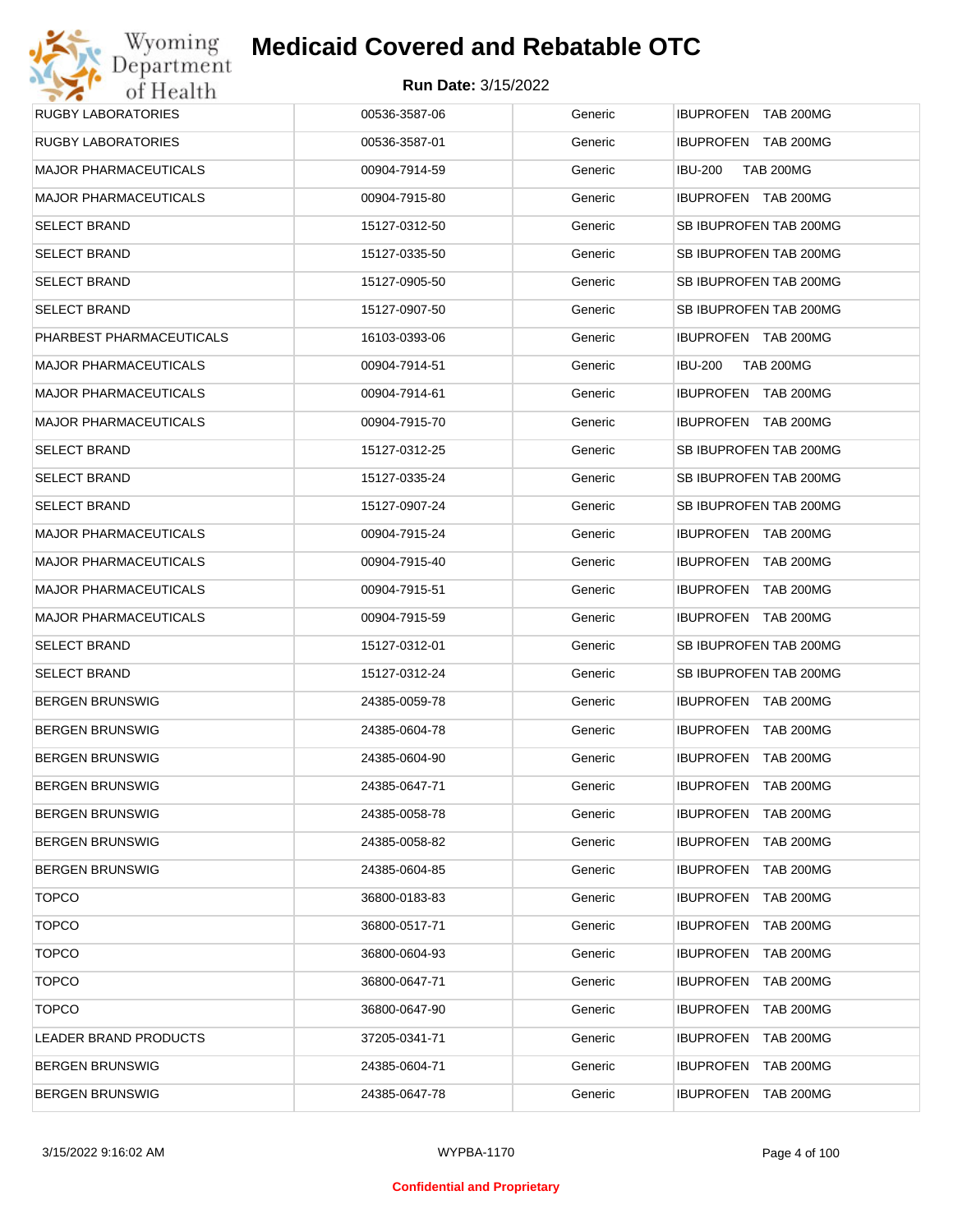

# Wyoming<br>Department<br>of Health

## **Medicaid Covered and Rebatable OTC**

| <b>TOPCO</b>                 | 36800-0604-62 | Generic | IBUPROFEN TAB 200MG        |
|------------------------------|---------------|---------|----------------------------|
| <b>TOPCO</b>                 | 36800-0604-71 | Generic | IBUPROFEN TAB 200MG        |
| <b>TOPCO</b>                 | 36800-0604-78 | Generic | IBUPROFEN TAB 200MG        |
| <b>TOPCO</b>                 | 36800-0604-85 | Generic | IBUPROFEN TAB 200MG        |
| <b>LEADER BRAND PRODUCTS</b> | 37205-0341-78 | Generic | IBUPROFEN TAB 200MG        |
| <b>LEADER BRAND PRODUCTS</b> | 37205-0345-71 | Generic | IBUPROFEN TAB 200MG        |
| <b>LEADER BRAND PRODUCTS</b> | 37205-0345-78 | Generic | IBUPROFEN TAB 200MG        |
| LEADER BRAND PRODUCTS        | 37205-0350-71 | Generic | IBUPROFEN TAB 200MG        |
| <b>TOPCO</b>                 | 36800-0517-78 | Generic | <b>IBUPROFEN TAB 200MG</b> |
| <b>TOPCO</b>                 | 36800-0604-90 | Generic | IBUPROFEN TAB 200MG        |
| <b>TOPCO</b>                 | 36800-0647-62 | Generic | <b>IBUPROFEN TAB 200MG</b> |
| <b>TOPCO</b>                 | 36800-0647-78 | Generic | IBUPROFEN TAB 200MG        |
| <b>MAJOR PHARMACEUTICALS</b> | 00904-7912-51 | Generic | IBUPROFEN TAB 200MG        |
| <b>MAJOR PHARMACEUTICALS</b> | 00904-7912-59 | Generic | IBUPROFEN TAB 200MG        |
| <b>SELECT BRAND</b>          | 15127-0335-01 | Generic | SB IBUPROFEN TAB 200MG     |
| PHARBEST PHARMACEUTICALS     | 16103-0393-08 | Generic | IBUPROFEN TAB 200MG        |
| <b>TOPCO</b>                 | 36800-0074-71 | Generic | IBUPROFEN TAB 200MG        |
| <b>TOPCO</b>                 | 36800-0074-78 | Generic | IBUPROFEN TAB 200MG        |
| <b>LEADER BRAND PRODUCTS</b> | 37205-0605-71 | Generic | IBUPROFEN TAB 200MG        |
| <b>MCKESSON SUNMARK</b>      | 49348-0196-09 | Generic | IBUPROFEN TAB 200MG        |
| <b>MCKESSON SUNMARK</b>      | 49348-0196-10 | Generic | IBUPROFEN TAB 200MG        |
| <b>MCKESSON SUNMARK</b>      | 49348-0196-35 | Generic | IBUPROFEN TAB 200MG        |
| <b>MCKESSON SUNMARK</b>      | 49348-0727-09 | Generic | SM IBUPROFEN TAB 200MG     |
| <b>MCKESSON SUNMARK</b>      | 49348-0706-04 | Generic | IBUPROFEN TAB 200MG        |
| <b>MCKESSON SUNMARK</b>      | 49348-0706-10 | Generic | IBUPROFEN TAB 200MG        |
| <b>MCKESSON SUNMARK</b>      | 49348-0727-10 | Generic | SM IBUPROFEN TAB 200MG     |
| <b>MCKESSON SUNMARK</b>      | 49348-0706-09 | Generic | IBUPROFEN TAB 200MG        |
| <b>MCKESSON SUNMARK</b>      | 49348-0706-14 | Generic | IBUPROFEN TAB 200MG        |
| AMNEAL PHARMACEUTICALS       | 53746-0140-01 | Generic | IBUPROFEN TAB 200MG        |
| AMNEAL PHARMACEUTICALS       | 53746-0140-10 | Generic | IBUPROFEN TAB 200MG        |
| <b>MCKESSON</b>              | 62011-0014-01 | Generic | HM IBUPROFEN TAB 200MG     |
| <b>MCKESSON</b>              | 62011-0014-02 | Generic | HM IBUPROFEN TAB 200MG     |
| <b>MCKESSON</b>              | 62011-0014-03 | Generic | HM IBUPROFEN TAB 200MG     |
| <b>MCKESSON</b>              | 62011-0015-02 | Generic | HM IBUPROFEN TAB 200MG     |
| <b>MCKESSON</b>              | 62011-0015-01 | Generic | HM IBUPROFEN TAB 200MG     |
| <b>MCKESSON</b>              | 62011-0222-02 | Generic | HM IBUPROFEN TAB 200MG     |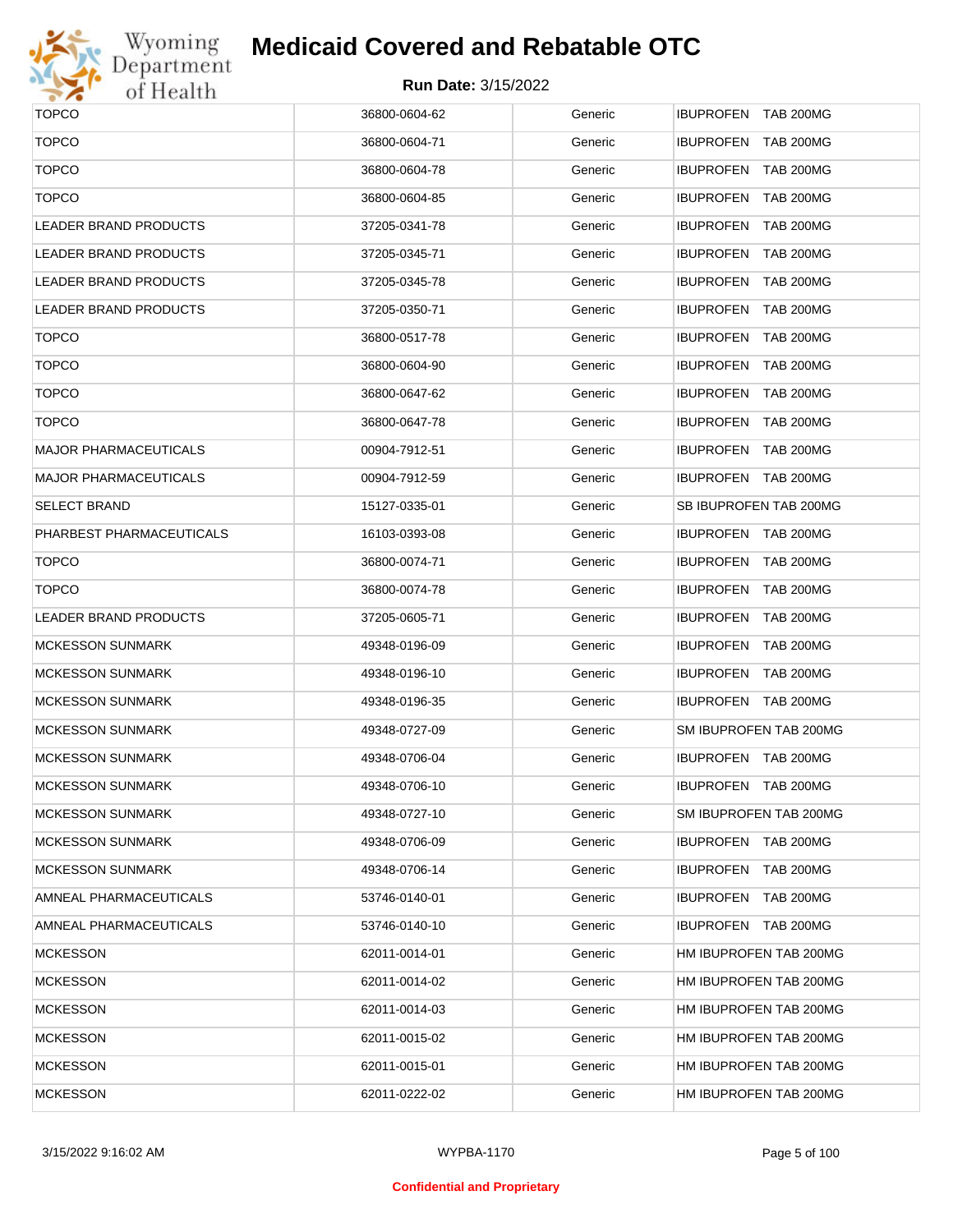| Wyoming<br><b>Medicaid Covered and Rebatable OTC</b><br>Department |                            |         |                                      |  |
|--------------------------------------------------------------------|----------------------------|---------|--------------------------------------|--|
| of Health                                                          | <b>Run Date: 3/15/2022</b> |         |                                      |  |
| AUBURN PHARMACEUTICAL                                              | 62107-0002-01              | Generic | <b>PROVIL</b><br><b>TAB 200MG</b>    |  |
| AUBURN PHARMACEUTICAL                                              | 62107-0002-50              | Generic | <b>PROVIL</b><br><b>TAB 200MG</b>    |  |
| <b>SKY PACKAGING</b>                                               | 63739-0134-01              | Generic | <b>IBUPROFEN</b><br><b>TAB 200MG</b> |  |
| <b>MCKESSON</b>                                                    | 62011-0213-01              | Generic | HM IBUPROFEN TAB 200MG               |  |
| <b>MCKESSON</b>                                                    | 62011-0222-01              | Generic | HM IBUPROFEN TAB 200MG               |  |
| CHAIN DRUG MARKETING ASSOC                                         | 63868-0791-50              | Generic | OC IBUPROFEN TAB 200MG               |  |
| CHAIN DRUG MARKETING ASSOC                                         | 63868-0790-50              | Generic | OC IBUPROFEN TAB 200MG               |  |
| CHAIN DRUG MARKETING ASSOC                                         | 63868-0983-50              | Generic | OC IBUPROFEN TAB 200MG               |  |

| Naproxen Sodium Cap 220 MG |               |         |                        |
|----------------------------|---------------|---------|------------------------|
| LEADER BRAND PRODUCTS      | 37205-0854-58 | Generic | NAPROXEN SOD CAP 220MG |
| LEADER BRAND PRODUCTS      | 37205-0854-60 | Generic | NAPROXEN SOD CAP 220MG |
| AMERISOURCE BERGEN DRUGS   | 46122-0038-58 | Generic | NAPROXEN SOD CAP 220MG |
| AMERISOURCE BERGEN DRUGS   | 46122-0038-60 | Generic | NAPROXEN SOD CAP 220MG |
| <b>MCKESSON</b>            | 62011-0007-01 | Generic | NAPROXEN SOD CAP 220MG |

| Naproxen Sodium Tab 220 MG     |               |         |                        |
|--------------------------------|---------------|---------|------------------------|
| <b>GEISS DESTIN &amp; DUNN</b> | 00113-0368-62 | Generic | NAPROXEN SOD TAB 220MG |
| <b>GEISS DESTIN &amp; DUNN</b> | 00113-0368-71 | Generic | NAPROXEN SOD TAB 220MG |
| <b>GEISS DESTIN &amp; DUNN</b> | 00113-0368-78 | Generic | NAPROXEN SOD TAB 220MG |
| <b>GEISS DESTIN &amp; DUNN</b> | 00113-9490-62 | Generic | NAPROXEN SOD TAB 220MG |
| <b>GEISS DESTIN &amp; DUNN</b> | 00113-9490-71 | Generic | NAPROXEN SOD TAB 220MG |
| <b>GEISS DESTIN &amp; DUNN</b> | 00113-9490-78 | Generic | NAPROXEN SOD TAB 220MG |
| <b>RUGBY LABORATORIES</b>      | 00536-1022-01 | Generic | ALL DAY RELF TAB 220MG |
| <b>RUGBY LABORATORIES</b>      | 00536-1022-06 | Generic | ALL DAY RELF TAB 220MG |
| <b>RUGBY LABORATORIES</b>      | 00536-1023-01 | Generic | ALL DAY RELF TAB 220MG |
| <b>SELECT BRAND</b>            | 15127-0466-01 | Generic | NAPROXEN SOD TAB 220MG |
| <b>SELECT BRAND</b>            | 15127-0466-24 | Generic | NAPROXEN SOD TAB 220MG |
| <b>SELECT BRAND</b>            | 15127-0466-50 | Generic | NAPROXEN SOD TAB 220MG |
| <b>BERGEN BRUNSWIG</b>         | 24385-0368-71 | Generic | ALL DAY PAIN TAB 220MG |
| <b>BERGEN BRUNSWIG</b>         | 24385-0490-71 | Generic | ALL DAY PAIN TAB 220MG |
| <b>BERGEN BRUNSWIG</b>         | 24385-0368-78 | Generic | ALL DAY PAIN TAB 220MG |
| <b>BERGEN BRUNSWIG</b>         | 24385-0368-81 | Generic | ALL DAY PAIN TAB 220MG |
| <b>BERGEN BRUNSWIG</b>         | 24385-0490-78 | Generic | ALL DAY PAIN TAB 220MG |
| <b>TOPCO</b>                   | 36800-0490-62 | Generic | ALL DAY PAIN TAB 220MG |
| <b>TOPCO</b>                   | 36800-0490-78 | Generic | ALL DAY PAIN TAB 220MG |
| <b>TOPCO</b>                   | 36800-0368-62 | Generic | ALL DAY PAIN TAB 220MG |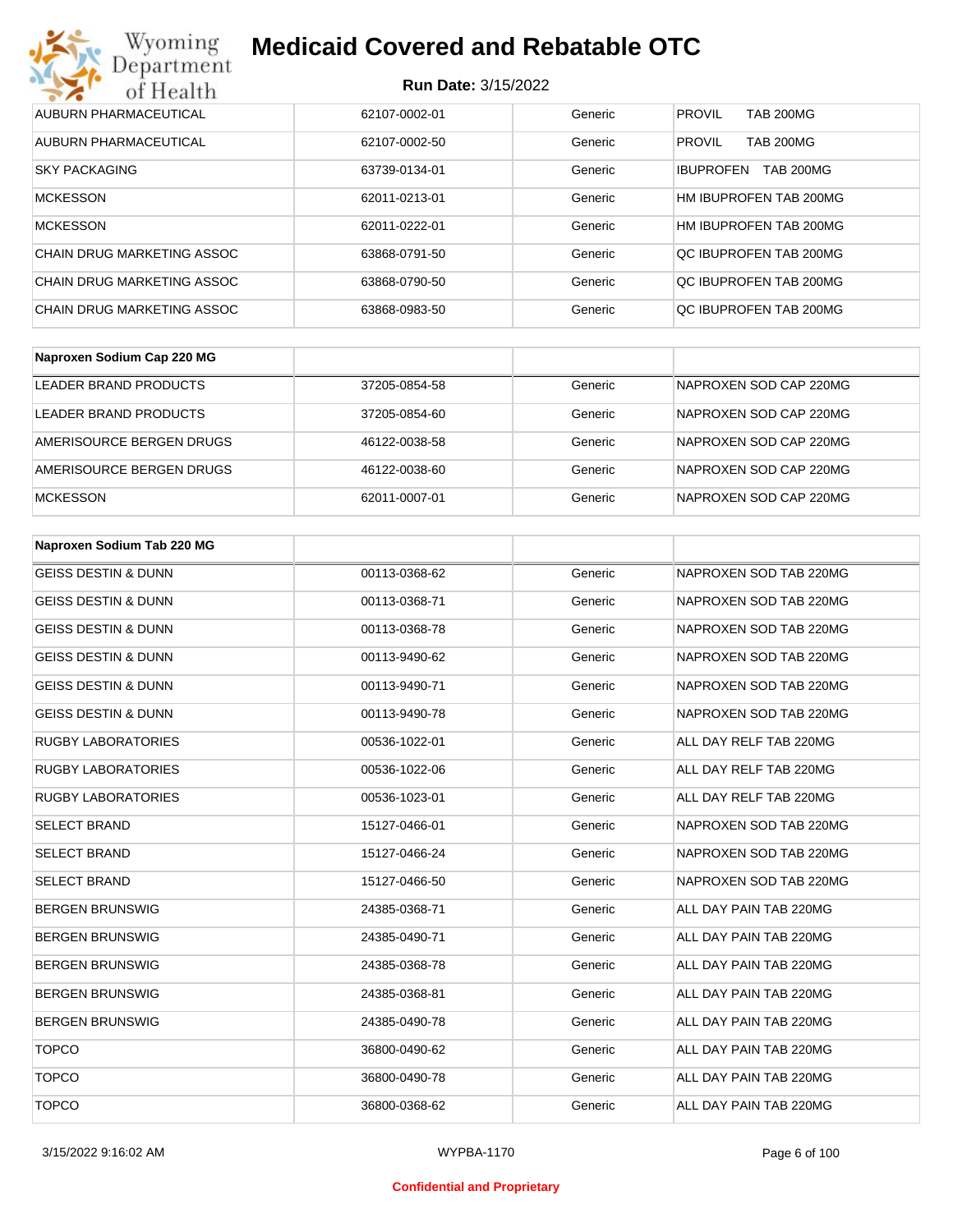

# Wyoming<br>Department<br>of Health

## **Medicaid Covered and Rebatable OTC**

| <b>ANALGESICS - NonNarcotic</b> |               |         |                        |
|---------------------------------|---------------|---------|------------------------|
| CHAIN DRUG MARKETING ASSOC      | 63868-0465-01 | Generic | NAPROXEN SOD TAB 220MG |
| CHAIN DRUG MARKETING ASSOC      | 63868-0465-50 | Generic | NAPROXEN SOD TAB 220MG |
| <b>MCKESSON</b>                 | 62011-0017-02 | Generic | NAPROXEN SOD TAB 220MG |
| <b>MCKESSON</b>                 | 62011-0017-01 | Generic | NAPROXEN SOD TAB 220MG |
| <b>MCKESSON SUNMARK</b>         | 49348-0306-09 | Generic | NAPROXEN SOD TAB 220MG |
| PADAGIS                         | 45802-0490-78 | Generic | NAPROXEN SOD TAB 220MG |
| <b>PADAGIS</b>                  | 45802-0490-71 | Generic | NAPROXEN SOD TAB 220MG |
| <b>TOPCO</b>                    | 36800-0368-82 | Generic | ALL DAY PAIN TAB 220MG |
| <b>TOPCO</b>                    | 36800-0368-78 | Generic | ALL DAY PAIN TAB 220MG |
| <b>TOPCO</b>                    | 36800-0368-71 | Generic | ALL DAY PAIN TAB 220MG |

| Acetaminophen Cap 500 MG |               |         |       |                  |
|--------------------------|---------------|---------|-------|------------------|
| MAJOR PHARMACEUTICALS    | 00904-1987-80 | Generic | MAPAP | CAP 500MG        |
| MAJOR PHARMACEUTICALS    | 00904-1987-60 | Generic | MAPAP | <b>CAP 500MG</b> |

| Acetaminophen Chew Tab 80 MG |               |         |                                  |
|------------------------------|---------------|---------|----------------------------------|
| <b>RUGBY LABORATORIES</b>    | 00536-1014-07 | Generic | <b>PAIN &amp; FEVER CHW 80MG</b> |
| MAJOR PHARMACEUTICALS        | 00904-5256-46 | Generic | CHW 80MG<br>MAPAP                |
| MAJOR PHARMACEUTICALS        | 00904-5791-46 | Generic | MAPAP CHILD CHW 80MG             |

| Acetaminophen Disintegrating Tab 160 MG |               |         |                           |
|-----------------------------------------|---------------|---------|---------------------------|
| MAJOR PHARMACEUTICALS                   | 00904-5754-24 | Generic | JUNIOR MAPAP TAB 160MG RT |
| MCKESSON SUNMARK                        | 49348-0063-04 | Generic | SM RPD MELT TAB 160MG     |
| MCKESSON                                | 62011-0230-01 | Generic | HM RPD MELT TAB 160MG     |
| CHAIN DRUG MARKETING ASSOC              | 63868-0158-24 | Generic | NON-ASA JR TAB 160MG      |

| Acetaminophen Disintegrating Tab 80 MG |               |         |                         |
|----------------------------------------|---------------|---------|-------------------------|
| MAJOR PHARMACEUTICALS                  | 00904-5751-46 | Generic | CHLDS MAPAP TAB 80MG RT |
| LEADER BRAND PRODUCTS                  | 37205-0516-65 | Generic | CHLD PAIN RL TAB 80MG   |

| Acetaminophen Liquid 160 MG/5ML       |               |         |                             |
|---------------------------------------|---------------|---------|-----------------------------|
| <b>PAR PHARMACEUTICALS</b>            | 00603-0839-58 | Generic | Q-PAP<br>LIQ 160/5ML        |
| <b>PAR PHARMACEUTICALS</b>            | 00603-0839-94 | Generic | Q-PAP<br>LIQ 160/5ML        |
| MAJOR PHARMACEUTICALS                 | 00904-1985-00 | Generic | <b>MAPAP</b><br>LIQ 160/5ML |
| MAJOR PHARMACEUTICALS                 | 00904-1985-20 | Generic | <b>MAPAP</b><br>LIQ 160/5ML |
| <b>PAR PHARMACEUTICALS</b>            | 00603-0840-94 | Generic | Q-PAP<br>LIQ 160/5ML        |
| <b>WOMEN'S CHOICE PHARMACEUTICALS</b> | 00485-0057-08 | Generic | LIQ 80MG/2.5<br>ED-APAP     |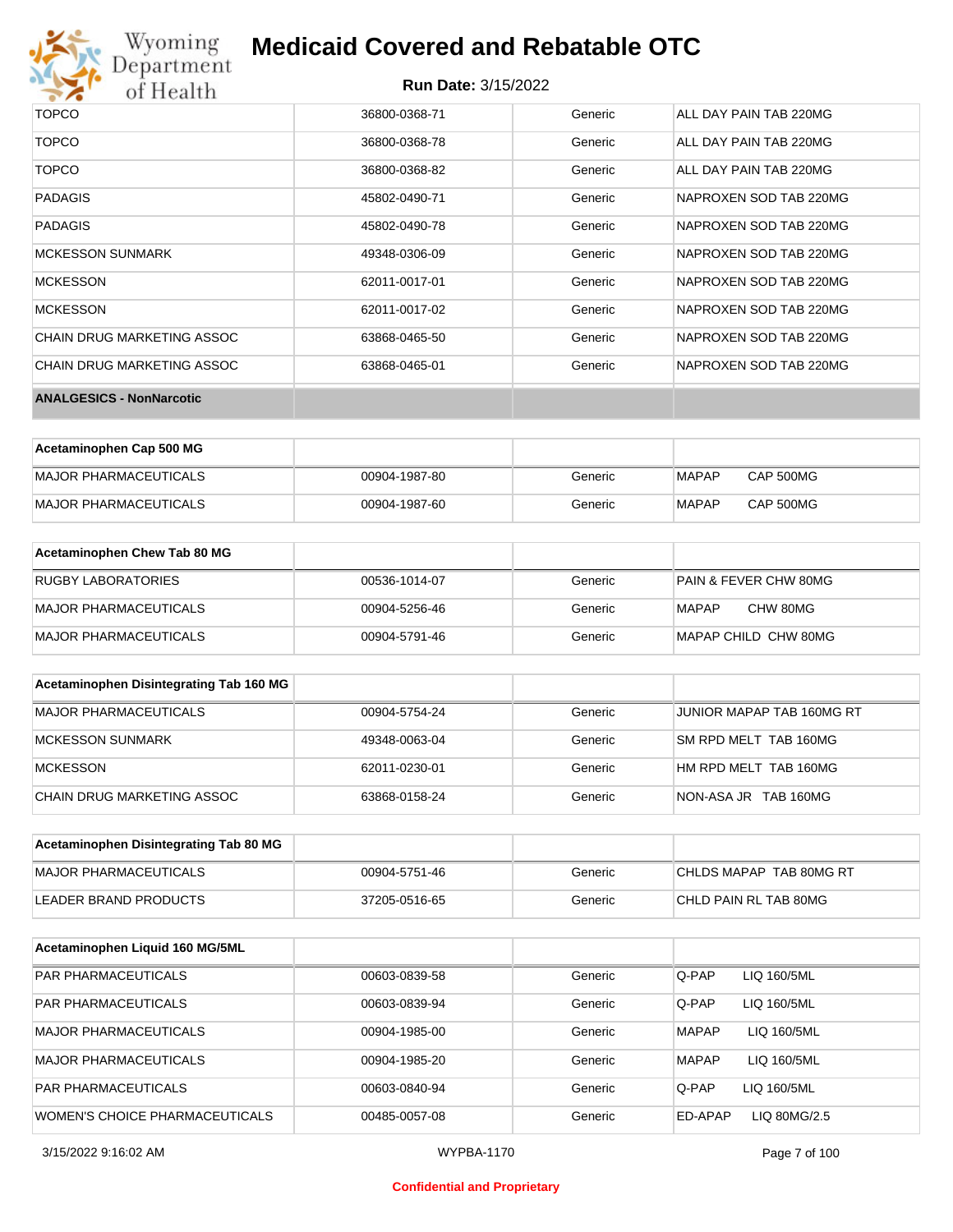

| <b>Run Date: 3/15/2022</b> |  |
|----------------------------|--|
|----------------------------|--|

| <b>MAJOR PHARMACEUTICALS</b>    | 00904-1985-16 | Generic      | <b>MAPAP</b><br>LIQ 160/5ML           |
|---------------------------------|---------------|--------------|---------------------------------------|
| <b>SILARX</b>                   | 54838-0144-40 | Generic      | CHLD SILAPAP LIQ 160/5ML              |
| <b>SILARX</b>                   | 54838-0144-70 | Generic      | CHLD SILAPAP LIQ 160/5ML              |
| <b>SILARX</b>                   | 54838-0144-80 | Generic      | CHLD SILAPAP LIQ 160/5ML              |
| METHOD PHARMACEUTICALS          | 58657-0520-16 | Generic      | <b>ACETAMIN</b><br>LIQ 160/5ML        |
|                                 |               |              |                                       |
| Acetaminophen Liquid 167 MG/5ML |               |              |                                       |
| <b>MAJOR PHARMACEUTICALS</b>    | 00904-5847-09 | Generic      | MAPAP APAP LIQ 500/15ML               |
| Acetaminophen Soln 100 MG/ML    |               |              |                                       |
| PAR PHARMACEUTICALS             | 00603-0838-73 | Generic      | Q-PAP INFANT DRO 80/0.8ML             |
| <b>SILARX</b>                   | 54838-0145-15 | <b>Brand</b> | INF SILAPAP DRO 80/0.8ML              |
| <b>SILARX</b>                   | 54838-0145-30 | <b>Brand</b> | INF SILAPAP DRO 80/0.8ML              |
| Acetaminophen Soln 160 MG/5ML   |               |              |                                       |
| PHARMACEUTICAL ASSOCIATES       | 00121-0657-11 | Generic      | <b>SOL 160/5ML</b><br><b>ACETAMIN</b> |
| PHARMACEUTICAL ASSOCIATES       | 00121-0657-21 | Generic      | <b>ACETAMIN</b><br><b>SOL 160/5ML</b> |
| PHARMACEUTICAL ASSOCIATES       | 00121-0657-05 | Generic      | <b>ACETAMIN</b><br><b>SOL 160/5ML</b> |
| <b>RUGBY LABORATORIES</b>       | 00536-0122-85 | Generic      | PAIN & FEVER SOL 160/5ML              |
| <b>RUGBY LABORATORIES</b>       | 00536-0122-97 | Generic      | PAIN & FEVER SOL 160/5ML              |
|                                 |               |              |                                       |
| Acetaminophen Suppos 120 MG     |               |              |                                       |
| <b>COSETTE PHARMACEUTICALS</b>  | 00713-0118-12 | Generic      | <b>ACEPHEN</b><br><b>SUP 120MG</b>    |
| <b>COSETTE PHARMACEUTICALS</b>  | 00713-0118-01 | Generic      | <b>ACEPHEN</b><br><b>SUP 120MG</b>    |
| <b>COSETTE PHARMACEUTICALS</b>  | 00713-0118-50 | Generic      | <b>ACEPHEN</b><br><b>SUP 120MG</b>    |
| <b>PERRIGO</b>                  | 45802-0732-30 | Generic      | <b>SUP 120MG</b><br><b>ACETAMIN</b>   |
| PERRIGO                         | 45802-0732-33 | Generic      | <b>ACETAMIN</b><br>SUP 120MG          |
| <b>TARO</b>                     | 51672-2115-04 | Generic      | <b>SUP 120MG</b><br><b>FEVERALL</b>   |
| <b>TARO</b>                     | 51672-2115-02 | Generic      | <b>FEVERALL</b><br><b>SUP 120MG</b>   |
| Acetaminophen Suppos 325 MG     |               |              |                                       |
|                                 |               |              |                                       |
| COSETTE PHARMACEUTICALS         | 00713-0164-01 | Generic      | <b>SUP 325MG</b><br><b>ACEPHEN</b>    |
| <b>COSETTE PHARMACEUTICALS</b>  | 00713-0164-50 | Generic      | <b>ACEPHEN</b><br><b>SUP 325MG</b>    |
| COSETTE PHARMACEUTICALS         | 00713-0164-12 | Generic      | <b>ACEPHEN</b><br><b>SUP 325MG</b>    |
| <b>TARO</b>                     | 51672-2116-04 | <b>Brand</b> | <b>FEVERALL</b><br><b>SUP 325MG</b>   |
| <b>TARO</b>                     | 51672-2116-02 | <b>Brand</b> | <b>SUP 325MG</b><br><b>FEVERALL</b>   |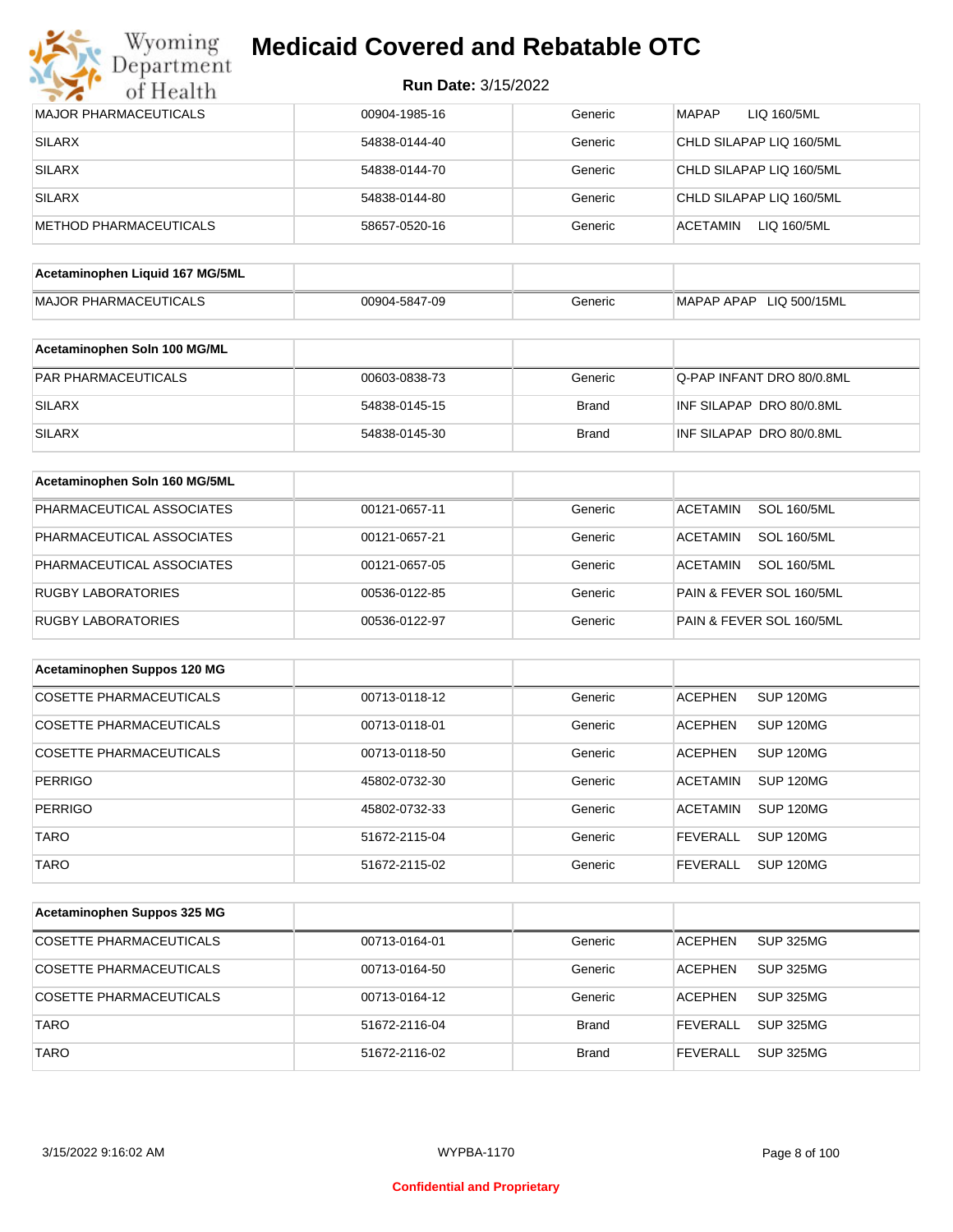

| Acetaminophen Suppos 650 MG    |               |              |                              |
|--------------------------------|---------------|--------------|------------------------------|
| <b>COSETTE PHARMACEUTICALS</b> | 00713-0165-01 | Generic      | SUP 650MG<br><b>ACEPHEN</b>  |
| COSETTE PHARMACEUTICALS        | 00713-0165-12 | Generic      | <b>ACEPHEN</b><br>SUP 650MG  |
| COSETTE PHARMACEUTICALS        | 00713-0165-50 | Generic      | <b>ACEPHEN</b><br>SUP 650MG  |
| <b>PERRIGO</b>                 | 45802-0730-30 | Generic      | <b>ACETAMIN</b><br>SUP 650MG |
| <b>PERRIGO</b>                 | 45802-0730-32 | Generic      | <b>ACETAMIN</b><br>SUP 650MG |
| <b>PERRIGO</b>                 | 45802-0730-33 | Generic      | <b>ACETAMIN</b><br>SUP 650MG |
| <b>TARO</b>                    | 51672-2117-04 | Generic      | <b>FEVERALL</b><br>SUP 650MG |
|                                |               |              |                              |
| Acetaminophen Suppos 80 MG     |               |              |                              |
| <b>TARO</b>                    | 51672-2114-04 | <b>Brand</b> | FEVERALL INF SUP 80MG        |
| <b>TARO</b>                    | 51672-2114-02 | <b>Brand</b> | FEVERALL INF SUP 80MG        |
|                                |               |              |                              |
| Acetaminophen Susp 160 MG/5ML  |               |              |                              |
| <b>PERRIGO</b>                 | 00113-0105-26 | Generic      | PAIN RELIEF SUS 160/5ML      |
| <b>GEISS DESTIN &amp; DUNN</b> | 00113-0608-26 | Generic      | PAIN & FEVER SUS 160/5ML     |
| PHARMACEUTICAL ASSOCIATES      | 00121-1781-05 | Generic      | ACETAMINOPHN SUS 160/5ML     |
| GEISS DESTIN & DUNN            | 00113-0212-26 | Generic      | PAIN & FEVER SUS 160/5ML     |
| <b>PERRIGO</b>                 | 00113-0590-10 | Generic      | PAIN & FEVER SUS 160/5ML     |
| PAR PHARMACEUTICALS            | 00603-0841-54 | Generic      | Q-PAP CHILD SUS 160/5ML      |
| PAR PHARMACEUTICALS            | 00603-0842-54 | Generic      | Q-PAP CHILD SUS 160/5ML      |
| PAR PHARMACEUTICALS            | 00603-0843-54 | Generic      | Q-PAP CHILD SUS 160/5ML      |
| <b>RUGBY LABORATORIES</b>      | 00536-3606-96 | Generic      | PAIN & FEVER SUS 160/5ML     |
| <b>MAJOR PHARMACEUTICALS</b>   | 00904-6308-20 | Generic      | MAPAP CHILD SUS 160/5ML      |
| <b>BERGEN BRUNSWIG</b>         | 24385-0130-26 | Generic      | PAIN RELIEF SUS 160/5ML      |
| <b>TOPCO</b>                   | 36800-0175-26 | Generic      | PAIN RELIEF SUS 160/5ML      |
| LEADER BRAND PRODUCTS          | 37205-0575-16 | Generic      | PAIN & FEVER SUS 160/5ML     |
| <b>TOPCO</b>                   | 36800-0105-26 | Generic      | PAIN RELIEF SUS 160/5ML      |
| <b>TOPCO</b>                   | 36800-0130-26 | Generic      | PAIN RELIEF SUS 160/5ML      |
| LEADER BRAND PRODUCTS          | 37205-0576-16 | Generic      | PAIN & FEVER SUS 160/5ML     |
| LEADER BRAND PRODUCTS          | 37205-0577-16 | Generic      | PAIN & FEVER SUS 160/5ML     |
| LEADER BRAND PRODUCTS          | 37205-0676-26 | Generic      | PAIN & FEVER SUS 160/5ML     |
| PADAGIS                        | 45802-0201-26 | Generic      | ACETAMINOPHN SUS 160/5ML     |
| AMERISOURCE BERGEN DRUGS       | 46122-0042-46 | Generic      | PAIN & FEVER SUS 160/5ML     |
| AMERISOURCE BERGEN DRUGS       | 46122-0106-26 | Generic      | PAIN RELIEF SUS 160/5ML      |
| PADAGIS                        | 45802-0203-26 | Generic      | ACETAMINOPHN SUS 160/5ML     |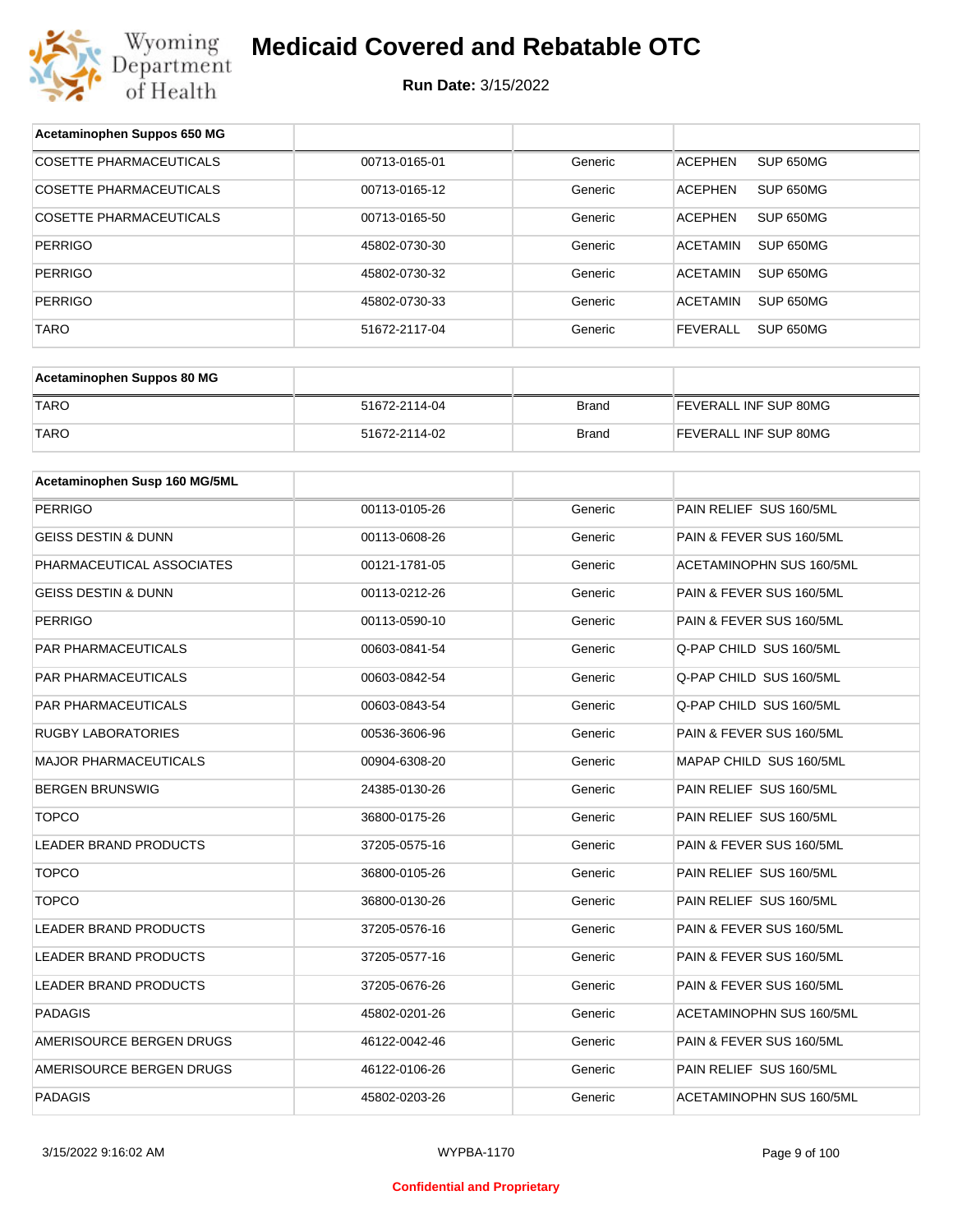| Wyoming<br>Department      | <b>Medicaid Covered and Rebatable OTC</b> |         |                                 |
|----------------------------|-------------------------------------------|---------|---------------------------------|
| of Health                  | <b>Run Date: 3/15/2022</b>                |         |                                 |
| AMERISOURCE BERGEN DRUGS   | 46122-0056-03                             | Generic | PAIN & FEVER SUS 160/5ML        |
| AMERISOURCE BERGEN DRUGS   | 46122-0209-26                             | Generic | PAIN & FEVER SUS 160/5ML        |
| AMERISOURCE BERGEN DRUGS   | 46122-0050-46                             | Generic | PAIN RELIEF SUS 160/5ML         |
| <b>MCKESSON SUNMARK</b>    | 49348-0119-34                             | Generic | PAIN & FEVER SUS 160/5ML        |
| AMERISOURCE BERGEN DRUGS   | 46122-0042-03                             | Generic | PAIN & FEVER SUS 160/5ML        |
| AMERISOURCE BERGEN DRUGS   | 46122-0105-26                             | Generic | PAIN & FEVER SUS 160/5ML        |
| AMERISOURCE BERGEN DRUGS   | 46122-0210-26                             | Generic | PAIN & FEVER SUS 160/5ML        |
| AMERISOURCE BERGEN DRUGS   | 46122-0212-26                             | Generic | PAIN & FEVER SUS 160/5ML        |
| <b>MCKESSON SUNMARK</b>    | 49348-0325-34                             | Generic | PAIN & FEVER SUS 160/5ML        |
| <b>MCKESSON SUNMARK</b>    | 49348-0430-30                             | Generic | PAIN & FEVER SUS 160/5ML        |
| AMERISOURCE BERGEN DRUGS   | 46122-0211-26                             | Generic | PAIN & FEVER SUS 160/5ML        |
| AMERISOURCE BERGEN DRUGS   | 46122-0214-26                             | Generic | PAIN & FEVER SUS 160/5ML        |
| <b>MCKESSON SUNMARK</b>    | 49348-0081-30                             | Generic | PAIN & FEVER SUS 160/5ML        |
| <b>MCKESSON SUNMARK</b>    | 49348-0123-34                             | Generic | PAIN & FEVER SUS 160/5ML        |
| <b>MCKESSON</b>            | 62011-0029-01                             | Generic | PAIN RELIEF SUS 160/5ML         |
| <b>MCKESSON</b>            | 62011-0001-01                             | Generic | PAIN & FEVER SUS 160/5ML        |
| <b>MCKESSON</b>            | 62011-0022-01                             | Generic | PAIN & FEVER SUS 160/5ML        |
| <b>MCKESSON</b>            | 62011-0002-01                             | Generic | PAIN & FEVER SUS 160/5ML        |
| <b>MCKESSON</b>            | 62011-0183-01                             | Generic | PAIN & FEVER SUS 160/5ML        |
| <b>MCKESSON</b>            | 62011-0247-01                             | Generic | PAIN & FEVER SUS 160/5ML        |
| PRECISION DOSE, INC        | 68094-0588-59                             | Generic | ACETAMINOPHN SUS 325MG          |
| PRECISION DOSE, INC        | 68094-0587-62                             | Generic | <b>ACETAMINOPHN SUS 160/5ML</b> |
| PRECISION DOSE, INC        | 68094-0588-62                             | Generic | ACETAMINOPHN SUS 325MG          |
| PRECISION DOSE, INC        | 68094-0586-58                             | Generic | ACETAMINOPHN SUS 160/5ML        |
| PRECISION DOSE, INC        | 68094-0587-58                             | Generic | ACETAMINOPHN SUS 160/5ML        |
| PRECISION DOSE, INC        | 68094-0587-59                             | Generic | ACETAMINOPHN SUS 160/5ML        |
| PRECISION DOSE, INC        | 68094-0587-61                             | Generic | ACETAMINOPHN SUS 160/5ML        |
| CHAIN DRUG MARKETING ASSOC | 63868-0175-26                             | Generic | NON-ASPIRIN SUS 160/5ML         |
| CHAIN DRUG MARKETING ASSOC | 63868-0176-26                             | Generic | NON-ASPIRIN SUS 160/5ML         |

| Acetaminophen Susp 80 MG/0.8ML |               |         |                          |
|--------------------------------|---------------|---------|--------------------------|
| <b>TOPCO</b>                   | 36800-0008-05 | Generic | PAIN RELIEF DRO 80/0.8ML |
| <b>TOPCO</b>                   | 36800-0289-10 | Generic | PAIN RELIEF DRO 80/0.8ML |
| <b>TOPCO</b>                   | 36800-0289-05 | Generic | PAIN RELIEF DRO 80/0.8ML |

| Acetaminophen Tab 325 MG  |               |         |                                   |
|---------------------------|---------------|---------|-----------------------------------|
| <b>RUGBY LABORATORIES</b> | 00536-3222-01 | Generic | <b>PAIN &amp; FEVER TAB 325MG</b> |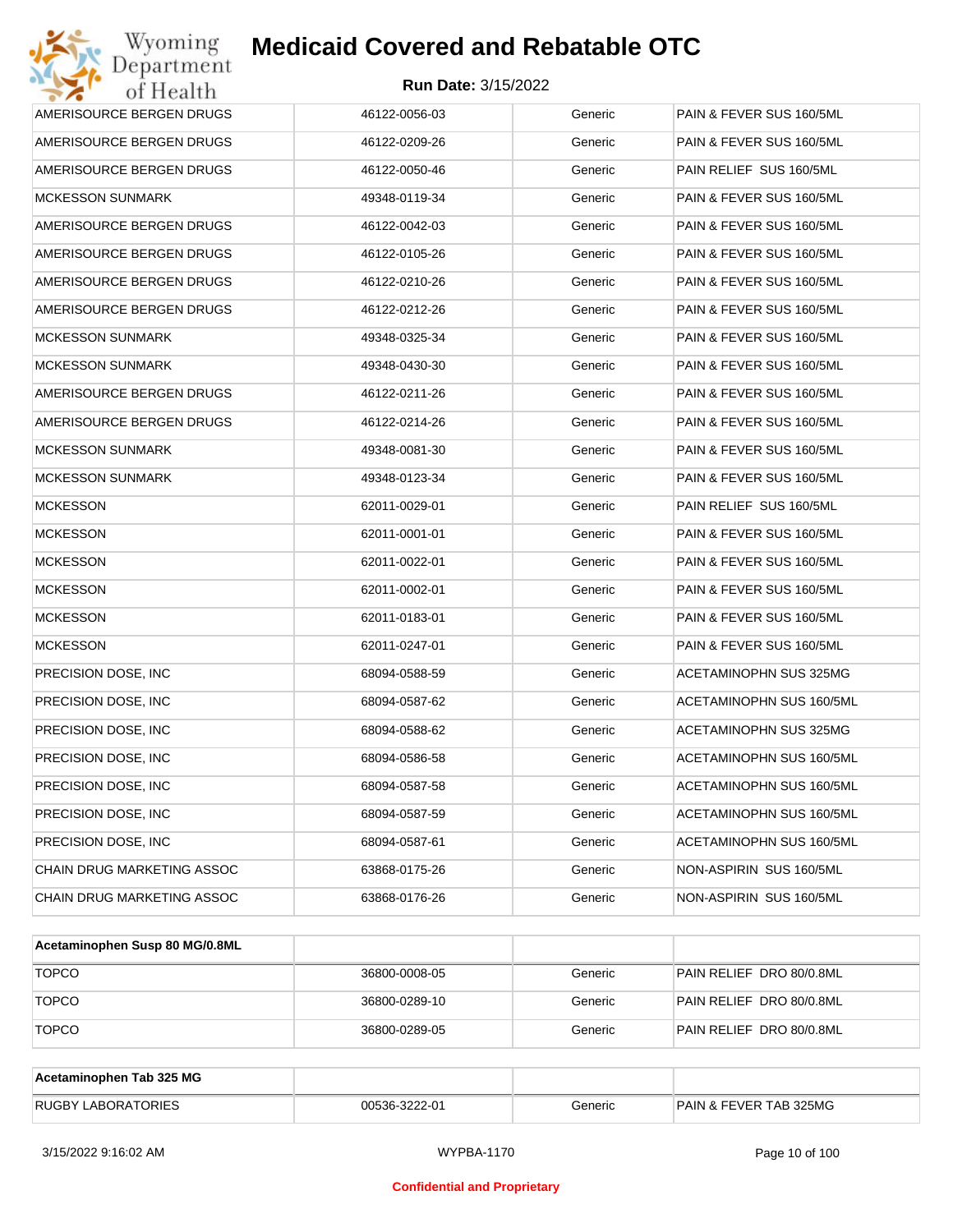## Wyoming<br>Department<br>of Health

## **Medicaid Covered and Rebatable OTC**

#### **Run Date:** 3/15/2022

| RUGBY LABORATORIES           | 00536-3222-10 | Generic | <b>PAIN &amp; FEVER TAB 325MG</b> |
|------------------------------|---------------|---------|-----------------------------------|
| PAR PHARMACEUTICAL           | 00603-0263-32 | Generic | Q-PAP<br><b>TAB 325MG</b>         |
| <b>MAJOR PHARMACEUTICALS</b> | 00904-1982-51 | Generic | MAPAP<br><b>TAB 325MG</b>         |
| <b>MAJOR PHARMACEUTICALS</b> | 00904-1982-59 | Generic | MAPAP<br><b>TAB 325MG</b>         |
| <b>MAJOR PHARMACEUTICALS</b> | 00904-1982-60 | Generic | MAPAP<br>TAB 325MG                |
| <b>MAJOR PHARMACEUTICALS</b> | 00904-1982-61 | Generic | MAPAP<br>TAB 325MG                |
| PAR PHARMACEUTICAL           | 00603-0263-29 | Generic | Q-PAP<br><b>TAB 325MG</b>         |
| <b>MAJOR PHARMACEUTICALS</b> | 00904-1982-80 | Generic | MAPAP<br>TAB 325MG                |
| SELECT BRAND                 | 15127-0072-24 | Generic | NON-ASPIRIN TAB 325MG             |
| PHARBEST PHARMACEUTICALS     | 16103-0353-07 | Generic | PHARBETOL TAB 325MG               |
| SELECT BRAND                 | 15127-0072-08 | Generic | NON-ASPIRIN TAB 325MG             |
| PHARBEST PHARMACEUTICALS     | 16103-0353-08 | Generic | PHARBETOL TAB 325MG               |
| PHARBEST PHARMACEUTICALS     | 16103-0353-11 | Generic | PHARBETOL TAB 325MG               |
| <b>BERGEN BRUNSWIG</b>       | 24385-0403-78 | Generic | PAIN RELIEF TAB 325MG             |
| <b>TOPCO</b>                 | 36800-0403-78 | Generic | PAIN RELIEF TAB 325MG             |
| <b>MCKESSON SUNMARK</b>      | 49348-0973-10 | Generic | PAIN RELIEVE TAB 325MG            |
| AMERISOURCE BERGEN DRUGS     | 46122-0247-78 | Generic | PAIN RELIEF TAB 325MG             |
| <b>MCKESSON</b>              | 62011-0032-01 | Generic | PAIN RELIEVE TAB 325MG            |
| AUBURN PHARMACEUTICAL        | 62107-0052-01 | Generic | TACTINAL<br><b>TAB 325MG</b>      |
| AUBURN PHARMACEUTICAL        | 62107-0052-10 | Generic | TACTINAL<br><b>TAB 325MG</b>      |
| <b>SKY PACKAGING</b>         | 63739-0440-01 | Generic | ACETAMIN<br><b>TAB 325MG</b>      |
| CHAIN DRUG CONSORTIUM        | 68016-0246-00 | Generic | NON-ASPIRIN TAB 325MG             |
|                              |               |         |                                   |
| Acetaminophen Tab 500 MG     |               |         |                                   |
| <b>PERRIGO</b>               | 00113-0484-71 | Generic | PAIN RELIEF TAB 500MG             |
| <b>PERRIGO</b>               | 00113-0484-90 | Generic | PAIN RELIEF TAB 500MG             |
| <b>PERRIGO</b>               | 00113-0227-71 | Generic | PAIN RELIEF TAB 500MG             |
| <b>PERRIGO</b>               | 00113-0484-62 | Generic | PAIN RELIEF TAB 500MG             |
| <b>PERRIGO</b>               | 00113-0484-78 | Generic | PAIN RELIEF TAB 500MG             |
| <b>RUGBY LABORATORIES</b>    | 00536-3231-10 | Generic | PAIN & FEVER TAB 500MG            |
| <b>RUGBY LABORATORIES</b>    | 00536-3218-01 | Generic | PAIN & FEVER TAB 500MG            |
| <b>RUGBY LABORATORIES</b>    | 00536-3218-10 | Generic | PAIN & FEVER TAB 500MG            |
| PAR PHARMACEUTICAL           | 00603-0268-29 | Generic | <b>TAB 500MG</b><br>Q-PAP         |
| PAR PHARMACEUTICAL           | 00603-0268-32 | Generic | TAB 500MG<br>Q-PAP                |
| <b>MAJOR PHARMACEUTICALS</b> | 00904-1983-24 | Generic | MAPAP<br>TAB 500MG                |
| MAJOR PHARMACEUTICALS        | 00904-1983-51 | Generic | MAPAP<br><b>TAB 500MG</b>         |

MAJOR PHARMACEUTICALS 00904-1988-59 Generic MAPAP TAB 500MG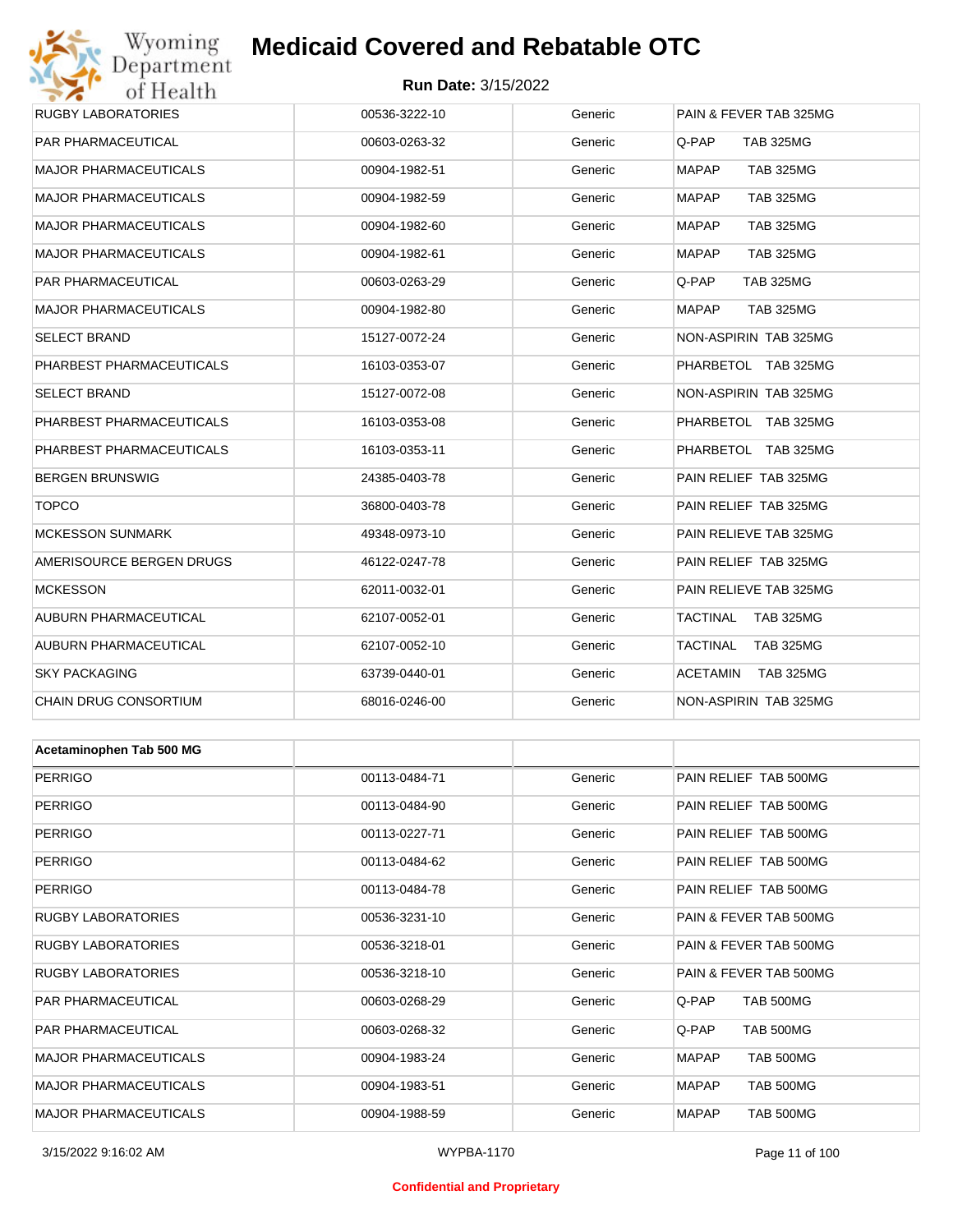| <b>MAPAP</b><br><b>TAB 500MG</b><br><b>MAJOR PHARMACEUTICALS</b><br>00904-1988-60<br>Generic<br>Generic<br><b>MAJOR PHARMACEUTICALS</b><br>00904-1988-61<br>MAPAP<br>TAB 500MG<br><b>MAJOR PHARMACEUTICALS</b><br>00904-1988-80<br>Generic<br>MAPAP<br>TAB 500MG<br><b>MAJOR PHARMACEUTICALS</b><br>Generic<br>00904-1983-59<br>MAPAP<br>TAB 500MG<br><b>MAJOR PHARMACEUTICALS</b><br>00904-1983-60<br>Generic<br>MAPAP<br>TAB 500MG<br><b>MAJOR PHARMACEUTICALS</b><br>00904-1983-80<br>Generic<br>MAPAP<br>TAB 500MG<br><b>MAJOR PHARMACEUTICALS</b><br>00904-1983-94<br>Generic<br>MAPAP<br>TAB 500MG<br><b>MAJOR PHARMACEUTICALS</b><br>00904-5816-60<br>Generic<br>MAPAP<br>TAB 500MG/RR<br>PAIN & FEVER TAB 500MG<br>RUGBY LABORATORIES<br>00536-3231-01<br>Generic<br><b>MAJOR PHARMACEUTICALS</b><br>00904-1983-40<br>Generic<br>MAPAP<br>TAB 500MG<br>NON-ASPIRIN TAB 500MG<br><b>SELECT BRAND</b><br>15127-0735-09<br>Generic<br>Generic<br>NON-ASPIRIN TAB 500MG<br><b>SELECT BRAND</b><br>15127-0735-08<br>NON-ASPIRIN TAB 500MG<br><b>SELECT BRAND</b><br>15127-0735-16<br>Generic<br>PHARBEST PHARMACEUTICALS<br>16103-0376-06<br>Generic<br>PHARBETOL TAB 500MG<br>PHARBEST PHARMACEUTICALS<br>16103-0376-08<br>Generic<br>PHARBETOL TAB 500MG<br>PHARBEST PHARMACEUTICALS<br>16103-0376-11<br>Generic<br>PHARBETOL TAB 500MG<br>PAIN RELIEF TAB 500MG<br><b>BERGEN BRUNSWIG</b><br>24385-0484-47<br>Generic<br><b>TOPCO</b><br>Generic<br>PAIN RELIEF TAB 500MG<br>36800-0405-78<br><b>TOPCO</b><br>36800-0484-62<br>Generic<br>PAIN RELIEF TAB 500MG<br><b>TOPCO</b><br>PAIN RELIEF TAB 500MG<br>36800-0484-78<br>Generic<br>LEADER BRAND PRODUCTS<br>37205-0594-78<br>Generic<br>PAIN RELIEVE TAB 500MG<br><b>TOPCO</b><br>PAIN RELIEF TAB 500MG<br>36800-0227-71<br>Generic<br><b>TOPCO</b><br>PAIN RELIEF TAB 500MG<br>36800-0227-78<br>Generic<br><b>TOPCO</b><br>PAIN RELIEF TAB 500MG<br>36800-0484-90<br>Generic<br><b>TOPCO</b><br>PAIN RELIEF TAB 500MG<br>36800-0010-71<br>Generic<br><b>TOPCO</b><br>36800-0405-72<br>Generic<br>PAIN RELIEF TAB 500MG<br><b>TOPCO</b><br>PAIN RELIEF TAB 500MG<br>36800-0484-71<br>Generic<br><b>SELECT BRAND</b><br>NON-ASPIRIN TAB 500MG<br>15127-0730-06<br>Generic<br>NON-ASPIRIN TAB 500MG<br><b>SELECT BRAND</b><br>15127-0730-21<br>Generic<br>NON-ASPIRIN TAB 500MG<br><b>SELECT BRAND</b><br>15127-0735-05<br>Generic<br><b>BERGEN BRUNSWIG</b><br>PAIN RELIEF TAB 500MG<br>24385-0145-71<br>Generic<br>PAIN RELIEF TAB 500MG<br><b>BERGEN BRUNSWIG</b><br>24385-0484-71<br>Generic<br>PAIN RELIEF TAB 500MG<br><b>BERGEN BRUNSWIG</b><br>24385-0484-78<br>Generic<br><b>BERGEN BRUNSWIG</b><br>24385-0484-90<br>Generic<br>PAIN RELIEF TAB 500MG<br><b>TOPCO</b><br>PAIN RELIEF TAB 500MG<br>36800-0010-78<br>Generic<br><b>TOPCO</b><br>Generic<br>36800-0046-62<br>PAIN RELIEVE TAB 500MG |  |  |
|--------------------------------------------------------------------------------------------------------------------------------------------------------------------------------------------------------------------------------------------------------------------------------------------------------------------------------------------------------------------------------------------------------------------------------------------------------------------------------------------------------------------------------------------------------------------------------------------------------------------------------------------------------------------------------------------------------------------------------------------------------------------------------------------------------------------------------------------------------------------------------------------------------------------------------------------------------------------------------------------------------------------------------------------------------------------------------------------------------------------------------------------------------------------------------------------------------------------------------------------------------------------------------------------------------------------------------------------------------------------------------------------------------------------------------------------------------------------------------------------------------------------------------------------------------------------------------------------------------------------------------------------------------------------------------------------------------------------------------------------------------------------------------------------------------------------------------------------------------------------------------------------------------------------------------------------------------------------------------------------------------------------------------------------------------------------------------------------------------------------------------------------------------------------------------------------------------------------------------------------------------------------------------------------------------------------------------------------------------------------------------------------------------------------------------------------------------------------------------------------------------------------------------------------------------------------------------------------------------------------------------------------------------------------------------------------------------------------------------------------------------------------------------------------------------------------------------------------------------------------|--|--|
|                                                                                                                                                                                                                                                                                                                                                                                                                                                                                                                                                                                                                                                                                                                                                                                                                                                                                                                                                                                                                                                                                                                                                                                                                                                                                                                                                                                                                                                                                                                                                                                                                                                                                                                                                                                                                                                                                                                                                                                                                                                                                                                                                                                                                                                                                                                                                                                                                                                                                                                                                                                                                                                                                                                                                                                                                                                                    |  |  |
|                                                                                                                                                                                                                                                                                                                                                                                                                                                                                                                                                                                                                                                                                                                                                                                                                                                                                                                                                                                                                                                                                                                                                                                                                                                                                                                                                                                                                                                                                                                                                                                                                                                                                                                                                                                                                                                                                                                                                                                                                                                                                                                                                                                                                                                                                                                                                                                                                                                                                                                                                                                                                                                                                                                                                                                                                                                                    |  |  |
|                                                                                                                                                                                                                                                                                                                                                                                                                                                                                                                                                                                                                                                                                                                                                                                                                                                                                                                                                                                                                                                                                                                                                                                                                                                                                                                                                                                                                                                                                                                                                                                                                                                                                                                                                                                                                                                                                                                                                                                                                                                                                                                                                                                                                                                                                                                                                                                                                                                                                                                                                                                                                                                                                                                                                                                                                                                                    |  |  |
|                                                                                                                                                                                                                                                                                                                                                                                                                                                                                                                                                                                                                                                                                                                                                                                                                                                                                                                                                                                                                                                                                                                                                                                                                                                                                                                                                                                                                                                                                                                                                                                                                                                                                                                                                                                                                                                                                                                                                                                                                                                                                                                                                                                                                                                                                                                                                                                                                                                                                                                                                                                                                                                                                                                                                                                                                                                                    |  |  |
|                                                                                                                                                                                                                                                                                                                                                                                                                                                                                                                                                                                                                                                                                                                                                                                                                                                                                                                                                                                                                                                                                                                                                                                                                                                                                                                                                                                                                                                                                                                                                                                                                                                                                                                                                                                                                                                                                                                                                                                                                                                                                                                                                                                                                                                                                                                                                                                                                                                                                                                                                                                                                                                                                                                                                                                                                                                                    |  |  |
|                                                                                                                                                                                                                                                                                                                                                                                                                                                                                                                                                                                                                                                                                                                                                                                                                                                                                                                                                                                                                                                                                                                                                                                                                                                                                                                                                                                                                                                                                                                                                                                                                                                                                                                                                                                                                                                                                                                                                                                                                                                                                                                                                                                                                                                                                                                                                                                                                                                                                                                                                                                                                                                                                                                                                                                                                                                                    |  |  |
|                                                                                                                                                                                                                                                                                                                                                                                                                                                                                                                                                                                                                                                                                                                                                                                                                                                                                                                                                                                                                                                                                                                                                                                                                                                                                                                                                                                                                                                                                                                                                                                                                                                                                                                                                                                                                                                                                                                                                                                                                                                                                                                                                                                                                                                                                                                                                                                                                                                                                                                                                                                                                                                                                                                                                                                                                                                                    |  |  |
|                                                                                                                                                                                                                                                                                                                                                                                                                                                                                                                                                                                                                                                                                                                                                                                                                                                                                                                                                                                                                                                                                                                                                                                                                                                                                                                                                                                                                                                                                                                                                                                                                                                                                                                                                                                                                                                                                                                                                                                                                                                                                                                                                                                                                                                                                                                                                                                                                                                                                                                                                                                                                                                                                                                                                                                                                                                                    |  |  |
|                                                                                                                                                                                                                                                                                                                                                                                                                                                                                                                                                                                                                                                                                                                                                                                                                                                                                                                                                                                                                                                                                                                                                                                                                                                                                                                                                                                                                                                                                                                                                                                                                                                                                                                                                                                                                                                                                                                                                                                                                                                                                                                                                                                                                                                                                                                                                                                                                                                                                                                                                                                                                                                                                                                                                                                                                                                                    |  |  |
|                                                                                                                                                                                                                                                                                                                                                                                                                                                                                                                                                                                                                                                                                                                                                                                                                                                                                                                                                                                                                                                                                                                                                                                                                                                                                                                                                                                                                                                                                                                                                                                                                                                                                                                                                                                                                                                                                                                                                                                                                                                                                                                                                                                                                                                                                                                                                                                                                                                                                                                                                                                                                                                                                                                                                                                                                                                                    |  |  |
|                                                                                                                                                                                                                                                                                                                                                                                                                                                                                                                                                                                                                                                                                                                                                                                                                                                                                                                                                                                                                                                                                                                                                                                                                                                                                                                                                                                                                                                                                                                                                                                                                                                                                                                                                                                                                                                                                                                                                                                                                                                                                                                                                                                                                                                                                                                                                                                                                                                                                                                                                                                                                                                                                                                                                                                                                                                                    |  |  |
|                                                                                                                                                                                                                                                                                                                                                                                                                                                                                                                                                                                                                                                                                                                                                                                                                                                                                                                                                                                                                                                                                                                                                                                                                                                                                                                                                                                                                                                                                                                                                                                                                                                                                                                                                                                                                                                                                                                                                                                                                                                                                                                                                                                                                                                                                                                                                                                                                                                                                                                                                                                                                                                                                                                                                                                                                                                                    |  |  |
|                                                                                                                                                                                                                                                                                                                                                                                                                                                                                                                                                                                                                                                                                                                                                                                                                                                                                                                                                                                                                                                                                                                                                                                                                                                                                                                                                                                                                                                                                                                                                                                                                                                                                                                                                                                                                                                                                                                                                                                                                                                                                                                                                                                                                                                                                                                                                                                                                                                                                                                                                                                                                                                                                                                                                                                                                                                                    |  |  |
|                                                                                                                                                                                                                                                                                                                                                                                                                                                                                                                                                                                                                                                                                                                                                                                                                                                                                                                                                                                                                                                                                                                                                                                                                                                                                                                                                                                                                                                                                                                                                                                                                                                                                                                                                                                                                                                                                                                                                                                                                                                                                                                                                                                                                                                                                                                                                                                                                                                                                                                                                                                                                                                                                                                                                                                                                                                                    |  |  |
|                                                                                                                                                                                                                                                                                                                                                                                                                                                                                                                                                                                                                                                                                                                                                                                                                                                                                                                                                                                                                                                                                                                                                                                                                                                                                                                                                                                                                                                                                                                                                                                                                                                                                                                                                                                                                                                                                                                                                                                                                                                                                                                                                                                                                                                                                                                                                                                                                                                                                                                                                                                                                                                                                                                                                                                                                                                                    |  |  |
|                                                                                                                                                                                                                                                                                                                                                                                                                                                                                                                                                                                                                                                                                                                                                                                                                                                                                                                                                                                                                                                                                                                                                                                                                                                                                                                                                                                                                                                                                                                                                                                                                                                                                                                                                                                                                                                                                                                                                                                                                                                                                                                                                                                                                                                                                                                                                                                                                                                                                                                                                                                                                                                                                                                                                                                                                                                                    |  |  |
|                                                                                                                                                                                                                                                                                                                                                                                                                                                                                                                                                                                                                                                                                                                                                                                                                                                                                                                                                                                                                                                                                                                                                                                                                                                                                                                                                                                                                                                                                                                                                                                                                                                                                                                                                                                                                                                                                                                                                                                                                                                                                                                                                                                                                                                                                                                                                                                                                                                                                                                                                                                                                                                                                                                                                                                                                                                                    |  |  |
|                                                                                                                                                                                                                                                                                                                                                                                                                                                                                                                                                                                                                                                                                                                                                                                                                                                                                                                                                                                                                                                                                                                                                                                                                                                                                                                                                                                                                                                                                                                                                                                                                                                                                                                                                                                                                                                                                                                                                                                                                                                                                                                                                                                                                                                                                                                                                                                                                                                                                                                                                                                                                                                                                                                                                                                                                                                                    |  |  |
|                                                                                                                                                                                                                                                                                                                                                                                                                                                                                                                                                                                                                                                                                                                                                                                                                                                                                                                                                                                                                                                                                                                                                                                                                                                                                                                                                                                                                                                                                                                                                                                                                                                                                                                                                                                                                                                                                                                                                                                                                                                                                                                                                                                                                                                                                                                                                                                                                                                                                                                                                                                                                                                                                                                                                                                                                                                                    |  |  |
|                                                                                                                                                                                                                                                                                                                                                                                                                                                                                                                                                                                                                                                                                                                                                                                                                                                                                                                                                                                                                                                                                                                                                                                                                                                                                                                                                                                                                                                                                                                                                                                                                                                                                                                                                                                                                                                                                                                                                                                                                                                                                                                                                                                                                                                                                                                                                                                                                                                                                                                                                                                                                                                                                                                                                                                                                                                                    |  |  |
|                                                                                                                                                                                                                                                                                                                                                                                                                                                                                                                                                                                                                                                                                                                                                                                                                                                                                                                                                                                                                                                                                                                                                                                                                                                                                                                                                                                                                                                                                                                                                                                                                                                                                                                                                                                                                                                                                                                                                                                                                                                                                                                                                                                                                                                                                                                                                                                                                                                                                                                                                                                                                                                                                                                                                                                                                                                                    |  |  |
|                                                                                                                                                                                                                                                                                                                                                                                                                                                                                                                                                                                                                                                                                                                                                                                                                                                                                                                                                                                                                                                                                                                                                                                                                                                                                                                                                                                                                                                                                                                                                                                                                                                                                                                                                                                                                                                                                                                                                                                                                                                                                                                                                                                                                                                                                                                                                                                                                                                                                                                                                                                                                                                                                                                                                                                                                                                                    |  |  |
|                                                                                                                                                                                                                                                                                                                                                                                                                                                                                                                                                                                                                                                                                                                                                                                                                                                                                                                                                                                                                                                                                                                                                                                                                                                                                                                                                                                                                                                                                                                                                                                                                                                                                                                                                                                                                                                                                                                                                                                                                                                                                                                                                                                                                                                                                                                                                                                                                                                                                                                                                                                                                                                                                                                                                                                                                                                                    |  |  |
|                                                                                                                                                                                                                                                                                                                                                                                                                                                                                                                                                                                                                                                                                                                                                                                                                                                                                                                                                                                                                                                                                                                                                                                                                                                                                                                                                                                                                                                                                                                                                                                                                                                                                                                                                                                                                                                                                                                                                                                                                                                                                                                                                                                                                                                                                                                                                                                                                                                                                                                                                                                                                                                                                                                                                                                                                                                                    |  |  |
|                                                                                                                                                                                                                                                                                                                                                                                                                                                                                                                                                                                                                                                                                                                                                                                                                                                                                                                                                                                                                                                                                                                                                                                                                                                                                                                                                                                                                                                                                                                                                                                                                                                                                                                                                                                                                                                                                                                                                                                                                                                                                                                                                                                                                                                                                                                                                                                                                                                                                                                                                                                                                                                                                                                                                                                                                                                                    |  |  |
|                                                                                                                                                                                                                                                                                                                                                                                                                                                                                                                                                                                                                                                                                                                                                                                                                                                                                                                                                                                                                                                                                                                                                                                                                                                                                                                                                                                                                                                                                                                                                                                                                                                                                                                                                                                                                                                                                                                                                                                                                                                                                                                                                                                                                                                                                                                                                                                                                                                                                                                                                                                                                                                                                                                                                                                                                                                                    |  |  |
|                                                                                                                                                                                                                                                                                                                                                                                                                                                                                                                                                                                                                                                                                                                                                                                                                                                                                                                                                                                                                                                                                                                                                                                                                                                                                                                                                                                                                                                                                                                                                                                                                                                                                                                                                                                                                                                                                                                                                                                                                                                                                                                                                                                                                                                                                                                                                                                                                                                                                                                                                                                                                                                                                                                                                                                                                                                                    |  |  |
|                                                                                                                                                                                                                                                                                                                                                                                                                                                                                                                                                                                                                                                                                                                                                                                                                                                                                                                                                                                                                                                                                                                                                                                                                                                                                                                                                                                                                                                                                                                                                                                                                                                                                                                                                                                                                                                                                                                                                                                                                                                                                                                                                                                                                                                                                                                                                                                                                                                                                                                                                                                                                                                                                                                                                                                                                                                                    |  |  |
|                                                                                                                                                                                                                                                                                                                                                                                                                                                                                                                                                                                                                                                                                                                                                                                                                                                                                                                                                                                                                                                                                                                                                                                                                                                                                                                                                                                                                                                                                                                                                                                                                                                                                                                                                                                                                                                                                                                                                                                                                                                                                                                                                                                                                                                                                                                                                                                                                                                                                                                                                                                                                                                                                                                                                                                                                                                                    |  |  |
|                                                                                                                                                                                                                                                                                                                                                                                                                                                                                                                                                                                                                                                                                                                                                                                                                                                                                                                                                                                                                                                                                                                                                                                                                                                                                                                                                                                                                                                                                                                                                                                                                                                                                                                                                                                                                                                                                                                                                                                                                                                                                                                                                                                                                                                                                                                                                                                                                                                                                                                                                                                                                                                                                                                                                                                                                                                                    |  |  |
|                                                                                                                                                                                                                                                                                                                                                                                                                                                                                                                                                                                                                                                                                                                                                                                                                                                                                                                                                                                                                                                                                                                                                                                                                                                                                                                                                                                                                                                                                                                                                                                                                                                                                                                                                                                                                                                                                                                                                                                                                                                                                                                                                                                                                                                                                                                                                                                                                                                                                                                                                                                                                                                                                                                                                                                                                                                                    |  |  |
|                                                                                                                                                                                                                                                                                                                                                                                                                                                                                                                                                                                                                                                                                                                                                                                                                                                                                                                                                                                                                                                                                                                                                                                                                                                                                                                                                                                                                                                                                                                                                                                                                                                                                                                                                                                                                                                                                                                                                                                                                                                                                                                                                                                                                                                                                                                                                                                                                                                                                                                                                                                                                                                                                                                                                                                                                                                                    |  |  |
|                                                                                                                                                                                                                                                                                                                                                                                                                                                                                                                                                                                                                                                                                                                                                                                                                                                                                                                                                                                                                                                                                                                                                                                                                                                                                                                                                                                                                                                                                                                                                                                                                                                                                                                                                                                                                                                                                                                                                                                                                                                                                                                                                                                                                                                                                                                                                                                                                                                                                                                                                                                                                                                                                                                                                                                                                                                                    |  |  |
|                                                                                                                                                                                                                                                                                                                                                                                                                                                                                                                                                                                                                                                                                                                                                                                                                                                                                                                                                                                                                                                                                                                                                                                                                                                                                                                                                                                                                                                                                                                                                                                                                                                                                                                                                                                                                                                                                                                                                                                                                                                                                                                                                                                                                                                                                                                                                                                                                                                                                                                                                                                                                                                                                                                                                                                                                                                                    |  |  |
|                                                                                                                                                                                                                                                                                                                                                                                                                                                                                                                                                                                                                                                                                                                                                                                                                                                                                                                                                                                                                                                                                                                                                                                                                                                                                                                                                                                                                                                                                                                                                                                                                                                                                                                                                                                                                                                                                                                                                                                                                                                                                                                                                                                                                                                                                                                                                                                                                                                                                                                                                                                                                                                                                                                                                                                                                                                                    |  |  |
|                                                                                                                                                                                                                                                                                                                                                                                                                                                                                                                                                                                                                                                                                                                                                                                                                                                                                                                                                                                                                                                                                                                                                                                                                                                                                                                                                                                                                                                                                                                                                                                                                                                                                                                                                                                                                                                                                                                                                                                                                                                                                                                                                                                                                                                                                                                                                                                                                                                                                                                                                                                                                                                                                                                                                                                                                                                                    |  |  |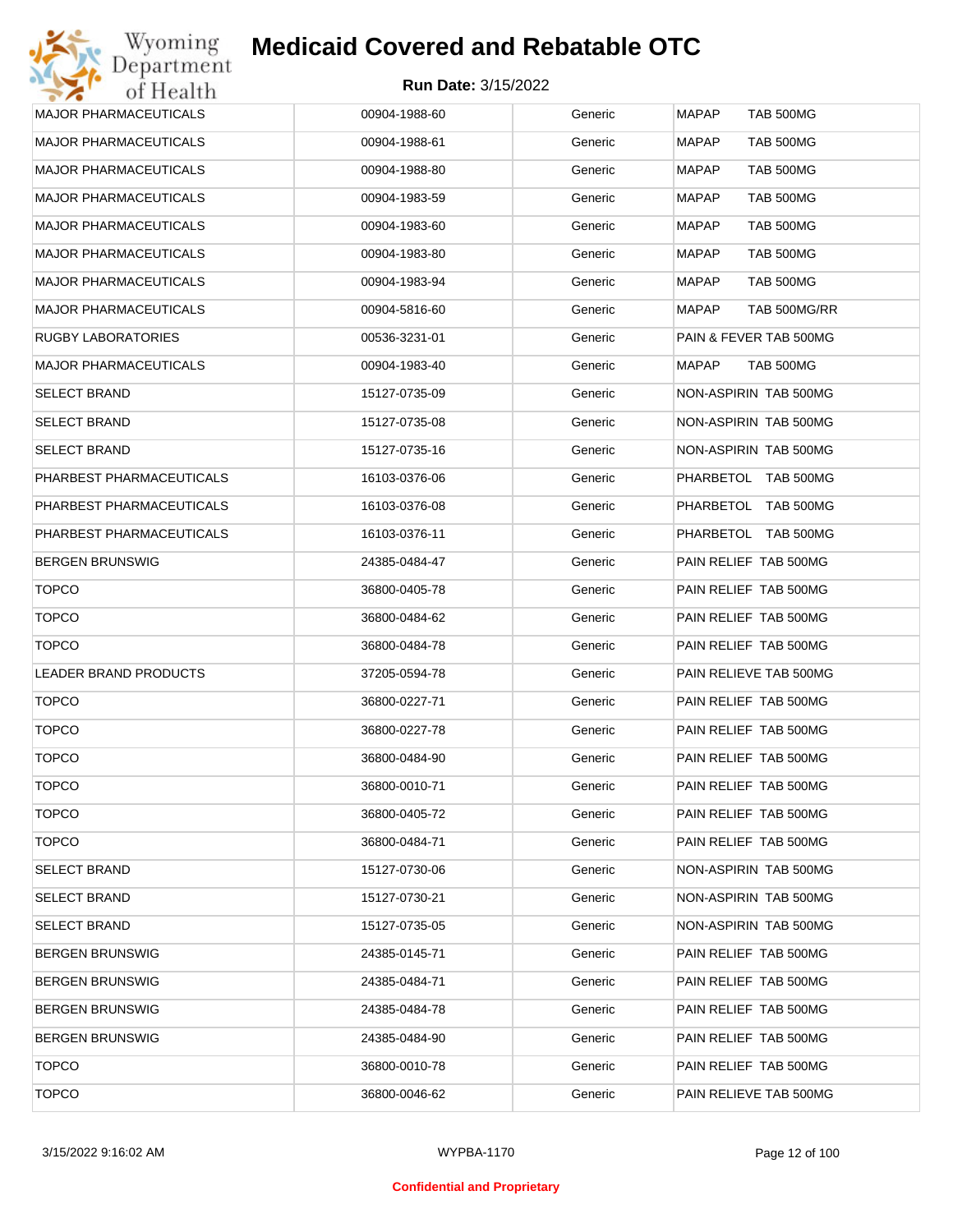

# Wyoming<br>Department<br>of Health

#### **Medicaid Covered and Rebatable OTC**

| <b>TOPCO</b>               | 36800-0046-71 | Generic | PAIN RELIEVE TAB 500MG       |
|----------------------------|---------------|---------|------------------------------|
| <b>TOPCO</b>               | 36800-0046-78 | Generic | PAIN RELIEVE TAB 500MG       |
| <b>TOPCO</b>               | 36800-0046-83 | Generic | PAIN RELIEVE TAB 500MG       |
| LEADER BRAND PRODUCTS      | 37205-0593-71 | Generic | PAIN RELIEVE TAB 500MG       |
| LEADER BRAND PRODUCTS      | 37205-0593-78 | Generic | PAIN RELIEVE TAB 500MG       |
| LEADER BRAND PRODUCTS      | 37205-0594-71 | Generic | PAIN RELIEVE TAB 500MG       |
| LEADER BRAND PRODUCTS      | 37205-0980-71 | Generic | PAIN RELIEVE TAB 500MG/RR    |
| LEADER BRAND PRODUCTS      | 37205-0980-78 | Generic | PAIN RELIEVE TAB 500MG/RR    |
| LEADER BRAND PRODUCTS      | 37205-0594-90 | Generic | PAIN RELIEVE TAB 500MG       |
| PERRIGO PHARMACEUTICALS    | 45802-0484-78 | Generic | <b>ACETAMIN</b><br>TAB 500MG |
| PERRIGO PHARMACEUTICALS    | 45802-0484-90 | Generic | <b>ACETAMIN</b><br>TAB 500MG |
| AMERISOURCE BERGEN DRUGS   | 46122-0178-78 | Generic | PAIN RELIEVE TAB 500MG       |
| <b>MCKESSON SUNMARK</b>    | 49348-0042-10 | Generic | PAIN RELIEVE TAB 500MG       |
| <b>MCKESSON SUNMARK</b>    | 49348-0042-14 | Generic | PAIN RELIEVE TAB 500MG       |
| <b>MCKESSON SUNMARK</b>    | 49348-0730-10 | Generic | PAIN RELIEVE TAB 500MG       |
| <b>MCKESSON SUNMARK</b>    | 49348-0998-10 | Generic | PAIN RELIEVE TAB 500MG       |
| <b>MCKESSON SUNMARK</b>    | 49348-0042-09 | Generic | PAIN RELIEVE TAB 500MG       |
| <b>MCKESSON SUNMARK</b>    | 49348-0730-09 | Generic | PAIN RELIEVE TAB 500MG       |
| <b>MCKESSON</b>            | 62011-0027-01 | Generic | PAIN RELIEF TAB 500MG        |
| <b>MCKESSON</b>            | 62011-0023-03 | Generic | PAIN RELIEF TAB 500MG        |
| <b>MCKESSON</b>            | 62011-0049-01 | Generic | PAIN RELIEF TAB 500MG        |
| <b>MCKESSON</b>            | 62011-0023-01 | Generic | PAIN RELIEF TAB 500MG        |
| AUBURN PHARMACEUTICAL      | 62107-0051-10 | Generic | TACTINAL<br>TAB 500MG        |
| AUBURN PHARMACEUTICAL      | 62107-0050-01 | Generic | <b>TACTINAL</b><br>TAB 500MG |
| AUBURN PHARMACEUTICAL      | 62107-0050-10 | Generic | <b>TACTINAL</b><br>TAB 500MG |
| AUBURN PHARMACEUTICAL      | 62107-0051-01 | Generic | <b>TACTINAL</b><br>TAB 500MG |
| CHAIN DRUG MARKETING ASSOC | 63868-0507-01 | Generic | NON-ASPIRIN TAB 500MG        |
| CHAIN DRUG MARKETING ASSOC | 63868-0987-10 | Generic | NON-ASPIRIN TAB 500MG/RR     |
| CHAIN DRUG MARKETING ASSOC | 63868-0987-50 | Generic | NON-ASPIRIN TAB 500MG/RR     |
| CHAIN DRUG MARKETING ASSOC | 63868-0503-50 | Generic | NON-ASPIRIN TAB 500MG        |

| Acetaminophen Tab ER 650 MG    |               |         |                        |
|--------------------------------|---------------|---------|------------------------|
| <b>GEISS DESTIN &amp; DUNN</b> | 00113-0217-71 | Generic | PAIN RELIEF TAB 650MG  |
| <b>PERRIGO</b>                 | 00113-0544-62 | Generic | ARTHRTS PAIN TAB 650MG |
| <b>PERRIGO</b>                 | 00113-0544-71 | Generic | ARTHRTS PAIN TAB 650MG |
| <b>MAJOR PHARMACEUTICALS</b>   | 00904-5769-60 | Generic | ARTHRTS PAIN TAB 650MG |
| <b>TOPCO</b>                   | 36800-0544-71 | Generic | ARTHRTS PAIN TAB 650MG |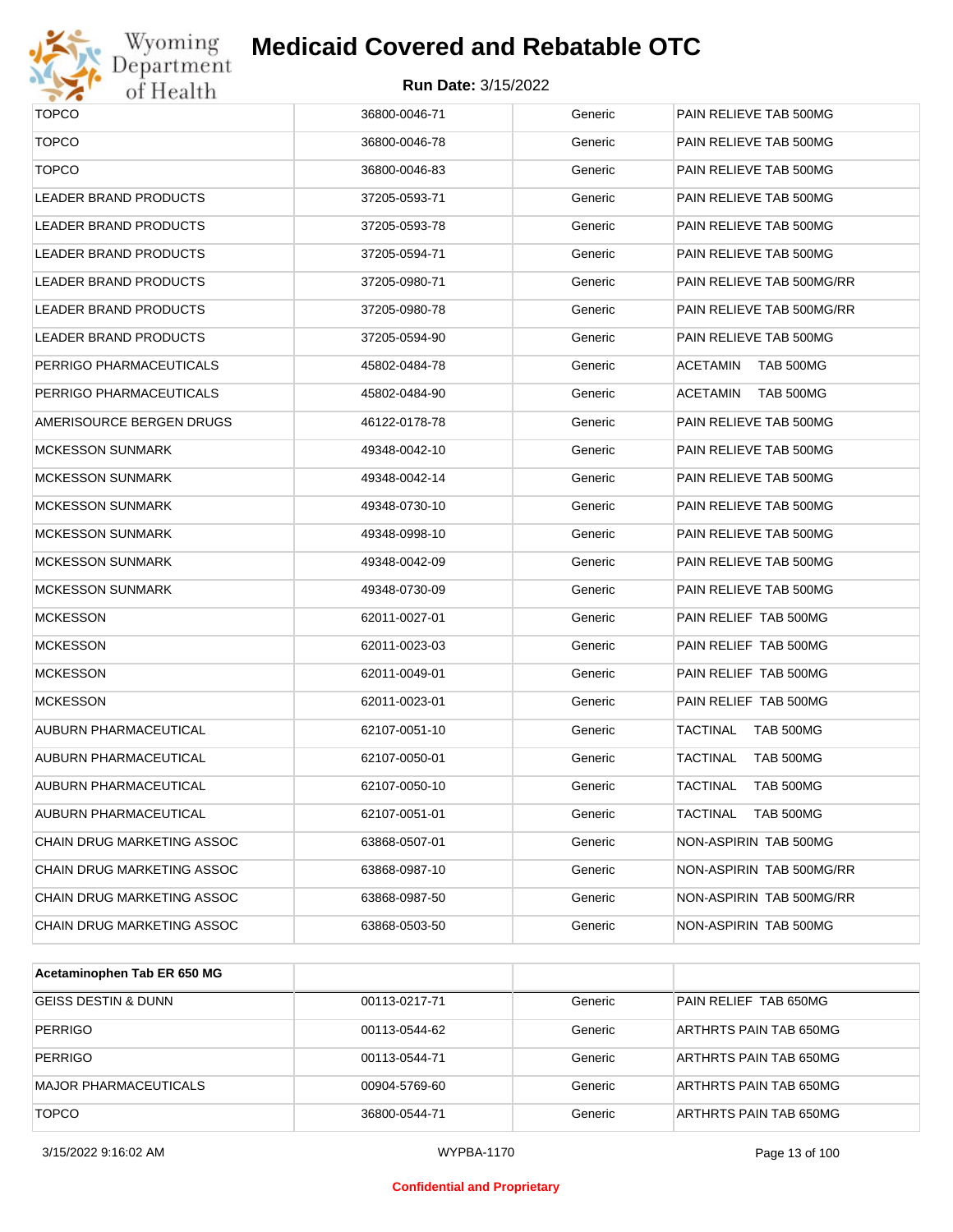

#### **Run Date:** 3/15/2022

| <b>LEADER BRAND PRODUCTS</b>   | 37205-0034-78 | Generic | ARTHRTS PAIN TAB 650MG      |  |  |
|--------------------------------|---------------|---------|-----------------------------|--|--|
| <b>BERGEN BRUNSWIG</b>         | 24385-0629-71 | Generic | ARTHRTS PAIN TAB 650MG      |  |  |
| <b>BERGEN BRUNSWIG</b>         | 24385-0629-78 | Generic | ARTHRTS PAIN TAB 650MG      |  |  |
| <b>TOPCO</b>                   | 36800-0544-62 | Generic | ARTHRTS PAIN TAB 650MG      |  |  |
| <b>TOPCO</b>                   | 36800-0544-78 | Generic | ARTHRTS PAIN TAB 650MG      |  |  |
| <b>TOPCO</b>                   | 36800-0217-78 | Generic | 8 HOUR PAIN TAB 650MG       |  |  |
| <b>TOPCO</b>                   | 36800-0966-47 | Generic | ARTHRTS PAIN TAB 650MG      |  |  |
| AMERISOURCE BERGEN DRUGS       | 46122-0062-71 | Generic | 8HR PAIN REL TAB 650MG      |  |  |
| AMERISOURCE BERGEN DRUGS       | 46122-0170-81 | Generic | ARTHRTS PAIN TAB 650MG      |  |  |
| LEADER BRAND PRODUCTS          | 37205-0477-78 | Generic | 8 HOUR PAIN TAB 650MG       |  |  |
| <b>MCKESSON SUNMARK</b>        | 49348-0921-09 | Generic | ARTHRTS PAIN TAB 650MG      |  |  |
| <b>MCKESSON SUNMARK</b>        | 49348-0921-10 | Generic | ARTHRTS PAIN TAB 650MG      |  |  |
| AMERISOURCE BERGEN DRUGS       | 46122-0062-78 | Generic | 8HR PAIN REL TAB 650MG      |  |  |
| <b>MCKESSON SUNMARK</b>        | 49348-0924-09 | Generic | 8 HOUR PAIN TAB 650MG       |  |  |
| OHM LABS                       | 51660-0333-01 | Generic | ARTHRTS PAIN TAB 650MG      |  |  |
| <b>OHM LABS</b>                | 51660-0333-50 | Generic | ARTHRTS PAIN TAB 650MG      |  |  |
| <b>MCKESSON SUNMARK</b>        | 49348-0924-10 | Generic | 8 HOUR PAIN TAB 650MG       |  |  |
| <b>MCKESSON</b>                | 62011-0026-01 | Generic | ARTHRTS PAIN TAB 650MG      |  |  |
| AMERICAN HEALTH PACKAGING      | 68084-0777-25 | Generic | ACETAMINOPHE TAB 650MG ER   |  |  |
| CHAIN DRUG MARKETING ASSOC     | 63868-0089-01 | Generic | ARTHRTS PAIN TAB 650MG      |  |  |
| CHAIN DRUG MARKETING ASSOC     | 63868-0089-50 | Generic | ARTHRTS PAIN TAB 650MG      |  |  |
| AMERICAN HEALTH PACKAGING      | 68084-0777-95 | Generic | ACETAMINOPHE TAB 650MG ER   |  |  |
|                                |               |         |                             |  |  |
| <b>Aspirin Chew Tab 81 MG</b>  |               |         |                             |  |  |
| <b>GEISS DESTIN &amp; DUNN</b> | 00113-0274-68 | Generic | <b>ASPIRIN</b><br>CHW 81MG  |  |  |
| GEISS DESTIN & DUNN            | 00113-0467-68 | Generic | <b>ASPIRIN</b><br>CHW 81MG  |  |  |
| RUGBY LABORATORIES             | 00536-1008-36 | Generic | <b>ASPIRIN</b><br>CHW 81MG  |  |  |
| PAR PHARMACEUTICAL             | 00603-0024-36 | Generic | <b>ASPIRIN</b><br>CHW 81MG  |  |  |
| <b>MAJOR PHARMACEUTICALS</b>   | 00904-4040-73 | Generic | <b>ASPIRIN</b><br>CHW 81MG  |  |  |
| PHARBEST PHARMACEUTICALS       | 16103-0366-05 | Generic | ASPIRIN<br>CHW 81MG         |  |  |
| PHARBEST PHARMACEUTICALS       | 16103-0366-11 | Generic | <b>ASPIRIN</b><br>CHW 81MG  |  |  |
| MAJOR PHARMACEUTICALS          | 00904-6288-89 | Generic | <b>ASPIRIN LOW CHW 81MG</b> |  |  |
| <b>BERGEN BRUNSWIG</b>         | 24385-0028-68 | Generic | GNP ASPIRIN CHW 81MG        |  |  |
| <b>BERGEN BRUNSWIG</b>         | 24385-0364-68 | Generic | GNP ASPIRIN CHW 81MG        |  |  |

BERGEN BRUNSWIG **EXAMPLE 24385-0278-68** Generic GNP ASPIRIN CHW 81MG TOPCO 36800-0259-68 Generic ASPIRIN CHW 81MG TOPCO 36800-0274-68 Generic ASPIRIN LOW CHW 81MG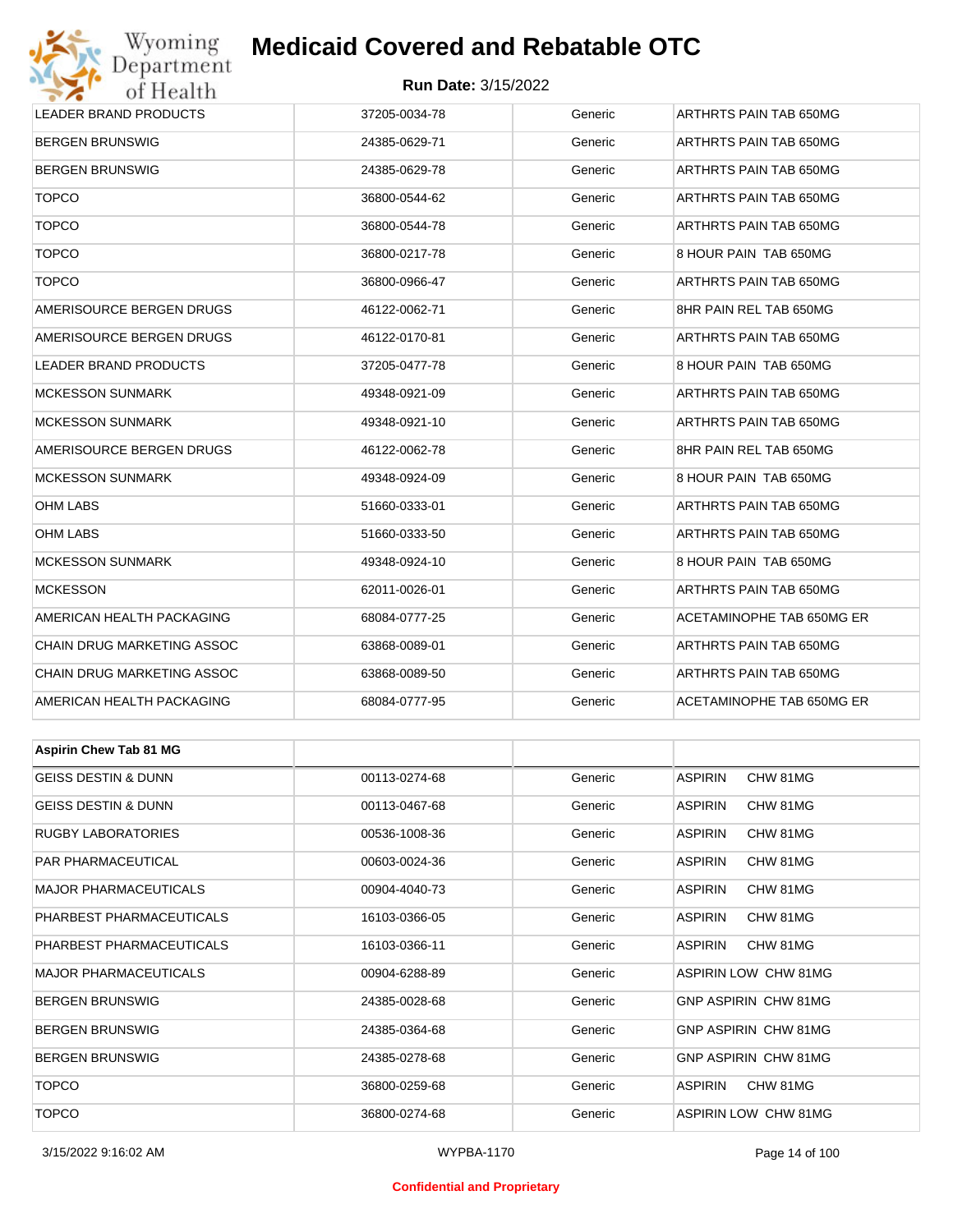

| <b>TOPCO</b>                 | 36800-0467-68 | Generic | ASPIRIN LOW CHW 81MG  |
|------------------------------|---------------|---------|-----------------------|
| <b>SELECT BRAND</b>          | 15127-0241-36 | Generic | SB CHILD ASA CHW 81MG |
| <b>LEADER BRAND PRODUCTS</b> | 37205-0467-68 | Generic | CHILD ASA CHW 81MG    |
| LEADER BRAND PRODUCTS        | 37205-0369-68 | Generic | CHW 81MG<br>ASPIRIN   |
| <b>LEADER BRAND PRODUCTS</b> | 37205-0708-68 | Generic | CHILD ASA CHW 81MG    |
| <b>MCKESSON SUNMARK</b>      | 49348-0191-07 | Generic | SM CHILD ASA CHW 81MG |
| <b>MCKESSON SUNMARK</b>      | 49348-0498-07 | Generic | SM ASPIRIN CHW 81MG   |
| <b>MCKESSON SUNMARK</b>      | 49348-0757-07 | Generic | SM ASPIRIN CHW 81MG   |
| TIME-CAP LABS                | 49483-0334-63 | Generic | ASPIRIN LOW CHW 81MG  |
| <b>MCKESSON</b>              | 62011-0028-01 | Generic | HM ASPIRIN CHW 81MG   |
| <b>MCKESSON</b>              | 62011-0021-01 | Generic | HM ASPIRIN CHW 81MG   |
| <b>MCKESSON</b>              | 62011-0212-01 | Generic | HM ASPIRIN CHW 81MG   |
| AUBURN PHARMACEUTICAL        | 62107-0026-36 | Generic | CHILD ASA LS CHW 81MG |

| <b>Aspirin Suppos 300 MG</b> |               |         |                |           |
|------------------------------|---------------|---------|----------------|-----------|
| PADAGIS                      | 00574-7034-12 | Generic | <b>ASPIRIN</b> | SUP 300MG |

| <b>Aspirin Suppos 600 MG</b> |               |         |                |           |
|------------------------------|---------------|---------|----------------|-----------|
| PADAGIS                      | 00574-7036-12 | Generic | <b>ASPIRIN</b> | SUP 600MG |

| Aspirin Tab 325 MG             |               |         |                                    |
|--------------------------------|---------------|---------|------------------------------------|
| <b>GEISS DESTIN &amp; DUNN</b> | 00113-0416-87 | Generic | <b>ASPIRIN</b><br><b>TAB 325MG</b> |
| <b>GEISS DESTIN &amp; DUNN</b> | 00113-0416-90 | Generic | <b>ASPIRIN</b><br><b>TAB 325MG</b> |
| <b>GEISS DESTIN &amp; DUNN</b> | 00113-0416-78 | Generic | <b>ASPIRIN</b><br><b>TAB 325MG</b> |
| <b>RUGBY LABORATORIES</b>      | 00536-1053-01 | Generic | <b>ASPIRIN</b><br><b>TAB 325MG</b> |
| <b>RUGBY LABORATORIES</b>      | 00536-3305-10 | Generic | <b>ASPIRIN</b><br><b>TAB 325MG</b> |
| <b>RUGBY LABORATORIES</b>      | 00536-1054-29 | Generic | <b>ASPIRIN</b><br><b>TAB 325MG</b> |
| <b>MAJOR PHARMACEUTICALS</b>   | 00904-2009-40 | Generic | <b>ASPIRIN</b><br><b>TAB 325MG</b> |
| <b>RUGBY LABORATORIES</b>      | 00536-1053-05 | Generic | <b>TAB 325MG</b><br><b>ASPIRIN</b> |
| <b>RUGBY LABORATORIES</b>      | 00536-3305-01 | Generic | <b>TAB 325MG</b><br><b>ASPIRIN</b> |
| <b>MAJOR PHARMACEUTICALS</b>   | 00904-2009-60 | Generic | <b>ASPIRIN</b><br><b>TAB 325MG</b> |
| <b>SELECT BRAND</b>            | 15127-0738-01 | Generic | SB ASPIRIN TAB 325MG               |
| PHARBEST PHARMACEUTICALS       | 16103-0365-11 | Generic | <b>ASPIRIN</b><br><b>TAB 325MG</b> |
| <b>SELECT BRAND</b>            | 15127-0738-05 | Generic | SB ASPIRIN TAB 325MG               |
| <b>SELECT BRAND</b>            | 15127-0738-10 | Generic | SB ASPIRIN TAB 325MG               |
| <b>SELECT BRAND</b>            | 15127-0738-21 | Generic | SB ASPIRIN TAB 325MG               |
| PHARBEST PHARMACEUTICALS       | 16103-0365-08 | Generic | <b>ASPIRIN</b><br><b>TAB 325MG</b> |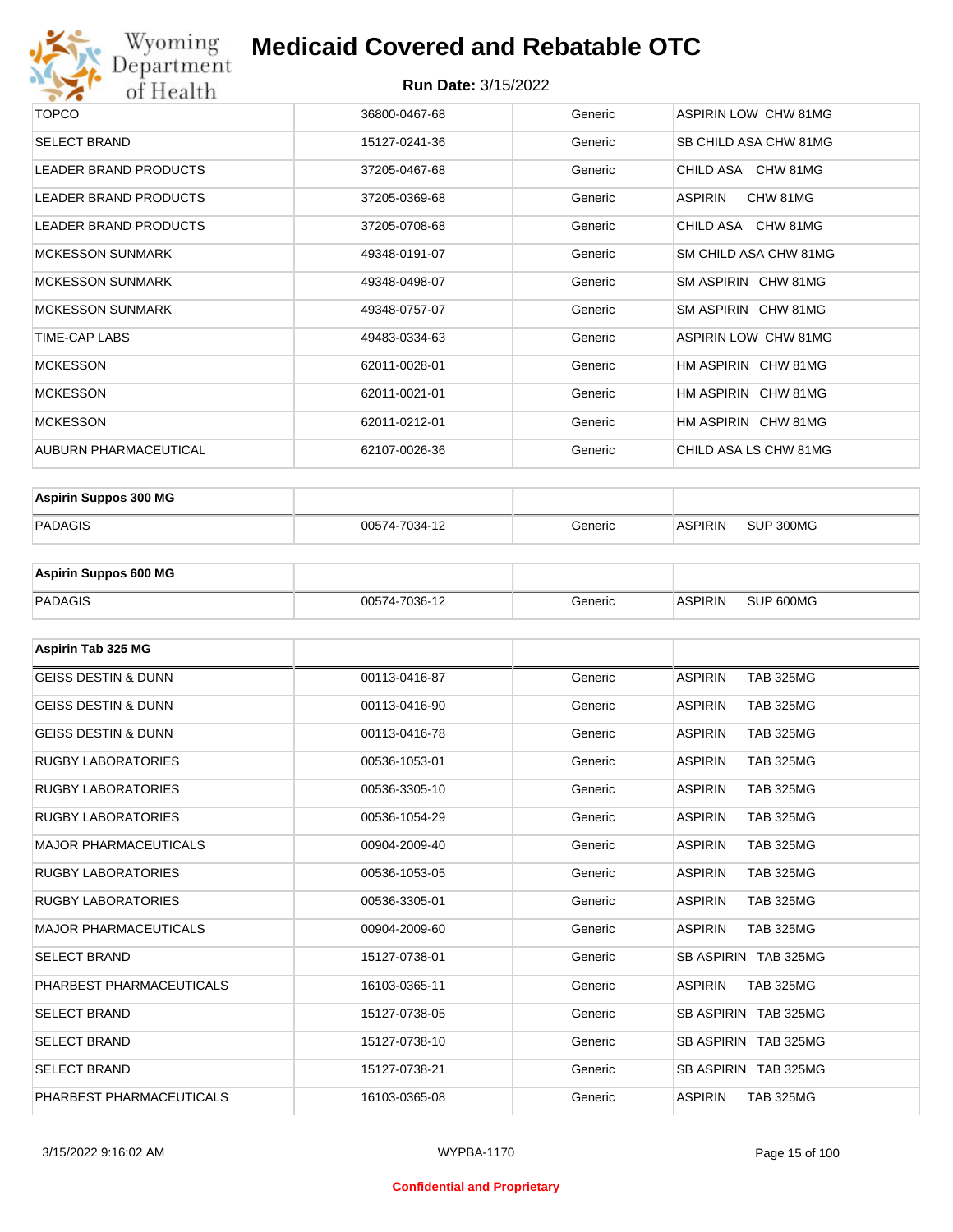# Wyoming<br>Department<br>of Health

## **Medicaid Covered and Rebatable OTC**

| <b>MCKESSON SUNMARK</b>    | 49348-0001-10 | Generic | SM ASPIRIN TAB 325MG               |
|----------------------------|---------------|---------|------------------------------------|
| TIME-CAP LABS              | 49483-0011-10 | Generic | <b>ASPIRIN</b><br><b>TAB 325MG</b> |
| <b>MCKESSON SUNMARK</b>    | 49348-0001-14 | Generic | SM ASPIRIN TAB 325MG               |
| <b>MCKESSON SUNMARK</b>    | 49348-0001-23 | Generic | TAB 325MG<br>SM ASPIRIN            |
| <b>MCKESSON</b>            | 62011-0020-01 | Generic | HM ASPIRIN<br>TAB 325MG            |
| CHAIN DRUG MARKETING ASSOC | 63868-0352-03 | Generic | TAB 325MG<br><b>QC ASPIRIN</b>     |
| CHAIN DRUG MARKETING ASSOC | 63868-0352-10 | Generic | TAB 325MG<br><b>QC ASPIRIN</b>     |

| Aspirin Tab Delayed Release 325 MG |               |         |                                 |
|------------------------------------|---------------|---------|---------------------------------|
| <b>RUGBY LABORATORIES</b>          | 00536-3313-01 | Generic | <b>ASPIRIN</b><br>TAB 325MG EC  |
| <b>RUGBY LABORATORIES</b>          | 00536-3313-10 | Generic | <b>ASPIRIN</b><br>TAB 325MG EC  |
| PAR PHARMACEUTICAL                 | 00603-0168-21 | Generic | TAB 325MG EC<br><b>ASPIRIN</b>  |
| <b>MAJOR PHARMACEUTICALS</b>       | 00904-2013-80 | Generic | <b>ASPIRIN</b><br>TAB 325MG EC  |
| PAR PHARMACEUTICAL                 | 00603-0169-21 | Generic | <b>ASPIRIN</b><br>TAB 325MG EC  |
| PAR PHARMACEUTICAL                 | 00603-0169-32 | Generic | TAB 325MG EC<br><b>ASPIRIN</b>  |
| <b>MAJOR PHARMACEUTICALS</b>       | 00904-2011-59 | Generic | <b>ASPIRIN</b><br>TAB 325MG EC  |
| <b>MAJOR PHARMACEUTICALS</b>       | 00904-2013-60 | Generic | <b>ASPIRIN</b><br>TAB 325MG EC  |
| <b>MAJOR PHARMACEUTICALS</b>       | 00904-2013-72 | Generic | <b>ASPIRIN</b><br>TAB 325MG EC  |
| PHARBEST PHARMACEUTICALS           | 16103-0357-11 | Generic | <b>ASPIRIN</b><br>TAB 325MG EC  |
| PHARBEST PHARMACEUTICALS           | 16103-0357-08 | Generic | <b>ASPIRIN</b><br>TAB 325MG EC  |
| <b>TOPCO</b>                       | 36800-0429-02 | Generic | <b>ASPIRIN</b><br>TAB 325MG EC  |
| LEADER BRAND PRODUCTS              | 37205-0429-96 | Generic | <b>ASPIRIN</b><br>TAB 325MG EC  |
| <b>BERGEN BRUNSWIG</b>             | 24385-0429-02 | Generic | GNP ASPIRIN TAB 325MG EC        |
| <b>BERGEN BRUNSWIG</b>             | 24385-0429-90 | Generic | <b>GNP ASPIRIN TAB 325MG EC</b> |
| LEADER BRAND PRODUCTS              | 37205-0429-87 | Generic | <b>ASPIRIN</b><br>TAB 325MG EC  |
| <b>MCKESSON SUNMARK</b>            | 49348-0937-14 | Generic | SM ASPIRIN TAB 325MG EC         |
| TIME-CAP LABS                      | 49483-0331-10 | Generic | <b>ASPIRIN</b><br>TAB 325MG EC  |
| <b>MCKESSON SUNMARK</b>            | 49348-0937-82 | Generic | SM ASPIRIN TAB 325MG EC         |
| TIME-CAP LABS                      | 49483-0331-01 | Generic | <b>ASPIRIN</b><br>TAB 325MG EC  |
| <b>WAL-MART</b>                    | 50844-0227-12 | Generic | EQ ASPIRIN TAB 325MG EC         |
| <b>MCKESSON</b>                    | 62011-0040-01 | Generic | <b>ASPIRIN</b><br>TAB 325MG EC  |
| AUBURN PHARMACEUTICAL              | 62107-0028-32 | Generic | <b>ECPIRIN</b><br>TAB 325MG EC  |
| <b>SKY PACKAGING</b>               | 63739-0523-01 | Generic | <b>ASPIRIN</b><br>TAB 325MG EC  |
| AUBURN PHARMACEUTICAL              | 62107-0028-01 | Generic | <b>ECPIRIN</b><br>TAB 325MG EC  |

| Aspirin Tab Delayed Release 81 MG |               |         |                |             |
|-----------------------------------|---------------|---------|----------------|-------------|
| <b>RUGBY LABORATORIES</b>         | 00536-1004-10 | Generic | <b>ASPIRIN</b> | TAB 81MG EC |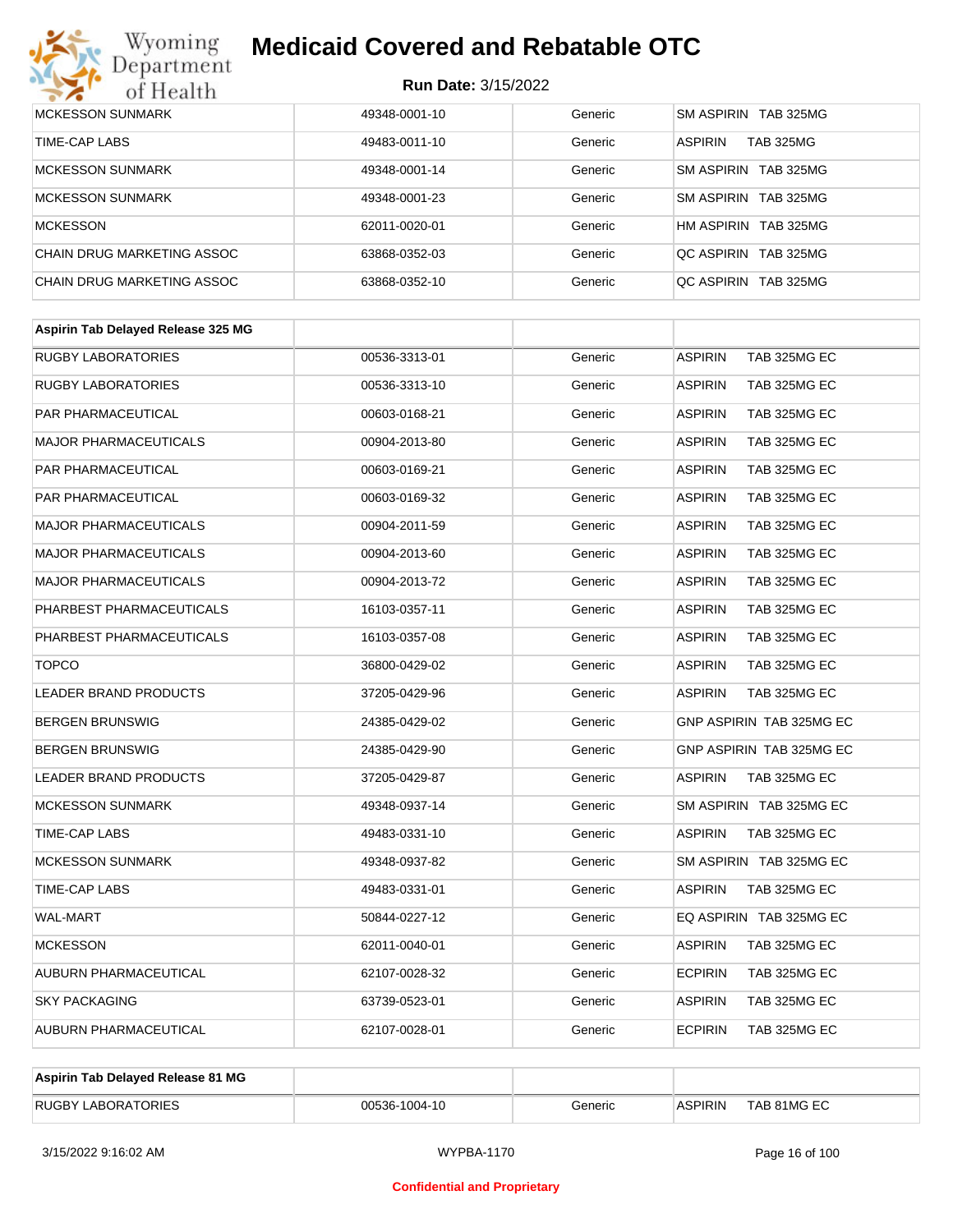| PAR PHARMACEUTICAL           | 00603-0026-22 | Generic | ASPIRIN LOW TAB 81MG EC       |
|------------------------------|---------------|---------|-------------------------------|
| PAR PHARMACEUTICAL           | 00603-0026-32 | Generic | ASPIRIN LOW TAB 81MG EC       |
| <b>RUGBY LABORATORIES</b>    | 00536-1004-41 | Generic | <b>ASPIRIN</b><br>TAB 81MG EC |
| <b>MAJOR PHARMACEUTICALS</b> | 00904-7704-18 | Generic | ASPIR-LOW TAB 81MG EC         |
| <b>MAJOR PHARMACEUTICALS</b> | 00904-7704-70 | Generic | ASPIR-LOW TAB 81MG EC         |
| <b>MAJOR PHARMACEUTICALS</b> | 00904-7704-80 | Generic | ASPIR-LOW TAB 81MG EC         |
| PHARBEST PHARMACEUTICALS     | 16103-0356-09 | Generic | <b>ASPIRIN</b><br>TAB 81MG EC |
| PHARBEST PHARMACEUTICALS     | 16103-0356-11 | Generic | <b>ASPIRIN</b><br>TAB 81MG EC |
| <b>TOPCO</b>                 | 36800-0277-48 | Generic | ASPIRIN LOW TAB 81MG EC       |
| <b>SELECT BRAND</b>          | 15127-0228-65 | Generic | <b>ASPIRIN</b><br>TAB 81MG EC |
| <b>SELECT BRAND</b>          | 15127-0228-94 | Generic | ASPIRIN LOW TAB 81MG EC       |
| AMERISOURCE BERGEN DRUGS     | 46122-0180-87 | Generic | ASPIRIN LOW TAB 81MG EC       |
| AMERISOURCE BERGEN DRUGS     | 46122-0182-48 | Generic | GNP ASPIRIN TAB 81MG EC       |
| AMERISOURCE BERGEN DRUGS     | 46122-0180-76 | Generic | ASPIRIN LOW TAB 81MG EC       |
| TIME-CAP LABS                | 49483-0387-12 | Generic | ASPIRIN LOW TAB 81MG EC       |
| <b>MCKESSON SUNMARK</b>      | 49348-0980-15 | Generic | SM ASPIRIN TAB 81MG EC        |
| <b>MCKESSON SUNMARK</b>      | 49348-0980-23 | Generic | SM ASPIRIN TAB 81MG EC        |
| <b>MCKESSON SUNMARK</b>      | 49348-0980-53 | Generic | SM ASPIRIN TAB 81MG EC        |
| <b>MCKESSON SUNMARK</b>      | 49348-0981-15 | Generic | SM ASPIRIN TAB 81MG EC        |
| TIME-CAP LABS                | 49483-0387-10 | Generic | ASPIRIN LOW TAB 81MG EC       |
| <b>MCKESSON</b>              | 62011-0003-01 | Generic | ASPIRIN LOW TAB 81MG EC       |
| <b>MCKESSON</b>              | 62011-0019-01 | Generic | ASPIRIN LOW TAB 81MG EC       |
| <b>SKY PACKAGING</b>         | 63739-0522-01 | Generic | TAB 81MG EC<br>ASPIRIN        |
| <b>SKY PACKAGING</b>         | 63739-0522-10 | Generic | <b>ASPIRIN</b><br>TAB 81MG EC |
| AUBURN PHARMACEUTICAL        | 62107-0027-26 | Generic | ASPIRIN 81 TAB 81MG EC        |
| AUBURN PHARMACEUTICAL        | 62107-0027-32 | Generic | ASPIRIN 81 TAB 81MG EC        |
|                              |               |         |                               |

| Magnesium Salicylate Tab 500 MG |               |         |                               |
|---------------------------------|---------------|---------|-------------------------------|
| <b>SELECT BRAND</b>             | 15127-0448-24 | Generic | <b>ISB BACKACHE TAB 500MG</b> |
| <b>ANTACIDS</b>                 |               |         |                               |

| Alum & Mag Hydroxide-Simethicone Chew<br>Tab 200-200-25 MG |               |         |                        |
|------------------------------------------------------------|---------------|---------|------------------------|
| MAJOR PHARMACEUTICALS                                      | 00904-0478-60 | Generic | MINTOX PLUS CHW        |
| RUGBY LABORATORIES                                         | 00536-1011-01 | Generic | <b>CHW</b><br>ALMACONE |

| Alum & Mag Hydroxide-Simethicone Susp<br>200-200-20 MG/5ML |               |         |                          |
|------------------------------------------------------------|---------------|---------|--------------------------|
| PERRIGO                                                    | 00113-0357-40 | Generic | ANTACID PLUS SUS GAS REL |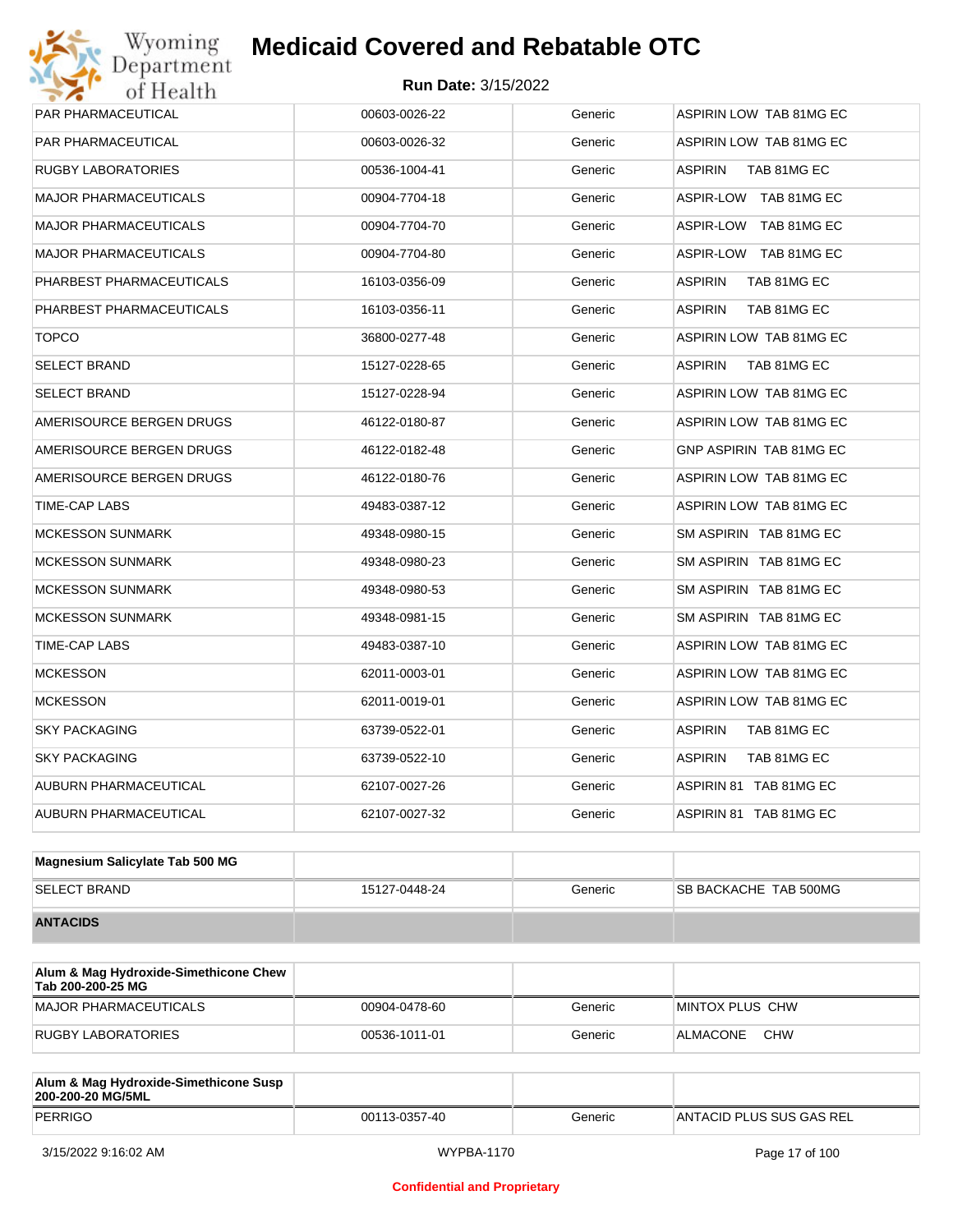

| PHARMACEUTICAL ASSOCIATES    | 00121-1761-30 | Generic | <b>MAG-AL PLUS LIQ</b>          |
|------------------------------|---------------|---------|---------------------------------|
| <b>PERRIGO</b>               | 00113-0851-40 | Generic | <b>SUS</b><br><b>ANTACID</b>    |
| <b>RUGBY LABORATORIES</b>    | 00536-0025-83 | Generic | SUS<br><b>ALMACONE</b>          |
| <b>RUGBY LABORATORIES</b>    | 00536-1945-83 | Generic | <b>SUS</b><br><b>RULOX</b>      |
| <b>MAJOR PHARMACEUTICALS</b> | 00904-5721-14 | Generic | <b>SUS</b><br><b>MINTOX</b>     |
| <b>MAJOR PHARMACEUTICALS</b> | 00904-0004-14 | Generic | <b>SUS</b><br>MI-ACID           |
| <b>BERGEN BRUNSWIG</b>       | 24385-0357-40 | Generic | <b>GNP MASANTI SUS REG ST</b>   |
| <b>SELECT BRAND</b>          | 15127-0883-52 | Generic | SB ANTACID/ SUS ANTIGAS         |
| <b>BERGEN BRUNSWIG</b>       | 24385-0356-40 | Generic | <b>GNP ANTACID SUS ANTI-GAS</b> |
| <b>LEADER BRAND PRODUCTS</b> | 37205-0314-40 | Generic | <b>ANTACID</b><br>SUS REG ST    |
| <b>TOPCO</b>                 | 36800-0851-40 | Generic | <b>ANTACID FAST SUS RELIEF</b>  |
| <b>TOPCO</b>                 | 36800-0357-40 | Generic | ANTACID PLUS SUS GAS REL        |
| <b>LEADER BRAND PRODUCTS</b> | 37205-0530-40 | Generic | ANTACID FAST SUS ACTING         |
| <b>MCKESSON SUNMARK</b>      | 49348-0019-39 | Generic | SM ANTACID/ SUS ANTIGAS         |
| <b>MCKESSON SUNMARK</b>      | 49348-0020-39 | Generic | SM ANTACID SUS ANTI-GAS         |
| <b>MCKESSON</b>              | 62011-0147-01 | Generic | HM ANTACID SUS ANTI-GAS         |
| <b>MCKESSON</b>              | 62011-0148-01 | Generic | HM ANTACID SUS ANTI-GAS         |
| CHAIN DRUG MARKETING ASSOC   | 63868-0694-57 | Generic | QC ANTACID SUS                  |
| CHAIN DRUG MARKETING ASSOC   | 63868-0712-57 | Generic | OC ANTACID SUS ANTI-GAS         |

| Alum & Mag Hydroxide-Simethicone Susp<br>400-400-40 MG/5ML |               |         |                                       |
|------------------------------------------------------------|---------------|---------|---------------------------------------|
| <b>GEISS DESTIN &amp; DUNN</b>                             | 00113-0340-40 | Generic | ANTACID PLUS SUS GAS REL              |
| PHARMACEUTICAL ASSOCIATES                                  | 00121-1762-30 | Generic | MAG-AL PLUS LIO XS                    |
| <b>PERRIGO</b>                                             | 00113-0588-40 | Generic | ANTACID<br><b>SUS ANTI-GAS</b>        |
| <b>MAJOR PHARMACEUTICALS</b>                               | 00904-0005-14 | Generic | MI-ACID<br><b>SUS MAX ST</b>          |
| <b>MAJOR PHARMACEUTICALS</b>                               | 00904-5725-14 | Generic | <b>MINTOX</b><br><b>SUS MAX ST</b>    |
| <b>RUGBY LABORATORIES</b>                                  | 00536-0015-83 | Generic | ALMACONE DBL SUS STRENGTH             |
| <b>SELECT BRAND</b>                                        | 15127-0745-52 | Generic | ANTACID/ANTI SUS - GAS DS             |
| <b>BERGEN BRUNSWIG</b>                                     | 24385-0362-40 | Generic | <b>GNP ANTACID SUS CHERRY</b>         |
| LEADER BRAND PRODUCTS                                      | 37205-0535-40 | Generic | <b>SUS MAX ST</b><br><b>ANTACID</b>   |
| <b>TOPCO</b>                                               | 36800-0340-40 | Generic | ANTACID PLUS SUS ANTI-GAS             |
| <b>TOPCO</b>                                               | 36800-0588-40 | Generic | <b>ANTACID</b><br><b>SUS MAX ST</b>   |
| <b>BERGEN BRUNSWIG</b>                                     | 24385-0340-40 | Generic | <b>GNP MASANTI SUS MAX ST</b>         |
| <b>LEADER BRAND PRODUCTS</b>                               | 37205-0536-40 | Generic | <b>ANTACID</b><br><b>SUS MAX ST</b>   |
| <b>MCKESSON</b>                                            | 62011-0122-01 | Generic | <b>ADVANCED</b><br><b>SUS ANTACID</b> |
| <b>MCKESSON</b>                                            | 62011-0149-01 | Generic | HM ANTACID SUS ANTI-GAS               |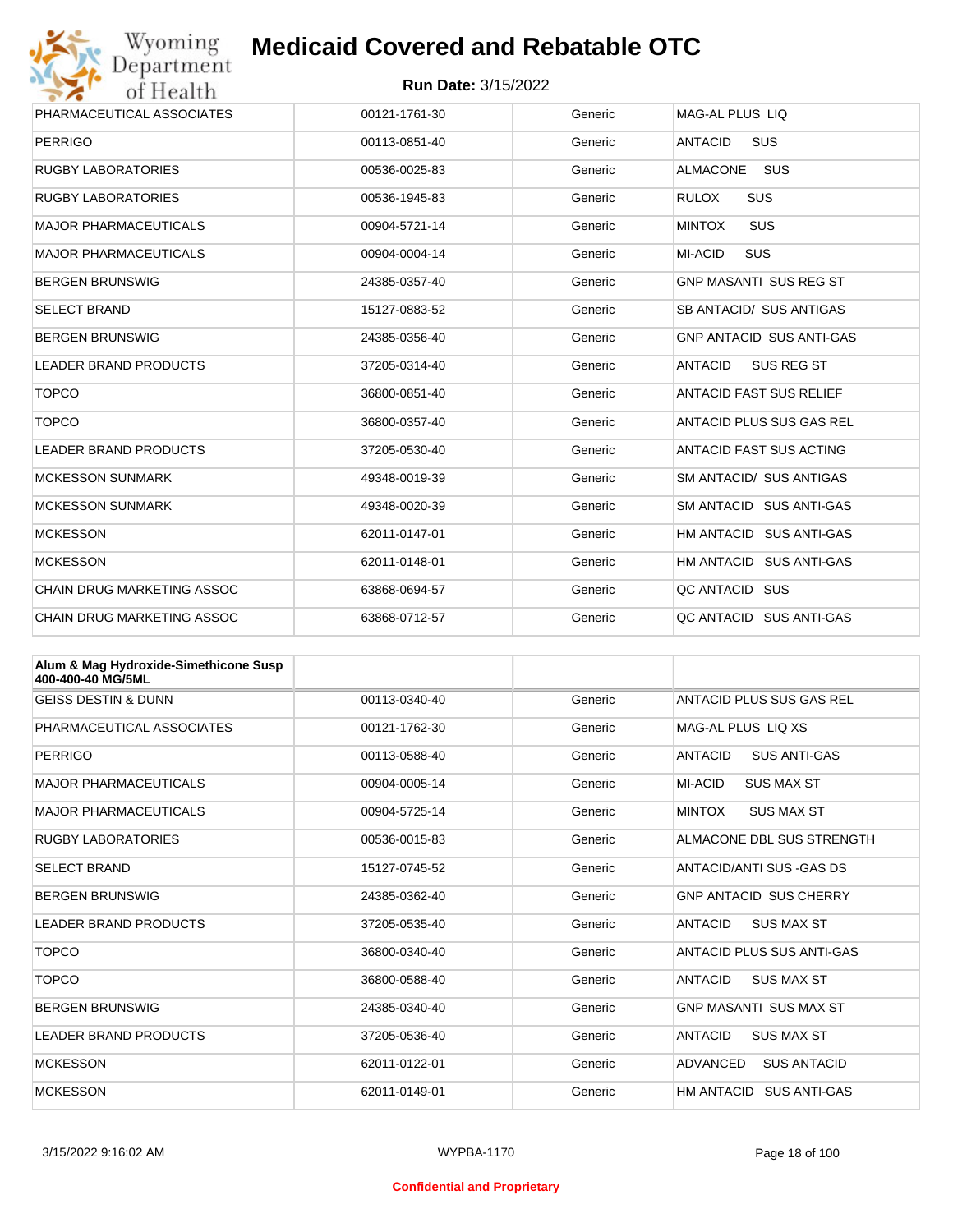

| Aluminum & Magnesium Hydroxides Susp<br>200-200 MG/5ML         |               |              |                                |
|----------------------------------------------------------------|---------------|--------------|--------------------------------|
| PHARMACEUTICAL ASSOCIATES                                      | 00121-1760-30 | Brand        | MAG-AL<br>LIQ                  |
| Aluminum Hydroxide Gel Susp 320<br><b>MG/5ML</b>               |               |              |                                |
| <b>RUGBY LABORATORIES</b>                                      | 00536-0091-85 | Generic      | ALUM HYDROX SUS 320/5ML        |
|                                                                |               |              |                                |
| Aluminum Hydroxide-Magnesium<br>Carbonate Chew Tab 160-105 MG  |               |              |                                |
| GLAXO CONSUMER HEALTHCARE L.P.                                 | 00135-0098-26 | Brand        | <b>GAVISCON</b><br>CHW EX-STR  |
| GLAXO CONSUMER HEALTHCARE L.P.                                 | 00135-0430-03 | Brand        | <b>GAVISCON</b><br>CHW EX-STR  |
| <b>MAJOR PHARMACEUTICALS</b>                                   | 00904-5365-60 | Generic      | <b>ACID GONE</b><br><b>CHW</b> |
| AMERISOURCE BERGEN DRUGS                                       | 46122-0150-78 | Generic      | GNP ANTACID CHW 160-105        |
|                                                                |               |              |                                |
| Aluminum Hydroxide-Magnesium<br>Carbonate Susp 508-475 MG/10ML |               |              |                                |
| <b>GLAXO CONSUMER HEALTHCARE L.P.</b>                          | 00135-0095-41 | Brand        | <b>GAVISCON</b><br><b>SUS</b>  |
|                                                                |               |              |                                |
| Aluminum Hydroxide-Magnesium<br>Carbonate Susp 95-358 MG/15ML  |               |              |                                |
| GLAXO CONSUMER HEALTHCARE L.P.                                 | 00135-0094-41 | Brand        | <b>GAVISCON</b><br><b>SUS</b>  |
| MAJOR PHARMACEUTICALS                                          | 00904-7727-14 | Generic      | <b>ACID GONE</b><br><b>SUS</b> |
| Aluminum Hydroxide-Magnesium                                   |               |              |                                |
| Trisilicate Chew Tab 80-14.2 MG                                |               |              |                                |
| GLAXO CONSUMER HEALTHCARE L.P.                                 | 00135-0096-26 | <b>Brand</b> | <b>GAVISCON</b><br><b>CHW</b>  |
| <b>Calcium Carbonate (Antacid) Chew Tab</b>                    |               |              |                                |
| 1000 MG                                                        |               |              |                                |
| <b>PERRIGO</b>                                                 | 00113-0595-23 | Generic      | CAL ANTACID CHW 1000MG         |
| <b>GLAXO CONSUMER HEALTHCARE L.P.</b>                          | 00135-0180-14 | Brand        | TUMS ULTRA CHW 1000MG          |
| <b>GLAXO CONSUMER HEALTHCARE L.P.</b>                          | 00135-0181-01 | Brand        | TUMS ULTRA CHW 1000MG          |
| GLAXO CONSUMER HEALTHCARE L.P.                                 | 00135-0181-02 | <b>Brand</b> | TUMS ULTRA CHW 1000MG          |
| <b>GLAXO CONSUMER HEALTHCARE L.P.</b>                          | 00135-0181-03 | <b>Brand</b> | TUMS ULTRA CHW 1000MG          |
| GLAXO CONSUMER HEALTHCARE L.P.                                 | 00135-0228-01 | <b>Brand</b> | TUMS ULTRA CHW 1000MG          |
| GLAXO CONSUMER HEALTHCARE L.P.                                 | 00135-0118-14 | <b>Brand</b> | TUMS ULTRA CHW 1000MG          |
| GLAXO CONSUMER HEALTHCARE L.P.                                 | 00135-0118-83 | <b>Brand</b> | TUMS ULTRA CHW 1000MG          |
| GLAXO CONSUMER HEALTHCARE L.P.                                 | 00135-0181-05 | <b>Brand</b> | TUMS ULTRA CHW 1000MG          |
| GLAXO CONSUMER HEALTHCARE L.P.                                 | 00135-0180-02 | <b>Brand</b> | TUMS ULTRA CHW 1000MG          |
| GLAXO CONSUMER HEALTHCARE L.P.                                 | 00135-0181-14 | <b>Brand</b> | TUMS ULTRA CHW 1000MG          |
| <b>TOPCO</b>                                                   | 36800-0595-23 | Generic      | CALC ANTACID CHW 1000MG        |
| LEADER BRAND PRODUCTS                                          | 37205-0333-69 | Generic      | CAL ANTACID CHW 1000MG         |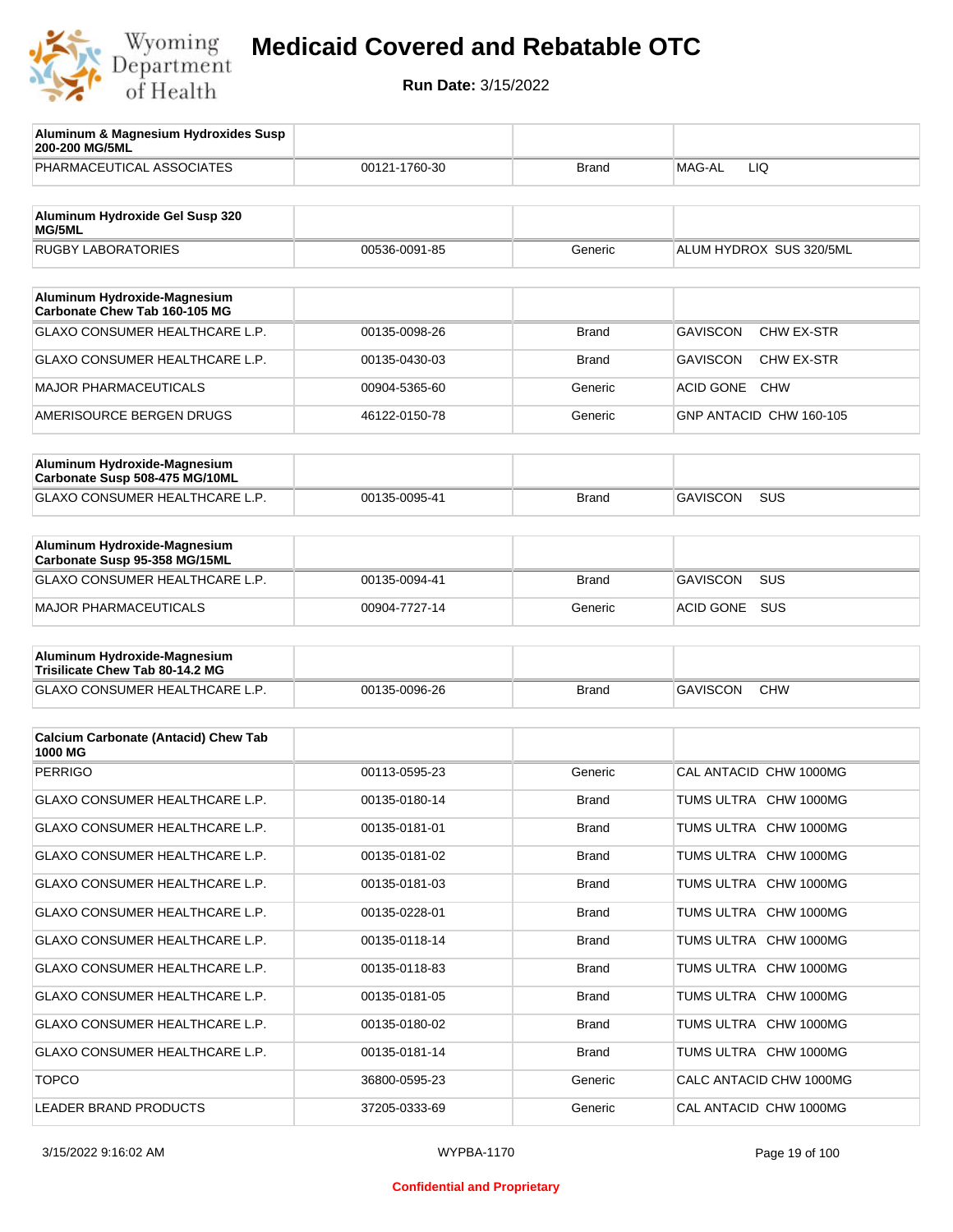

| <b>MCKESSON SUNMARK</b>                                            | 49348-0959-16 | Generic      | SM ANTACID CHW 1000MG       |
|--------------------------------------------------------------------|---------------|--------------|-----------------------------|
|                                                                    |               |              |                             |
| <b>Calcium Carbonate (Antacid) Chew Tab</b><br>1177 MG (471 MG Ca) |               |              |                             |
| GLAXO CONSUMER HEALTHCARE L.P.                                     | 00135-0560-01 | <b>Brand</b> | TUMS CHW DEL CHW 1177MG     |
| <b>Calcium Carbonate (Antacid) Chew Tab</b><br>500 MG              |               |              |                             |
| <b>PERRIGO</b>                                                     | 00113-0478-47 | Generic      | CALC ANTACID CHW 500MG      |
| <b>PERRIGO</b>                                                     | 00113-0485-47 | Generic      | <b>ANTACID</b><br>CHW 500MG |
| <b>GLAXO CONSUMER HEALTHCARE L.P.</b>                              | 00135-0070-48 | <b>Brand</b> | TUMS<br>CHW 500MG           |
| GLAXO CONSUMER HEALTHCARE L.P.                                     | 00135-0071-27 | <b>Brand</b> | TUMS<br>CHW 500MG           |
| GLAXO CONSUMER HEALTHCARE L.P.                                     | 00135-0071-48 | <b>Brand</b> | TUMS<br>CHW 500MG           |
| GLAXO CONSUMER HEALTHCARE L.P.                                     | 00135-0070-03 | <b>Brand</b> | <b>TUMS</b><br>CHW 500MG    |
| GLAXO CONSUMER HEALTHCARE L.P.                                     | 00135-0070-27 | <b>Brand</b> | TUMS<br>CHW 500MG           |
| <b>GLAXO CONSUMER HEALTHCARE L.P.</b>                              | 00135-0522-03 | Generic      | TUMS FRESHER CHW 500MG      |
| <b>RUGBY LABORATORIES</b>                                          | 00536-1007-15 | Generic      | CAL-GEST<br>CHW 500MG       |
| <b>MAJOR PHARMACEUTICALS</b>                                       | 00904-1257-92 | Generic      | CALC ANTACID CHW 500MG      |
| <b>RUGBY LABORATORIES</b>                                          | 00536-1048-15 | Generic      | <b>ANTACID</b><br>CHW 500MG |
| <b>MAJOR PHARMACEUTICALS</b>                                       | 00904-6412-92 | Generic      | CALC ANTACID CHW 500MG      |
| <b>SELECT BRAND</b>                                                | 15127-0211-24 | Generic      | CHW 500MG<br><b>ANTACID</b> |
| <b>SELECT BRAND</b>                                                | 15127-0210-24 | Generic      | <b>ANTACID</b><br>CHW 500MG |
| <b>TOPCO</b>                                                       | 36800-0478-47 | Generic      | <b>ANTACID</b><br>CHW 500MG |
| <b>TOPCO</b>                                                       | 36800-0485-47 | Generic      | CALC ANTACID CHW 500MG      |
| <b>LEADER BRAND PRODUCTS</b>                                       | 37205-0200-47 | Generic      | <b>ANTACID</b><br>CHW 500MG |
| <b>LEADER BRAND PRODUCTS</b>                                       | 37205-0210-47 | Generic      | ANTACID<br>CHW 500MG        |
| <b>MCKESSON SUNMARK</b>                                            | 49348-0958-21 | Generic      | CALC ANTACID CHW 500MG      |
| <b>MCKESSON SUNMARK</b>                                            | 49348-0957-21 | Generic      | CALC ANTACID CHW 500MG      |
| <b>MCKESSON</b>                                                    | 62011-0132-01 | Generic      | CALC ANTACID CHW 500MG      |
|                                                                    |               |              |                             |

| <b>Calcium Carbonate (Antacid) Chew Tab</b><br>750 MG |               |              |                             |
|-------------------------------------------------------|---------------|--------------|-----------------------------|
| PERRIGO                                               | 00113-0179-80 | Generic      | CALC ANTACID CHW 750MG      |
| PERRIGO                                               | 00113-0489-80 | Generic      | <b>ANTACID</b><br>CHW 750MG |
| GLAXO CONSUMER HEALTHCARE L.P.                        | 00135-0154-05 | <b>Brand</b> | TUMS E-X<br>CHW 750MG       |
| <b>GLAXO CONSUMER HEALTHCARE L.P.</b>                 | 00135-0469-01 | <b>Brand</b> | TUMS KIDS<br>CHW 750MG      |
| <b>GLAXO CONSUMER HEALTHCARE L.P.</b>                 | 00135-0074-07 | <b>Brand</b> | TUMS EXTRA CHW 750MG        |
| <b>GLAXO CONSUMER HEALTHCARE L.P.</b>                 | 00135-0074-22 | <b>Brand</b> | TUMS EXTRA CHW 750MG        |
| <b>GLAXO CONSUMER HEALTHCARE L.P.</b>                 | 00135-0140-03 | <b>Brand</b> | CHW 750MG<br>TUMS E-X       |
| <b>GLAXO CONSUMER HEALTHCARE L.P.</b>                 | 00135-0178-02 | <b>Brand</b> | TUMS E-X<br>CHW 750MG       |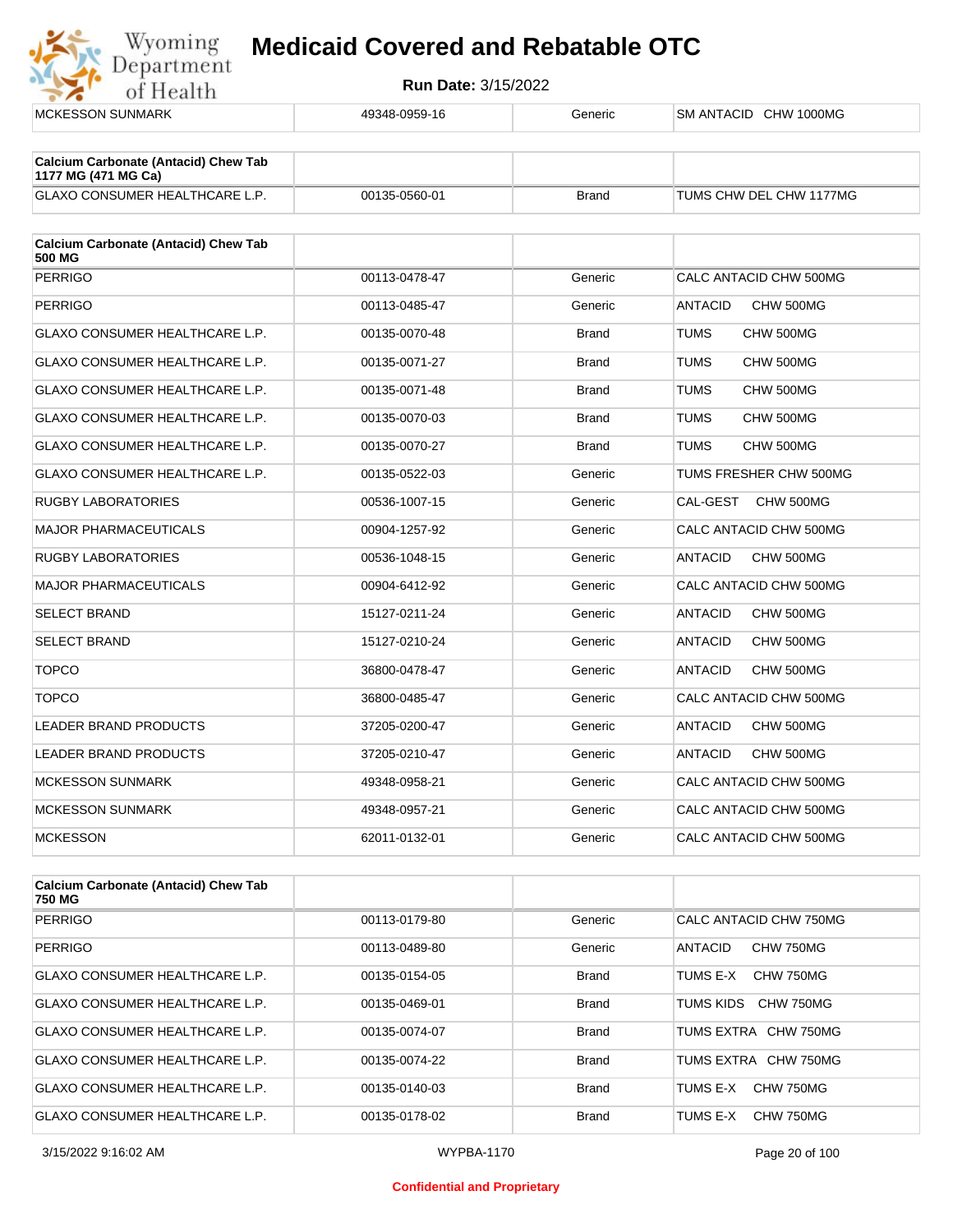| Wyoming<br>Department                 | <b>Medicaid Covered and Rebatable OTC</b> |              |                             |
|---------------------------------------|-------------------------------------------|--------------|-----------------------------|
| of Health                             | <b>Run Date: 3/15/2022</b>                |              |                             |
| <b>GLAXO CONSUMER HEALTHCARE L.P.</b> | 00135-0178-03                             | <b>Brand</b> | TUMS E-X<br>CHW 750MG       |
| GLAXO CONSUMER HEALTHCARE L.P.        | 00135-0178-08                             | Brand        | TUMS E-X<br>CHW 750MG       |
| GLAXO CONSUMER HEALTHCARE L.P.        | 00135-0074-24                             | <b>Brand</b> | TUMS EXTRA CHW 750MG        |
| GLAXO CONSUMER HEALTHCARE L.P.        | 00135-0074-46                             | Brand        | TUMS EXTRA CHW 750MG        |
| GLAXO CONSUMER HEALTHCARE L.P.        | 00135-0246-02                             | <b>Brand</b> | TUMS SMOOTHI CHW 750MG      |
| GLAXO CONSUMER HEALTHCARE L.P.        | 00135-0456-03                             | <b>Brand</b> | TUMS SMOOTHI CHW 750MG      |
| PERRIGO                               | 00113-0468-80                             | Generic      | ANTACID<br>CHW 750MG        |
| GLAXO CONSUMER HEALTHCARE L.P.        | 00135-0074-25                             | <b>Brand</b> | TUMS EXTRA CHW 750MG        |
| <b>GLAXO CONSUMER HEALTHCARE L.P.</b> | 00135-0076-25                             | <b>Brand</b> | TUMS E-X<br>CHW 750MG       |
| <b>GLAXO CONSUMER HEALTHCARE L.P.</b> | 00135-0140-01                             | Brand        | TUMS E-X<br>CHW 750MG       |
| GLAXO CONSUMER HEALTHCARE L.P.        | 00135-0178-09                             | <b>Brand</b> | TUMS E-X<br>CHW 750MG       |
| <b>GLAXO CONSUMER HEALTHCARE L.P.</b> | 00135-0243-02                             | <b>Brand</b> | TUMS SMOOTHI CHW 750MG      |
| GLAXO CONSUMER HEALTHCARE L.P.        | 00135-0245-02                             | Generic      | TUMS SMOOTHI CHW 750MG      |
| GLAXO CONSUMER HEALTHCARE L.P.        | 00135-0246-01                             | <b>Brand</b> | TUMS SMOOTHI CHW 750MG      |
| RUGBY LABORATORIES                    | 00536-1050-22                             | Generic      | CALC ANTACID CHW 750MG      |
| RUGBY LABORATORIES                    | 00536-1049-22                             | Generic      | CALC ANTACID CHW 750MG      |
| <b>MAJOR PHARMACEUTICALS</b>          | 00904-5513-79                             | Generic      | CALC ANTACID CHW 750MG      |
| MAJOR PHARMACEUTICALS                 | 00904-7695-91                             | Generic      | CALC ANTACID CHW 750MG      |
| SELECT BRAND                          | 15127-0207-37                             | Generic      | ANTACID<br>CHW 750MG        |
| SELECT BRAND                          | 15127-0212-96                             | Generic      | ANTACID<br>CHW 750MG        |
| BERGEN BRUNSWIG                       | 24385-0106-80                             | Generic      | <b>ANTACID</b><br>CHW 750MG |
| <b>TOPCO</b>                          | 36800-0468-80                             | Generic      | CALC ANTACID CHW 750MG      |
| <b>TOPCO</b>                          | 36800-0489-80                             | Generic      | CALC ANTACID CHW 750MG      |
| <b>TOPCO</b>                          | 36800-0179-80                             | Generic      | CALC ANTACID CHW 750MG      |
| LEADER BRAND PRODUCTS                 | 37205-0706-80                             | Generic      | <b>ANTACID</b><br>CHW 750MG |
| LEADER BRAND PRODUCTS                 | 37205-0205-80                             | Generic      | <b>ANTACID</b><br>CHW 750MG |
| <b>MCKESSON SUNMARK</b>               | 49348-0954-34                             | Generic      | CALC ANTACID CHW 750MG      |
| <b>MCKESSON</b>                       | 62011-0229-01                             | Generic      | CALC ANTACID CHW 750MG      |
| <b>MCKESSON</b>                       | 62011-0131-01                             | Generic      | CALC ANTACID CHW 750MG      |
|                                       |                                           |              |                             |

| Calcium Carbonate (Antacid) Susp 1250<br><b>MG/5ML</b> |               |         |                           |
|--------------------------------------------------------|---------------|---------|---------------------------|
| <b>HIKMA</b>                                           | 00054-3117-63 | Generic | CALCIUM CARB SUS 1250/5ML |
| PHARMACEUTICAL ASSOCIATES                              | 00121-4766-05 | Generic | CALCIUM CARB SUS 1250/5ML |
| PHARMACEUTICAL ASSOCIATES                              | 00121-0766-16 | Generic | CALCIUM CARB SUS 1250/5ML |

| Calcium Carbonate (Antacid) Tab 648 MG |               |         |                        |
|----------------------------------------|---------------|---------|------------------------|
| <b>RUGBY LABORATORIES</b>              | 00536-1024-10 | Generic | CALCIUM CARB TAB 648MG |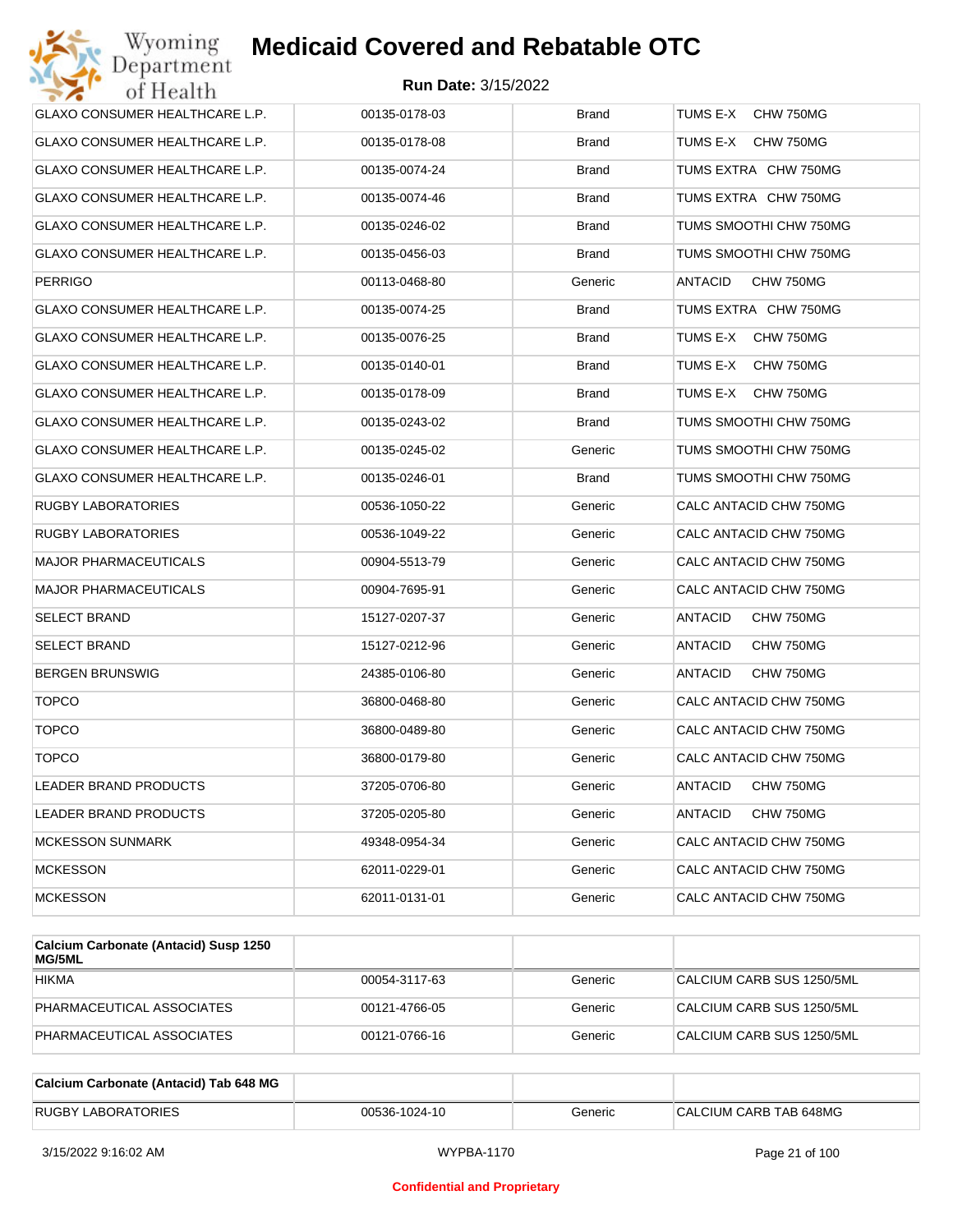

| Calcium Carbonate-Mag Hydroxide Chew<br>Tab 550-110 MG        |               |              |                              |
|---------------------------------------------------------------|---------------|--------------|------------------------------|
| AMERISOURCE BERGEN DRUGS                                      | 46122-0153-47 | Generic      | GNP ANTACID CHW 550-110      |
|                                                               |               |              |                              |
| <b>Calcium Carbonate-Mag Hydroxide Chew</b><br>Tab 700-300 MG |               |              |                              |
| <b>MAJOR PHARMACEUTICALS</b>                                  | 00904-5115-71 | <b>Brand</b> | <b>MI-ACID</b><br><b>CHW</b> |
|                                                               |               |              |                              |
| <b>Calcium Carbonate-Simethicone Chew Tab</b><br>1000-60 MG   |               |              |                              |
| AMERISOURCE BERGEN DRUGS                                      | 46122-0151-75 | Generic      | ANT/ANTI-GAS CHW 1000-60     |
| Magnesium Oxide Tab 400 MG                                    |               |              |                              |
| PAR PHARMACEUTICALS                                           | 00603-0209-22 | Generic      | MAG OXIDE TAB 400MG          |
|                                                               |               |              |                              |
| Magnesium Oxide Tab 420 MG                                    |               |              |                              |
| PAR PHARMACEUTICALS                                           | 00603-0213-21 | Generic      | MAG OXIDE TAB 420MG          |
| Sodium Bicarbonate Tab 325 MG                                 |               |              |                              |
|                                                               |               |              |                              |
| <b>RUGBY LABORATORIES</b>                                     | 00536-1046-10 | Generic      | SODIUM BICAR TAB 325MG       |
| Sodium Bicarbonate Tab 650 MG                                 |               |              |                              |
| <b>RUGBY LABORATORIES</b>                                     | 00536-1047-10 | Generic      | SODIUM BICAR TAB 650MG       |
| <b>RUGBY LABORATORIES</b>                                     | 00536-4544-10 | Generic      | SODIUM BICAR TAB 650MG       |
| RISING PHARMACEUTICALS                                        | 64980-0182-10 | Generic      | SODIUM BICAR TAB 10GR        |
| <b>ANTIASTHMATIC AND BRONCHODILATOR</b><br><b>AGENTS</b>      |               |              |                              |
|                                                               |               |              |                              |
| <b>Ephedrine Sulfate Cap 25 MG</b>                            |               |              |                              |
| <b>HIKMA</b>                                                  | 00143-3145-01 | Generic      | EPHEDRINE SU CAP 25MG        |
| Racepinephrine HCI Soln Nebu 2.25%                            |               |              |                              |
| (Base Equivalent)                                             |               |              |                              |
| NEPHRON PHARMACEUTICALS CORP.                                 | 00487-5901-10 | <b>Brand</b> | S <sub>2</sub><br>NEB 2.25%  |
| NEPHRON PHARMACEUTICALS CORP.                                 | 00487-5901-99 | <b>Brand</b> | S <sub>2</sub><br>NEB 2.25%  |
| <b>ANTIDIABETICS</b>                                          |               |              |                              |
|                                                               |               |              |                              |

| Insulin NPH & Regular Susp Pen-Inj 100<br>Unit/ML (70-30) |               |              |                                       |
|-----------------------------------------------------------|---------------|--------------|---------------------------------------|
| LILLY                                                     | 00002-8803-01 | <b>Brand</b> | <b>INJ 70/30KWP</b><br><b>HUMULIN</b> |
| LILLY                                                     | 00002-8803-59 | <b>Brand</b> | INJ 70/30KWP<br><b>HUMULIN</b>        |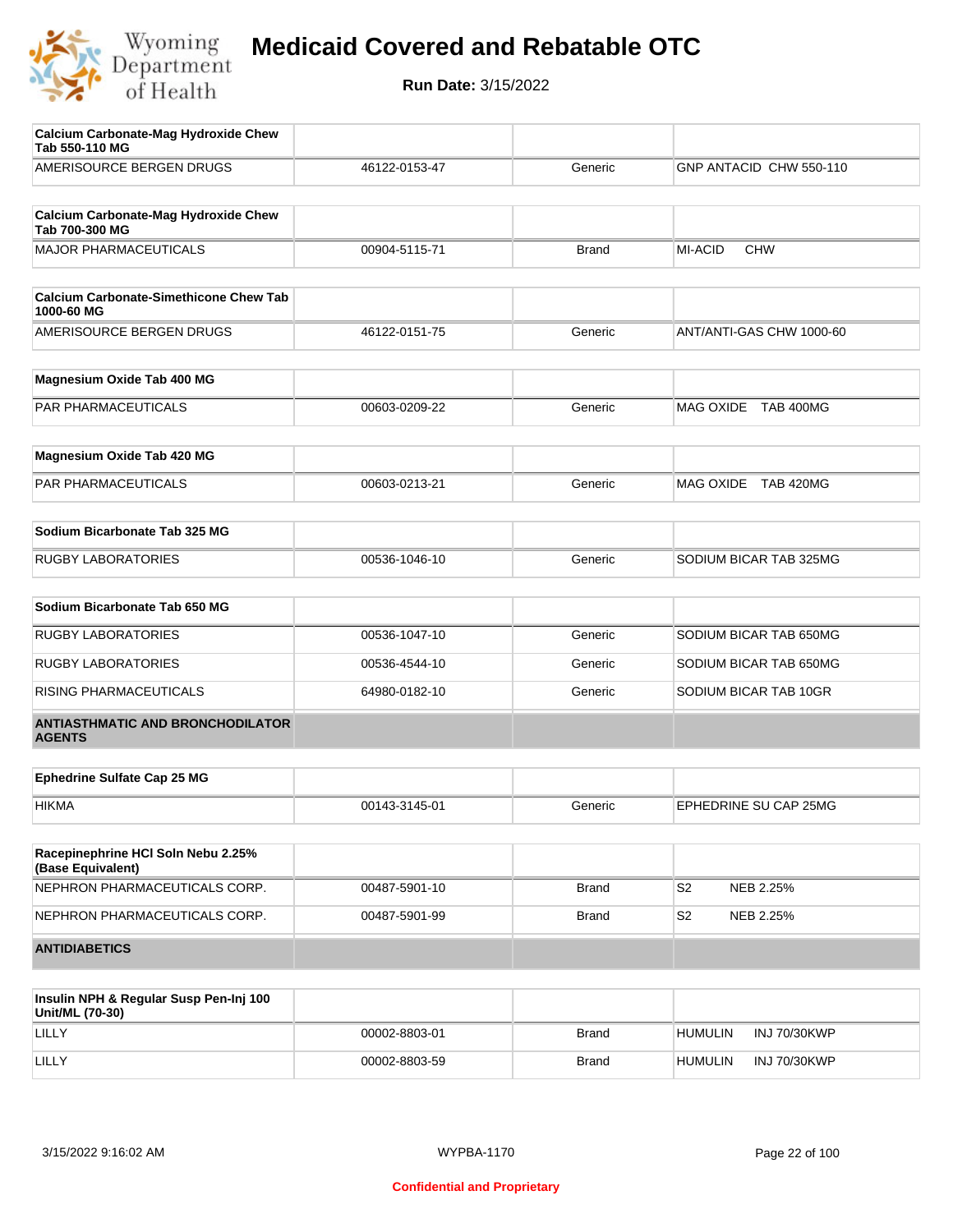

| Insulin NPH (Human) (Isophane) Inj 100<br>Unit/ML |               |              |                         |
|---------------------------------------------------|---------------|--------------|-------------------------|
| LILLY                                             | 00002-8315-01 | Brand        | HUMULIN N INJ U-100     |
| LILLY                                             | 00002-8315-17 | Brand        | HUMULIN N<br>INJ U-100  |
| NOVO NORDISK                                      | 00169-1834-11 | Brand        | INJ U-100<br>NOVOLIN N  |
| NOVO NORDISK                                      | 00169-1834-02 | <b>Brand</b> | INJ RELION<br>NOVOLIN N |

| Insulin NPH (Human) (Isophane) Susp Pen-<br>injector 100 Unit/ML |               |              |                        |
|------------------------------------------------------------------|---------------|--------------|------------------------|
| LILLY                                                            | 00002-8805-01 | Brand        | HUMULIN N INJ U-100KWP |
| LILLY                                                            | 00002-8805-59 | <b>Brand</b> | HUMULIN N INJ U-100KWP |

| Insulin NPH Isophane & Regular Human Inj<br>100 Unit/ML (70-30) |               |              |                             |
|-----------------------------------------------------------------|---------------|--------------|-----------------------------|
| LILLY                                                           | 00002-8715-01 | <b>Brand</b> | <b>HUMULIN</b><br>INJ 70/30 |
| LILLY                                                           | 00002-8715-17 | <b>Brand</b> | <b>HUMULIN</b><br>INJ 70/30 |
| NOVO NORDISK                                                    | 00169-1837-02 | <b>Brand</b> | NOVOLIN70/30 INJ RELION     |
| NOVO NORDISK                                                    | 00169-1837-11 | <b>Brand</b> | <b>NOVOLIN</b><br>INJ 70/30 |

| Insulin Regular (Human) Inj 100 Unit/ML |               |              |                         |
|-----------------------------------------|---------------|--------------|-------------------------|
| <b>LILLY</b>                            | 00002-8215-01 | <b>Brand</b> | HUMULIN R INJ U-100     |
| LILLY                                   | 00002-8215-17 | <b>Brand</b> | HUMULIN R INJ U-100     |
| NOVO NORDISK                            | 00169-1833-02 | <b>Brand</b> | NOVOLIN R<br>INJ RELION |
| NOVO NORDISK                            | 00169-1833-11 | <b>Brand</b> | NOVOLIN R INJ U-100     |
| <b>ANTIDIARRHEAL/PROBIOTIC AGENTS</b>   |               |              |                         |

| <b>Bismuth Subsalicylate Chew Tab 262 MG</b> |               |         |                               |
|----------------------------------------------|---------------|---------|-------------------------------|
| <b>RUGBY LABORATORIES</b>                    | 00536-1021-07 | Generic | PEPTIC RELF CHW 262MG         |
| <b>PAR PHARMACEUTICAL</b>                    | 00603-0235-16 | Generic | PINK BISMUTH CHW 262MG        |
| <b>MAJOR PHARMACEUTICALS</b>                 | 00904-1315-46 | Generic | <b>CHW 262MG</b><br>BISMATROL |
| <b>BERGEN BRUNSWIG</b>                       | 24385-0024-65 | Generic | PINK BISMUTH CHW 262MG        |
| <b>TOPCO</b>                                 | 36800-0469-65 | Generic | <b>STOMACH RELF CHW 262MG</b> |
| LEADER BRAND PRODUCTS                        | 37205-0720-65 | Generic | PINK BISMUTH CHW 262MG        |
| <b>MCKESSON SUNMARK</b>                      | 49348-0953-44 | Generic | <b>STOMACH RELF CHW 262MG</b> |
| <b>MCKESSON</b>                              | 62011-0140-01 | Generic | <b>STOMACH RELF CHW 262MG</b> |

| Bismuth Subsalicylate Susp 262 MG/15ML |               |         |                           |
|----------------------------------------|---------------|---------|---------------------------|
| PERRIGO                                | 00113-0302-34 | Generic | STOMACH RELF SUS 262/15ML |
| PERRIGO                                | 00113-0302-40 | Generic | STOMACH RELF SUS 262/15ML |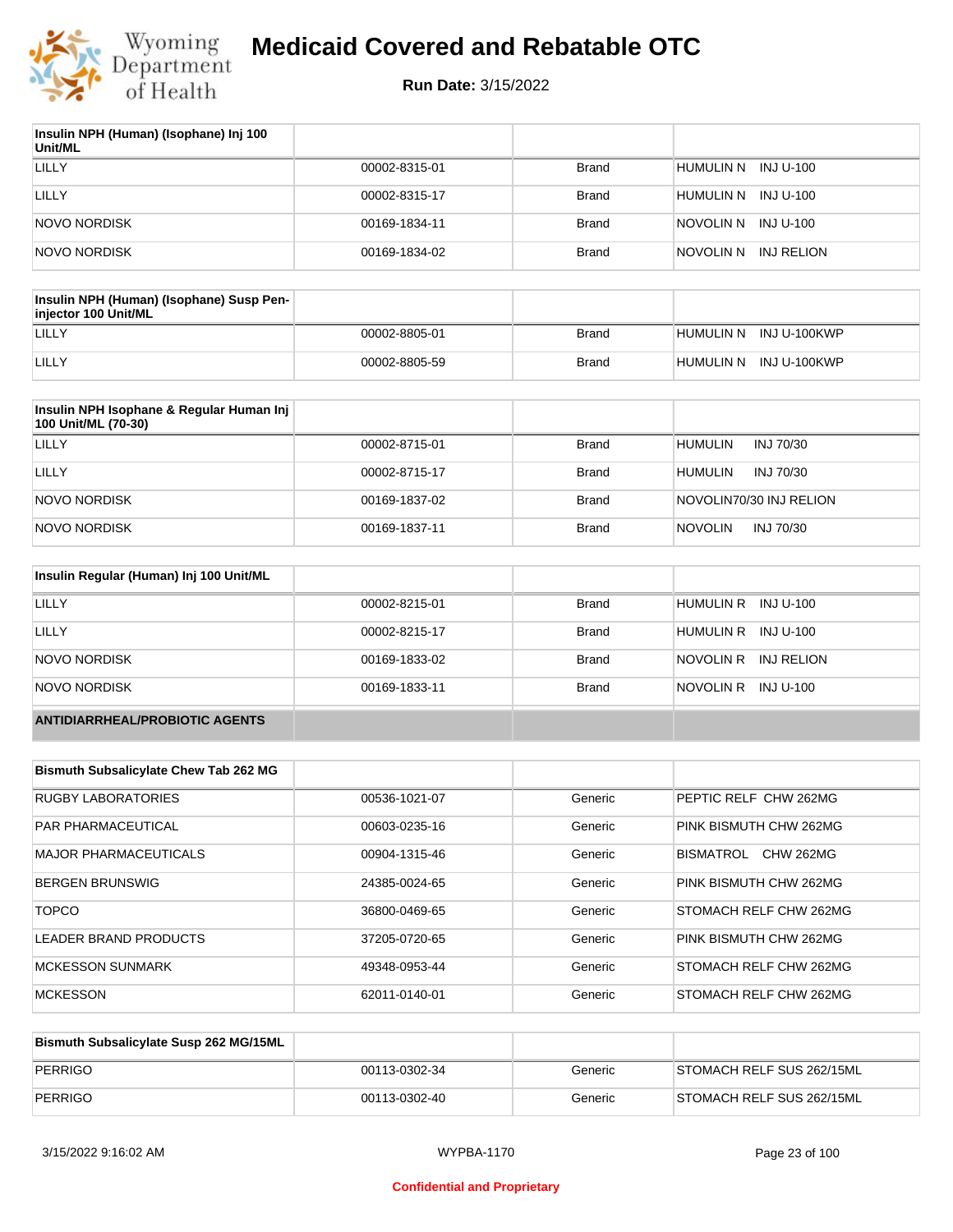## Wyoming<br>Department<br>of Health **Medicaid Covered and Rebatable OTC**

| RUGBY LABORATORIES           | 00536-1810-59 | Generic | PEPTIC RELF SUS 262/15ML  |
|------------------------------|---------------|---------|---------------------------|
| <b>MAJOR PHARMACEUTICALS</b> | 00904-1313-09 | Generic | BISMATROL<br>SUS 262/15ML |
| <b>MAJOR PHARMACEUTICALS</b> | 00904-5709-09 | Generic | SUS 262/15ML<br>KAO-TIN   |
| <b>MAJOR PHARMACEUTICALS</b> | 00904-5709-16 | Generic | SUS 262/15ML<br>KAO-TIN   |
| <b>BERGEN BRUNSWIG</b>       | 24385-0302-34 | Generic | STOMACH RELF SUS 262/15ML |
| <b>BERGEN BRUNSWIG</b>       | 24385-0302-26 | Generic | STOMACH RELF SUS 262/15ML |
| <b>TOPCO</b>                 | 36800-0302-40 | Generic | STOMACH RELF SUS 262/15ML |
| <b>TOPCO</b>                 | 36800-0302-34 | Generic | STOMACH RELF SUS 262/15ML |
| <b>SELECT BRAND</b>          | 15127-0550-68 | Generic | SB BISMUTH SUS 262/15ML   |
| <b>MCKESSON SUNMARK</b>      | 49348-0922-37 | Generic | SM STOMACH SUS 262/15ML   |
| <b>MCKESSON</b>              | 62011-0126-01 | Generic | STOMACH RELF SUS 262/15ML |

| Bismuth Subsalicylate Susp 525 MG/15ML |               |         |                                  |
|----------------------------------------|---------------|---------|----------------------------------|
| PERRIGO                                | 00113-0337-34 | Generic | STOMACH RELF SUS 525/15ML        |
| <b>MAJOR PHARMACEUTICALS</b>           | 00904-1314-09 | Generic | <b>SUS 525/15ML</b><br>BISMATROL |
| <b>BERGEN BRUNSWIG</b>                 | 24385-0337-34 | Generic | STOMACH RELF SUS 525/15ML        |
| <b>TOPCO</b>                           | 36800-0337-34 | Generic | STOMACH RELF SUS 525/15ML        |
| <b>TOPCO</b>                           | 36800-0337-40 | Generic | STOMACH RELF SUS 525/15ML        |
| <b>SELECT BRAND</b>                    | 15127-0555-68 | Generic | BISMUTH MS SUS 525/15ML          |
| <b>MCKESSON</b>                        | 62011-0127-01 | Generic | STOMACH RELF SUS 525/15ML        |

| <b>Bismuth Subsalicylate Tab 262 MG</b> |               |         |                        |
|-----------------------------------------|---------------|---------|------------------------|
| BERGEN BRUNSWIG                         | 24385-0017-58 | Generic | PINK BISMUTH TAB 262MG |
| <b>IMCKESSON SUNMARK</b>                | 49348-0511-59 | Generic | STOMACH RELF TAB 262MG |

| Loperamide HCI Cap 2 MG  |               |         |                      |
|--------------------------|---------------|---------|----------------------|
| AMERISOURCE BERGEN DRUGS | 46122-0207-62 | Generic | ANTI-DIARRHE CAP 2MG |
| IMCKESSON SUNMARK        | 49348-0752-04 | Generic | ANTI-DIARRHE CAP 2MG |
| IMCKESSON                | 62011-0158-01 | Generic | LOPERAMIDE CAP 2MG   |

| Loperamide HCI Liq 1 MG/5ML (0.2 MG/ML) |               |         |                        |
|-----------------------------------------|---------------|---------|------------------------|
| HI-TECH                                 | 50383-0618-05 | Generic | LOPERAMIDE LIQ 1MG/5ML |
| HI-TECH                                 | 50383-0618-10 | Generic | LOPERAMIDE LIQ 1MG/5ML |
| HI-TECH                                 | 50383-0618-11 | Generic | LOPERAMIDE LIQ 1MG/5ML |
| HI-TECH                                 | 50383-0618-04 | Generic | LOPERAMIDE LIQ 1MG/5ML |
| HI-TECH                                 | 50383-0618-06 | Generic | LOPERAMIDE LIQ 1MG/5ML |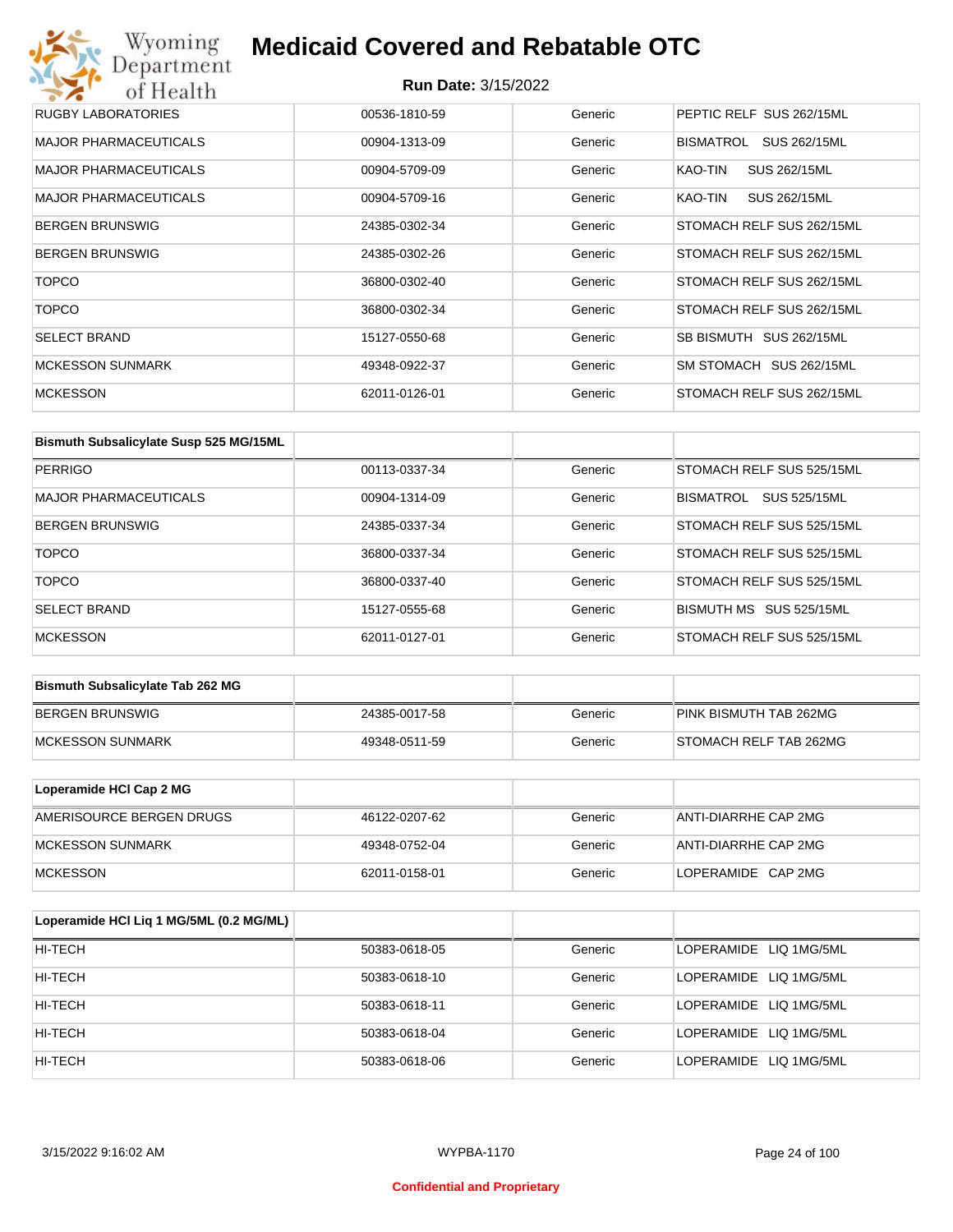

**Run Date:** 3/15/2022

| Loperamide HCI Liq 1 MG/7.5ML |               |         |                             |
|-------------------------------|---------------|---------|-----------------------------|
| <b>PERRIGO</b>                | 00113-0645-26 | Generic | LOPERAMIDE SUS 1MG/7.5      |
| <b>MAJOR PHARMACEUTICALS</b>  | 00904-6256-20 | Generic | LOPERAMIDE SUS 1MG/7.5      |
| AMERISOURCE BERGEN DRUGS      | 46122-0111-26 | Generic | LOPERAMIDE SUS 1MG/7.5      |
| <b>MCKESSON SUNMARK</b>       | 49348-0999-34 | Generic | LOPERAMIDE SUS 1MG/7.5      |
| <b>MCKESSON</b>               | 62011-0151-01 | Generic | LOPERAMIDE SUS 1MG/7.5      |
| <b>MCKESSON</b>               | 62011-0236-01 | Generic | LOPERAMIDE LIQ 1MG/7.5      |
| PRECISION DOSE, INC           | 68094-0107-62 | Generic | LOPERAMIDE SUS 1MG/7.5      |
| PRECISION DOSE, INC           | 68094-0108-62 | Generic | LOPERAMIDE SUS 1MG/7.5      |
| PRECISION DOSE, INC           | 68094-0107-59 | Generic | LOPERAMIDE SUS 1MG/7.5      |
| PRECISION DOSE, INC           | 68094-0108-59 | Generic | LOPERAMIDE SUS 1MG/7.5      |
|                               |               |         |                             |
| Loperamide HCI Tab 2 MG       |               |         |                             |
| <b>PERRIGO</b>                | 00113-0224-62 | Generic | ANTI-DIARRHE TAB 2MG        |
| <b>PERRIGO</b>                | 00113-0224-91 | Generic | ANTI-DIARRHE TAB 2MG        |
| <b>PERRIGO</b>                | 00113-0224-53 | Generic | <b>ANTI-DIARRHE TAB 2MG</b> |
| <b>PERRIGO</b>                | 00113-0224-89 | Generic | ANTI-DIARRHE TAB 2MG        |
| <b>MAJOR PHARMACEUTICALS</b>  | 00904-7725-24 | Generic | <b>ANTI-DIARRHE TAB 2MG</b> |
| <b>SELECT BRAND</b>           | 15127-0338-66 | Generic | ANTI-DIARRHE TAB 2MG        |
| <b>MAJOR PHARMACEUTICALS</b>  | 00904-7725-12 | Generic | ANTI-DIARRHE TAB 2MG        |
| <b>SELECT BRAND</b>           | 15127-0338-12 | Generic | ANTI-DIARRHE TAB 2MG        |
| <b>BERGEN BRUNSWIG</b>        | 24385-0554-53 | Generic | ANTI-DIARRHE TAB 2MG        |
| <b>TOPCO</b>                  | 36800-0224-53 | Generic | ANTI-DIARRHE TAB 2MG        |
| <b>TOPCO</b>                  | 36800-0224-80 | Generic | <b>ANTI-DIARRHE TAB 2MG</b> |
| <b>LEADER BRAND PRODUCTS</b>  | 37205-0370-67 | Generic | ANTI-DIARRHE TAB 2MG        |

| TOPCO                    | 36800-0224-91 | Generic | ANTI-DIARRHE TAB 2MG |
|--------------------------|---------------|---------|----------------------|
| TOPCO                    | 36800-0224-62 | Generic | ANTI-DIARRHE TAB 2MG |
| BERGEN BRUNSWIG          | 24385-0554-62 | Generic | ANTI-DIARRHE TAB 2MG |
| BERGEN BRUNSWIG          | 24385-0554-67 | Generic | ANTI-DIARRHE TAB 2MG |
| LEADER BRAND PRODUCTS    | 37205-0370-53 | Generic | ANTI-DIARRHE TAB 2MG |
| LEADER BRAND PRODUCTS    | 37205-0370-89 | Generic | ANTI-DIARRHE TAB 2MG |
| MCKESSON SUNMARK         | 49348-0529-08 | Generic | SM ANTI-DIAR TAB 2MG |
| MCKESSON SUNMARK         | 49348-0529-34 | Generic | SM ANTI-DIAR TAB 2MG |
| AMERISOURCE BERGEN DRUGS | 46122-0169-08 | Generic | ANTI-DIARRHE TAB 2MG |
| MCKESSON SUNMARK         | 49348-0529-04 | Generic | SM ANTI-DIAR TAB 2MG |

BERGEN BRUNSWIG **EXAMPLE 24385-0386-89** 24385-0386-89 Generic ANTI-DIARRHE TAB 2MG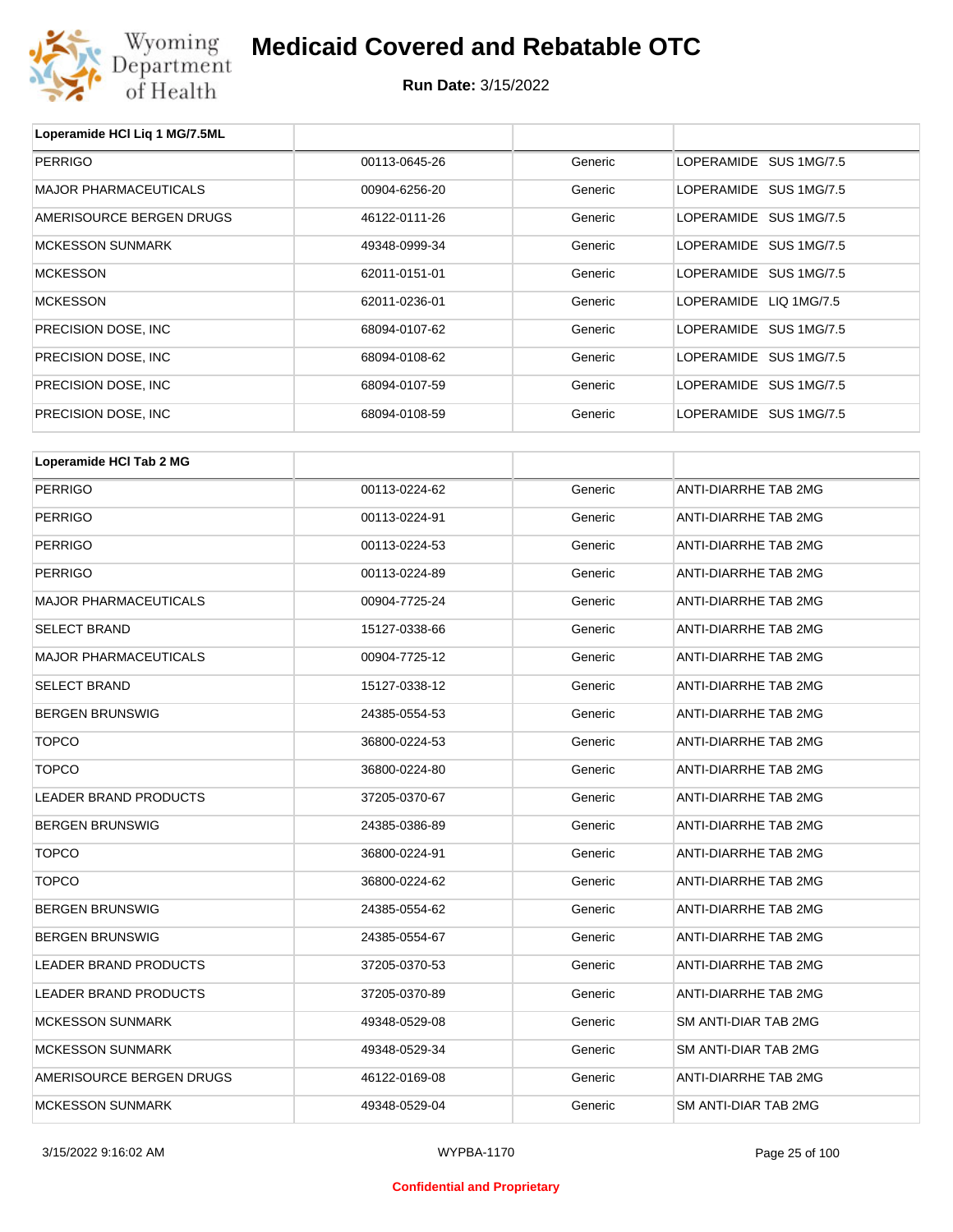

| <b>MCKESSON SUNMARK</b>    | 49348-0529-02 | Generic | <b>SM ANTI-DIAR TAB 2MG</b> |
|----------------------------|---------------|---------|-----------------------------|
| <b>MCKESSON</b>            | 62011-0150-01 | Generic | ANTI-DIARRHE TAB 2MG        |
| <b>MCKESSON</b>            | 62011-0150-03 | Generic | ANTI-DIARRHE TAB 2MG        |
| <b>MCKESSON</b>            | 62011-0150-02 | Generic | ANTI-DIARRHE TAB 2MG        |
| CHAIN DRUG MARKETING ASSOC | 63868-0338-12 | Generic | ANTI-DIARRHE TAB 2MG        |
| CHAIN DRUG MARKETING ASSOC | 63868-0338-24 | Generic | ANTI-DIARRHE TAB 2MG        |
| CHAIN DRUG MARKETING ASSOC | 63868-0338-60 | Generic | ANTI-DIARRHE TAB 2MG        |
| <b>ANTIHISTAMINES</b>      |               |         |                             |

| Brompheniramine Maleate Liquid 1 MG/ML |               |       |          |            |
|----------------------------------------|---------------|-------|----------|------------|
| JAYMAC PHARMACEUTICAL LLC              | 64661-0031-30 | Brand | J-TAN PD | DRO 1MG/ML |

| Cetirizine HCI Chew Tab 10 MG |               |         |                       |
|-------------------------------|---------------|---------|-----------------------|
| SANDOZ                        | 00781-5284-64 | Generic | CETIRIZINE CHW 10MG   |
| MAJOR PHARMACEUTICALS         | 00904-5879-12 | Generic | ALL DAY ALLG CHW 10MG |
| ISUN PHARMACEUTICALS          | 47335-0344-83 | Generic | CETIRIZINE CHW 10MG   |

| Cetirizine HCI Chew Tab 5 MG |               |         |                    |
|------------------------------|---------------|---------|--------------------|
| SANDOZ                       | 00781-5283-64 | Generic | CETIRIZINE CHW 5MG |
| <b>SUN PHARMACEUTICALS</b>   | 47335-0343-83 | Generic | CETIRIZINE CHW 5MG |

| Cetirizine HCI Oral Soln 1 MG/ML (5<br>MG/5ML) |               |         |                          |
|------------------------------------------------|---------------|---------|--------------------------|
| PERRIGO                                        | 00113-0974-26 | Generic | ALL DAY ALLG SOL 5MG/5ML |
| <b>MAJOR PHARMACEUTICALS</b>                   | 00904-5828-20 | Generic | ALL DAY ALLG SOL 1MG/ML  |
| <b>MAJOR PHARMACEUTICALS</b>                   | 00904-6372-20 | Generic | ALL DAY ALLG SOL 1MG/ML  |
| <b>LEADER BRAND PRODUCTS</b>                   | 37205-0591-26 | Generic | ALLERGY RELF SOL 5MG/5ML |
| <b>BERGEN BRUNSWIG</b>                         | 24385-0188-26 | Generic | ALL DAY ALLG SOL 1MG/ML  |
| <b>TOPCO</b>                                   | 36800-0974-26 | Generic | ALL DAY ALLG SOL 5MG/5ML |
| <b>LEADER BRAND PRODUCTS</b>                   | 37205-0826-26 | Generic | ALL DAY ALLG SOL 1MG/ML  |
| LEADER BRAND PRODUCTS                          | 37205-0855-26 | Generic | ALL DAY ALLG SOL 5MG/5ML |
| AMERISOURCE BERGEN DRUGS                       | 46122-0101-26 | Generic | ALL DAY ALLG SOL 5MG/5ML |
| <b>MCKESSON SUNMARK</b>                        | 49348-0078-34 | Generic | ALL DAY ALLG SOL 5MG/5ML |
| <b>MCKESSON SUNMARK</b>                        | 49348-0326-34 | Generic | ALL DAY ALLG SOL 5MG/5ML |
| PADAGIS                                        | 45802-0974-26 | Generic | CETIRIZINE SOL 1MG/ML    |
| AMERISOURCE BERGEN DRUGS                       | 46122-0020-26 | Generic | ALL DAY ALLG SOL 1MG/ML  |
| <b>MCKESSON SUNMARK</b>                        | 49348-0934-34 | Generic | ALL DAY ALLG SOL 5MG/5ML |
| <b>TARO</b>                                    | 51672-2088-08 | Generic | CETIRIZINE SOL 1MG/ML    |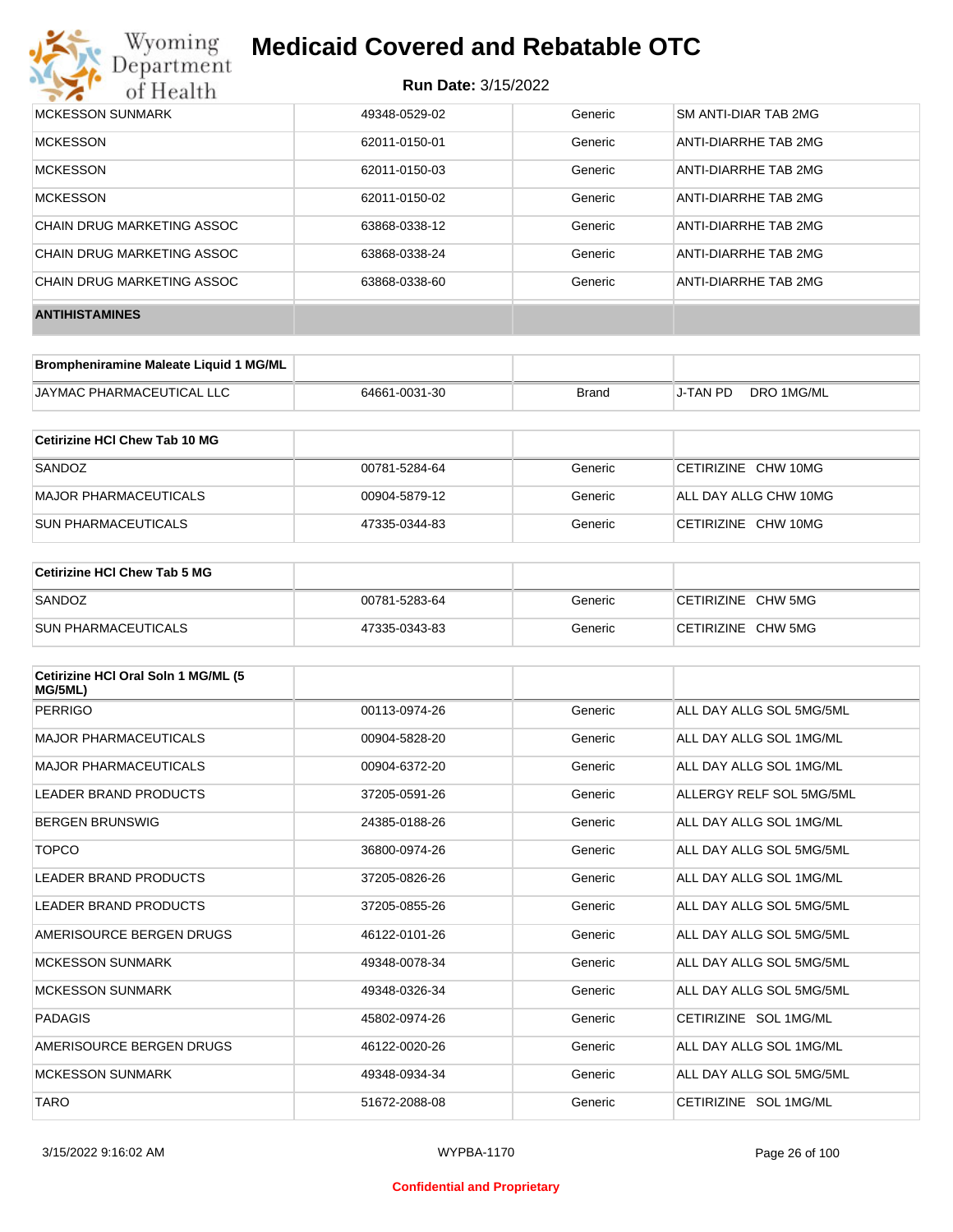

| <b>TARO</b>          | 51672-2102-08 | Generic | CETIRIZINE SOL 5MG/5ML  |
|----------------------|---------------|---------|-------------------------|
| <b>SILARX</b>        | 54838-0552-40 | Generic | CETIRIZINE SOL 5MG/5ML  |
| <b>MCKESSON</b>      | 62011-0051-01 | Generic | CETIRIZINE SOL 5MG/5ML  |
| <b>MCKESSON</b>      | 62011-0054-01 | Generic | ALLERGY COMP SOL 1MG/ML |
| <b>MCKESSON</b>      | 62011-0093-01 | Generic | CETIRIZINE SOL 5MG/5ML  |
| PRECISION DOSE, INC. | 68094-0720-59 | Generic | CETIRIZINE SOL 5MG/5ML  |
| PRECISION DOSE, INC. | 68094-0720-62 | Generic | CETIRIZINE SOL 5MG/5ML  |

| 00113-9458-39 | Generic | ALL DAY ALLG TAB 10MG          |
|---------------|---------|--------------------------------|
| 00113-9458-66 | Generic | ALL DAY ALLG TAB 10MG          |
| 00378-3637-05 | Generic | CETIRIZINE TAB 10MG            |
| 00536-4088-07 | Generic | CETIRIZINE TAB 10MG            |
| 00536-4088-11 | Generic | CETIRIZINE TAB 10MG            |
| 00536-4088-88 | Generic | CETIRIZINE TAB 10MG            |
| 00536-1041-05 | Generic | CETIRIZINE TAB 10MG            |
| 00378-3637-01 | Generic | CETIRIZINE TAB 10MG            |
| 00781-1684-01 | Generic | CETIRIZINE TAB 10MG            |
| 00904-5852-61 | Generic | CETIRIZINE TAB 10MG            |
| 00904-5852-60 | Generic | ALL DAY ALLG TAB 10MG          |
| 00904-5852-89 | Generic | ALL DAY ALLG TAB 10MG          |
| 16714-0271-02 | Generic | CETIRIZINE TAB 10MG            |
| 16714-0271-03 | Generic | CETIRIZINE TAB 10MG            |
| 00904-5852-41 | Generic | ALL DAY ALLG TAB 10MG          |
| 00904-5852-43 | Generic | ALL DAY ALLG TAB 10MG          |
| 00904-5852-46 | Generic | ALL DAY ALLG TAB 10MG          |
| 36800-0458-47 | Generic | ALL DAY ALLG TAB 10MG          |
| 36800-0458-72 | Generic | ALL DAY ALLG TAB 10MG          |
| 36800-0458-13 | Generic | ALL DAY ALLG TAB 10MG          |
| 36800-0458-39 | Generic | ALL DAY ALLG TAB 10MG          |
| 36800-0458-66 | Generic | ALL DAY ALLG TAB 10MG          |
| 15127-0909-14 | Generic | SB ALLERGY TAB 10MG            |
| 15127-0909-30 | Generic | SB ALLERGY TAB 10MG            |
| 16571-0402-10 | Generic | CETIRIZINE TAB 10MG            |
| 16571-0402-50 | Generic | CETIRIZINE TAB 10MG            |
| 24385-0998-65 | Generic | <b>GNP ALL DAY TAB ALLERGY</b> |
| 24385-0998-74 | Generic | GNP ALL DAY TAB ALLERGY        |
|               |         |                                |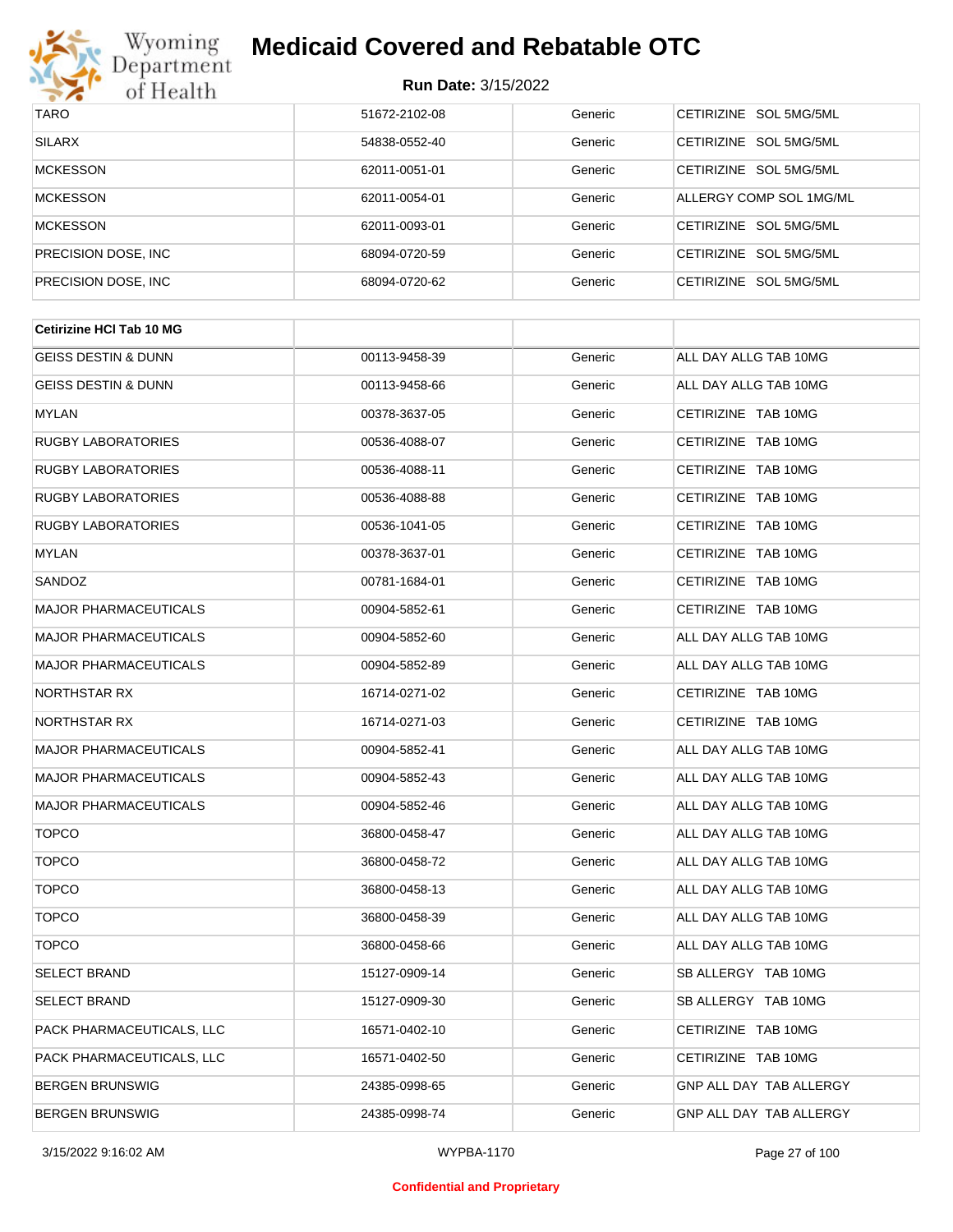

| <b>BERGEN BRUNSWIG</b>            | 24385-0998-75 | Generic | GNP ALL DAY TAB ALLERGY |
|-----------------------------------|---------------|---------|-------------------------|
| <b>TOPCO</b>                      | 36800-0458-87 | Generic | ALL DAY ALLG TAB 10MG   |
| <b>TOPCO</b>                      | 36800-0458-95 | Generic | ALL DAY ALLG TAB 10MG   |
| <b>PERRIGO</b>                    | 45802-0919-87 | Generic | CETIRIZINE TAB 10MG     |
| <b>PERRIGO</b>                    | 45802-0919-39 | Generic | CETIRIZINE TAB 10MG     |
| <b>MCKESSON SUNMARK</b>           | 49348-0984-46 | Generic | SM ALL DAY TAB ALLERGY  |
| <b>MYLAN INSTITUTIONAL</b>        | 51079-0597-20 | Generic | CETIRIZINE TAB 10MG     |
| <b>MCKESSON SUNMARK</b>           | 49348-0939-44 | Generic | SM ALL DAY TAB ALLERGY  |
| <b>OHM LABS</b>                   | 51660-0939-54 | Generic | CETIRIZINE TAB 10MG     |
| <b>MCKESSON SUNMARK</b>           | 49348-0939-12 | Generic | SM ALL DAY TAB ALLERGY  |
| <b>MYLAN INSTITUTIONAL</b>        | 51079-0597-01 | Generic | CETIRIZINE TAB 10MG     |
| DR.REDDY'S LABORATORIES, INC.     | 55111-0699-90 | Generic | CETIRIZINE TAB 10MG     |
| <b>APOTEX</b>                     | 60505-2633-01 | Generic | CETIRIZINE TAB 10MG     |
| <b>APOTEX</b>                     | 60505-2633-08 | Generic | CETIRIZINE TAB 10MG     |
| <b>MCKESSON</b>                   | 62011-0052-01 | Generic | ALL DAY ALLG TAB 10MG   |
| <b>MCKESSON</b>                   | 62011-0052-02 | Generic | ALL DAY ALLG TAB 10MG   |
| <b>MCKESSON</b>                   | 62011-0205-02 | Generic | ALL DAY ALLG TAB 10MG   |
| CHAIN DRUG MARKETING ASSOC        | 63868-0132-30 | Generic | QC ALLERGY TAB 10MG     |
| CHAIN DRUG MARKETING ASSOC        | 63868-0132-90 | Generic | QC ALLERGY TAB 10MG     |
| <b>CHAIN DRUG MARKETING ASSOC</b> | 63868-0132-14 | Generic | QC ALLERGY TAB 10MG     |

| Cetirizine HCI Tab 5 MG   |               |         |                    |
|---------------------------|---------------|---------|--------------------|
| <b>MYLAN</b>              | 00378-3635-01 | Generic | CETIRIZINE TAB 5MG |
| SANDOZ                    | 00781-1683-01 | Generic | CETIRIZINE TAB 5MG |
| PACK PHARMACEUTICALS, LLC | 16571-0401-10 | Generic | CETIRIZINE TAB 5MG |

| <b>Chlorcyclizine HCI Tab 25 MG</b> |               |       |              |          |
|-------------------------------------|---------------|-------|--------------|----------|
| MAGNA PHARMACEUTICALS. INC          | 58407-0025-30 | Brand | <b>AHIST</b> | TAB 25MG |

| <b>Chlorpheniramine Maleate Liquid 2 MG/ML</b> |               |              |                                |
|------------------------------------------------|---------------|--------------|--------------------------------|
| WOMEN'S CHOICE PHARMACEUTICALS                 | 00485-0094-02 | <b>Brand</b> | <b>IED CHLORPED LIQ 2MG/ML</b> |

| <b>Chlorpheniramine Maleate Syrup 2</b><br>MG/5ML |               |         |                         |
|---------------------------------------------------|---------------|---------|-------------------------|
| WOMEN'S CHOICE PHARMACEUTICALS                    | 00485-0098-16 | Generic | ED CHLORPED SYP JR      |
| WOMEN'S CHOICE PHARMACEUTICALS                    | 00485-0098-04 | Generic | ED CHLORPED SYP JR      |
| RUGBY LABORATORIES                                | 00536-1025-47 | Generic | ALLER-CHLOR SYP 2MG/5ML |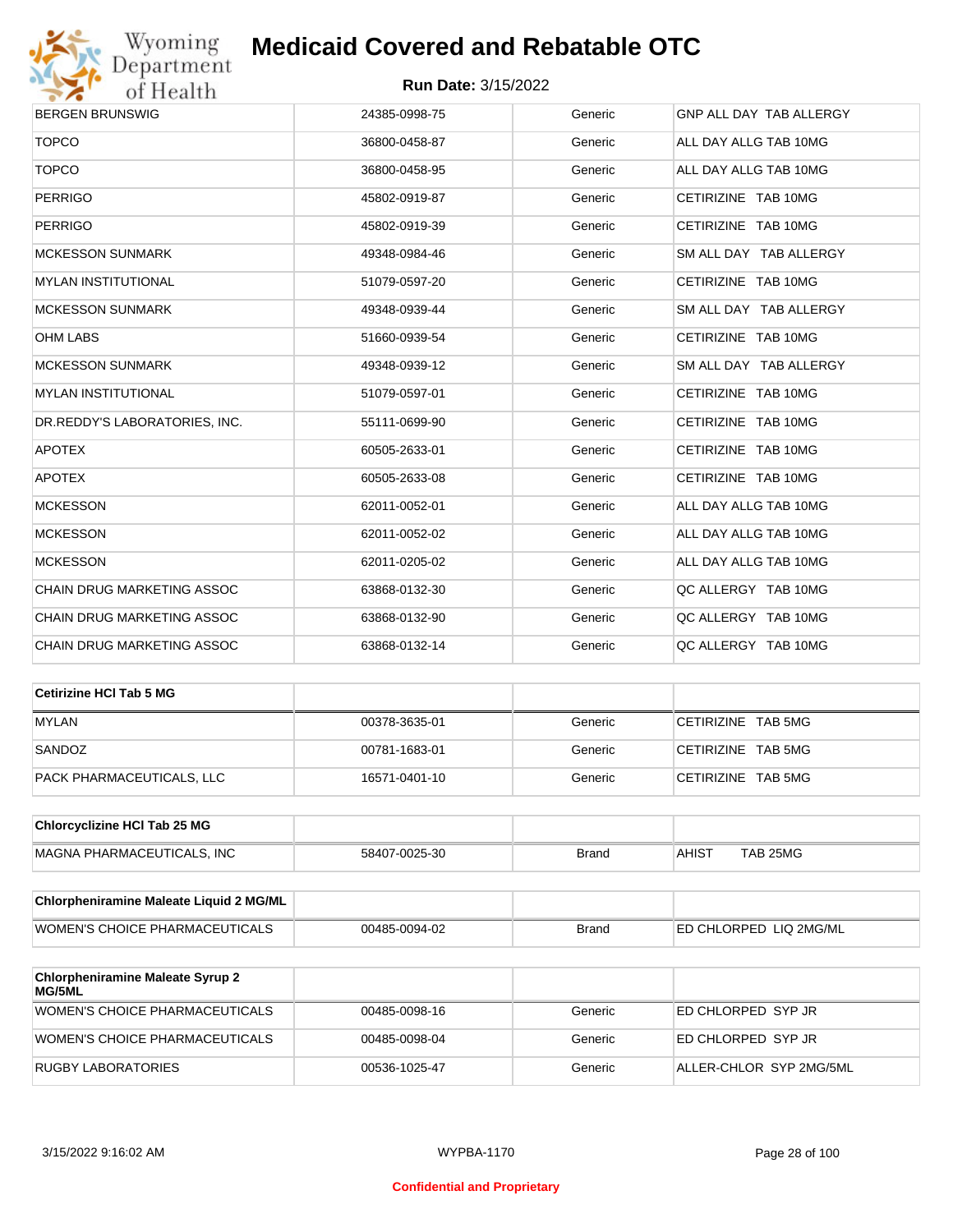

| <b>Chlorpheniramine Maleate Tab 4 MG</b> |               |         |                           |
|------------------------------------------|---------------|---------|---------------------------|
| WOMEN'S CHOICE PHARMACEUTICALS           | 00485-0085-01 | Generic | ED-CHLORTAN TAB 4MG       |
| <b>RUGBY LABORATORIES</b>                | 00536-1006-35 | Generic | ALLER-CHLOR TAB 4MG       |
| <b>RUGBY LABORATORIES</b>                | 00536-1006-10 | Generic | ALLER-CHLOR TAB 4MG       |
| <b>MAJOR PHARMACEUTICALS</b>             | 00904-0012-24 | Generic | <b>ALLERGY</b><br>TAB 4MG |
| <b>MAJOR PHARMACEUTICALS</b>             | 00904-0012-59 | Generic | TAB 4MG<br><b>ALLERGY</b> |
| <b>MAJOR PHARMACEUTICALS</b>             | 00904-0012-80 | Generic | <b>ALLERGY</b><br>TAB 4MG |
| <b>RUGBY LABORATORIES</b>                | 00536-3467-10 | Generic | ALLER-CHLOR TAB 4MG       |
| <b>RUGBY LABORATORIES</b>                | 00536-1006-01 | Generic | ALLER-CHLOR TAB 4MG       |
| <b>MAJOR PHARMACEUTICALS</b>             | 00904-0012-61 | Generic | ALLERGY<br>TAB 4MG        |
| <b>SELECT BRAND</b>                      | 15127-0821-09 | Generic | CHLORPHENIR TAB 4MG       |
| <b>BERGEN BRUNSWIG</b>                   | 24385-0463-78 | Generic | GNP ALLERGY TAB 4MG       |
| <b>TOPCO</b>                             | 36800-0463-62 | Generic | TAB 4MG<br><b>ALLERGY</b> |
| <b>BERGEN BRUNSWIG</b>                   | 24385-0463-62 | Generic | GNP ALLERGY TAB 4MG       |
| <b>LEADER BRAND PRODUCTS</b>             | 37205-0215-62 | Generic | <b>ALLERGY</b><br>TAB 4MG |
| <b>LEADER BRAND PRODUCTS</b>             | 37205-0215-78 | Generic | <b>ALLERGY</b><br>TAB 4MG |
| <b>MCKESSON SUNMARK</b>                  | 49348-0025-04 | Generic | SM ALLERGY TAB 4MG        |
| <b>MCKESSON SUNMARK</b>                  | 49348-0025-10 | Generic | SM ALLERGY TAB 4MG        |
| <b>TIME-CAP LABS</b>                     | 49483-0242-01 | Generic | ALLERGY-TIME TAB 4MG      |
| <b>TIME-CAP LABS</b>                     | 49483-0242-10 | Generic | ALLERGY-TIME TAB 4MG      |
| <b>MCKESSON</b>                          | 62011-0059-01 | Generic | HM ALLERGY TAB 4MG        |

| <b>Chlorpheniramine Maleate Tab ER 12 MG</b> |               |         |                         |
|----------------------------------------------|---------------|---------|-------------------------|
| KVK TECH                                     | 10702-0017-06 | Generic | CHLORPHENIR TAB 12MG CR |
| KVK TECH                                     | 10702-0017-24 | Generic | CHLORPHENIR TAB 12MG CR |
| LEADER BRAND PRODUCTS                        | 37205-0117-62 | Generic | TAB 12MG CR<br>ALLERGY  |

| Clemastine Fumarate Tab 1.34 MG (1 MG<br><b>Base Equiv)</b> |               |         |                          |
|-------------------------------------------------------------|---------------|---------|--------------------------|
| <b>PERRIGO</b>                                              | 00113-0282-73 | Generic | DAYHIST ALRG TAB 12 HOUR |
| SANDOZ                                                      | 00781-1358-01 | Generic | CLEMASTINE TAB 1.34MG    |
| BERGEN BRUNSWIG                                             | 24385-0183-51 | Generic | GNP DAYHIST TAB 1.34MG   |
| <b>TOPCO</b>                                                | 36800-0282-51 | Generic | DAYHIST ALRG TAB 12 HOUR |
| LEADER BRAND PRODUCTS                                       | 37205-0228-73 | Generic | ALLERHIST-1 TAB 1.34MG   |
| <b>MCKESSON SUNMARK</b>                                     | 49348-0686-03 | Generic | ALLERGY RELF TAB 1.34MG  |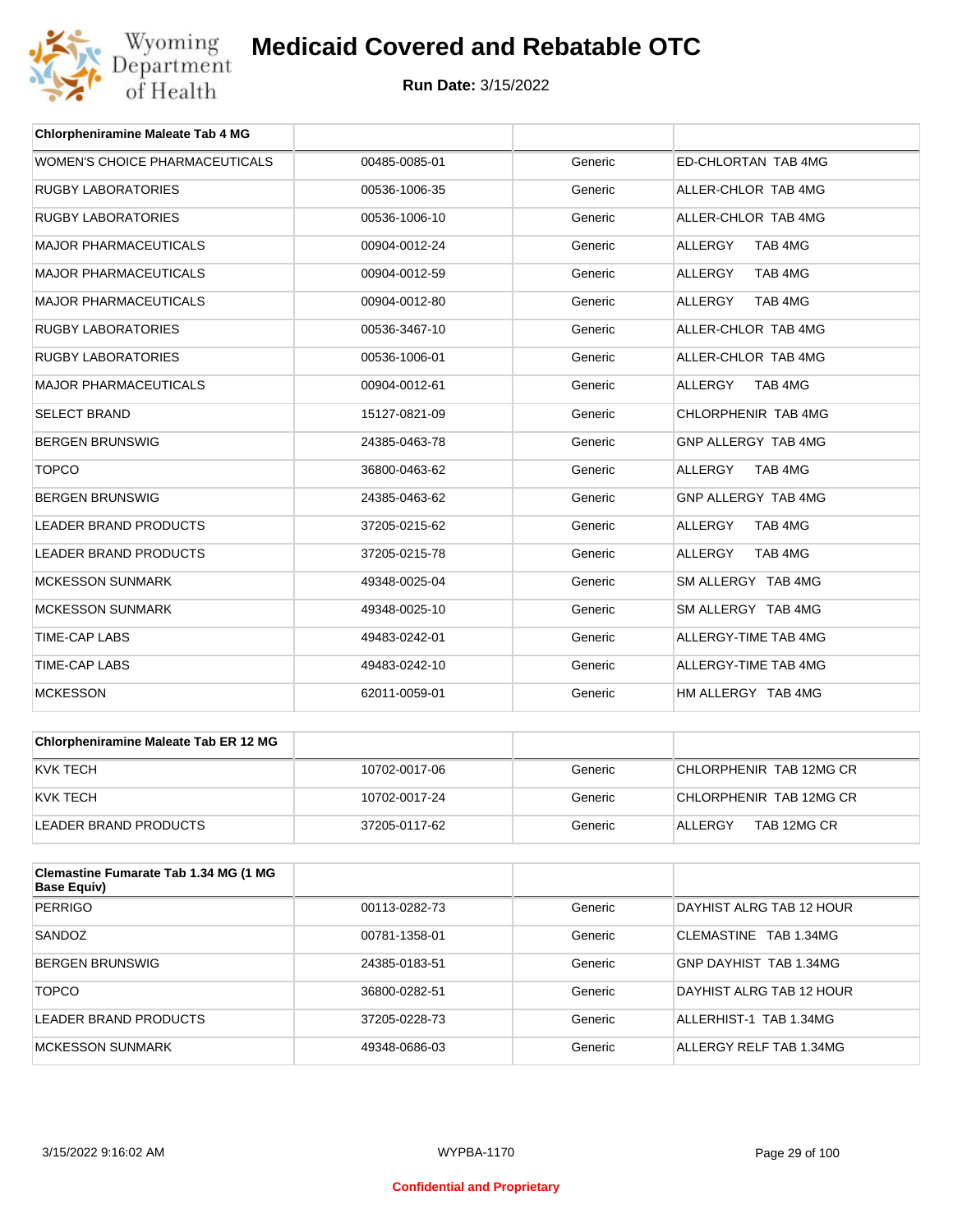

| Dexbrompheniramine Maleate Tab 2 MG |               |              |                             |
|-------------------------------------|---------------|--------------|-----------------------------|
| POLY PHARMACEUTICALS                | 50991-0783-60 | <b>Brand</b> | ALA-HIST IR TAB 2MG         |
|                                     |               |              |                             |
| Diphenhydramine HCI Cap 25 MG       |               |              |                             |
| <b>GEISS DESTIN &amp; DUNN</b>      | 00113-0462-62 | Generic      | ALLERGY RELF CAP 25MG       |
| SANDOZ                              | 00185-0648-10 | Generic      | DIPHENHYDRAM CAP 25MG       |
| <b>RUGBY LABORATORIES</b>           | 00536-1010-01 | Generic      | DIPHENHIST CAP 25MG         |
| PAR PHARMACEUTICALS                 | 00603-3339-21 | Generic      | DIPHENHYDRAM CAP 25MG       |
| PAR PHARMACEUTICALS                 | 00603-3339-32 | Generic      | DIPHENHYDRAM CAP 25MG       |
| <b>MAJOR PHARMACEUTICALS</b>        | 00904-2035-24 | Generic      | BANOPHEN CAP 25MG           |
| PAR PHARMACEUTICAL                  | 00603-0241-18 | Generic      | Q-DRYL<br>CAP 25MG          |
| <b>MAJOR PHARMACEUTICALS</b>        | 00904-5306-61 | Generic      | DIPHENHYDRAM CAP 25MG       |
| <b>MAJOR PHARMACEUTICALS</b>        | 00904-5306-80 | Generic      | <b>BANOPHEN</b><br>CAP 25MG |
| SANDOZ                              | 00185-0648-01 | Generic      | DIPHENHYDRAM CAP 25MG       |
| <b>MAJOR PHARMACEUTICALS</b>        | 00904-5306-60 | Generic      | BANOPHEN<br>CAP 25MG        |
| <b>SELECT BRAND</b>                 | 15127-0283-24 | Generic      | ALLERGY<br>CAP 25MG         |
| CONTRACT PHARMACAL CORPORATION      | 10267-0835-04 | Generic      | DIPHENHYDRAM CAP 25MG       |
| <b>SELECT BRAND</b>                 | 15127-0283-48 | Generic      | ALLERGY<br>CAP 25MG         |
| PHARBEST PHARMACEUTICALS            | 16103-0348-03 | Generic      | PHARBEDRYL CAP 25MG         |
| <b>TOPCO</b>                        | 36800-0462-67 | Generic      | ALLERGY<br>CAP 25MG         |
| <b>BERGEN BRUNSWIG</b>              | 24385-0462-62 | Generic      | GNP ALLERGY CAP 25MG        |
| <b>BERGEN BRUNSWIG</b>              | 24385-0462-78 | Generic      | GNP ALLERGY CAP 25MG        |
| <b>TOPCO</b>                        | 36800-0462-78 | Generic      | <b>ALLERGY</b><br>CAP 25MG  |
| CONTRACT PHARMACAL CORPORATION      | 10267-0835-01 | Generic      | DIPHENHYDRAM CAP 25MG       |
| PHARBEST PHARMACEUTICALS            | 16103-0348-08 | Generic      | PHARBEDRYL CAP 25MG         |
| PHARBEST PHARMACEUTICALS            | 16103-0348-11 | Generic      | PHARBEDRYL CAP 25MG         |
| <b>TOPCO</b>                        | 36800-0462-62 | Generic      | ALLERGY<br>CAP 25MG         |
| <b>MCKESSON SUNMARK</b>             | 49348-0971-10 | Generic      | ALLERGY RELF CAP 25MG       |
| <b>MCKESSON</b>                     | 62011-0056-03 | Generic      | ALLERGY<br>CAP 25MG         |
| <b>MCKESSON</b>                     | 62011-0056-01 | Generic      | ALLERGY<br>CAP 25MG         |
| SDA LABORATORIES INC                | 66424-0020-10 | Generic      | DIPHENHYDRAM CAP 25MG       |
| CHAIN DRUG MARKETING ASSOC          | 63868-0087-24 | Generic      | COMP ALLERGY CAP 25MG       |
| CHAIN DRUG MARKETING ASSOC          | 63868-0087-01 | Generic      | COMP ALLERGY CAP 25MG       |
| <b>SDA LABORATORIES INC</b>         | 66424-0020-01 | Generic      | DIPHENHYDRAM CAP 25MG       |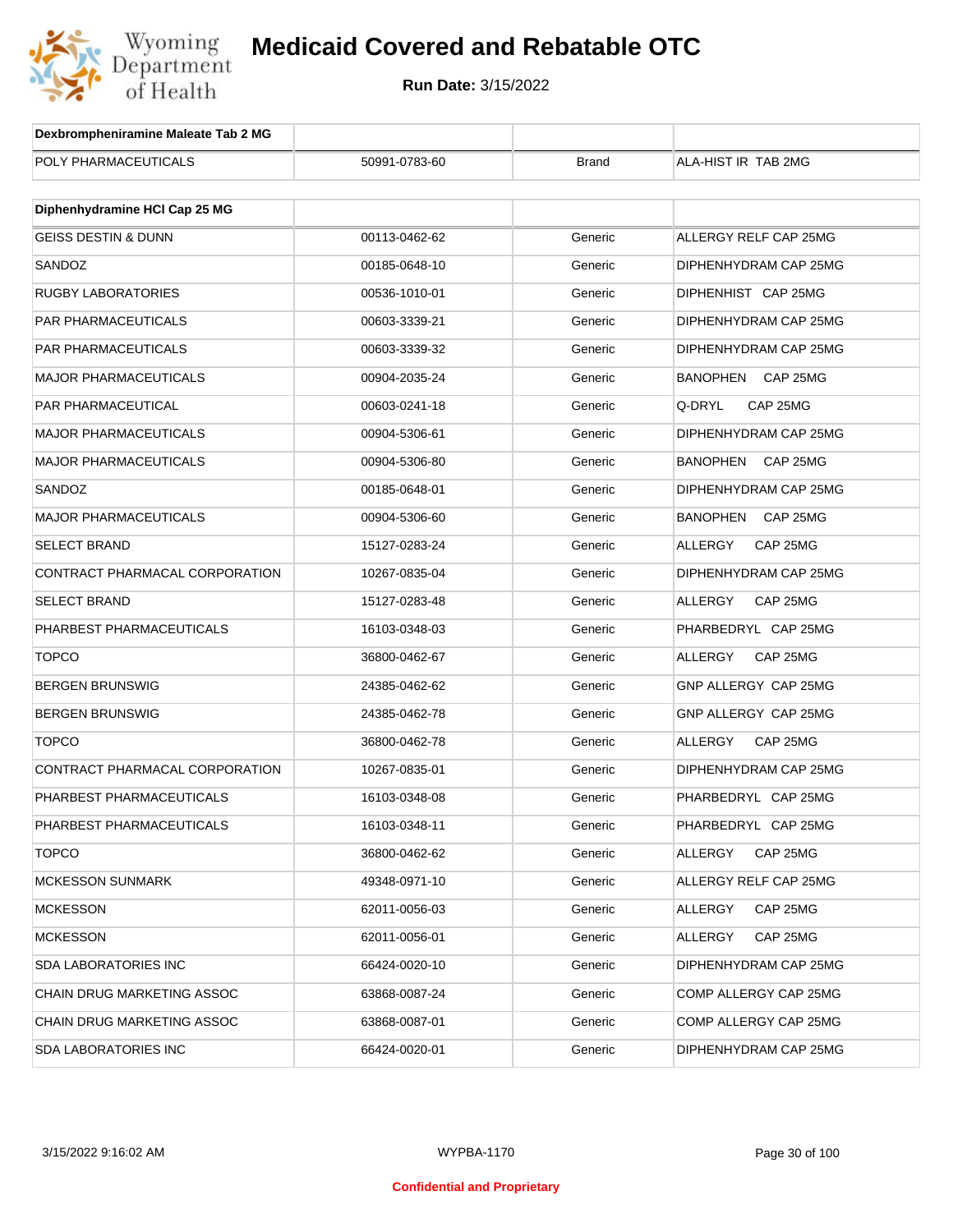

**Diphenhydramine HCl Cap 50 MG**

## **Medicaid Covered and Rebatable OTC**

| SANDOZ                                 | 00185-0649-10 | Generic | DIPHENHYDRAM CAP 50MG     |
|----------------------------------------|---------------|---------|---------------------------|
| PAR PHARMACEUTICALS                    | 00603-3340-32 | Generic | DIPHENHYDRAM CAP 50MG     |
| <b>MAJOR PHARMACEUTICALS</b>           | 00904-5307-60 | Generic | BANOPHEN CAP 50MG         |
| <b>MAJOR PHARMACEUTICALS</b>           | 00904-5307-80 | Generic | BANOPHEN CAP 50MG         |
| <b>MAJOR PHARMACEUTICALS</b>           | 00904-2056-61 | Generic | DIPHENHYDRAM CAP 50MG     |
| SANDOZ                                 | 00185-0649-01 | Generic | DIPHENHYDRAM CAP 50MG     |
| PAR PHARMACEUTICALS                    | 00603-3340-21 | Generic | DIPHENHYDRAM CAP 50MG     |
| PHARBEST PHARMACEUTICALS               | 16103-0347-11 | Generic | PHARBEDRYL CAP 50MG       |
| <b>SDA LABORATORIES INC</b>            | 66424-0021-10 | Generic | DIPHENHYDRAM CAP 50MG     |
| <b>SDA LABORATORIES INC</b>            | 66424-0021-01 | Generic | DIPHENHYDRAM CAP 50MG     |
|                                        |               |         |                           |
| Diphenhydramine HCI Liquid 12.5 MG/5ML |               |         |                           |
| <b>GEISS DESTIN &amp; DUNN</b>         | 00113-0379-26 | Generic | ALLERGY RELF LIQ 12.5/5ML |
| <b>RUGBY LABORATORIES</b>              | 00536-0770-85 | Generic | DIPHENHIST LIQ 12.5/5ML   |
| <b>RUGBY LABORATORIES</b>              | 00536-0770-97 | Generic | DIPHENHIST LIQ 12.5/5ML   |
| PAR PHARMACEUTICALS                    | 00603-0823-94 | Generic | Q-DRYL<br>LIQ 12.5/5ML    |
| PAR PHARMACEUTICALS                    | 00603-0823-58 | Generic | Q-DRYL<br>LIQ 12.5/5ML    |
| <b>MAJOR PHARMACEUTICALS</b>           | 00904-5174-16 | Generic | BANOPHEN<br>LIQ 12.5/5ML  |
| <b>MAJOR PHARMACEUTICALS</b>           | 00904-1228-00 | Generic | BANOPHEN<br>LIQ 12.5/5ML  |
| <b>MAJOR PHARMACEUTICALS</b>           | 00904-1228-20 | Generic | BANOPHEN<br>LIQ 12.5/5ML  |
| PAR PHARMACEUTICALS                    | 00603-0823-54 | Generic | Q-DRYL<br>LIQ 12.5/5ML    |
| PAR PHARMACEUTICALS                    | 00603-0823-81 | Generic | Q-DRYL<br>LIQ 12.5/5ML    |
| LEADER BRAND PRODUCTS                  | 37205-0565-26 | Generic | ALLERGY<br>LIQ 12.5/5ML   |
| <b>TOPCO</b>                           | 36800-0379-26 | Generic | ALLERGY RELF LIQ 12.5/5ML |
| <b>TOPCO</b>                           | 36800-0379-34 | Generic | ALLERGY RELF LIQ 12.5/5ML |
| <b>BERGEN BRUNSWIG</b>                 | 24385-0379-26 | Generic | CHLD ALLERGY LIQ 12.5/5ML |
| LEADER BRAND PRODUCTS                  | 37205-0565-34 | Generic | ALLERGY<br>LIQ 12.5/5ML   |
| <b>MCKESSON SUNMARK</b>                | 49348-0045-34 | Generic | ALLERGY RELF LIQ 12.5/5ML |
| <b>MCKESSON SUNMARK</b>                | 49348-0045-37 | Generic | ALLERGY RELF LIQ 12.5/5ML |
| SILARX                                 | 54838-0135-40 | Generic | SILADRYL ALR LIQ 12.5/5ML |
| <b>MCKESSON</b>                        | 62011-0057-01 | Generic | ALLERGY CHLD LIQ 12.5/5ML |
| <b>SILARX</b>                          | 54838-0135-70 | Generic | SILADRYL ALR LIQ 12.5/5ML |
| <b>SILARX</b>                          | 54838-0135-80 | Generic | SILADRYL ALR LIQ 12.5/5ML |
| CHAIN DRUG MARKETING ASSOC             | 63868-0823-54 | Generic | ALLERGY CHLD LIQ 12.5/5ML |
|                                        |               |         |                           |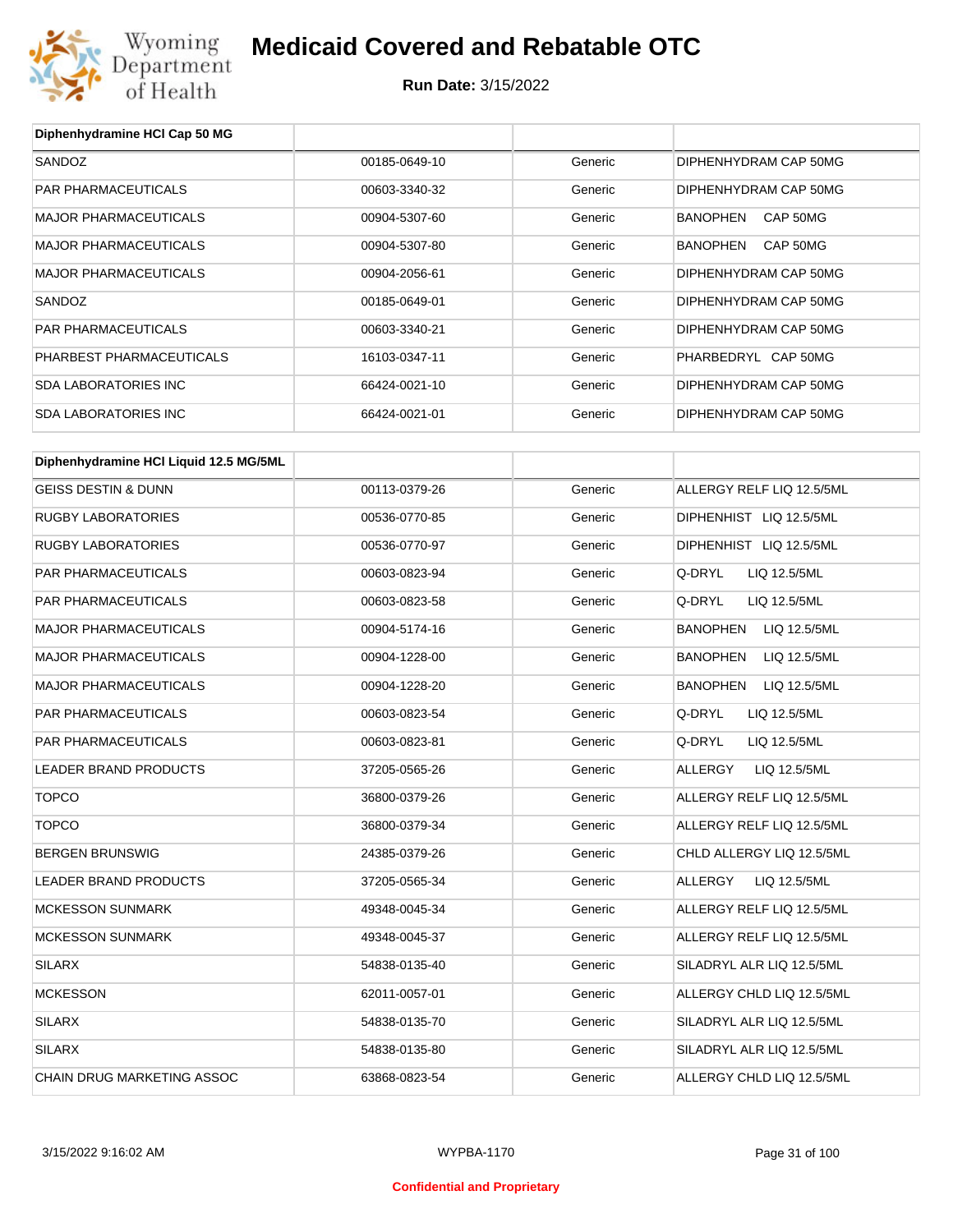

| Diphenhydramine HCI Syrup 12.5 MG/5ML |               |              |                           |
|---------------------------------------|---------------|--------------|---------------------------|
| <b>PAR PHARMACEUTICALS</b>            | 00603-0860-54 | Generic      | SYP 12.5/5ML<br>QUENALIN  |
| SILARX                                | 54838-0154-40 | <b>Brand</b> | SILPHEN COUG SYP 12.5/5ML |
| <b>SILARX</b>                         | 54838-0154-80 | <b>Brand</b> | SILPHEN COUG SYP 12.5/5ML |
| <b>SILARX</b>                         | 54838-0154-70 | <b>Brand</b> | SILPHEN COUG SYP 12.5/5ML |

| Diphenhydramine HCI Tab 25 MG |               |         |                             |
|-------------------------------|---------------|---------|-----------------------------|
| <b>PERRIGO</b>                | 00113-0479-62 | Generic | ALLERGY RELF TAB 25MG       |
| <b>PERRIGO</b>                | 00113-0479-78 | Generic | ALLERGY RELF TAB 25MG       |
| <b>RUGBY LABORATORIES</b>     | 00536-1016-01 | Generic | DIPHENHIST TAB 25MG         |
| <b>MAJOR PHARMACEUTICALS</b>  | 00904-5551-59 | Generic | <b>BANOPHEN</b><br>TAB 25MG |
| <b>MAJOR PHARMACEUTICALS</b>  | 00904-5551-24 | Generic | <b>BANOPHEN</b><br>TAB 25MG |
| <b>SELECT BRAND</b>           | 15127-0018-01 | Generic | SB ALLERGY TAB 25MG MED     |
| <b>BERGEN BRUNSWIG</b>        | 24385-0479-78 | Generic | GNP ALLERGY TAB 25MG        |
| <b>BERGEN BRUNSWIG</b>        | 24385-0479-62 | Generic | GNP ALLERGY TAB 25MG        |
| <b>TOPCO</b>                  | 36800-0479-62 | Generic | <b>ALLERGY</b><br>TAB 25MG  |
| <b>TOPCO</b>                  | 36800-0479-67 | Generic | ALLERGY<br>TAB 25MG         |
| <b>TOPCO</b>                  | 36800-0479-78 | Generic | <b>ALLERGY</b><br>TAB 25MG  |
| <b>TOPCO</b>                  | 36800-0479-79 | Generic | <b>ALLERGY</b><br>TAB 25MG  |
| <b>TIME-CAP LABS</b>          | 49483-0061-01 | Generic | DIPHENHYDRAM TAB 25MG       |
| <b>TIME-CAP LABS</b>          | 49483-0061-10 | Generic | DIPHENHYDRAM TAB 25MG       |
| <b>MCKESSON SUNMARK</b>       | 49348-0983-10 | Generic | SM ALLERGY TAB 25MG RLF     |
| <b>MCKESSON</b>               | 62011-0058-01 | Generic | HM ALLERGY TAB 25MG         |
| <b>MCKESSON</b>               | 62011-0058-03 | Generic | HM ALLERGY TAB 25MG         |

| Fexofenadine HCI Susp 30 MG/5ML (6<br>MG/ML) |               |         |                                  |
|----------------------------------------------|---------------|---------|----------------------------------|
| <b>ACTAVIS MID ATLANTIC</b>                  | 00472-0527-94 | Generic | <b>FEXOFENADINE SUS 30MG/5ML</b> |
| <b>RUGBY LABORATORIES</b>                    | 00536-1005-97 | Generic | <b>FEXOFENADINE SUS 30MG/5ML</b> |

| Fexofenadine HCI Tab 180 MG  |               |         |                               |
|------------------------------|---------------|---------|-------------------------------|
| <b>RUGBY LABORATORIES</b>    | 00536-1066-15 | Generic | <b>FEXOFENADINE TAB 180MG</b> |
| IMYLAN                       | 00378-0782-05 | Generic | <b>FEXOFENADINE TAB 180MG</b> |
| <b>MYLAN</b>                 | 00378-0782-93 | Generic | FEXOFENADINE TAB 180MG        |
| <b>MAJOR PHARMACEUTICALS</b> | 00904-6214-18 | Generic | <b>FEXOFENADINE TAB 180MG</b> |
| <b>MAJOR PHARMACEUTICALS</b> | 00904-6214-48 | Generic | FEXOFENADINE TAB 180MG        |
| <b>MAJOR PHARMACEUTICALS</b> | 00904-6214-46 | Generic | FEXOFENADINE TAB 180MG        |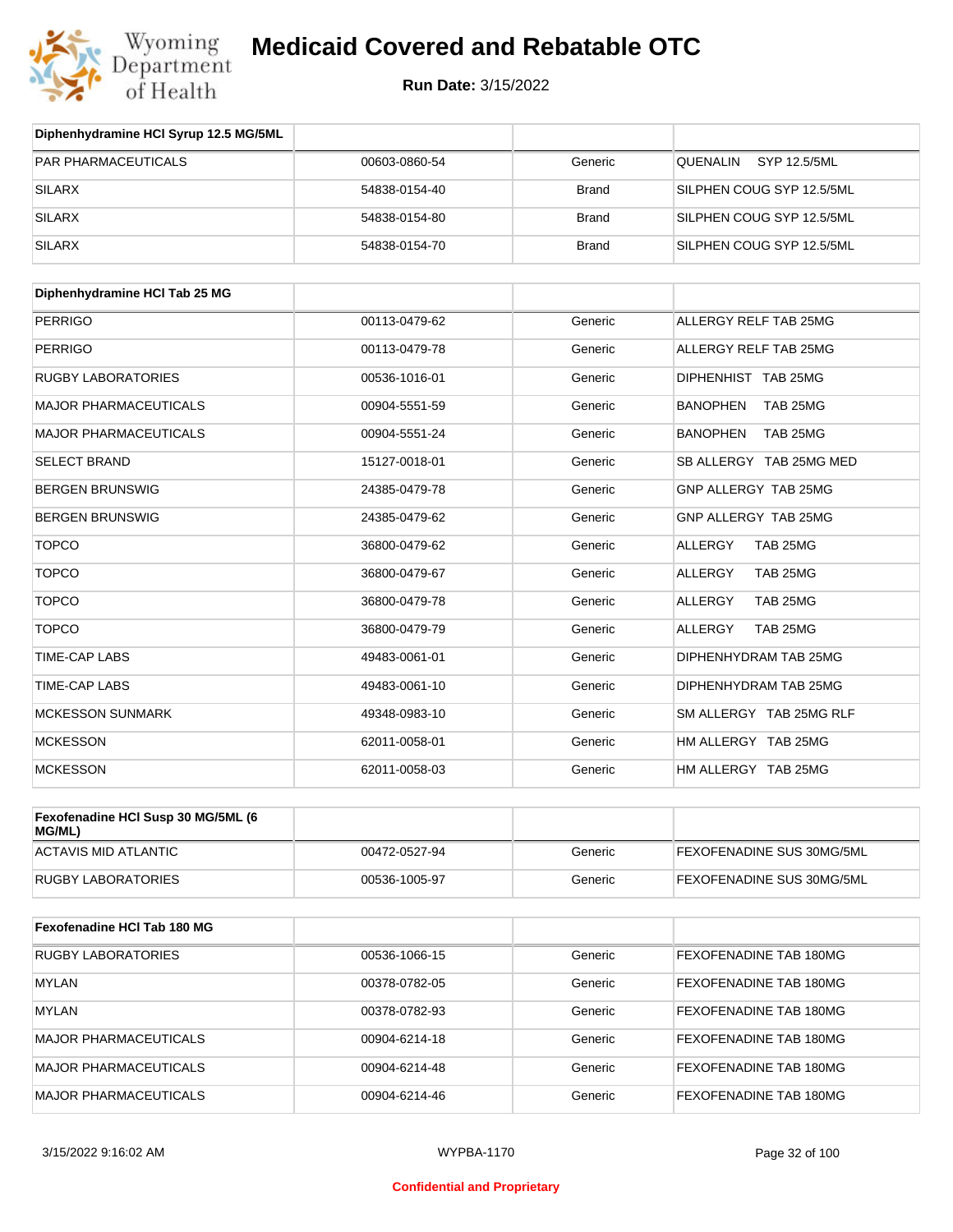#### **Run Date:** 3/15/2022

| Wyoming<br>Department         | <b>Medicaid Covered and Rebatable OTC</b> |         |                        |
|-------------------------------|-------------------------------------------|---------|------------------------|
| of Health                     | <b>Run Date: 3/15/2022</b>                |         |                        |
| MAJOR PHARMACEUTICALS         | 00904-6214-52                             | Generic | FEXOFENADINE TAB 180MG |
| <b>MAJOR PHARMACEUTICALS</b>  | 00904-6214-89                             | Generic | FEXOFENADINE TAB 180MG |
| AMERISOURCE BERGEN DRUGS      | 46122-0040-61                             | Generic | GNP ALLERGY TAB 180MG  |
| <b>PADAGIS</b>                | 45802-0571-78                             | Generic | FEXOFENADINE TAB 180MG |
| <b>LEADER BRAND PRODUCTS</b>  | 37205-0650-65                             | Generic | ALLER-EASE TAB 180MG   |
| LEADER BRAND PRODUCTS         | 37205-0650-88                             | Generic | ALLER-EASE TAB 180MG   |
| AMERISOURCE BERGEN DRUGS      | 46122-0040-75                             | Generic | GNP ALLERGY TAB 180MG  |
| AMERISOURCE BERGEN DRUGS      | 46122-0040-22                             | Generic | GNP ALLERGY TAB 180MG  |
| AMERISOURCE BERGEN DRUGS      | 46122-0040-65                             | Generic | GNP ALLERGY TAB 180MG  |
| <b>MCKESSON SUNMARK</b>       | 49348-0968-56                             | Generic | FEXOFENADINE TAB 180MG |
| <b>MYLAN INSTITUTIONAL</b>    | 51079-0548-20                             | Generic | FEXOFENADINE TAB 180MG |
| <b>MCKESSON SUNMARK</b>       | 49348-0968-44                             | Generic | FEXOFENADINE TAB 180MG |
| <b>MCKESSON SUNMARK</b>       | 49348-0968-57                             | Generic | FEXOFENADINE TAB 180MG |
| <b>MYLAN INSTITUTIONAL</b>    | 51079-0548-01                             | Generic | FEXOFENADINE TAB 180MG |
| <b>MCKESSON</b>               | 62011-0067-01                             | Generic | FEXOFENADINE TAB 180MG |
| <b>MCKESSON</b>               | 62011-0067-02                             | Generic | FEXOFENADINE TAB 180MG |
| DR.REDDY'S LABORATORIES, INC. | 55111-0784-30                             | Generic | FEXOFENADINE TAB 180MG |
| <b>MCKESSON</b>               | 62011-0233-01                             | Generic | FEXOFENADINE TAB 180MG |
| RB HEALTH (US)                | 63824-0926-10                             | Generic | MUCINEX ALLR TAB 180MG |
| RB HEALTH (US)                | 63824-0926-05                             | Generic | MUCINEX ALLR TAB 180MG |
| RB HEALTH (US)                | 63824-0926-30                             | Generic | MUCINEX ALLR TAB 180MG |
| RB HEALTH (US)                | 63824-0926-40                             | Generic | MUCINEX ALLR TAB 180MG |
| Fexofenadine HCI Tab 60 MG    |                                           |         |                        |
| <b>PERRIGO</b>                | 00113-0425-53                             | Generic | ALLER-EASE TAB 60MG    |
| MYLAN                         | 00378-0781-05                             | Generic | FEXOFENADINE TAB 60MG  |
| <b>MYLAN</b>                  | 00378-0781-91                             | Generic | FEXOFENADINE TAB 60MG  |
| <b>PADAGIS</b>                | 45802-0425-78                             | Generic | FEXOFENADINE TAB 60MG  |
| <b>MCKESSON SUNMARK</b>       | 49348-0970-02                             | Generic | FEXOFENADINE TAB 60MG  |
| <b>MYLAN INSTITUTIONAL</b>    | 51079-0547-20                             | Generic | FEXOFENADINE TAB 60MG  |

MCKESSON 62011-0068-01 Generic FEXOFENADINE TAB 60MG **Loratadine Rapidly-Disintegrating Tab 10 MG** MAJOR PHARMACEUTICALS 00904-5806-15 Generic |ALLERGY TAB 10MG

MYLAN INSTITUTIONAL 51079-0547-01 Generic FEXOFENADINE TAB 60MG

| MAJOR PHARMACEUTICALS | 00904-5806-15 | Generic | TAB 10MG<br><b>ALLERGY</b> |
|-----------------------|---------------|---------|----------------------------|
| BERGEN BRUNSWIG       | 24385-0540-53 | Generic | ALLERGY RELF TAB 10MG      |
| BERGEN BRUNSWIG       | 24385-0161-52 | Generic | ALLERGY RELF TAB 10MG      |

#### **Confidential and Proprietary**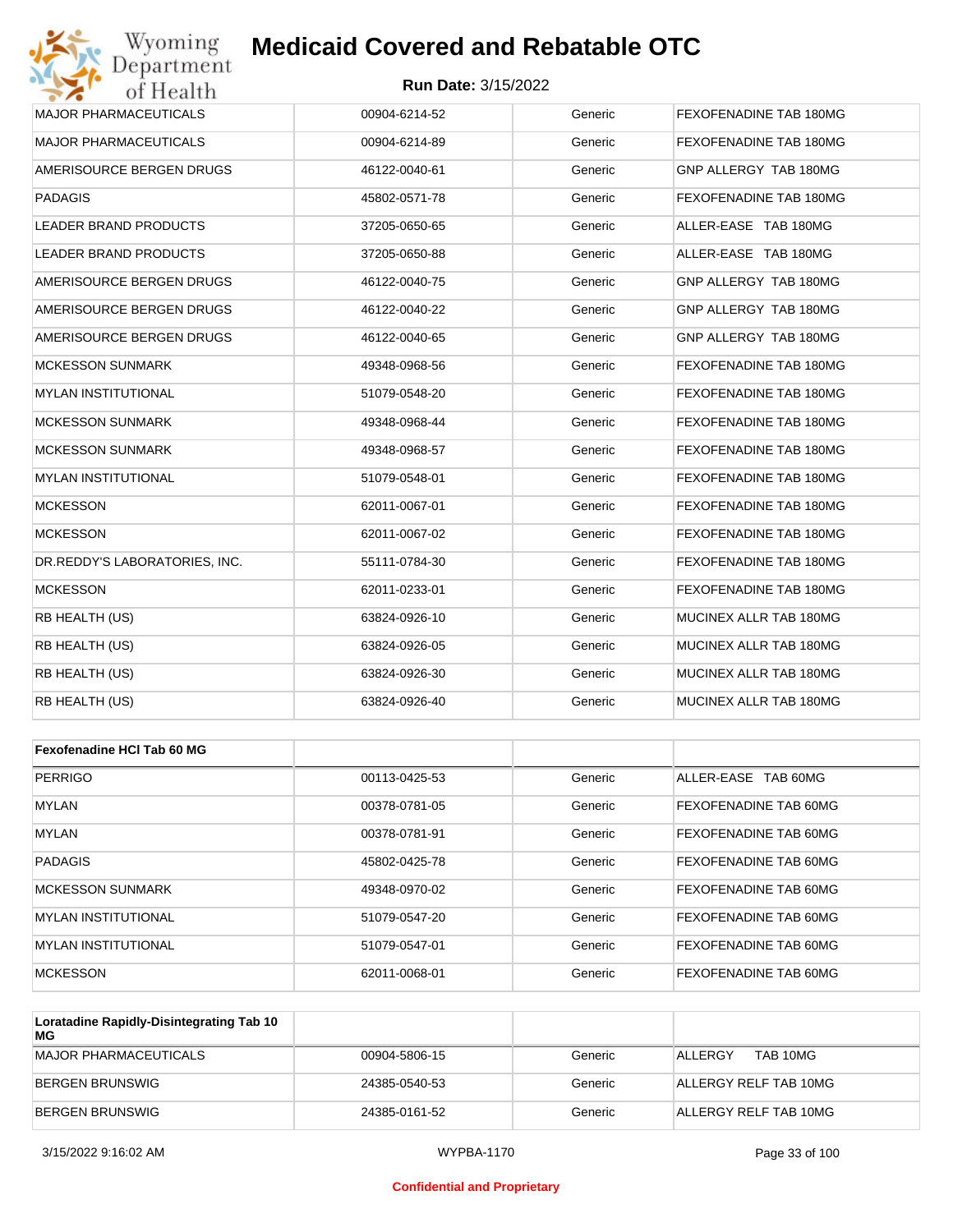#### **Run Date:** 3/15/2022

| Wyoming<br><b>Medicaid Covered and Rebatable OTC</b><br>Department |                            |         |                        |  |  |
|--------------------------------------------------------------------|----------------------------|---------|------------------------|--|--|
| of Health                                                          | <b>Run Date: 3/15/2022</b> |         |                        |  |  |
| LEADER BRAND PRODUCTS                                              | 37205-0745-65              | Generic | ALLERGY RELF TAB 10MG  |  |  |
| AMERISOURCE BERGEN DRUGS                                           | 46122-0140-52              | Generic | ALLERGY RELF TAB 10MG  |  |  |
| <b>MCKESSON SUNMARK</b>                                            | 49348-0930-01              | Generic | LORATADINE<br>TAB 10MG |  |  |
| <b>MCKESSON SUNMARK</b>                                            | 49348-0930-44              | Generic | LORATADINE<br>TAB 10MG |  |  |
| <b>OHM LABS</b>                                                    | 51660-0527-31              | Generic | ALLERGY RELF TAB 10MG  |  |  |
| <b>MCKESSON</b>                                                    | 62011-0073-01              | Generic | ALLERGY RELF TAB 10MG  |  |  |
| <b>CHAIN DRUG MARKETING ASSOC</b>                                  | 63868-0157-10              | Generic | ALLERGY RELF TAB 10MG  |  |  |

| Loratadine Syrup 5 MG/5ML    |               |         |                          |
|------------------------------|---------------|---------|--------------------------|
| <b>MAJOR PHARMACEUTICALS</b> | 00904-6234-20 | Generic | LORATADINE SOL 5MG/5ML   |
| <b>BERGEN BRUNSWIG</b>       | 24385-0531-26 | Generic | LORATADINE SYP 5MG/5ML   |
| LEADER BRAND PRODUCTS        | 37205-0378-26 | Generic | ALLERGY RELF SYP 5MG/5ML |
| AMERISOURCE BERGEN DRUGS     | 46122-0164-26 | Generic | LORATADINE SYP 5MG/5ML   |
| <b>MCKESSON SUNMARK</b>      | 49348-0333-34 | Generic | LORATADINE SYP 5MG/5ML   |
| <b>MCKESSON SUNMARK</b>      | 49348-0636-34 | Generic | LORATADINE SYP 5MG/5ML   |
| <b>TARO</b>                  | 51672-2085-08 | Generic | LORATADINE SYP 5MG/5ML   |
| <b>TARO</b>                  | 51672-2073-08 | Generic | LORATADINE SYP 5MG/5ML   |
| <b>TARO</b>                  | 51672-2092-08 | Generic | LORATADINE SOL 5MG/5ML   |
| <b>SILARX</b>                | 54838-0558-40 | Generic | LORATADINE SOL 5MG/5ML   |
| <b>SILARX</b>                | 54838-0554-40 | Generic | LORATADINE SOL 5MG/5ML   |
| <b>MCKESSON</b>              | 62011-0181-01 | Generic | LORATADINE SYP 5MG/5ML   |
| <b>MCKESSON</b>              | 62011-0072-01 | Generic | LORATADINE SYP 5MG/5ML   |

| Loratadine Tab 10 MG         |               |         |                       |
|------------------------------|---------------|---------|-----------------------|
| <b>PERRIGO</b>               | 00113-0612-65 | Generic | ALLERGY RELF TAB 10MG |
| <b>PERRIGO</b>               | 00113-0612-46 | Generic | ALLERGY RELF TAB 10MG |
| <b>PERRIGO</b>               | 00113-0612-39 | Generic | ALLERGY RELF TAB 10MG |
| <b>PERRIGO</b>               | 00113-0612-60 | Generic | ALLERGY RELF TAB 10MG |
| SANDOZ                       | 00781-5077-01 | Generic | LORATADINE TAB 10MG   |
| <b>MAJOR PHARMACEUTICALS</b> | 00904-5728-87 | Generic | ALLERGY<br>TAB 10MG   |
| <b>MAJOR PHARMACEUTICALS</b> | 00904-5728-89 | Generic | ALLERGY<br>TAB 10MG   |
| <b>MAJOR PHARMACEUTICALS</b> | 00904-6074-46 | Generic | TAB 10MG<br>ALLERGY   |
| <b>MAJOR PHARMACEUTICALS</b> | 00904-6074-60 | Generic | ALLERGY<br>TAB 10MG   |
| <b>MAJOR PHARMACEUTICALS</b> | 00904-6074-61 | Generic | LORATADINE TAB 10MG   |
| <b>MAJOR PHARMACEUTICALS</b> | 00904-6074-89 | Generic | ALLERGY<br>TAB 10MG   |
| <b>SELECT BRAND</b>          | 15127-0715-10 | Generic | LORATADINE TAB 10MG   |
| <b>SELECT BRAND</b>          | 15127-0715-30 | Generic | LORATADINE TAB 10MG   |

#### **Confidential and Proprietary**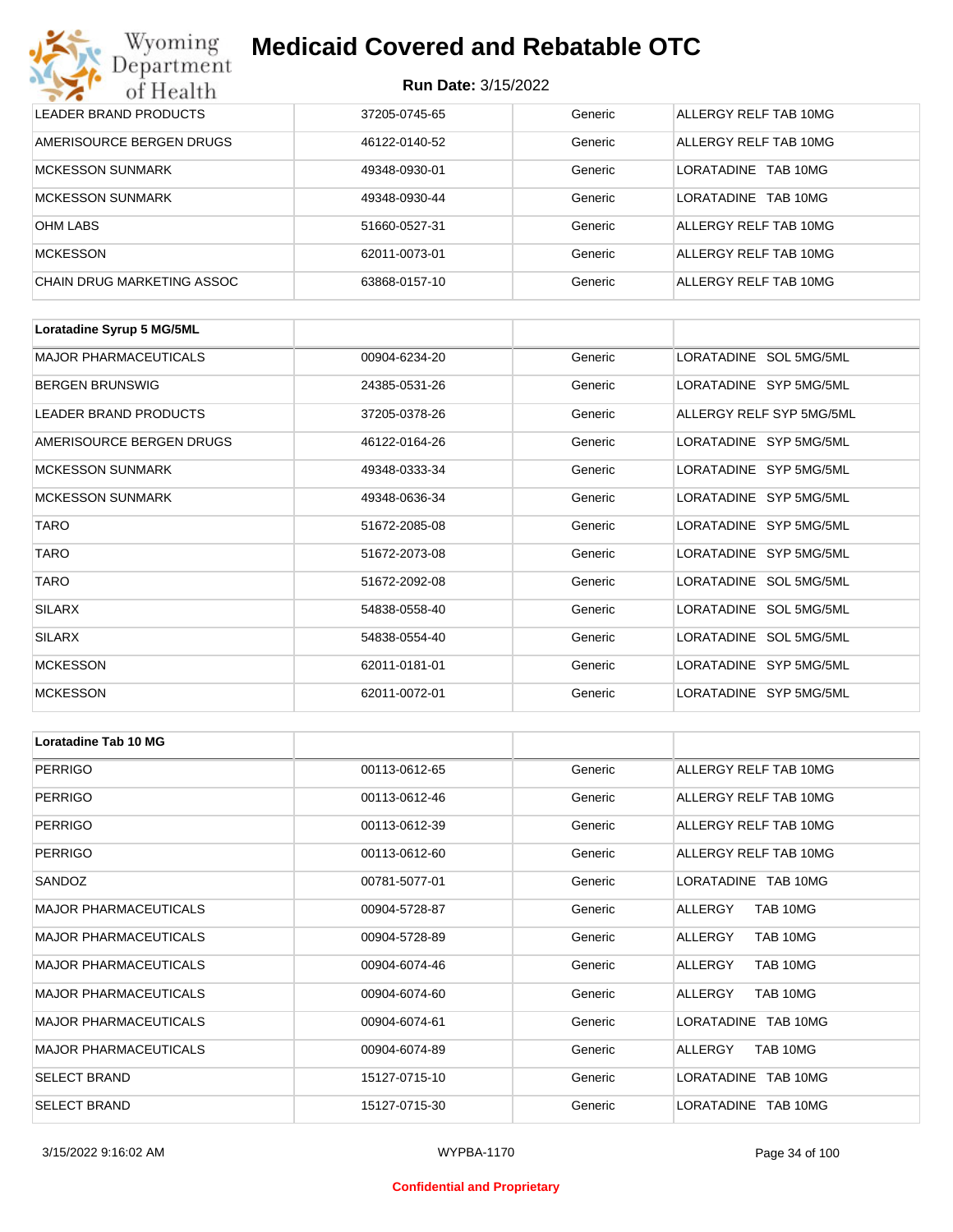

| <b>BERGEN BRUNSWIG</b>              | 24385-0471-78 | Generic      | LORATADINE TAB 10MG          |
|-------------------------------------|---------------|--------------|------------------------------|
| <b>BERGEN BRUNSWIG</b>              | 24385-0471-99 | Generic      | LORATADINE TAB 10MG          |
| <b>TOPCO</b>                        | 36800-0612-46 | Generic      | ALLERGY RELF TAB 10MG        |
| BERGEN BRUNSWIG                     | 24385-0471-52 | Generic      | LORATADINE TAB 10MG          |
| <b>TOPCO</b>                        | 36800-0612-65 | Generic      | ALLERGY RELF TAB 10MG        |
| <b>TOPCO</b>                        | 36800-0612-72 | Generic      | ALLERGY RELF TAB 10MG        |
| <b>TOPCO</b>                        | 36800-0612-76 | Generic      | ALLERGY RELF TAB 10MG        |
| <b>TOPCO</b>                        | 36800-0612-87 | Generic      | ALLERGY RELF TAB 10MG        |
| LEADER BRAND PRODUCTS               | 37205-0346-72 | Generic      | LORATADINE TAB 10MG          |
| PADAGIS                             | 45802-0650-65 | Generic      | LORATADINE TAB 10MG          |
| PADAGIS                             | 45802-0650-87 | Generic      | LORATADINE TAB 10MG          |
| AMERISOURCE BERGEN DRUGS            | 46122-0158-65 | Generic      | LORATADINE TAB 10MG          |
| MCKESSON SUNMARK                    | 49348-0818-01 | Generic      | SM LORATADIN TAB 10MG        |
| MCKESSON SUNMARK                    | 49348-0818-13 | Generic      | SM LORATADIN TAB 10MG        |
| PADAGIS                             | 45802-0650-78 | Generic      | LORATADINE TAB 10MG          |
| <b>MCKESSON SUNMARK</b>             | 49348-0818-44 | Generic      | SM LORATADIN TAB 10MG        |
| OHM LABS                            | 51660-0526-01 | Generic      | ALLERGY RELF TAB 10MG        |
| MYLAN INSTITUTIONAL                 | 51079-0246-01 | Generic      | LORATADINE TAB 10MG          |
| <b>MYLAN INSTITUTIONAL</b>          | 51079-0246-20 | Generic      | LORATADINE TAB 10MG          |
| OHM LABS                            | 51660-0526-05 | Generic      | ALLERGY RELF TAB 10MG        |
| OHM LABS                            | 51660-0526-31 | Generic      | ALLERGY RELF TAB 10MG        |
| <b>APOTEX</b>                       | 60505-0147-01 | Generic      | LORATADINE TAB 10MG          |
| <b>APOTEX</b>                       | 60505-0147-08 | Generic      | LORATADINE TAB 10MG          |
| AMERICAN HEALTH PACKAGING           | 68084-0248-11 | Generic      | LORATADINE TAB 10MG          |
| AMERICAN HEALTH PACKAGING           | 68084-0248-01 | Generic      | LORATADINE TAB 10MG          |
| CHAIN DRUG MARKETING ASSOC          | 63868-0151-01 | Generic      | LORATADINE TAB 10MG          |
| CHAIN DRUG MARKETING ASSOC          | 63868-0151-10 | Generic      | LORATADINE TAB 10MG          |
| CHAIN DRUG MARKETING ASSOC          | 63868-0151-30 | Generic      | LORATADINE TAB 10MG          |
| Triprolidine HCI Drops 0.938 MG/ML  |               |              |                              |
| ALLEGIS PHARMACEUTICALS             | 28595-0801-30 | <b>Brand</b> | DRO 0.938MG<br>HISTEX PD     |
|                                     |               |              |                              |
| Triprolidine HCI Liquid 0.625 MG/ML |               |              |                              |
| <b>GM PHARMACEUTICALS</b>           | 58809-0501-30 | <b>Brand</b> | VANAHIST PD LIQ 0.625MG      |
|                                     |               |              |                              |
| Triprolidine HCI Syrup 2.5 MG/5ML   |               |              |                              |
| ALLEGIS PHARMACEUTICALS             | 28595-0802-08 | <b>Brand</b> | <b>HISTEX</b><br>SYP 2.5MG/5 |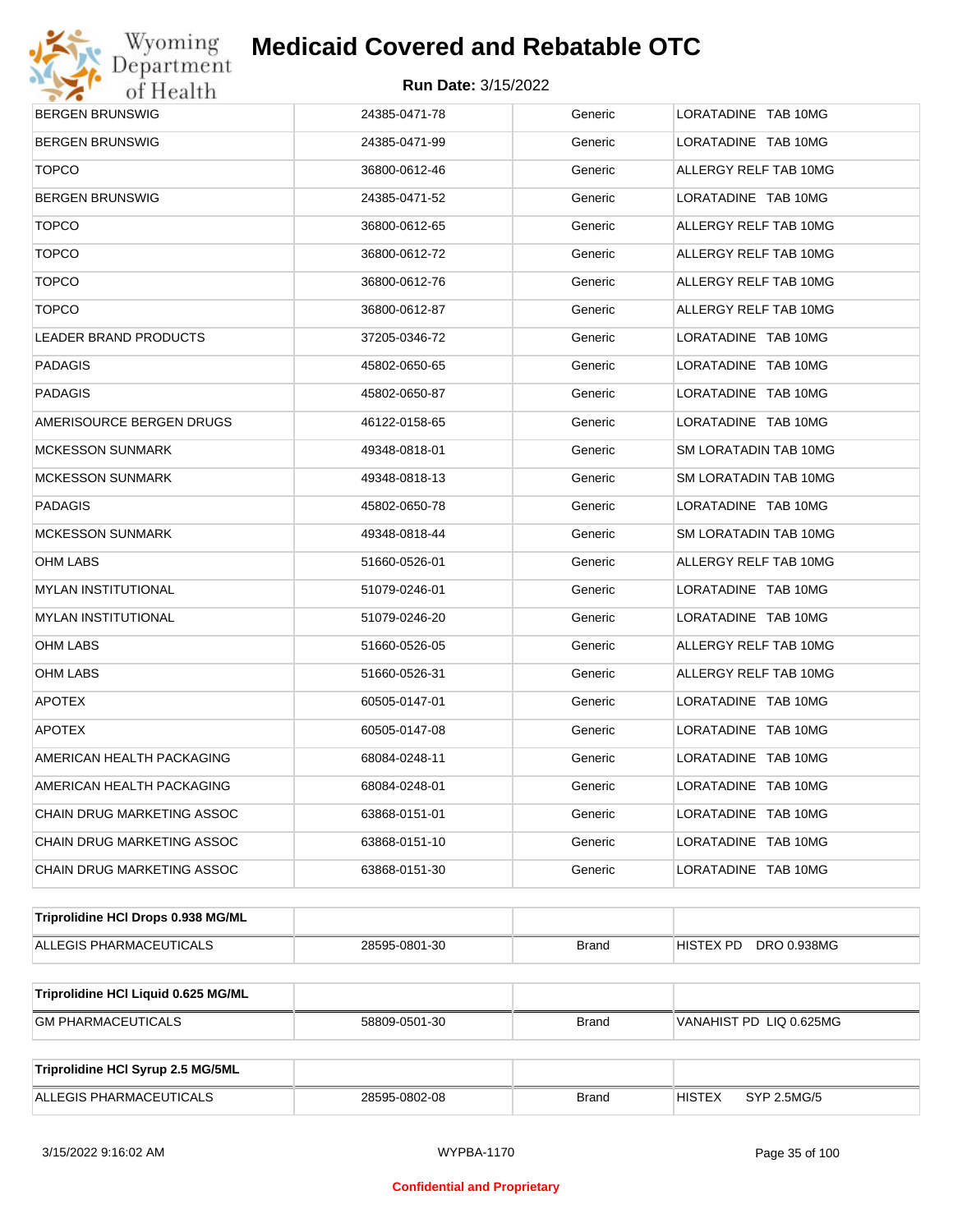

| Levonorgestrel Tab 1.5 MG      |               |              |                                    |
|--------------------------------|---------------|--------------|------------------------------------|
| LUPIN PHARMACEUTICALS          | 43386-0622-30 | Generic      | <b>MY WAY</b><br><b>TAB 1.5MG</b>  |
| <b>ACTAVIS PHARMA</b>          | 52544-0065-54 | Generic      | NEXT CHOICE TAB 1.5MG              |
| <b>AFAXYS</b>                  | 50102-0111-01 | Generic      | ECONTRA EZ TAB 1.5MG               |
| <b>AFAXYS</b>                  | 50102-0111-12 | Generic      | FCONTRA FZ TAB 1.5MG               |
| FOUNDATION CONSUMER HEALTHCARE | 51285-0100-88 | Generic      | TAKE ACTION TAB 1.5MG              |
| FOUNDATION CONSUMER HEALTHCARE | 51285-0103-88 | Generic      | <b>TAB 1.5MG</b><br>AFTERA         |
| <b>TEVA/WOMENS HEALTH</b>      | 51285-0943-88 | <b>Brand</b> | <b>PLAN B</b><br><b>TAB 1.5MG</b>  |
| FOUNDATION CONSUMER HEALTHCARE | 51285-0146-19 | <b>Brand</b> | <b>PLAN B</b><br><b>TAB 1.5MG</b>  |
| FOUNDATION CONSUMER HEALTHCARE | 51285-0162-88 | <b>Brand</b> | <b>TAB 1.5MG</b><br><b>PLAN B</b>  |
| PHARMACIST PHARMACEUTICAL LLC  | 63704-0010-01 | Generic      | LEVONORGESTR TAB 1.5MG             |
| <b>SUN PHARMACEUTICALS</b>     | 62756-0718-60 | Generic      | <b>OPCICON</b><br><b>TAB 1.5MG</b> |
| LUPIN PHARMACEUTICALS          | 68180-0853-13 | Generic      | FALLBACK<br><b>TAB 1.5MG</b>       |
| <b>COUGH/COLD/ALLERGY</b>      |               |              |                                    |

| *Camphor-Eucalyptus-Menthol - Oint*** |               |         |                             |
|---------------------------------------|---------------|---------|-----------------------------|
| AMERISOURCE BERGEN DRUGS              | 46122-0157-54 | Generic | OIN RUB<br><b>GNP CHEST</b> |
| MCKESSON                              | 62011-0075-01 | Generic | HM CHEST RUB OIN            |

| *Camphor-Eucalyptus-Menthol-Turp Oil-<br>White Pet -Oint*** |               |              |                                  |
|-------------------------------------------------------------|---------------|--------------|----------------------------------|
| <b>IMCKESSON SUNMARK</b>                                    | 49348-0398-96 | <b>Brand</b> | <b>SM MEDICATED MIS CHST RUB</b> |

| *DM-GG-PE Tab & APAP-Diphenhyd-PE<br>Tab Therapy Pack*** |               |       |                            |
|----------------------------------------------------------|---------------|-------|----------------------------|
| RB HEALTH (US)                                           | 63824-0555-30 | Brand | IMUCINEX FAST MIS MX DAY/N |

| *PE-DM-GG Ligd & Diphenhyd-PE-APAP<br>Ligd Therapy Pack*** |               |       |                           |
|------------------------------------------------------------|---------------|-------|---------------------------|
| RB HEALTH (US)                                             | 63824-0287-22 | Brand | MUCINEX CHLD MIS DAY/NITE |

| *PE-DM-GG-APAP Ligd & PE-Diphenhyd-<br><b>APAP Ligd Therapy Pack***</b> |               |       |                           |
|-------------------------------------------------------------------------|---------------|-------|---------------------------|
| RB HEALTH (US)                                                          | 63824-0526-22 | Brand | MUCINEX FAST MIS DAY/NGHT |

| *PE-DM-GG-APAP Pack & PE-Diphenhyd-<br><b>APAP Pack Therapy Pack***</b> |               |              |                |              |
|-------------------------------------------------------------------------|---------------|--------------|----------------|--------------|
| <b>RECKITT BENCKISER</b>                                                | 63824-0234-44 | <b>Brand</b> | <b>MUCINEX</b> | MIS DAY/NGHT |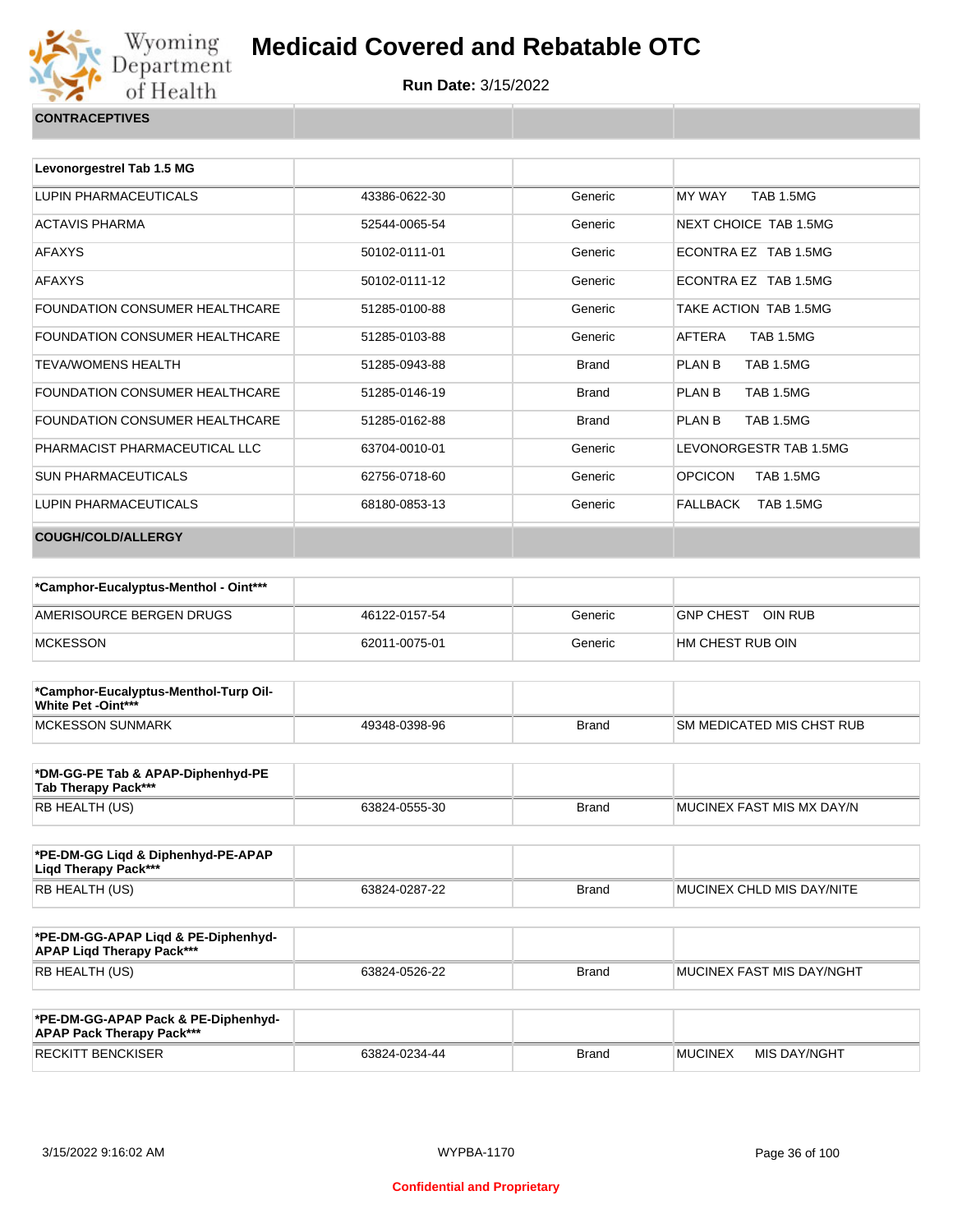

| *PE-DM-GG-APAP Tab & PE-Diphenhyd-<br><b>APAP Tab Therapy Pack***</b> |               |              |                                         |
|-----------------------------------------------------------------------|---------------|--------------|-----------------------------------------|
| RB HEALTH (US)                                                        | 63824-0551-30 | Generic      | MUCINEX FAST PAK DAY/NGHT               |
| Acetaminophen w/ DM Liq 1000-30                                       |               |              |                                         |
| MG/30ML<br><b>TOPCO</b>                                               | 36800-0698-34 | Generic      | COUGH & SORE LIQ THRT DAY               |
|                                                                       |               |              |                                         |
| Acetaminophen w/ DM Susp 160-5 MG/5ML                                 |               |              |                                         |
| <b>GLAXO CONSUMER HEALTHCARE L.P.</b>                                 | 00067-8115-04 | <b>Brand</b> | TRIAMINIC<br>SUS CGH/ST                 |
| Brompheniramine & Phenylephrine Elixir 1<br>-2.5 MG/5ML               |               |              |                                         |
| <b>PERRIGO</b>                                                        | 00113-0906-26 | Generic      | COLD/ALLERGY ELX CHILDREN               |
| <b>MAJOR PHARMACEUTICALS</b>                                          | 00904-5781-20 | Generic      | <b>DIMAPHEN</b><br><b>ELX CHILDREN</b>  |
| <b>WOMEN'S CHOICE PHARMACEUTICALS</b>                                 | 00485-0202-16 | Generic      | RYNEX PE<br>ELX                         |
| <b>TOPCO</b>                                                          | 36800-0906-34 | Generic      | COLD/ALLERGY ELX CHILDREN               |
| <b>BERGEN BRUNSWIG</b>                                                | 24385-0517-26 | Generic      | <b>GNP CLD/ALLE ELX CHILDREN</b>        |
| <b>BERGEN BRUNSWIG</b>                                                | 24385-0517-34 | Generic      | <b>GNP CLD/ALLE ELX CHILDREN</b>        |
| <b>LEADER BRAND PRODUCTS</b>                                          | 37205-0931-26 | Generic      | COLD/ALLERGY ELX CHILDREN               |
| <b>TOPCO</b>                                                          | 36800-0906-26 | Generic      | COLD/ALLERGY ELX CHILDREN               |
| <b>MCKESSON SUNMARK</b>                                               | 49348-0777-34 | Generic      | SM CLD/ALRGY ELX CHILDREN               |
| <b>MCKESSON SUNMARK</b>                                               | 49348-0777-37 | Generic      | SM CLD/ALRGY ELX CHILDREN               |
| <b>MCKESSON</b>                                                       | 62011-0062-01 | Generic      | COLD/ALLERGY ELX CHILDREN               |
| Brompheniramine & Phenylephrine Syrup                                 |               |              |                                         |
| 1-2.5 MG/5ML<br><b>GLAXO CONSUMER HEALTHCARE L.P.</b>                 | 00067-8117-04 | <b>Brand</b> | <b>SYP CLD/ALRG</b><br><b>TRIAMINIC</b> |
|                                                                       |               |              |                                         |
| Brompheniramine & Phenylephrine Tab 4-<br><b>10 MG</b>                |               |              |                                         |
| <b>ALLEGIS PHARMACEUTICALS</b>                                        | 28595-0900-60 | <b>Brand</b> | RU-HIST D TAB 4-10MG                    |
| Brompheniramine & Pseudoephedrine Cap<br>4-60 MG                      |               |              |                                         |
| <b>BAUSCH HEALTH</b>                                                  | 00095-0860-06 | <b>Brand</b> | LODRANE D CAP 4-60MG                    |
| Brompheniramine & Pseudoephedrine<br>Elixir 1-15 MG/5ML               |               |              |                                         |
| WOMEN'S CHOICE PHARMACEUTICALS                                        | 00485-0206-16 | Generic      | RYNEX PSE LIQ                           |
| PAR PHARMACEUTICALS                                                   | 00603-0851-94 | Generic      | Q-TAPP<br><b>ELX 1-15/5ML</b>           |
| <b>SILARX</b>                                                         | 54838-0125-40 | Generic      | LIQ<br>BROTAPP                          |
| <b>SILARX</b>                                                         | 54838-0125-80 | Generic      | LIQ<br>BROTAPP                          |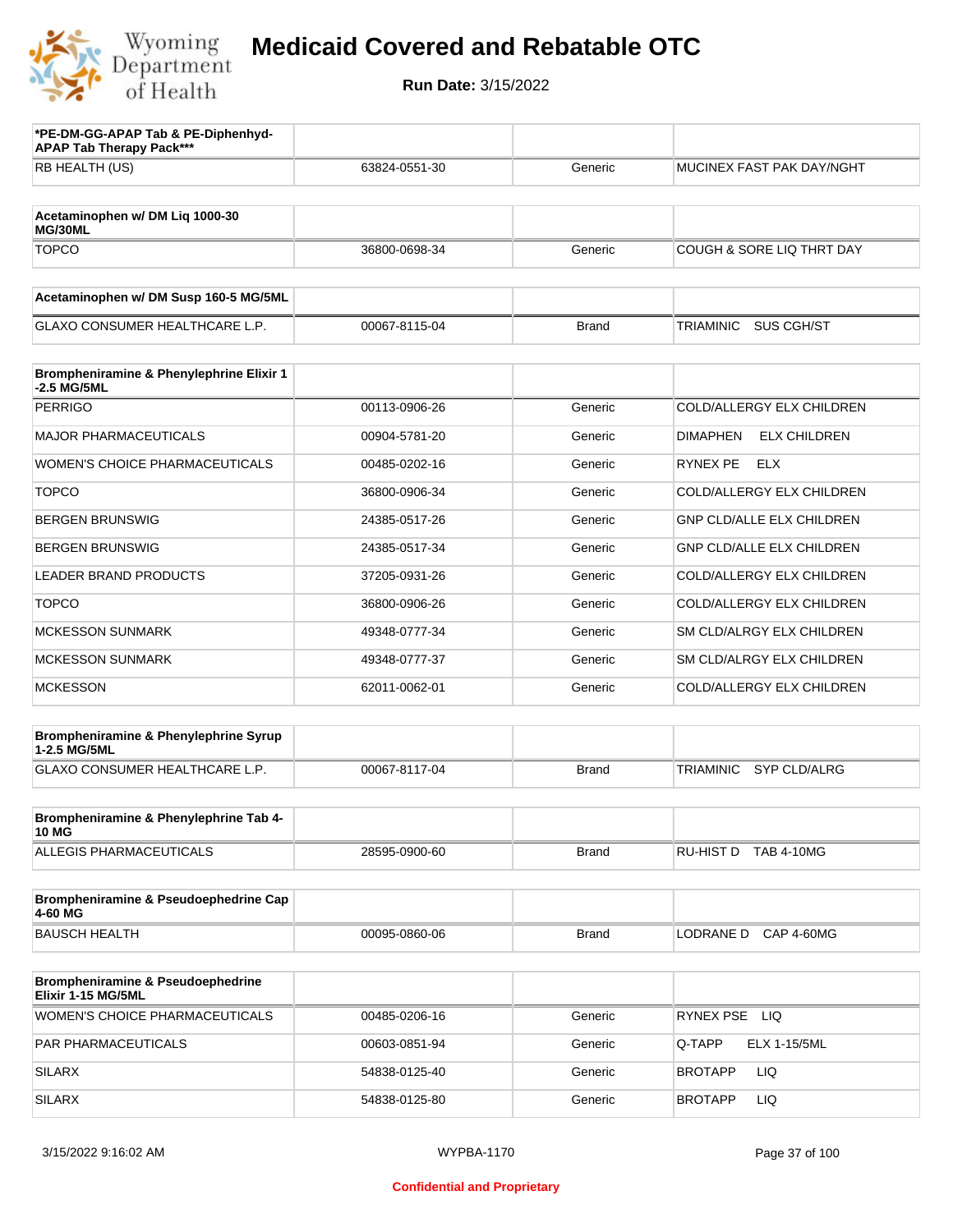

| <b>SILARX</b>                                                      | 54838-0125-70 | Generic      | <b>BROTAPP</b><br>LIQ                |
|--------------------------------------------------------------------|---------------|--------------|--------------------------------------|
|                                                                    |               |              |                                      |
| <b>Brompheniramine &amp; Pseudoephedrine</b><br>Liquid 1-7.5 MG/ML |               |              |                                      |
| JAYMAC PHARMACEUTICAL LLC                                          | 64661-0032-30 | <b>Brand</b> | J-TAN D PD DRO 1-7.5MG               |
| Brompheniramine-Acetaminophen Tab 2-                               |               |              |                                      |
| 250 MG                                                             |               |              |                                      |
| MAGNA PHARMACEUTICALS, INC                                         | 58407-0225-01 | <b>Brand</b> | <b>STAFLEX</b><br><b>TAB 2-250MG</b> |
| Cetirizine-Pseudoephedrine Tab ER 12HR<br>5-120 MG                 |               |              |                                      |
| <b>GEISS DESTIN &amp; DUNN</b>                                     | 00113-0176-53 | Generic      | ALLERGY-D<br><b>TAB 5-120MG</b>      |
| <b>GEISS DESTIN &amp; DUNN</b>                                     | 00113-0176-62 | Generic      | ALLERGY-D TAB 5-120MG                |
| PERRIGO                                                            | 00113-2176-53 | Generic      | ALLERGY-D TAB 5-120MG                |
| <b>PERRIGO</b>                                                     | 00113-2176-62 | Generic      | ALLERGY-D TAB 5-120MG                |
| <b>MAJOR PHARMACEUTICALS</b>                                       | 00904-5831-12 | Generic      | ALLERGY-D<br>TAB 5-120MG             |
| BERGEN BRUNSWIG                                                    | 24385-0175-53 | Generic      | ALLERGY-D TAB 5-120MG                |
| <b>BERGEN BRUNSWIG</b>                                             | 24385-0175-62 | Generic      | ALLERGY-D TAB 5-120MG                |
| <b>TOPCO</b>                                                       | 36800-0176-53 | Generic      | ALLERGY D TAB 5-120MG                |
| <b>TOPCO</b>                                                       | 36800-0176-62 | Generic      | ALLERGY D TAB 5-120MG                |
| PADAGIS                                                            | 45802-0721-53 | Generic      | CETIRIZ/PSE TAB 5-120MG              |
| PADAGIS                                                            | 45802-0721-62 | Generic      | CETIRIZ/PSE TAB 5-120MG              |
| <b>MCKESSON SUNMARK</b>                                            | 49348-0851-04 | Generic      | ALLERGY-D TAB 5-120MG                |
| <b>MCKESSON</b>                                                    | 62011-0055-01 | Generic      | ALLGY COMP-D TAB 5-120MG             |
| Chlophedianol-Dexbrompheniramine Soln<br>12.5-1 MG/5ML             |               |              |                                      |
| <b>RAMCNEIL</b>                                                    | 12830-0864-16 | <b>Brand</b> | CHLO HIST SOL                        |
| Chlophedianol-Guaifenesin Liquid 12.5-100                          |               |              |                                      |
| MG/5ML                                                             |               |              |                                      |
| R A MCNEIL                                                         | 12830-0767-16 | <b>Brand</b> | CHLO TUSS EX LIQ 12.5-100            |
| Chlophedianol-Pyrilamine Liquid 12.5-12.5<br>MG/5ML                |               |              |                                      |
| <b>CENTURION LABS</b>                                              | 23359-0032-16 | <b>Brand</b> | <b>NINJACOF</b><br>LIQ.              |
| Chlophedianol-Pyrilamine Liquid 25-50<br>MG/15ML                   |               |              |                                      |
| <b>GM PHARMACEUTICALS</b>                                          | 58809-0350-04 | <b>Brand</b> | VANACOF-8 LIQ 25-50/15               |
|                                                                    |               |              |                                      |
| Chlophedianol-Pyrilamine-APAP Liquid<br>12.5-12.5-160 MG/5ML       |               |              |                                      |
| <b>CENTURION LABS</b>                                              | 23359-0033-16 | <b>Brand</b> | NINJACOF-A LIQ                       |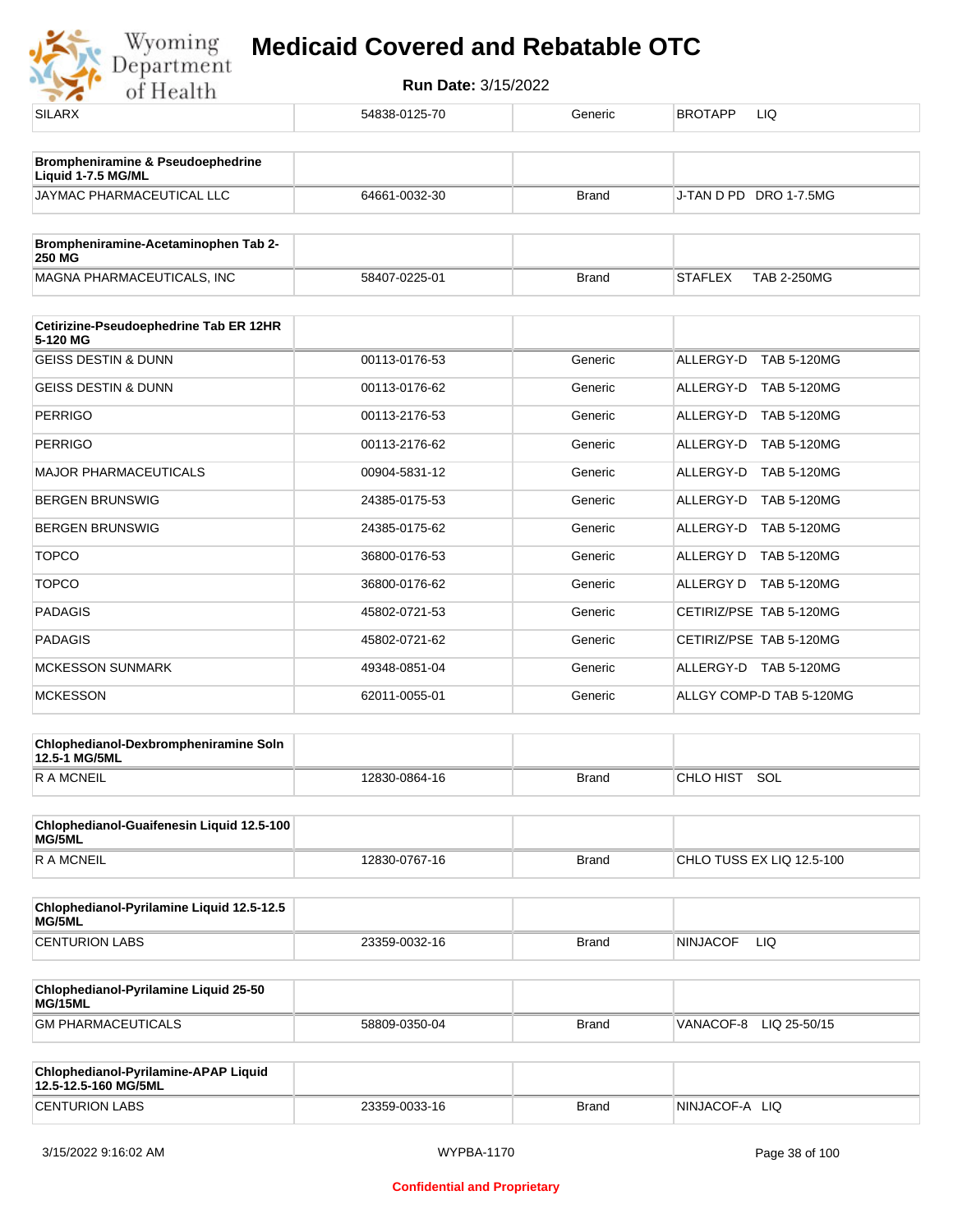

| <b>Chlorcyclizine &amp; Pseudoephedrine Liquid</b><br>25-60 MG/5ML |               |              |                                      |
|--------------------------------------------------------------------|---------------|--------------|--------------------------------------|
| MAGNA PHARMACEUTICALS, INC                                         | 58407-0624-04 | <b>Brand</b> | STAHIST AD LIQ                       |
|                                                                    |               |              |                                      |
| Chlorcyclizine & Pseudoephedrine Tab 25-<br>60 MG                  |               |              |                                      |
| MAGNA PHARMACEUTICALS, INC                                         | 58407-0625-30 | <b>Brand</b> | STAHIST AD TAB 25-60MG               |
|                                                                    |               |              |                                      |
| Chlorpheniramine & Phenylephrine Liquid<br>1-2.5 MG/ML             |               |              |                                      |
| <b>LASER PHARMACEUTICALS</b>                                       | 16477-0121-30 | <b>Brand</b> | DRO 1-2.5MG<br><b>DALLERGY</b>       |
|                                                                    |               |              |                                      |
| Chlorpheniramine & Phenylephrine Liquid<br>1-3.5 MG/ML             |               |              |                                      |
| <b>VIRTUS PHARMACEUTICALS OPCO</b>                                 | 76439-0319-30 | Generic      | <b>VIRDEC</b><br><b>DRO</b>          |
| Chlorpheniramine & Phenylephrine Liquid                            |               |              |                                      |
| 2-5 MG/ML                                                          |               |              |                                      |
| <b>WOMEN'S CHOICE PHARMACEUTICALS</b>                              | 00485-0096-02 | <b>Brand</b> | ED CHLORPED DRO D                    |
|                                                                    |               |              |                                      |
| Chlorpheniramine & Phenylephrine Liquid<br>4-10 MG/5ML             |               |              |                                      |
| WOMEN'S CHOICE PHARMACEUTICALS                                     | 00485-0155-16 | <b>Brand</b> | ED A-HIST<br>LIQ 4-10/5ML            |
| LARKEN LABORATORIES, INC.                                          | 68047-0185-16 | Generic      | NOHIST-LQ<br>LIQ 4-10/5ML            |
|                                                                    |               |              |                                      |
| Chlorpheniramine & Phenylephrine Tab 4-<br><b>10 MG</b>            |               |              |                                      |
| <b>WOMEN'S CHOICE PHARMACEUTICALS</b>                              | 00485-0254-01 | Generic      | ED A-HIST TAB 4-10MG                 |
| <b>SELECT BRAND</b>                                                | 15127-0082-24 | Generic      | SINUS/ALERGY TAB MAX ST              |
| <b>BERGEN BRUNSWIG</b>                                             | 24385-0961-62 | Generic      | SINUS/ALLERG TAB 4-10MG              |
| <b>TOPCO</b>                                                       | 36800-0139-62 | Generic      | COLD/ALLERGY TAB 4-10MG              |
| <b>TOPCO</b>                                                       | 36800-0358-62 | Generic      | SINUS/ALERGY TAB PE MAX              |
| AMERISOURCE BERGEN DRUGS                                           | 46122-0181-62 | Generic      | COLD/ALLERGY TAB 4-10MG              |
| <b>Chlorpheniramine &amp; Pseudoephedrine</b>                      |               |              |                                      |
| Liquid 2-30 MG/5ML                                                 |               |              |                                      |
| LARKEN LABORATORIES, INC.                                          | 68047-0120-16 | <b>Brand</b> | LOHIST-D<br>LIQ.                     |
|                                                                    |               |              |                                      |
| Chlorpheniramine & Pseudoephedrine Tab<br>4-60 MG                  |               |              |                                      |
| MAJOR PHARMACEUTICALS                                              | 00904-5351-24 | Generic      | <b>SUDOGEST</b><br><b>TAB 4-60MG</b> |
| MAJOR PHARMACEUTICALS                                              | 00904-5351-96 | Generic      | <b>SUDOGEST</b><br><b>TAB 4-60MG</b> |
| Chlorpheniramine w/ Codeine Liquid 2-9                             |               |              |                                      |
| MG/5ML                                                             |               |              |                                      |
| MAGNA PHARMACEUTICALS, INC                                         | 58407-0920-16 | <b>Brand</b> | Z-TUSS AC<br>LIQ 2-9/5ML             |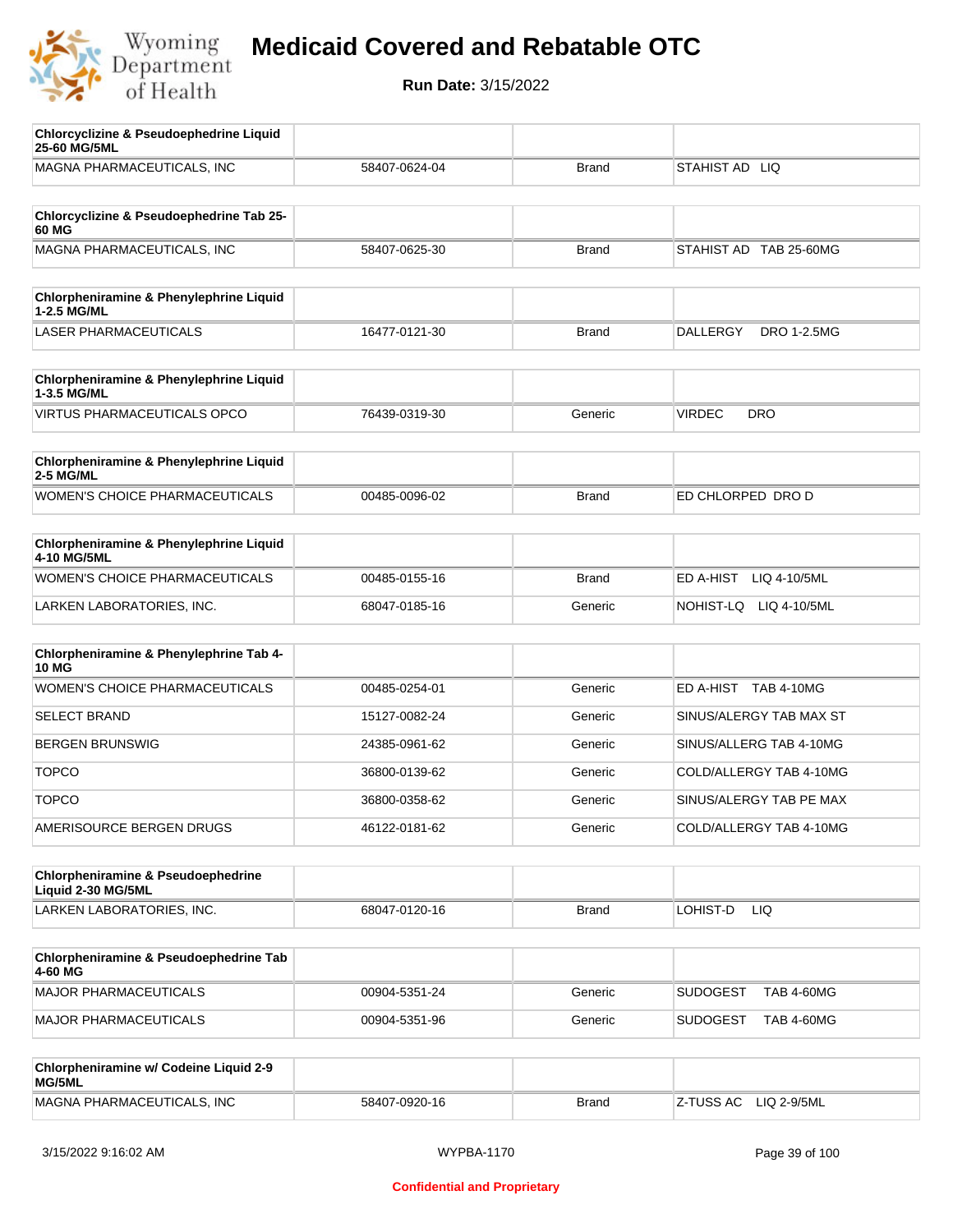

| Chlorpheniramine-DM Tab 4-30 MG                                  |               |              |                                       |
|------------------------------------------------------------------|---------------|--------------|---------------------------------------|
| <b>MAJOR PHARMACEUTICALS</b>                                     | 00904-5817-44 | Generic      | <b>COUGH &amp; COLD TAB</b>           |
| <b>SELECT BRAND</b>                                              | 15127-0268-16 | Generic      | SB COLD/CGH TAB HBP                   |
|                                                                  |               |              |                                       |
| Chlorpheniramine-Phenylephrine-ASA<br>Effer Tab 2-7.8-325 MG     |               |              |                                       |
| CHAIN DRUG MARKETING ASSOC                                       | 63868-0228-20 | Generic      | <b>COLD RELIEF TAB PLUS</b>           |
| Chlorphen-PE-APAP Tab 2-5-325 MG & PE-<br>APAP Tab 5-325 MG Pack |               |              |                                       |
| <b>SELECT BRAND</b>                                              | 15127-0933-24 | Generic      | SB SINUS CNG PAK / PAIN               |
| AMERISOURCE BERGEN DRUGS                                         | 46122-0075-60 | Generic      | SINUS RELIEF PAK CNG/PAIN             |
| Chlorphen-Phenylephrine w/ APAP Tab 2-5<br>-325 MG               |               |              |                                       |
| <b>GEISS DESTIN &amp; DUNN</b>                                   | 00113-0476-62 | Generic      | <b>ALLERGY</b><br><b>TAB MULTI-SY</b> |
| <b>SELECT BRAND</b>                                              | 15127-0966-24 | Generic      | SB SINUS CNG TAB / PAIN               |
| <b>SELECT BRAND</b>                                              | 15127-0967-24 | Generic      | SB ALLERGY TAB MULTI-SY               |
| <b>TOPCO</b>                                                     | 36800-0935-62 | Generic      | NIGHT TIME TAB SINUS                  |
| <b>TOPCO</b>                                                     | 36800-0476-62 | Generic      | ALLERGY<br>TAB MULTI-SY               |
| <b>TOPCO</b>                                                     | 36800-0476-67 | Generic      | ALLERGY<br>TAB MULTI-SY               |
| <b>BERGEN BRUNSWIG</b>                                           | 24385-0147-62 | Generic      | GNP ALLERGY TAB MULTI-SY              |
| LEADER BRAND PRODUCTS                                            | 37205-0940-62 | Generic      | ALLERGY<br>TAB MULTI-SY               |
| AMERISOURCE BERGEN DRUGS                                         | 46122-0074-62 | Generic      | GNP SINUS TAB CNG/PAIN                |
| <b>MCKESSON SUNMARK</b>                                          | 49348-0778-04 | Generic      | SM ALLERGY TAB MULTI-SY               |
| CHAIN DRUG MARKETING ASSOC                                       | 63868-0981-24 | Generic      | QC ALLERGY TAB RELIEF                 |
|                                                                  |               |              |                                       |
| Chlorphen-Phenylephrine w/ APAP Tab 4-<br>10-325 MG              |               |              |                                       |
| <b>U S PHARMACEUTICAL</b>                                        | 52747-0475-70 | Brand        | NOREL AD<br>TAB 4-10-325              |
|                                                                  |               |              |                                       |
| Dexbrompheniramine & Pseudoephedrine<br>Soln 1-30 MG/5ML         |               |              |                                       |
| <b>LLORENS PHARMACEUTICAL</b>                                    | 54859-0802-04 | Brand        | <b>CONEX</b><br>SOL CLD/ALRG          |
| Dexbrompheniramine & Pseudoephedrine<br><b>Tab 2-60 MG</b>       |               |              |                                       |
| LLORENS PHARMACEUTICAL                                           | 54859-0702-60 | Brand        | <b>CONEX</b><br><b>TAB 2-60MG</b>     |
|                                                                  |               |              |                                       |
| Dexbrompheniramine-Phenylephrine<br>Syrup 1-5 MG/5ML             |               |              |                                       |
| LASER PHARMACEUTICALS                                            | 16477-0822-01 | <b>Brand</b> | DALLERGY SYP                          |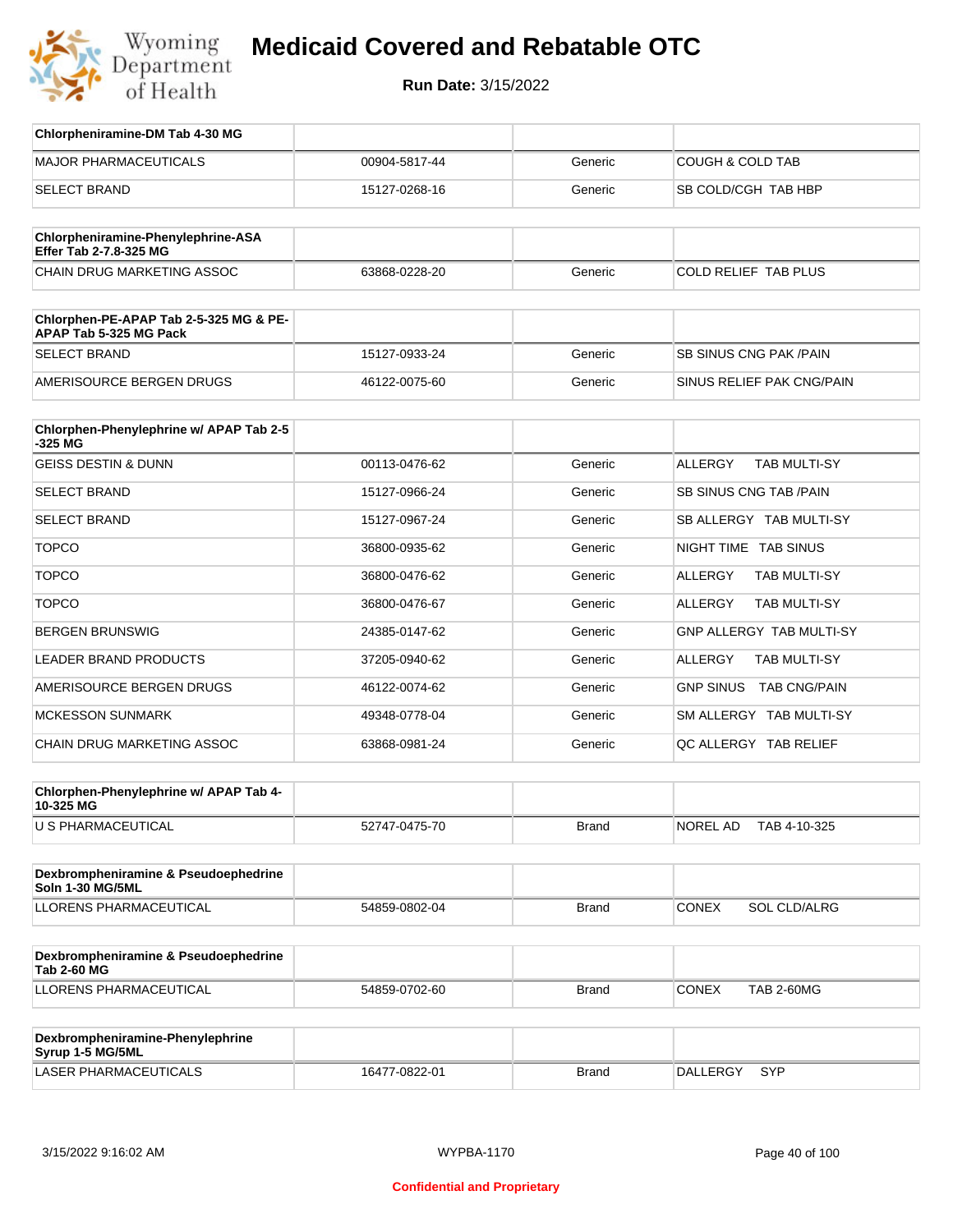

| Dexbrompheniramine-Phenylephrine Tab 1<br>-5 MG             |               |              |                                    |
|-------------------------------------------------------------|---------------|--------------|------------------------------------|
| <b>LASER PHARMACEUTICALS</b>                                | 16477-0161-01 | <b>Brand</b> | TAB 1-5MG<br><b>DALLERGY</b>       |
| Dexbrompheniramine-Phenylephrine Tab 2<br>-10 MG            |               |              |                                    |
| POLY PHARMACEUTICALS                                        | 50991-0782-60 | <b>Brand</b> | ALA-HIST PE TAB 2-10MG             |
| Dexchlorpheniramine & Pseudoephedrine<br><b>Tab 2-60 MG</b> |               |              |                                    |
| CAPELLON PHARMACEUTICALS                                    | 64543-0097-90 | <b>Brand</b> | <b>RESCON</b><br><b>TAB 2-60MG</b> |
| Dexchlorpheniramine-Phenylephrine Tab 2<br>$-10MG$          |               |              |                                    |
| <b>WOMEN'S CHOICE PHARMACEUTICALS</b>                       | 00485-0080-01 | <b>Brand</b> | <b>RYMED</b><br><b>TAB 2-10MG</b>  |
| Dextromethorphan HBr Cap 15 MG                              |               |              |                                    |
| <b>RUGBY LABORATORIES</b>                                   | 00536-1068-34 | Generic      | ROBAFEN CGH CAP 15MG               |
| <b>MAJOR PHARMACEUTICALS</b>                                | 00904-5752-95 | Generic      | ROBAFEN CGH CAP 15MG               |
| <b>SELECT BRAND</b>                                         | 15127-0984-20 | Generic      | SB CGH CONTR CAP 15MG              |
| Dextromethorphan HBr Liquid 15 MG/15ML                      |               |              |                                    |
| <b>TOPCO</b>                                                | 36800-0473-38 | Generic      | DAY TIME<br>LIQ COUGH              |
| Dextromethorphan HBr Liquid 15 MG/5ML                       |               |              |                                    |
| <b>SELECT BRAND</b>                                         | 15127-0925-04 | Generic      | SB CGH RELF LIQ 15MG/5ML           |
| <b>BERGEN BRUNSWIG</b>                                      | 24385-0263-26 | Generic      | GNP CGH RELF LIQ 15MG/5ML          |
| <b>BERGEN BRUNSWIG</b>                                      | 24385-0262-26 | Generic      | GNP CGH RELF LIQ 15MG/5ML          |
| CHAIN DRUG MARKETING ASSOC                                  | 63868-0070-04 | Generic      | QC CGH RELF LIQ 15MG/5ML           |
| Dextromethorphan HBr Syrup 15 MG/5ML                        |               |              |                                    |
| <b>BERGEN BRUNSWIG</b>                                      | 24385-0493-26 | Generic      | TUSSIN COUGH SYP 15MG/5ML          |
| <b>TOPCO</b>                                                | 36800-0300-26 | Generic      | TUSSIN COUGH SYP 15MG/5ML          |
| Dextromethorphan Polistirex Extended                        |               |              |                                    |
| Release Susp 30 MG/5ML<br>MAJOR PHARMACEUTICALS             | 00904-6312-56 | Generic      | <b>COUGH DM</b><br>SUS 30MG/5ML    |
| AMERISOURCE BERGEN DRUGS                                    | 46122-0141-21 | Generic      | GNP COUGH DM SUS 30MG/5ML          |
| AMERISOURCE BERGEN DRUGS                                    | 46122-0142-21 | Generic      | GNP COUGH DM SUS 30MG/5ML          |
| LEADER BRAND PRODUCTS                                       | 37205-0697-21 | Generic      | SUS 30MG/5ML<br>COUGH DM           |
| <b>PADAGIS</b>                                              | 45802-0433-21 | Generic      | DEXTROMETHOR SUS 30MG/5ML          |
| AMERISOURCE BERGEN DRUGS                                    | 46122-0141-25 | Generic      | GNP COUGH DM SUS 30MG/5ML          |
|                                                             |               |              |                                    |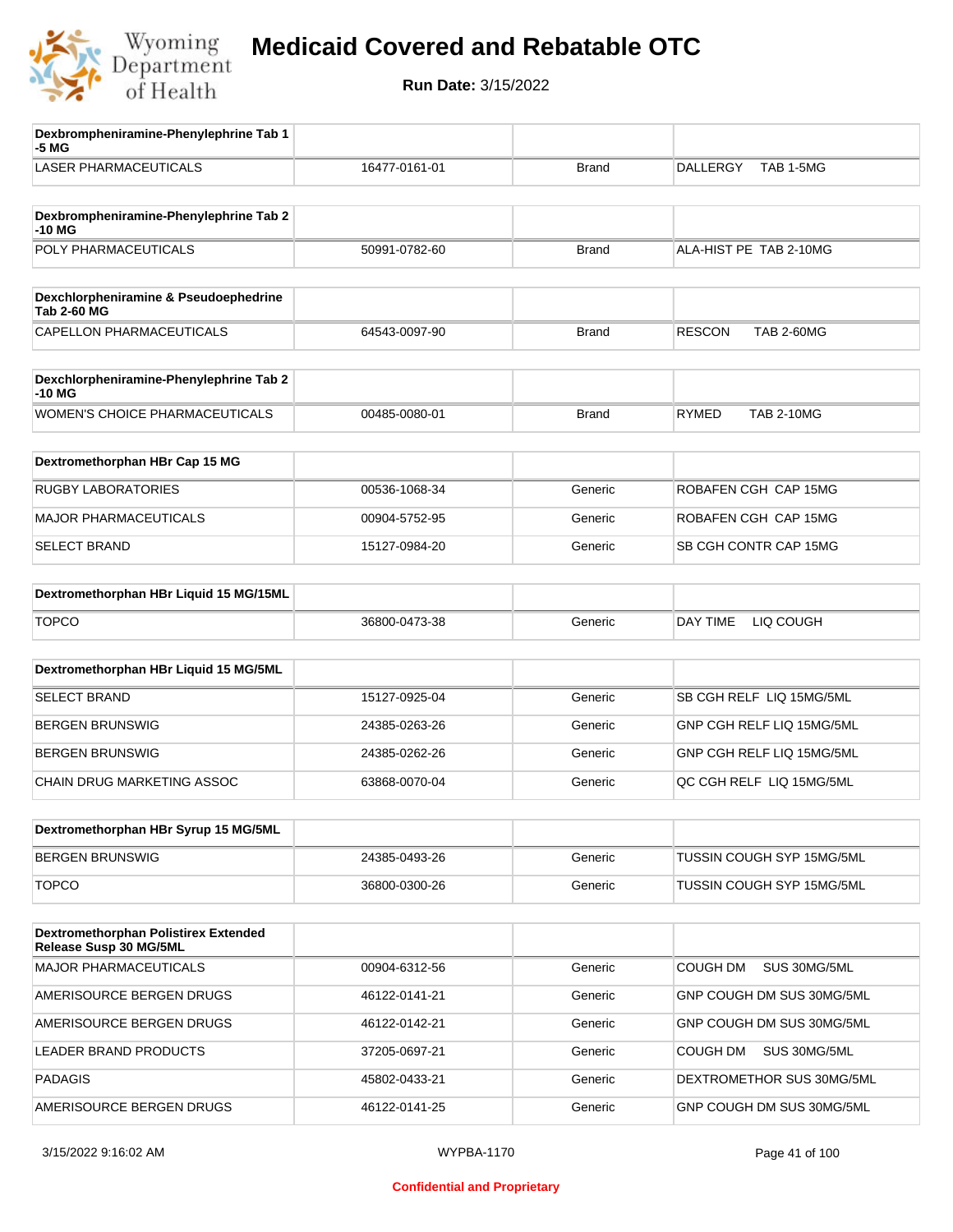

## Wyoming<br>Department<br>of Health

#### **Medicaid Covered and Rebatable OTC**

| <b>MCKESSON</b> | 62011-0198-01 | Generic      | HM COUGH DM SUS 30MG/5ML      |
|-----------------|---------------|--------------|-------------------------------|
| RB HEALTH (US)  | 63824-0171-65 | <b>Brand</b> | SUS 30MG/5ML<br><b>DELSYM</b> |
| RB HEALTH (US)  | 63824-0173-65 | <b>Brand</b> | DELSYM CHILD SUS 30MG/5ML     |
| RB HEALTH (US)  | 63824-0175-63 | <b>Brand</b> | <b>DELSYM</b><br>SUS 30MG/5ML |
| RB HEALTH (US)  | 63824-0176-63 | <b>Brand</b> | <b>DELSYM</b><br>SUS 30MG/5ML |
| RB HEALTH (US)  | 63824-0172-63 | <b>Brand</b> | <b>DELSYM</b><br>SUS 30MG/5ML |
| RB HEALTH (US)  | 63824-0172-65 | <b>Brand</b> | SUS 30MG/5ML<br><b>DELSYM</b> |
| RB HEALTH (US)  | 63824-0173-63 | <b>Brand</b> | DELSYM CHILD SUS 30MG/5ML     |
| <b>MCKESSON</b> | 62011-0176-01 | Generic      | HM COUGH DM SUS 30MG/5ML      |
| RB HEALTH (US)  | 63824-0171-63 | <b>Brand</b> | <b>DELSYM</b><br>SUS 30MG/5ML |
| RB HEALTH (US)  | 63824-0175-65 | <b>Brand</b> | <b>DELSYM</b><br>SUS 30MG/5ML |
| RB HEALTH (US)  | 63824-0176-65 | <b>Brand</b> | <b>DELSYM</b><br>SUS 30MG/5ML |
| RB HEALTH (US)  | 63824-0177-63 | <b>Brand</b> | DELSYM CHILD SUS 30MG/5ML     |
| RB HEALTH (US)  | 63824-0177-65 | <b>Brand</b> | DELSYM CHILD SUS 30MG/5ML     |

| Dextromethorphan-Doxylamine-APAP Cap<br>15-6.25-325 MG |               |         |                           |
|--------------------------------------------------------|---------------|---------|---------------------------|
| <b>MAJOR PHARMACEUTICALS</b>                           | 00904-5764-44 | Generic | NIGHT TIME CAP COLD/FLU   |
| <b>TOPCO</b>                                           | 36800-0977-60 | Generic | CAP COLD/FLU<br>NITE TIME |
| <b>SELECT BRAND</b>                                    | 15127-0985-12 | Generic | NIGHT TIME CAP COLD/FLU   |
| <b>TOPCO</b>                                           | 36800-0977-53 | Generic | CAP COLD/FLU<br>NITE TIME |
| <b>LEADER BRAND PRODUCTS</b>                           | 37205-0707-62 | Generic | NITE-TIME<br>CAP COLD/FLU |
| AMERISOURCE BERGEN DRUGS                               | 46122-0183-73 | Generic | NIGHT TIME CAP COLD/FLU   |
| AMERISOURCE BERGEN DRUGS                               | 46122-0245-62 | Generic | NIGHT TIME CAP COLD/FLU   |
| <b>MCKESSON SUNMARK</b>                                | 49348-0741-03 | Generic | SM NITE TIME CAP COLD/FLU |
| <b>MCKESSON</b>                                        | 62011-0084-02 | Generic | NIGHT TIME CAP COLD/FLU   |

| Dextromethorphan-Doxylamine-APAP<br>Liquid 15-6.25-325 MG/15ML |               |         |                            |
|----------------------------------------------------------------|---------------|---------|----------------------------|
| <b>MAJOR PHARMACEUTICALS</b>                                   | 00904-5777-09 | Generic | ALL-NITE<br>LIQ COLD/FLU   |
| AMERISOURCE BERGEN DRUGS                                       | 46122-0136-40 | Generic | LIQ COLD/FLU<br>NIGHT TIME |
| AMERISOURCE BERGEN DRUGS                                       | 46122-0198-34 | Generic | LIQ COLD/FLU<br>NIGHT TIME |
| AMERISOURCE BERGEN DRUGS                                       | 46122-0198-40 | Generic | NIGHT TIME<br>LIQ COLD/FLU |
| AMERISOURCE BERGEN DRUGS                                       | 46122-0136-34 | Generic | NIGHT TIME<br>LIO COLD/FLU |
| <b>MCKESSON SUNMARK</b>                                        | 49348-0975-37 | Generic | SM NITE TIME LIQ CLD/FLU   |
| <b>MCKESSON SUNMARK</b>                                        | 49348-0975-39 | Generic | SM NITE TIME LIQ CLD/FLU   |
| <b>MCKESSON</b>                                                | 62011-0082-02 | Generic | NIGHT TIME<br>LIO CLD/FLU  |
| <b>MCKESSON</b>                                                | 62011-0083-02 | Generic | NIGHT TIME<br>LIO CLD/FLU  |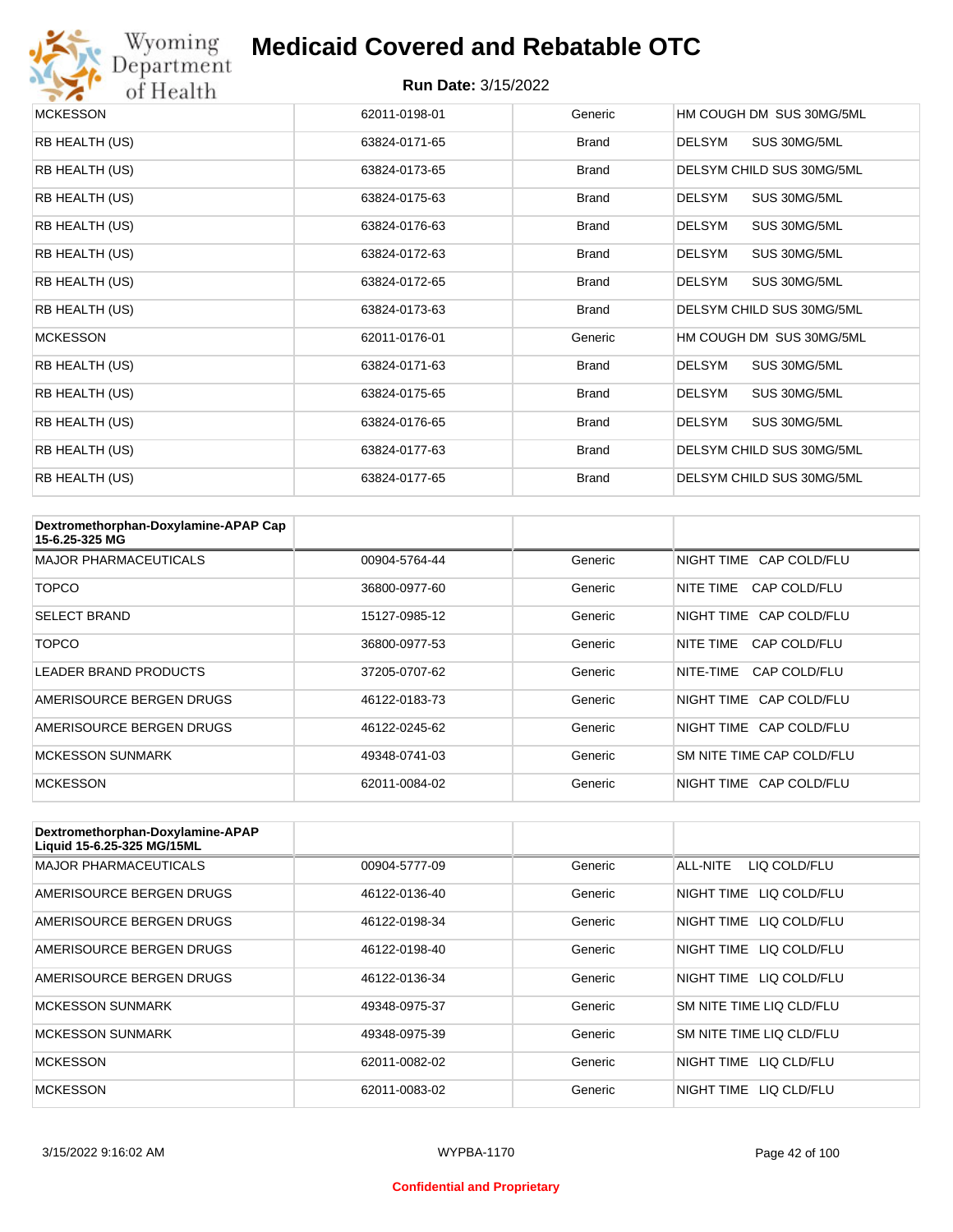

| Dextromethorphan-Doxylamine-APAP<br>Liquid 30-12.5-1000 MG/30ML |               |         |                           |
|-----------------------------------------------------------------|---------------|---------|---------------------------|
| <b>SELECT BRAND</b>                                             | 15127-0987-10 | Generic | NIGHT TIME LIQ COLD/FLU   |
| <b>SELECT BRAND</b>                                             | 15127-0987-06 | Generic | NIGHT TIME LIQ COLD/FLU   |
| <b>TOPCO</b>                                                    | 36800-0041-38 | Generic | NITE-TIME<br>LIQ COLD/FLU |
| <b>TOPCO</b>                                                    | 36800-0041-30 | Generic | NITE-TIME<br>LIQ COLD/FLU |
| <b>TOPCO</b>                                                    | 36800-0990-38 | Generic | NITE TIME<br>LIQ COLD/FLU |
| <b>TOPCO</b>                                                    | 36800-0666-34 | Generic | COUGH & SORE LIQ NGT TIME |
| <b>TOPCO</b>                                                    | 36800-0908-38 | Generic | NITE TIME<br>LIQ COLD/FLU |
| <b>TOPCO</b>                                                    | 36800-0908-30 | Generic | NITE TIME<br>LIQ COLD/FLU |
| CHAIN DRUG MARKETING ASSOC                                      | 63868-0065-08 | Generic | OC COUGH<br>LIQ SORE THR  |

| Dextromethorphan-Guaifenesin Granules<br>Packet 5-100 MG |               |       |                         |
|----------------------------------------------------------|---------------|-------|-------------------------|
| RB HEALTH (US)                                           | 63824-0256-12 | Brand | MUCINEX CGH GRA 5-100MG |

| Dextromethorphan-Guaifenesin Liquid 10-<br><b>100 MG/5ML</b> |               |         |                                  |
|--------------------------------------------------------------|---------------|---------|----------------------------------|
| <b>PERRIGO</b>                                               | 00113-0578-26 | Generic | TUSSIN DM LIQ                    |
| <b>PAR PHARMACEUTICALS</b>                                   | 00603-1330-58 | Generic | IOPHEN DM-NR LIQ 100-10/5        |
| <b>BERGEN BRUNSWIG</b>                                       | 24385-0359-26 | Generic | <b>GNP TUSSIN LIQ DM</b>         |
| <b>BERGEN BRUNSWIG</b>                                       | 24385-0578-26 | Generic | GNP TUSSIN LIQ DM COUGH          |
| <b>TOPCO</b>                                                 | 36800-0359-26 | Generic | TUSSIN DM LIQ 100-10/5           |
| <b>TOPCO</b>                                                 | 36800-0359-40 | Generic | <b>TUSSIN DM</b><br>LIQ 100-10/5 |
| <b>TOPCO</b>                                                 | 36800-0578-26 | Generic | <b>TUSSIN DM</b><br>LIQ 100-10/5 |
| <b>TOPCO</b>                                                 | 36800-0359-34 | Generic | TUSSIN DM LIQ 100-10/5           |
| <b>BERGEN BRUNSWIG</b>                                       | 24385-0359-34 | Generic | <b>GNP TUSSIN LIQ DM</b>         |
| <b>LEADER BRAND PRODUCTS</b>                                 | 37205-0712-26 | Generic | <b>TUSSIN DM</b><br>LIQ CLEAR    |
| <b>HI-TECH</b>                                               | 50383-0062-06 | Generic | DM/GG<br>SOL 10-100/5            |
| HI-TECH                                                      | 50383-0062-07 | Generic | DM/GG<br>SOL 10-100/5            |
| <b>HI-TECH</b>                                               | 50383-0062-12 | Generic | SOL<br>DM/GG                     |
| <b>SILARX</b>                                                | 54838-0133-40 | Generic | SILTUSSIN DM LIQ DAS             |
| <b>HI-TECH</b>                                               | 50383-0062-11 | Generic | SOL<br>DM/GG                     |
| <b>SILARX</b>                                                | 54838-0139-40 | Generic | SILTUSSIN-DM LIQ DIABETIC        |
| <b>LLORENS PHARMACEUTICAL</b>                                | 54859-0505-16 | Generic | TUSNEL DIABT LIQ 10-100/5        |
| <b>MCKESSON</b>                                              | 62011-0091-01 | Generic | HM TUSSIN LIQ ADLT DM            |
| <b>MCKESSON</b>                                              | 62011-0092-01 | Generic | TUSSIN ADULT LIQ CGH/CONG        |
| LLORENS PHARMACEUTICAL                                       | 54859-0505-04 | Generic | TUSNEL DIABT LIQ 10-100/5        |
| <b>MCKESSON</b>                                              | 62011-0091-02 | Generic | HM TUSSIN LIQ ADLT DM            |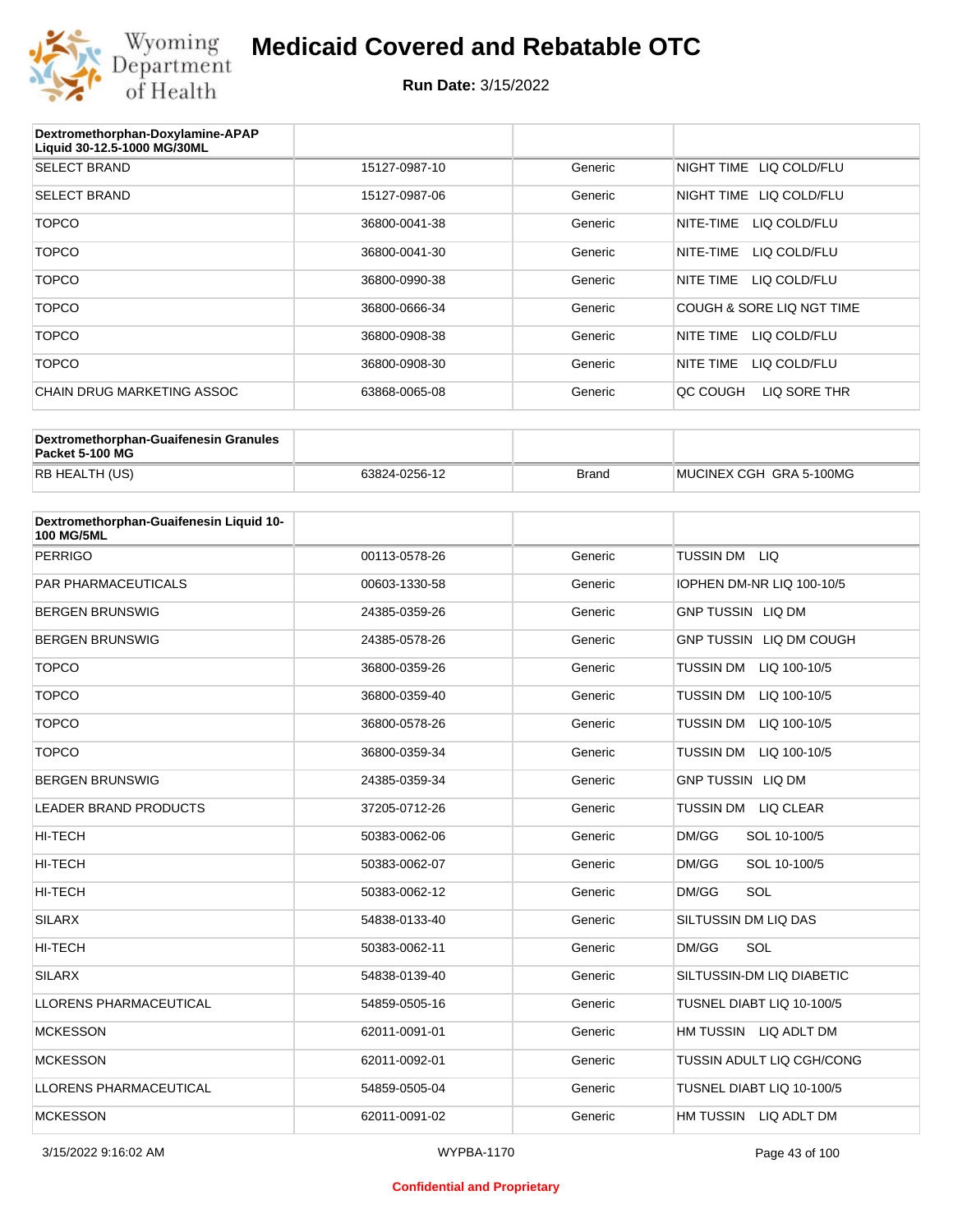

| <b>MCKESSON</b>                                              | 62011-0092-02 | Generic | TUSSIN ADULT LIQ CGH/CONG |
|--------------------------------------------------------------|---------------|---------|---------------------------|
|                                                              |               |         |                           |
| Dextromethorphan-Guaifenesin Liquid 10-<br><b>200 MG/5ML</b> |               |         |                           |
| <b>PERRIGO</b>                                               | 00113-0799-26 | Generic | TUSSIN DM MX LIQ 10-200/5 |
| <b>TOPCO</b>                                                 | 36800-0799-26 | Generic | TUSSIN DM<br>LIQ MAX      |
| <b>LEADER BRAND PRODUCTS</b>                                 | 37205-0629-34 | Generic | TUSSIN DM MX LIQ 10-200/5 |
| <b>TOPCO</b>                                                 | 36800-0799-34 | Generic | LIQ MAX<br>TUSSIN DM      |
| LEADER BRAND PRODUCTS                                        | 37205-0629-26 | Generic | TUSSIN DM MX LIQ 10-200/5 |
| AMERISOURCE BERGEN DRUGS                                     | 46122-0017-26 | Generic | GNP TUSSIN LIQ DM MAX     |
| AMERISOURCE BERGEN DRUGS                                     | 46122-0017-34 | Generic | GNP TUSSIN LIQ DM MAX     |
| AMERISOURCE BERGEN DRUGS                                     | 46122-0139-26 | Generic | LIQ 10-200/5<br>TUSSIN DM |
| AMERISOURCE BERGEN DRUGS                                     | 46122-0139-34 | Generic | TUSSIN DM<br>LIQ 10-200/5 |
| <b>SILARX</b>                                                | 54838-0140-40 | Generic | SILTUSSIN-DM LIQ MAX ST   |
| <b>MCKESSON</b>                                              | 62011-0211-01 | Generic | HM TUSSIN<br>LIQ DM MAX   |

| Dextromethorphan-Guaifenesin Liquid 5-<br><b>100 MG/5ML</b> |               |         |                           |
|-------------------------------------------------------------|---------------|---------|---------------------------|
| <b>GEISS DESTIN &amp; DUNN</b>                              | 00113-0419-26 | Generic | MUCUS RELIEF LIQ 5-100MG  |
| <b>BERGEN BRUNSWIG</b>                                      | 24385-0985-26 | Generic | MUCUS RELIEF LIO 5-100MG  |
| <b>TOPCO</b>                                                | 36800-0419-26 | Generic | MUCUS RELIEF LIO 5-100MG  |
| <b>LEADER BRAND PRODUCTS</b>                                | 37205-0993-26 | Generic | MUCUS RELIEF LIO 5-100MG  |
| <b>MCKESSON SUNMARK</b>                                     | 49348-0828-34 | Generic | MUCUS RELIEF LIO 5-100MG  |
| RB HEALTH (US)                                              | 63824-0019-66 | Generic | MUCINEX DM LIQ 20-400     |
| RB HEALTH (US)                                              | 63824-0213-66 | Generic | DELSYM COUGH LIQ CONGS DM |
| RB HEALTH (US)                                              | 63824-0214-66 | Generic | DELSYM COUGH LIQ CONGS DM |
| RB HEALTH (US)                                              | 63824-0286-64 | Generic | MUCINEX CGH LIQ 5-100MG   |

| Dextromethorphan-Guaifenesin Syrup 10-<br><b>100 MG/5ML</b> |               |         |                           |
|-------------------------------------------------------------|---------------|---------|---------------------------|
| <b>PERRIGO</b>                                              | 00113-0359-34 | Generic | TUSSIN DM<br>SYP 100-10/5 |
| PHARMACEUTICAL ASSOCIATES                                   | 00121-0638-05 | Generic | <b>GUAIFENESIN SYP DM</b> |
| <b>PERRIGO</b>                                              | 00113-0359-26 | Generic | TUSSIN DM<br>SYP 100-10/5 |
| PHARMACEUTICAL ASSOCIATES                                   | 00121-0638-10 | Generic | <b>GUAIFENESIN SYP DM</b> |
| <b>RUGBY LABORATORIES</b>                                   | 00536-0970-97 | Generic | EXTRA ACTION SYP 100-10/5 |
| <b>PAR PHARMACEUTICALS</b>                                  | 00603-0855-94 | Generic | Q-TUSSIN DM SYP 100-10/5  |
| <b>MAJOR PHARMACEUTICALS</b>                                | 00904-0053-00 | Generic | ROBAFEN DM SYP 100-10/5   |
| <b>MAJOR PHARMACEUTICALS</b>                                | 00904-0053-09 | Generic | ROBAFEN DM SYP 100-10/5   |
| <b>MAJOR PHARMACEUTICALS</b>                                | 00904-0053-16 | Generic | ROBAFEN DM SYP 100-10/5   |
| <b>MAJOR PHARMACEUTICALS</b>                                | 00904-0053-20 | Generic | ROBAFEN DM SYP 100-10/5   |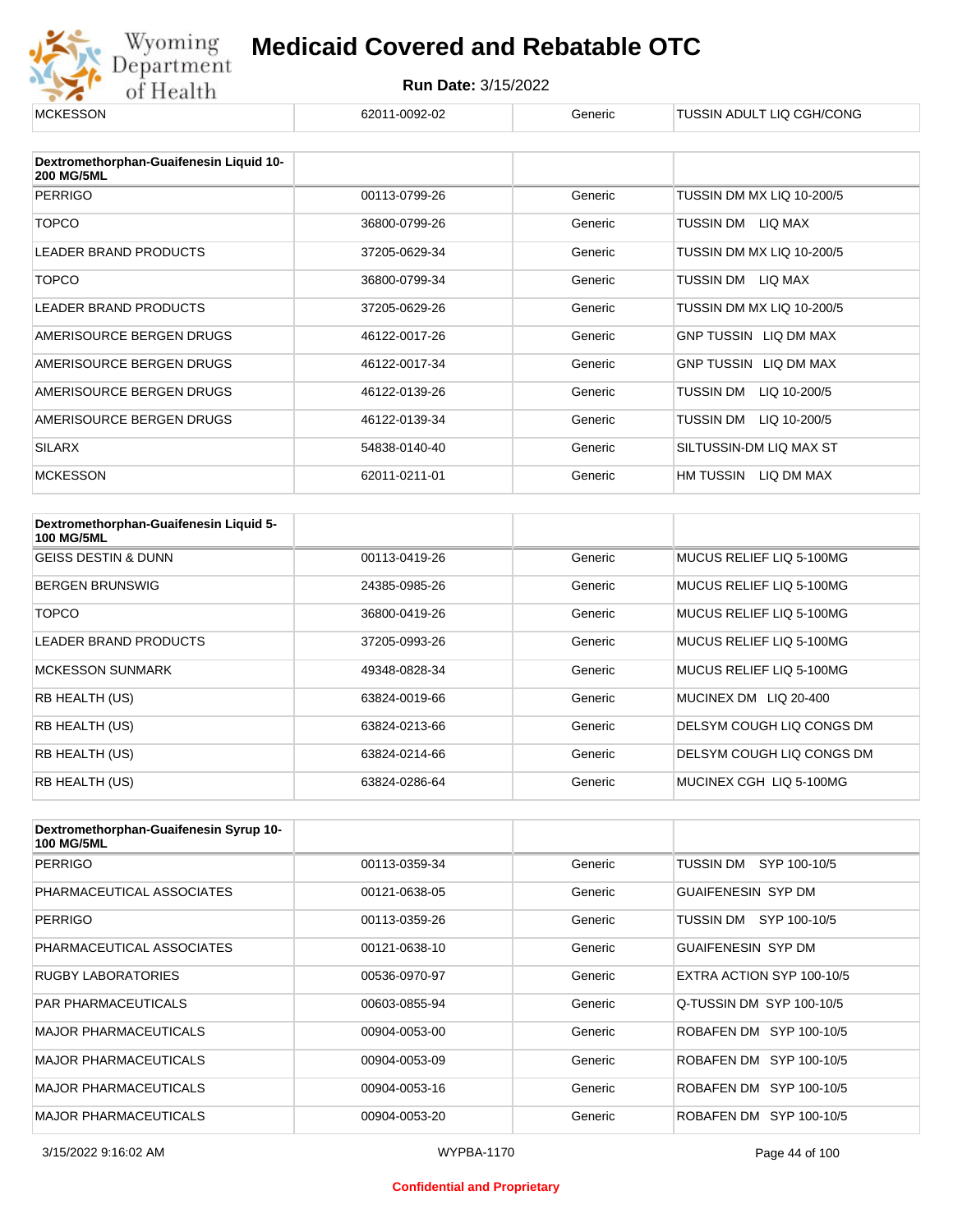| Wyoming<br>Department                   | <b>Medicaid Covered and Rebatable OTC</b> |         |                           |  |  |
|-----------------------------------------|-------------------------------------------|---------|---------------------------|--|--|
| <b>Run Date: 3/15/2022</b><br>of Health |                                           |         |                           |  |  |
| <b>RUGBY LABORATORIES</b>               | 00536-0970-85                             | Generic | EXTRA ACTION SYP 100-10/5 |  |  |
| <b>PAR PHARMACEUTICALS</b>              | 00603-0855-58                             | Generic | Q-TUSSIN DM SYP 100-10/5  |  |  |
| <b>PAR PHARMACEUTICALS</b>              | 00603-0855-81                             | Generic | Q-TUSSIN DM SYP 100-10/5  |  |  |
| <b>MAJOR PHARMACEUTICALS</b>            | 00904-6306-20                             | Generic | ROBAFEN DM SYP 100-10/5   |  |  |
| <b>LEADER BRAND PRODUCTS</b>            | 37205-0970-26                             | Generic | SYP 100-10/5<br>TUSSIN DM |  |  |
| <b>LEADER BRAND PRODUCTS</b>            | 37205-0970-34                             | Generic | TUSSIN DM<br>SYP 100-10/5 |  |  |
| <b>MCKESSON SUNMARK</b>                 | 49348-0861-34                             | Generic | SM TUSSIN SYP DM          |  |  |
| <b>MCKESSON SUNMARK</b>                 | 49348-0017-37                             | Generic | SM TUSSIN DM SYP 100-10/5 |  |  |
| <b>MCKESSON SUNMARK</b>                 | 49348-0861-37                             | Generic | SM TUSSIN SYP DM          |  |  |
| <b>MCKESSON SUNMARK</b>                 | 49348-0017-34                             | Generic | SM TUSSIN DM SYP 100-10/5 |  |  |
| <b>MCKESSON SUNMARK</b>                 | 49348-0017-39                             | Generic | SM TUSSIN DM SYP 100-10/5 |  |  |
| <b>SILARX</b>                           | 54838-0209-40                             | Generic | SILTUSSIN-DM SYP ALC FREE |  |  |
| <b>SILARX</b>                           | 54838-0209-70                             | Generic | SILTUSSIN-DM SYP ALC FREE |  |  |
| <b>SILARX</b>                           | 54838-0209-80                             | Generic | SILTUSSIN-DM SYP ALC FREE |  |  |

| <b>Dextromethorphan-Guaifenesin Syrup 5-</b><br>100 MG/5ML |               |       |                       |
|------------------------------------------------------------|---------------|-------|-----------------------|
| <b>GLAXO CONSUMER HEALTHCARE L.P.</b>                      | 00067-8118-04 | Brand | TRIAMINIC SYP CGH/CNG |

| Dextromethorphan-Guaifenesin Tab 20-400<br>MG |               |         |                            |
|-----------------------------------------------|---------------|---------|----------------------------|
| <b>MAJOR PHARMACEUTICALS</b>                  | 00904-6233-46 | Generic | <b>MUCUS RELIEF TAB DM</b> |
| <b>MAJOR PHARMACEUTICALS</b>                  | 00904-6233-52 | Generic | <b>MUCUS RELIEF TAB DM</b> |
| <b>BERGEN BRUNSWIG</b>                        | 24385-0026-71 | Generic | <b>MUCUS RELIEF TAB DM</b> |
| LEADER BRAND PRODUCTS                         | 37205-0538-71 | Generic | CHEST CONGES TAB 20-400MG  |
| LEADER BRAND PRODUCTS                         | 37205-0675-62 | Generic | TABTUSSIN DM TAB 20-400MG  |
| AMERISOURCE BERGEN DRUGS                      | 46122-0058-62 | Generic | TAB TUSSIN TAB DM          |
| <b>MCKESSON SUNMARK</b>                       | 49348-0728-09 | Generic | CHEST CONGES TAB 20-400MG  |
| TIME-CAP LABS                                 | 49483-0280-06 | Generic | MUCOSA DM<br>TAB 20-400MG  |
| <b>MCKESSON</b>                               | 62011-0061-01 | Generic | CHEST CONGES TAB RELF DM   |
| <b>CHAIN DRUG MARKETING ASSOC</b>             | 63868-0753-50 | Generic | QC MEDIFIN TAB DM          |

| Dextromethorphan-Guaifenesin Tab ER<br>12HR 30-600 MG |               |              |                         |
|-------------------------------------------------------|---------------|--------------|-------------------------|
| RB HEALTH (US)                                        | 63824-0056-69 | <b>Brand</b> | MUCINEX DM TAB 30-600ER |
| RB HEALTH (US)                                        | 63824-0056-32 | <b>Brand</b> | MUCINEX DM TAB 30-600ER |
| RB HEALTH (US)                                        | 63824-0056-34 | <b>Brand</b> | MUCINEX DM TAB 30-600ER |

| Dextromethorphan-Guaifenesin Tab ER<br>12HR 60-1200 MG |               |              |                        |
|--------------------------------------------------------|---------------|--------------|------------------------|
| RB HEALTH (US)                                         | 63824-0072-36 | <b>Brand</b> | MUCINEX DM TAB 60-1200 |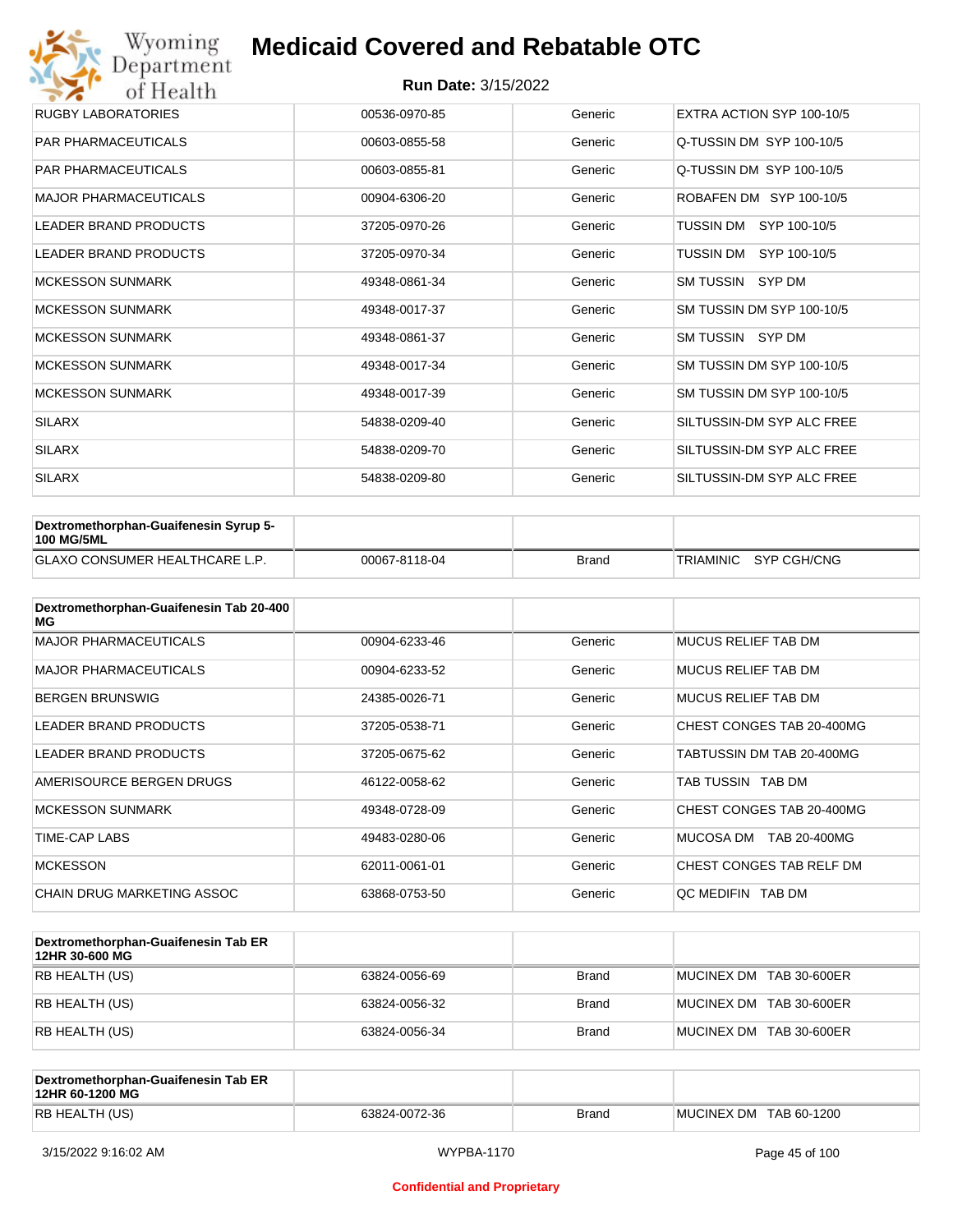# Wyoming<br>Department<br>of Health

## **Medicaid Covered and Rebatable OTC**

| RB HEALTH (US) | 63824-0072-46 | <b>Brand</b> | MUCINEX DM TAB 60-1200 |
|----------------|---------------|--------------|------------------------|
| RB HEALTH (US) | 63824-0072-35 | <b>Brand</b> | MUCINEX DM TAB 60-1200 |

| Dextromethorphan-Phenylephrine-APAP<br>Cap 10-5-325 MG |               |              |                                  |
|--------------------------------------------------------|---------------|--------------|----------------------------------|
| <b>MAJOR PHARMACEUTICALS</b>                           | 00904-5763-44 | <b>Brand</b> | DAY TIME<br>CAP COLD/FLU         |
| <b>SELECT BRAND</b>                                    | 15127-0989-12 | Generic      | SB DAY TIME CAP COLD/FLU         |
| <b>BERGEN BRUNSWIG</b>                                 | 24385-0036-62 | Generic      | <b>GNP DAY TIME CAP COLD/FLU</b> |
| <b>TOPCO</b>                                           | 36800-0215-53 | Generic      | DAYTIME PE CAP COLD/FLU          |
| <b>TOPCO</b>                                           | 36800-0215-60 | Generic      | DAYTIME PE CAP COLD/FLU          |
| AMERISOURCE BERGEN DRUGS                               | 46122-0184-73 | Generic      | DAY COLD/FLU CAP 10-5-325        |
| <b>MCKESSON SUNMARK</b>                                | 49348-0738-04 | Generic      | SM DAY TIME CAP PE               |
| <b>MCKESSON</b>                                        | 62011-0066-02 | Generic      | HM DAY TIME CAP                  |

| Dextromethorphan-Phenylephrine-APAP<br>Ligd 10-5-325 MG/15ML |               |         |                                 |
|--------------------------------------------------------------|---------------|---------|---------------------------------|
| <b>BERGEN BRUNSWIG</b>                                       | 24385-0005-34 | Generic | GNP DAY TIME LIQ COLD/FLU       |
| <b>TOPCO</b>                                                 | 36800-0656-30 | Generic | LIQ COLD/FLU<br>DAY TIMF        |
| <b>TOPCO</b>                                                 | 36800-0656-38 | Generic | DAY TIME<br>LIQ COLD/FLU        |
| AMERISOURCE BERGEN DRUGS                                     | 46122-0015-33 | Generic | <b>GNP FLU RELF LIQ DAYTIME</b> |
| <b>MCKESSON SUNMARK</b>                                      | 49348-0753-37 | Generic | <b>SM DAY TIME LIQ COLD/FLU</b> |
| <b>MCKESSON</b>                                              | 62011-0065-02 | Generic | HM DAYTIME LIQ COLD/FLU         |
| CHAIN DRUG MARKETING ASSOC                                   | 63868-0067-08 | Generic | OC FLU RELF LIO DAYTIME         |

| Dextromethorphan-Phenylephrine-APAP<br><b>Powd Pack 20-10-500 MG</b> |               |       |                          |
|----------------------------------------------------------------------|---------------|-------|--------------------------|
| <b>GLAXO CONSUMER HEALTHCARE L.P.</b>                                | 00067-6426-06 | Brand | PAK SEV COLD<br>THERAFLU |
|                                                                      |               |       |                          |

| Dextromethorphan-Phenylephrine-APAP<br><b>Powd Pack 20-10-650 MG</b> |               |         |                                 |
|----------------------------------------------------------------------|---------------|---------|---------------------------------|
| PERRIGO                                                              | 00113-0096-91 | Generic | <b>FLU/COLD/CGH POW DAYTIME</b> |
| CHAIN DRUG MARKETING ASSOC                                           | 63868-0763-06 | Generic | <b>OC COLD/CGH POW DAYTIME</b>  |

| Dextromethorphan-Phenylephrine-APAP<br>Tab 10-5-325 MG |               |         |                                  |
|--------------------------------------------------------|---------------|---------|----------------------------------|
| <b>MAJOR PHARMACEUTICALS</b>                           | 00904-5786-24 | Generic | MAPAP COLD TAB 10-5-325          |
| <b>TOPCO</b>                                           | 36800-0371-62 | Generic | COLD MULT-SY TAB DAYTIME         |
| <b>TOPCO</b>                                           | 36800-0402-62 | Generic | <b>TAB CONGESTI</b><br>COLD HEAD |
| AMERISOURCE BERGEN DRUGS                               | 46122-0073-62 | Generic | COLD RELIEF TAB MULTI-S          |

| Dextromethorphan-Pyrilamine Liquid 7.5-<br>7.5 MG/5ML |               |       |                  |
|-------------------------------------------------------|---------------|-------|------------------|
| CAPITAL PHARMACEUTICAL                                | 29978-0127-16 | Brand | LIQ<br>CAPRON DM |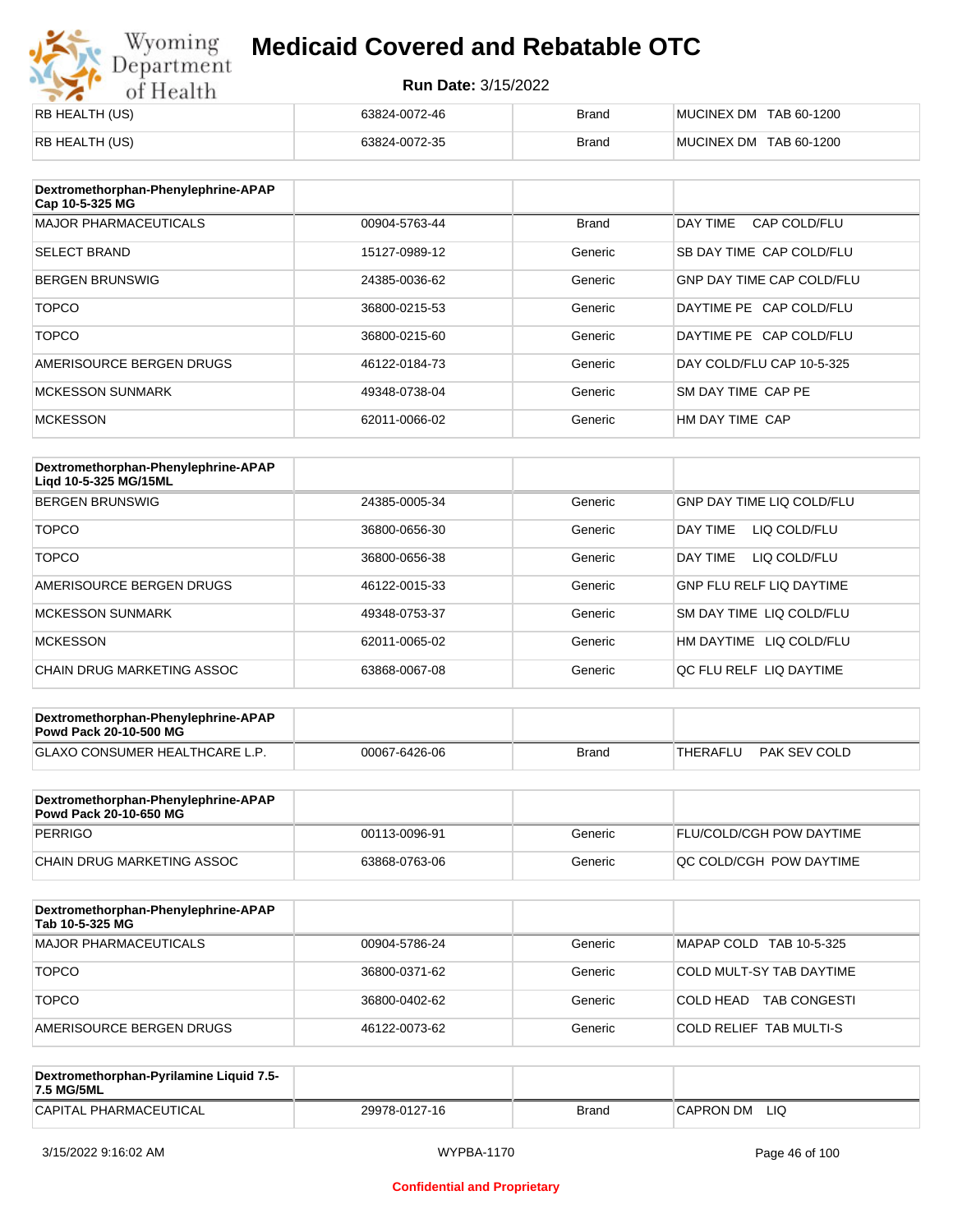

**12.5-325 MG**

**Diphenhydramine-Acetaminophen Tab** 

## **Medicaid Covered and Rebatable OTC**

| <b>RUGBY LABORATORIES</b>                                    | 00536-1003-01 | Generic      | ACETA-GESIC TAB 12.5-325     |
|--------------------------------------------------------------|---------------|--------------|------------------------------|
| Diphenhydramine-Phenylephrine Liq 6.25-                      |               |              |                              |
| 2.5 MG/5ML<br><b>TOPCO</b>                                   | 36800-0913-26 | Generic      | TRIACTING NT LIQ COLD/CGH    |
|                                                              |               |              |                              |
| Diphenhydramine-Phenylephrine Syrup<br>6.25-2.5 MG/5ML       |               |              |                              |
| <b>GLAXO CONSUMER HEALTHCARE L.P.</b>                        | 00067-8106-04 | <b>Brand</b> | SYP COLD/CGH<br>TRIAMINIC    |
| Diphenhydramine-Phenylephrine-APAP<br>Liq 12.5-5-325 MG/10ML |               |              |                              |
| RB HEALTH (US)                                               | 63824-0211-66 | Generic      | DELSYM NIGHT LIQ CGH+CLD     |
| RB HEALTH (US)                                               | 63824-0212-66 | Generic      | DELSYM NIGHT LIQ CGH+CLD     |
| RB HEALTH (US)                                               | 63824-0600-64 | Generic      | MUCINEX MS LIQ COLD NGH      |
| RB HEALTH (US)                                               | 63824-0262-66 | Generic      | <b>LIQ</b><br><b>MUCINEX</b> |
| RB HEALTH (US)                                               | 63824-0500-66 | Generic      | MUCINEX FAST LIQ COLD FLU    |
| Diphenhydramine-Phenylephrine-APAP<br>Lig 12.5-5-325 MG/15ML |               |              |                              |
| AMERISOURCE BERGEN DRUGS                                     | 46122-0016-33 | Generic      | GNP FLU RELF LIQ NIGHTIME    |
| CHAIN DRUG MARKETING ASSOC                                   | 63868-0068-08 | Generic      | QC FLU RELF LIQ NIGHTIME     |
| Diphenhydramine-Phenylephrine-APAP<br>Packet 25-10-650 MG    |               |              |                              |
| GLAXO CONSUMER HEALTHCARE L.P.                               | 00067-7918-06 | <b>Brand</b> | THERAFLU SEV POW COLD/CGH    |
| <b>RECKITT BENCKISER</b>                                     | 63824-0233-04 | Generic      | MUCINEX<br>PAK FAST-MAX      |
| CHAIN DRUG MARKETING ASSOC                                   | 63868-0764-06 | Generic      | QC COLD/CGH POW NIGHTTIM     |
| Diphenhydramine-Phenylephrine-APAP<br>Tab 12.5-5-325 MG      |               |              |                              |
| <b>SELECT BRAND</b>                                          | 15127-0973-24 | Generic      | SB ALLERGY/ TAB COLD PE      |
| <b>SELECT BRAND</b>                                          | 15127-0974-12 | Generic      | SB SEVERE TAB COLD PE        |
| AMERISOURCE BERGEN DRUGS                                     | 46122-0052-62 | Generic      | ALLERGY PLUS TAB SINUS       |
| CHAIN DRUG MARKETING ASSOC                                   | 63868-0985-24 | Generic      | QC ALLERGY/ TAB SINUS        |
| Diphenhydramine-Phenylephrine-APAP<br>Tab 25-5-325 MG        |               |              |                              |
| AMERISOURCE BERGEN DRUGS                                     | 46122-0053-60 | Generic      | ALLERGY PLUS TAB SEV/SINU    |
| RB HEALTH (US)                                               | 63824-0550-20 | Generic      | MUCINEX FAST TAB 25-5-325    |
|                                                              |               |              |                              |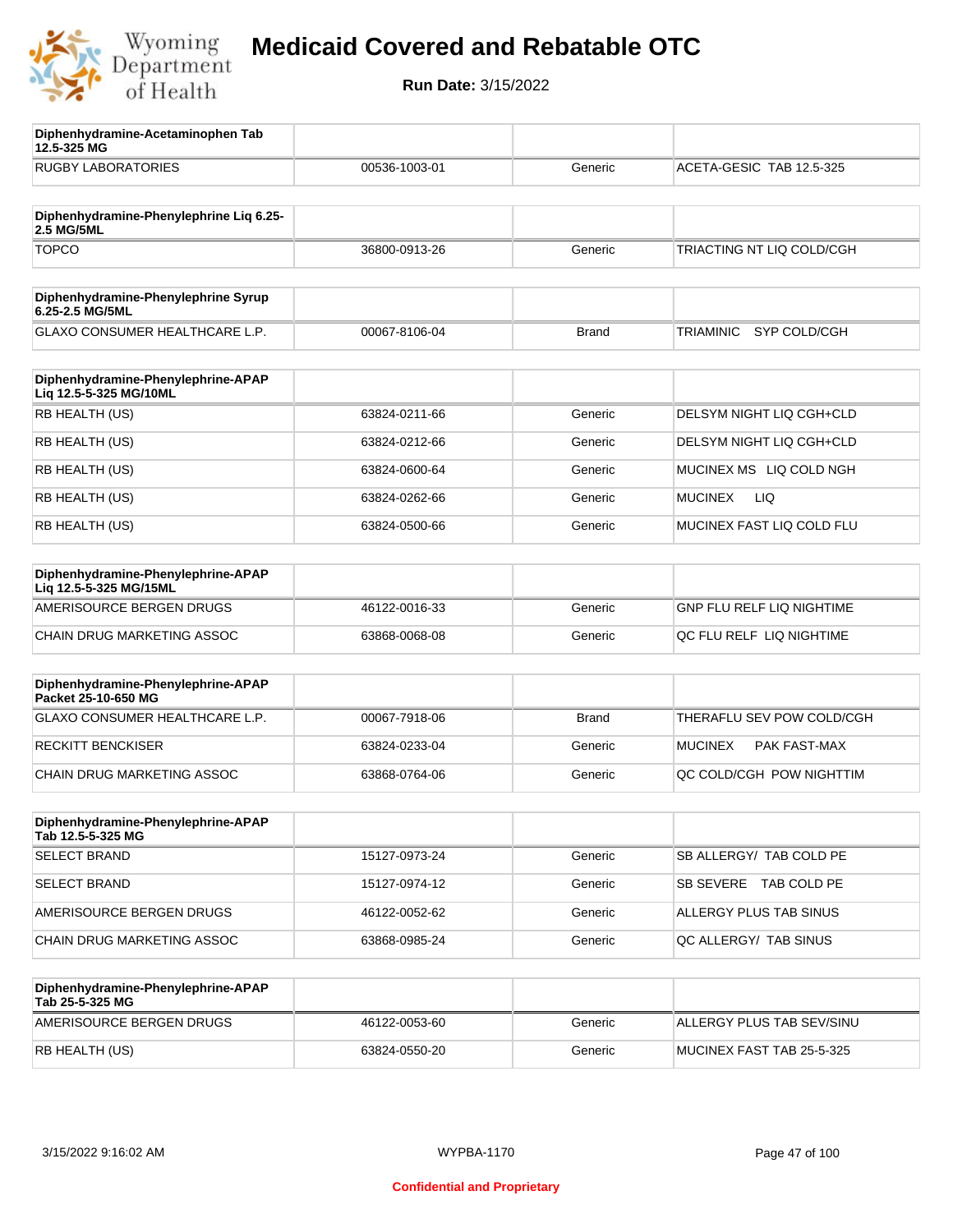

| Doxylamine-DM Liquid 6.25-15 MG/15ML                   |               |              |                                 |
|--------------------------------------------------------|---------------|--------------|---------------------------------|
| <b>BERGEN BRUNSWIG</b>                                 | 24385-0461-34 | Generic      | NIGHT TIME LIQ COUGH            |
| <b>BERGEN BRUNSWIG</b>                                 | 24385-0461-40 | Generic      | NIGHT TIME LIQ COUGH            |
| <b>TOPCO</b>                                           | 36800-0668-38 | Generic      | NITE TIME LIQ COUGH             |
| Doxylamine-Phenylephrine Tab 7.5-10 MG                 |               |              |                                 |
| POLY PHARMACEUTICALS                                   | 50991-0216-01 | <b>Brand</b> | POLY HIST TAB 7.5-10MG          |
|                                                        |               |              |                                 |
| Doxylamine-Pseudoephedrine Liquid 6.25-<br>30 MG/5ML   |               |              |                                 |
| <b>SALLUS LABORATORIES</b>                             | 69036-0110-16 | <b>Brand</b> | LORTUSS LQ LIQ                  |
| Fexofenadine-Pseudoephedrine Tab ER<br>24HR 180-240 MG |               |              |                                 |
| DR.REDDY'S LABORATORIES, INC.                          | 55111-0557-35 | Generic      | FEXOFEN/PSE TAB 180-240         |
| <b>Guaifenesin Granules Packet 100 MG</b>              |               |              |                                 |
| RB HEALTH (US)                                         | 63824-0254-12 | <b>Brand</b> | MUCINEX/KIDS GRA 100MG          |
| <b>Guaifenesin Liquid 100 MG/5ML</b>                   |               |              |                                 |
| <b>PERRIGO</b>                                         | 00113-0288-26 | Generic      | MUCUS RELIEF LIQ 100/5ML        |
| PHARMACEUTICAL ASSOCIATES                              | 00121-1744-10 | Generic      | GUAIFENESIN SOL 100/5ML         |
| PHARMACEUTICAL ASSOCIATES                              | 00121-1744-05 | Generic      | GUAIFENESIN SOL 100/5ML         |
| PHARMACEUTICAL ASSOCIATES                              | 00121-1744-15 | Generic      | GUAIFENESIN SOL 100/5ML         |
| PAR PHARMACEUTICALS                                    | 00603-0857-94 | Generic      | Q-TUSSIN<br><b>SOL 100/5ML</b>  |
| PAR PHARMACEUTICALS                                    | 00603-0857-58 | Generic      | Q-TUSSIN<br><b>SOL 100/5ML</b>  |
| PAR PHARMACEUTICALS                                    | 00603-0857-81 | Generic      | Q-TUSSIN<br><b>SOL 100/5ML</b>  |
| <b>PAR PHARMACEUTICALS</b>                             | 00603-1328-58 | Generic      | <b>IOPHEN-NR</b><br>LIQ 100/5ML |
| <b>BERGEN BRUNSWIG</b>                                 | 24385-0982-26 | Generic      | MUCUS RELIEF LIQ 100/5ML        |
| <b>TOPCO</b>                                           | 36800-0288-26 | Generic      | MUCUS RELIEF LIQ 100/5ML        |
| HI-TECH                                                | 50383-0063-07 | Generic      | GUAIFENESIN SOL 100/5ML         |
| HI-TECH                                                | 50383-0063-11 | Generic      | GUAIFENESIN SOL 200/10ML        |
| HI-TECH                                                | 50383-0063-12 | Generic      | GUAIFENESIN SOL 200/10ML        |
| HI-TECH                                                | 50383-0063-17 | Generic      | GUAIFENESIN SOL 300/15ML        |
| HI-TECH                                                | 50383-0063-06 | Generic      | GUAIFENESIN SOL 100/5ML         |
| HI-TECH                                                | 50383-0063-18 | Generic      | GUAIFENESIN SOL 300/15ML        |
| SILARX                                                 | 54838-0138-40 | Generic      | SILTUSS DAS LIQ 100/5ML         |
| <b>MCKESSON</b>                                        | 62011-0089-01 | Generic      | TUSSIN ADULT LIQ 100/5ML        |
| <b>MCKESSON</b>                                        | 62011-0089-02 | Generic      | TUSSIN ADULT LIQ 100/5ML        |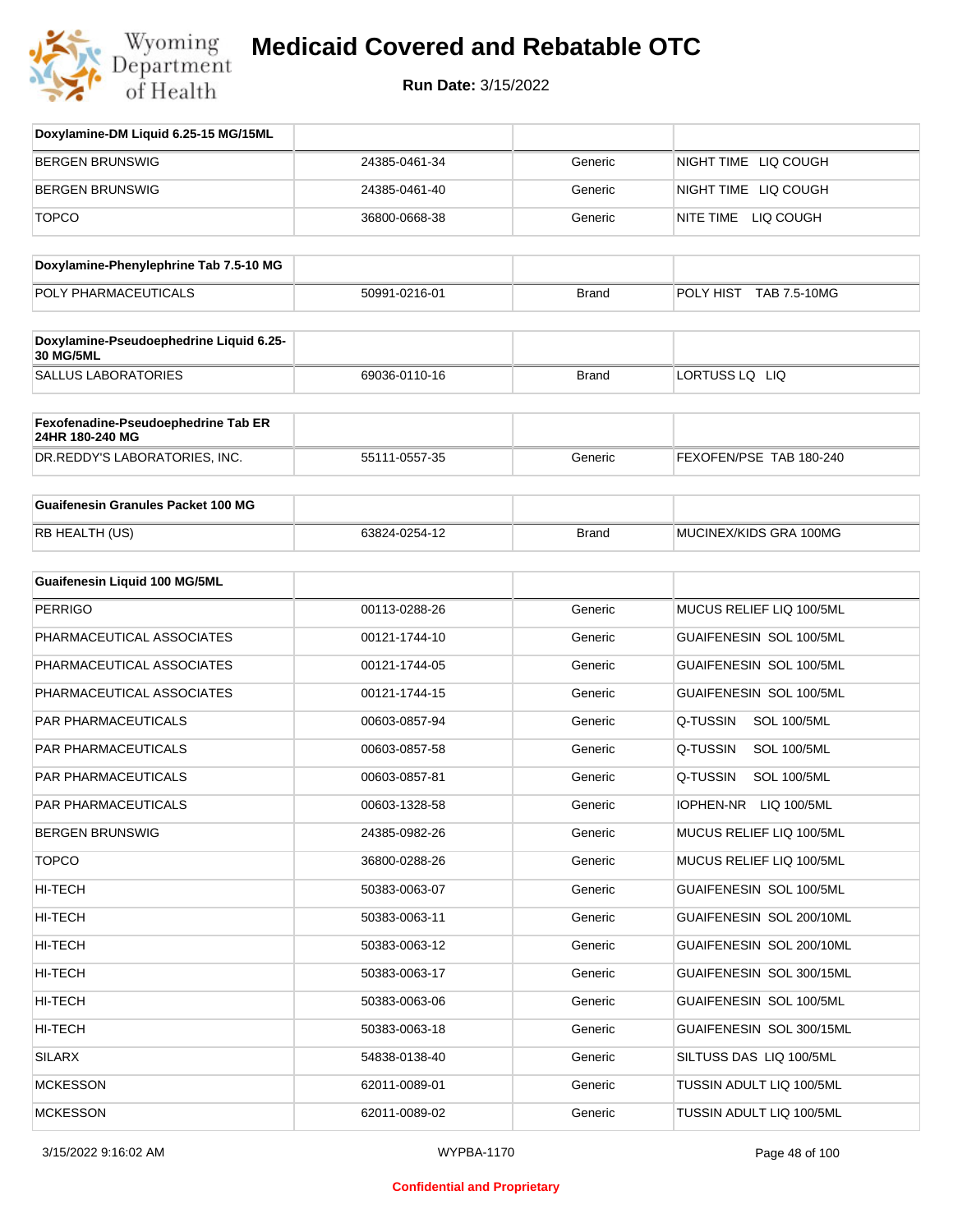

| KD HEALIH (US)               | 03024-0203-04 | oenenc  | <b>INIUUIINEA UHLIJ LIU TUU/JINIL</b> |
|------------------------------|---------------|---------|---------------------------------------|
|                              |               |         |                                       |
| Guaifenesin Syrup 100 MG/5ML |               |         |                                       |
| <b>PERRIGO</b>               | 00113-0061-26 | Generic | TUSSIN CHEST SYP 100/5ML              |
| <b>PERRIGO</b>               | 00113-0061-34 | Generic | TUSSIN CHEST SYP 100/5ML              |
| <b>RUGBY LABORATORIES</b>    | 00536-0825-85 | Generic | <b>COUGH</b><br><b>SYP 100/5ML</b>    |
| <b>MAJOR PHARMACEUTICALS</b> | 00904-0061-16 | Generic | <b>ROBAFEN</b><br><b>SYP 100/5ML</b>  |
| <b>MAJOR PHARMACEUTICALS</b> | 00904-0061-00 | Generic | <b>ROBAFEN</b><br><b>SYP 100/5ML</b>  |
| <b>RUGBY LABORATORIES</b>    | 00536-0825-97 | Generic | <b>COUGH</b><br><b>SYP 100/5ML</b>    |
| <b>MAJOR PHARMACEUTICALS</b> | 00904-0061-09 | Generic | <b>ROBAFEN</b><br><b>SYP 100/5ML</b>  |
| <b>BERGEN BRUNSWIG</b>       | 24385-0310-34 | Generic | GNP TUSSIN SYP 100/5ML                |
| <b>SELECT BRAND</b>          | 15127-0940-44 | Generic | SB CGH CONTR SYP 100/5ML              |
| <b>SELECT BRAND</b>          | 15127-0940-48 | Generic | SB CGH CONTR SYP 100/5ML              |
| <b>TOPCO</b>                 | 36800-0310-26 | Generic | TUSSIN CHEST SYP 100/5ML              |
| <b>MCKESSON SUNMARK</b>      | 49348-0278-34 | Generic | SM TUSSIN SYP 100/5ML                 |
| <b>MCKESSON SUNMARK</b>      | 49348-0278-37 | Generic | SM TUSSIN SYP 100/5ML                 |
| <b>SILARX</b>                | 54838-0117-40 | Generic | SILTUSSIN SA SYP 100/5ML              |
| <b>SILARX</b>                | 54838-0117-80 | Generic | SILTUSSIN SA SYP 100/5ML              |
| <b>SILARX</b>                | 54838-0117-70 | Generic | SILTUSSIN SA SYP 100/5ML              |
|                              |               |         |                                       |
| Cuaifenesin Tah 200 MC       |               |         |                                       |

| Guaifenesin Tab 200 MG     |               |         |                                     |
|----------------------------|---------------|---------|-------------------------------------|
| <b>PAR PHARMACEUTICALS</b> | 00603-4886-21 | Generic | ORGAN-INR TAB 200MG                 |
| <b>PAR PHARMACEUTICALS</b> | 00603-4890-21 | Generic | ORGAN-INR TAB 200MG                 |
| MAJOR PHARMACEUTICALS      | 00904-5154-60 | Generic | GUAIFENESIN TAB 200MG               |
| LEADER BRAND PRODUCTS      | 37205-0466-72 | Generic | <b>TAB 200MG</b><br><b>COUGHTAB</b> |
| <b>SELECT BRAND</b>        | 15127-0129-60 | Generic | SB COUGHTAB TAB 200MG               |

| <b>Guaifenesin Tab 400 MG</b> |               |         |                                   |
|-------------------------------|---------------|---------|-----------------------------------|
| <b>MAJOR PHARMACEUTICALS</b>  | 00904-6232-52 | Generic | MUCUS RELIEF TAB 400MG            |
| <b>MAJOR PHARMACEUTICALS</b>  | 00904-6232-46 | Generic | MUCUS RELIEF TAB 400MG            |
| <b>BERGEN BRUNSWIG</b>        | 24385-0602-71 | Generic | MUCUS RELIEF TAB 400MG            |
| LEADER BRAND PRODUCTS         | 37205-0476-71 | Generic | CHEST CONGES TAB 400MG            |
| LEADER BRAND PRODUCTS         | 37205-0674-62 | Generic | TABTUSSIN<br><b>TAB 400MG</b>     |
| AMERISOURCE BERGEN DRUGS      | 46122-0057-62 | Generic | TAB TUSSIN TAB 400MG              |
| MCKESSON SUNMARK              | 49348-0729-09 | Generic | CHEST CONGES TAB 400MG            |
| TIME-CAP LABS                 | 49483-0272-06 | Generic | <b>MUCOSA</b><br><b>TAB 400MG</b> |
| <b>MCKESSON</b>               | 62011-0060-01 | Generic | CHEST CONGES TAB 400MG            |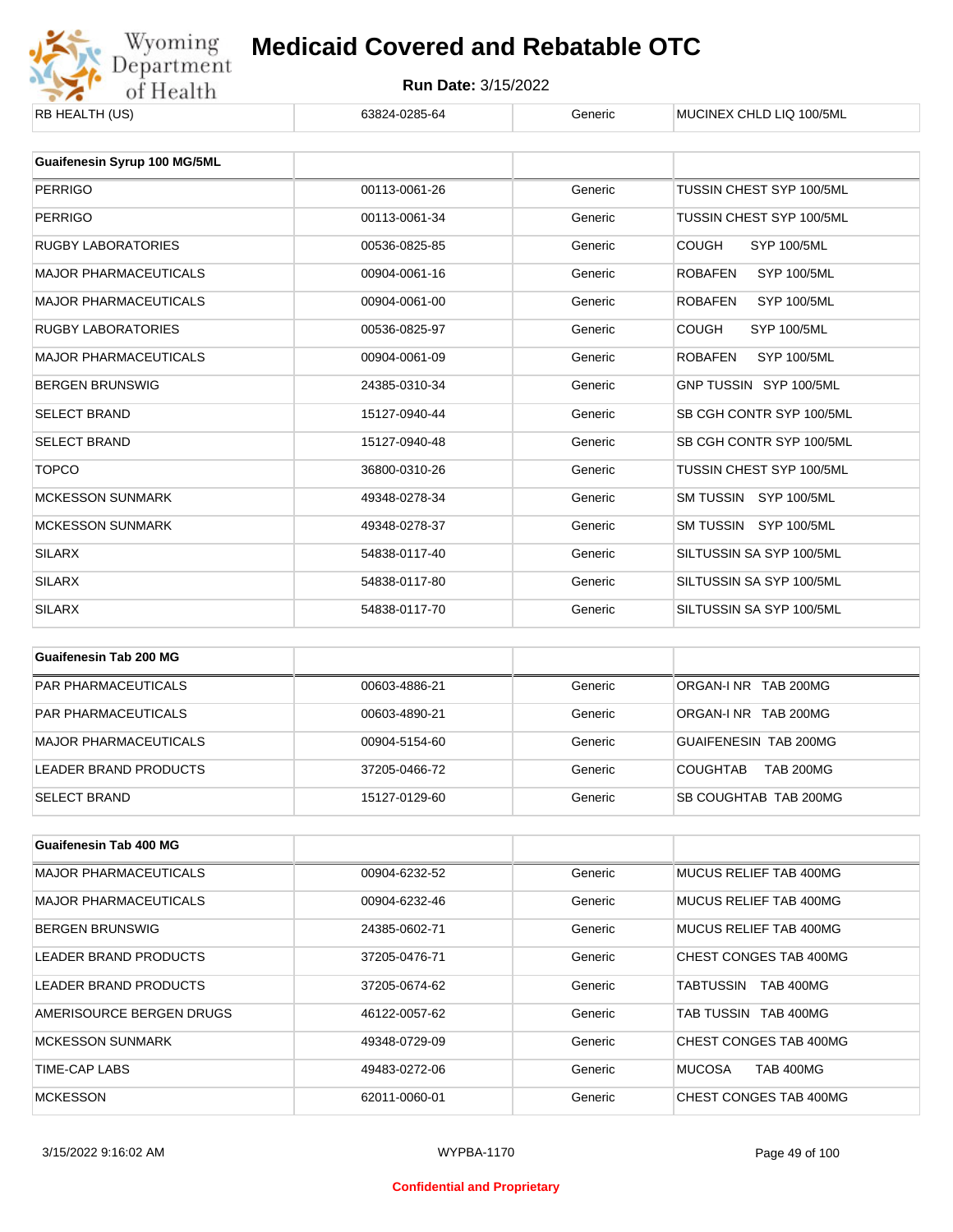

**Run Date:** 3/15/2022

| CHAIN DRUG MARKETING ASSOC                   | 63868-0998-50 | Generic      | MEDIFIN 400 TAB 400MG               |
|----------------------------------------------|---------------|--------------|-------------------------------------|
|                                              |               |              |                                     |
| Guaifenesin Tab ER 12HR 1200 MG              |               |              |                                     |
| RB HEALTH (US)                               | 63824-0023-46 | <b>Brand</b> | <b>MUCINEX</b><br><b>TAB 1200MG</b> |
| RB HEALTH (US)                               | 63824-0023-48 | <b>Brand</b> | <b>MUCINEX</b><br><b>TAB 1200MG</b> |
| RB HEALTH (US)                               | 63824-0023-35 | <b>Brand</b> | <b>TAB 1200MG</b><br><b>MUCINEX</b> |
| RB HEALTH (US)                               | 63824-0023-36 | <b>Brand</b> | <b>TAB 1200MG</b><br><b>MUCINEX</b> |
|                                              |               |              |                                     |
| Guaifenesin Tab ER 12HR 600 MG               |               |              |                                     |
| RUGBY LABORATORIES                           | 00536-1026-37 | Generic      | MUCUS-ER<br>TAB 600MG               |
| PERRIGO PHARMACEUTICALS                      | 45802-0498-58 | Generic      | GUAIFENESIN TAB 600MG ER            |
| PERRIGO PHARMACEUTICALS                      | 45802-0498-78 | Generic      | GUAIFENESIN TAB 600MG ER            |
| <b>LEADER BRAND PRODUCTS</b>                 | 37205-0628-58 | Generic      | <b>MUCUS-ER</b><br>TAB 600MG        |
| AMERISOURCE BERGEN DRUGS                     | 46122-0028-58 | Generic      | GNP MUCUS-ER TAB 600MG              |
| <b>MCKESSON SUNMARK</b>                      | 49348-0905-47 | Generic      | SM MUCUS ER TAB 600MG               |
| <b>MCKESSON SUNMARK</b>                      | 49348-0905-59 | Generic      | SM MUCUS ER TAB 600MG               |
| PERRIGO PHARMACEUTICALS                      | 45802-0498-60 | Generic      | GUAIFENESIN TAB 600MG ER            |
| AMERISOURCE BERGEN DRUGS                     | 46122-0028-60 | Generic      | GNP MUCUS-ER TAB 600MG              |
| <b>MCKESSON</b>                              | 62011-0076-01 | Generic      | HM MUCUS ER TAB 600MG               |
| <b>MCKESSON</b>                              | 62011-0076-02 | Generic      | HM MUCUS ER TAB 600MG               |
| RB HEALTH (US)                               | 63824-0008-27 | <b>Brand</b> | <b>MUCINEX</b><br>TAB 600MG ER      |
| RB HEALTH (US)                               | 63824-0008-34 | <b>Brand</b> | TAB 600MG ER<br><b>MUCINEX</b>      |
| RB HEALTH (US)                               | 63824-0008-15 | <b>Brand</b> | <b>MUCINEX</b><br>TAB 600MG ER      |
| RB HEALTH (US)                               | 63824-0008-32 | <b>Brand</b> | TAB 600MG ER<br><b>MUCINEX</b>      |
| RB HEALTH (US)                               | 63824-0008-36 | <b>Brand</b> | <b>MUCINEX</b><br>TAB 600MG ER      |
| RB HEALTH (US)                               | 63824-0008-69 | <b>Brand</b> | <b>MUCINEX</b><br>TAB 600MG ER      |
| RB HEALTH (US)                               | 63824-0008-50 | Brand        | <b>MUCINEX</b><br>TAB 600MG ER      |
| <b>RECKITT BENCKISER</b>                     | 63824-0008-61 | Brand        | <b>MUCINEX</b><br>TAB 600MG ER      |
| Guaifenesin-Codeine Liquid 200-8 MG/5ML      |               |              |                                     |
|                                              |               |              |                                     |
| <b>CENTURION LABS</b>                        | 23359-0040-16 | Brand        | NINJACOF-XG LIQ 200-8/5             |
| Guaifenesin-Codeine Liquid 225-7.5<br>MG/5ML |               |              |                                     |

| Guaifenesin-Codeine Soln 100-10 MG/5ML |               |         |                         |
|----------------------------------------|---------------|---------|-------------------------|
| PHARMACEUTICAL ASSOCIATES              | 00121-0775-04 | Generic | GG/CODEINE SOL 100-10/5 |
| PHARMACEUTICAL ASSOCIATES              | 00121-0775-16 | Generic | GG/CODEINE SOL 100-10/5 |

ALLEGIS PHARMACEUTICALS 00682-0475-16 Brand MAR-COF CG LIQ 225-7.5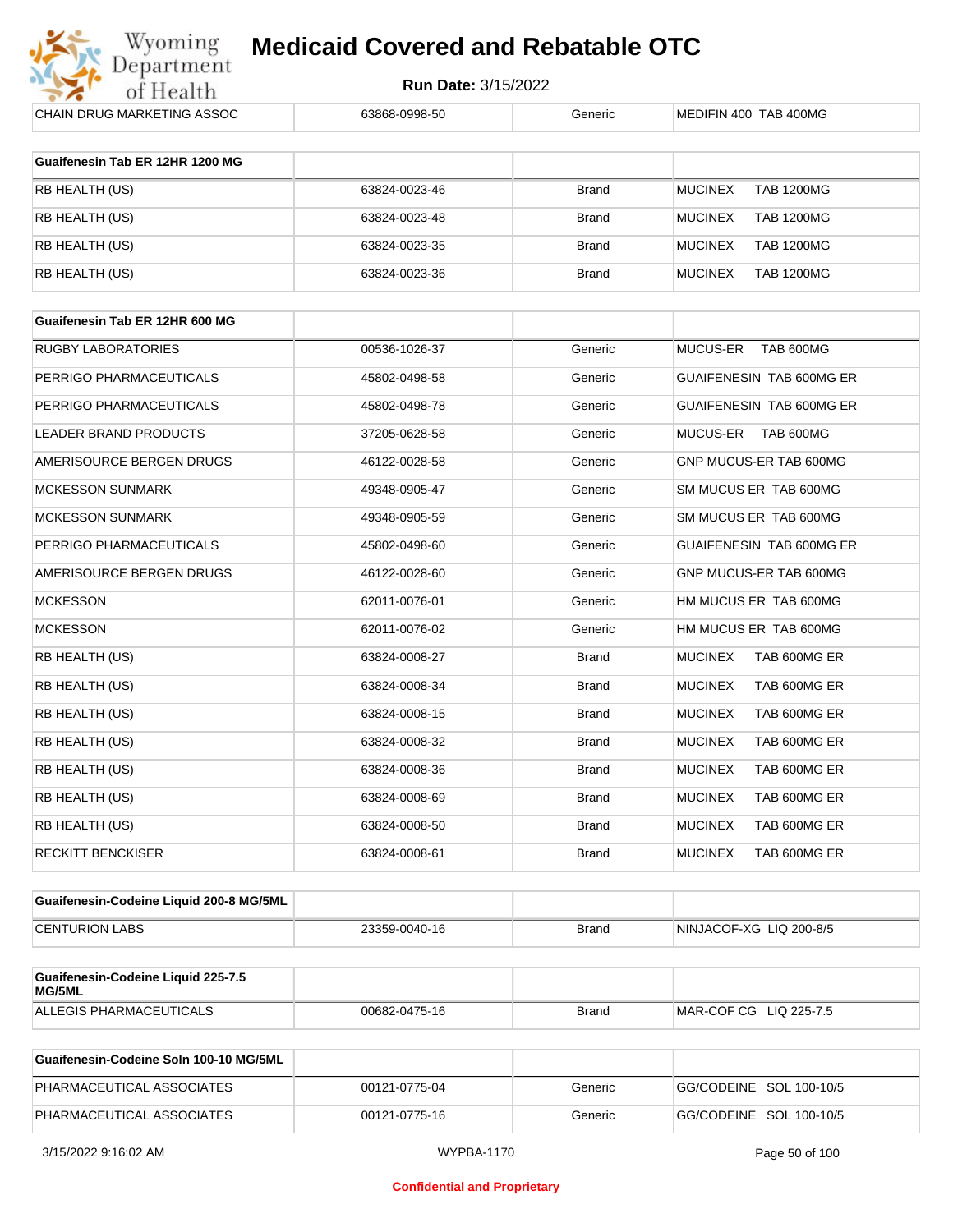| Wyoming<br>Department              | <b>Medicaid Covered and Rebatable OTC</b> |         |                                 |
|------------------------------------|-------------------------------------------|---------|---------------------------------|
| of Health                          | <b>Run Date: 3/15/2022</b>                |         |                                 |
| PHARMACEUTICAL ASSOCIATES          | 00121-1775-05                             | Generic | GG/CODEINE SOL 100-10/5         |
| PHARMACEUTICAL ASSOCIATES          | 00121-1775-10                             | Generic | GG/CODEINE SOL 100-10/5         |
| <b>PAR PHARMACEUTICALS</b>         | 00603-1075-58                             | Generic | CHERATUSSIN SYP AC              |
| <b>PAR PHARMACEUTICALS</b>         | 00603-1075-56                             | Generic | CHERATUSSIN SYP AC              |
| <b>PAR PHARMACEUTICALS</b>         | 00603-1075-54                             | Generic | CHERATUSSIN SYP AC              |
| <b>PAR PHARMACEUTICALS</b>         | 00603-1329-58                             | Generic | <b>IOPHEN C-NR LIQ 100-10/5</b> |
| PACK PHARMACEUTICALS, LLC          | 16571-0302-16                             | Generic | GUAIFENESIN SYP 100-10/5        |
| <b>AKORN</b>                       | 50383-0087-12                             | Generic | GUAIATUSS AC SYP 100-10/5       |
| <b>AKORN</b>                       | 50383-0087-10                             | Generic | GUAIATUSS AC SYP 100-10/5       |
| <b>AKORN</b>                       | 50383-0087-16                             | Generic | GUAIATUSS AC SYP 100-10/5       |
| <b>AKORN</b>                       | 50383-0087-04                             | Generic | GUAIATUSS AC SYP 100-10/5       |
| <b>AKORN</b>                       | 50383-0087-05                             | Generic | GUAIATUSS AC SYP 100-10/5       |
| <b>AKORN</b>                       | 50383-0087-07                             | Generic | GUAIATUSS AC SYP 100-10/5       |
| <b>METHOD PHARMACEUTICALS</b>      | 58657-0500-04                             | Generic | CODEINE/GG SOL 10-100/5         |
| <b>METHOD PHARMACEUTICALS</b>      | 58657-0500-16                             | Generic | CODEINE/GG SOL 10-100/5         |
| <b>VIRTUS PHARMACEUTICALS OPCO</b> | 76439-0252-04                             | Generic | VIRTUSSIN AC SOL 100-10/5       |
| <b>VIRTUS PHARMACEUTICALS OPCO</b> | 76439-0252-16                             | Generic | VIRTUSSIN AC SOL 100-10/5       |

| Guaifenesin-Codeine Soln 100-6.3 MG/5ML |               |         |                        |
|-----------------------------------------|---------------|---------|------------------------|
| <b>R A MCNEIL</b>                       | 12830-0717-16 | Brand   | M-CLEAR WC LIQ 100-6.3 |
| BUREL PHARMACEUTICALS                   | 35573-0006-16 | Generic | RELCOFC SOL 100-6.3    |

| Loratadine & Pseudoephedrine Tab ER<br>12HR 5-120 MG |               |         |                          |
|------------------------------------------------------|---------------|---------|--------------------------|
| PERRIGO                                              | 00113-2013-60 | Generic | ALLERGY/CONG TAB 5-120MG |
| PERRIGO                                              | 00113-2013-52 | Generic | ALLERGY/CONG TAB 5-120MG |
| PERRIGO                                              | 00113-2013-39 | Generic | ALLERGY/CONG TAB 5-120MG |
| <b>PADAGIS</b>                                       | 45802-0106-39 | Generic | LORATADINE-D TAB 5-120MG |
| <b>PADAGIS</b>                                       | 45802-0106-52 | Generic | LORATADINE-D TAB 5-120MG |
| <b>PADAGIS</b>                                       | 45802-0106-60 | Generic | LORATADINE-D TAB 5-120MG |
| AMERISOURCE BERGEN DRUGS                             | 46122-0109-52 | Generic | LORATADINE-D TAB 5-120MG |
| <b>MCKESSON SUNMARK</b>                              | 49348-0183-47 | Generic | LORATADINE D TAB 5-120MG |
| <b>MCKESSON</b>                                      | 62011-0120-01 | Generic | ALLERGY/CONG TAB 5-120MG |

| Loratadine & Pseudoephedrine Tab ER<br>24HR 10-240 MG |               |         |                           |
|-------------------------------------------------------|---------------|---------|---------------------------|
| PERRIGO                                               | 00113-0165-22 | Generic | ALLERGY/CONG TAB RELIEF   |
| PERRIGO                                               | 00113-0165-52 | Generic | ALLERGY/CONG TAB RELIEF   |
| MAJOR PHARMACEUTICALS                                 | 00904-5833-15 | Generic | LORATADINE-D TAB 10-240MG |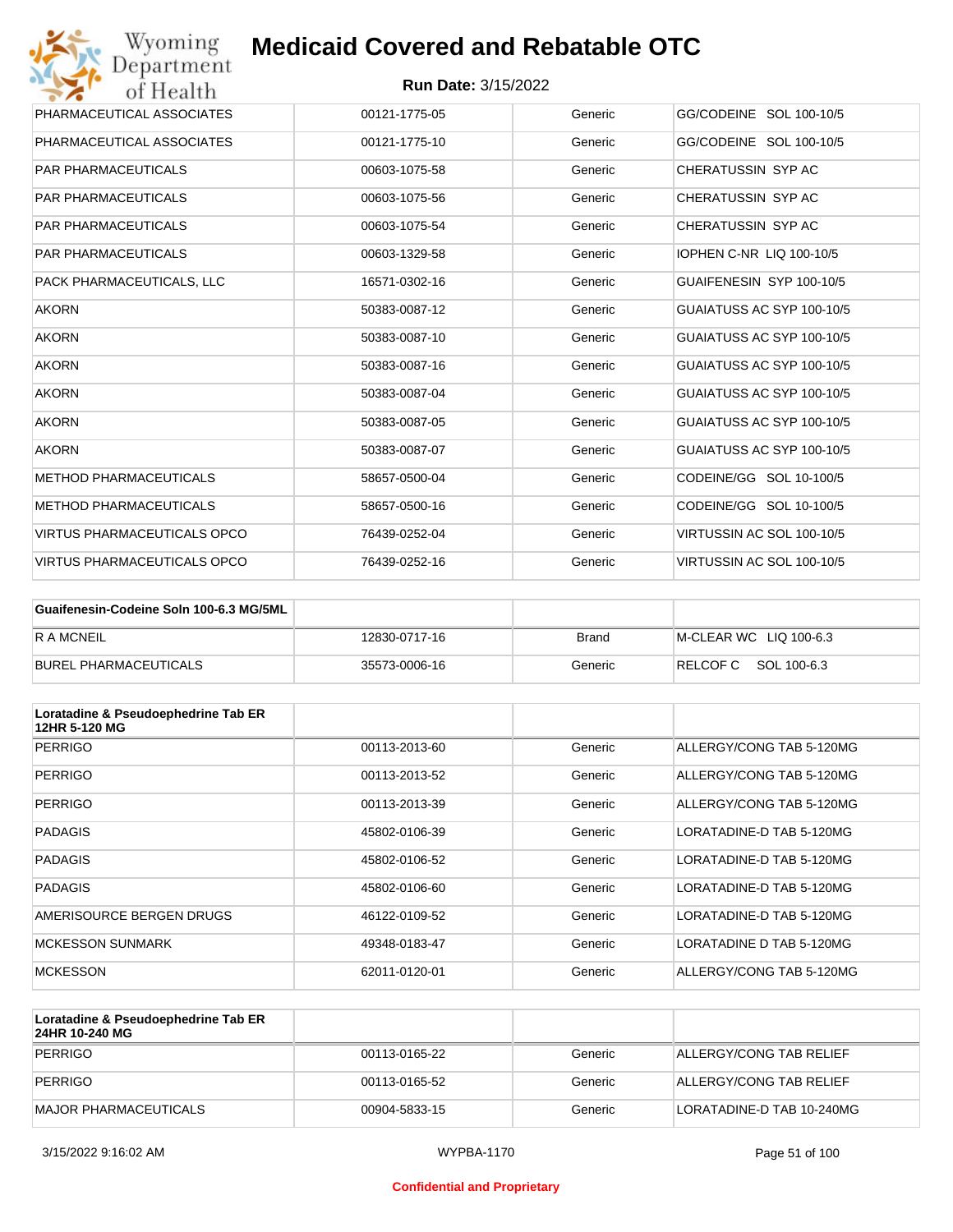| Wyoming<br>Department             | <b>Medicaid Covered and Rebatable OTC</b> |         |                                |
|-----------------------------------|-------------------------------------------|---------|--------------------------------|
| of Health                         | <b>Run Date: 3/15/2022</b>                |         |                                |
| <b>MAJOR PHARMACEUTICALS</b>      | 00904-5833-48                             | Generic | LORATADINE-D TAB 10-240MG      |
| <b>LEADER BRAND PRODUCTS</b>      | 37205-0348-52                             | Generic | ALLERGY RELF TAB D-24          |
| PERRIGO PHARMACEUTICALS           | 45802-0008-22                             | Generic | LORATADINE-D TAB 10-240MG      |
| <b>LEADER BRAND PRODUCTS</b>      | 37205-0348-88                             | Generic | ALLERGY RELF TAB D-24          |
| AMERISOURCE BERGEN DRUGS          | 46122-0206-22                             | Generic | LORATADINE-D TAB 10-240MG      |
| <b>MCKESSON SUNMARK</b>           | 49348-0543-01                             | Generic | <b>I ORATA-DINE TAB D 24HR</b> |
| <b>MCKESSON SUNMARK</b>           | 49348-0543-57                             | Generic | LORATA-DINE TAB D 24HR         |
| PERRIGO PHARMACEUTICALS           | 45802-0008-52                             | Generic | LORATADINE-D TAB 10-240MG      |
| AMERISOURCE BERGEN DRUGS          | 46122-0167-52                             | Generic | ALLER/CONGES TAB 10-240MG      |
| <b>OHM LABS</b>                   | 51660-0724-15                             | Generic | ALLERGY RELF TAB DECONGES      |
| <b>OHM LABS</b>                   | 51660-0724-69                             | Generic | ALLERGY RELF TAB DECONGES      |
| <b>MCKESSON</b>                   | 62011-0071-01                             | Generic | ALLERGY REL/ TAB DECONGES      |
| <b>CHAIN DRUG MARKETING ASSOC</b> | 63868-0154-10                             | Generic | LORATADINE-D TAB 10-240MG      |

| PE-DM-APAP & PE-CPM-DM-APAP Tab<br>Day/Night Therapy Pack |               |         |                                  |
|-----------------------------------------------------------|---------------|---------|----------------------------------|
| <b>SELECT BRAND</b>                                       | 15127-0927-24 | Generic | <b>SB COLD MULT PAK DAY/NGHT</b> |
| BERGEN BRUNSWIG                                           | 24385-0963-60 | Generic | PAK DAY/NGHT<br>ICOI D HEAD.     |

| <b>PE-GG-APAP 5-200-325MG &amp; PE-DPH-</b><br>APAP 5-25-325MG Tab Pack |               |         |                           |
|-------------------------------------------------------------------------|---------------|---------|---------------------------|
| RB HEALTH (US)                                                          | 63824-0202-20 | Generic | SINUS-MAX<br>TAB DAY/NGHT |

| Pheniramine-Phenylephrine w/ APAP<br>Powd Pack 20-10-650 MG |               |       |                                  |
|-------------------------------------------------------------|---------------|-------|----------------------------------|
| GLAXO CONSUMER HEALTHCARE L.P.                              | 00067-7916-06 | Brand | 'THERAFLU FLU PAK SORE THR       |
| <b>TOPCO</b>                                                | 36800-0133-91 | Brand | <b>FLU &amp; SORE POW THROAT</b> |

| Phenyleph-Chlorphen-DM w/APAP Susp<br>2.5-1-5-160 MG/5ML |               |         |                          |
|----------------------------------------------------------|---------------|---------|--------------------------|
| GLAXO CONSUMER HEALTHCARE L.P.                           | 00067-8116-04 | Generic | TRIAMINIC<br>SUS FEV&CLD |
| <b>TOPCO</b>                                             | 36800-0903-26 | Generic | PAIN RELIEF SUS PLS COLD |
| <b>BERGEN BRUNSWIG</b>                                   | 24385-0984-26 | Generic | PAIN RELIEF SUS PLS COLD |
| AMERISOURCE BERGEN DRUGS                                 | 46122-0036-26 | Generic | MULTI-SYMPT SUS PLS COLD |
| MCKESSON SUNMARK                                         | 49348-0879-34 | Generic | SM CHILDRENS SUS MS COLD |
| CHAIN DRUG MARKETING ASSOC                               | 63868-0063-04 | Generic | OC COLD RELF SUS PLUS MS |

| Phenyleph-Chlorphen-DM w/APAP Tab 5-2-<br>10-325 MG |               |         |                           |
|-----------------------------------------------------|---------------|---------|---------------------------|
| BERGEN BRUNSWIG                                     | 24385-0195-62 | Generic | CLD HEAD CNG TAB NIGHTTIM |
| <b>TOPCO</b>                                        | 36800-0393-62 | Generic | CLD HEAD CNG TAB NIGHTTIM |
| <b>TOPCO</b>                                        | 36800-0014-62 | Generic | COLD MULTI-S TAB NIGHTTIM |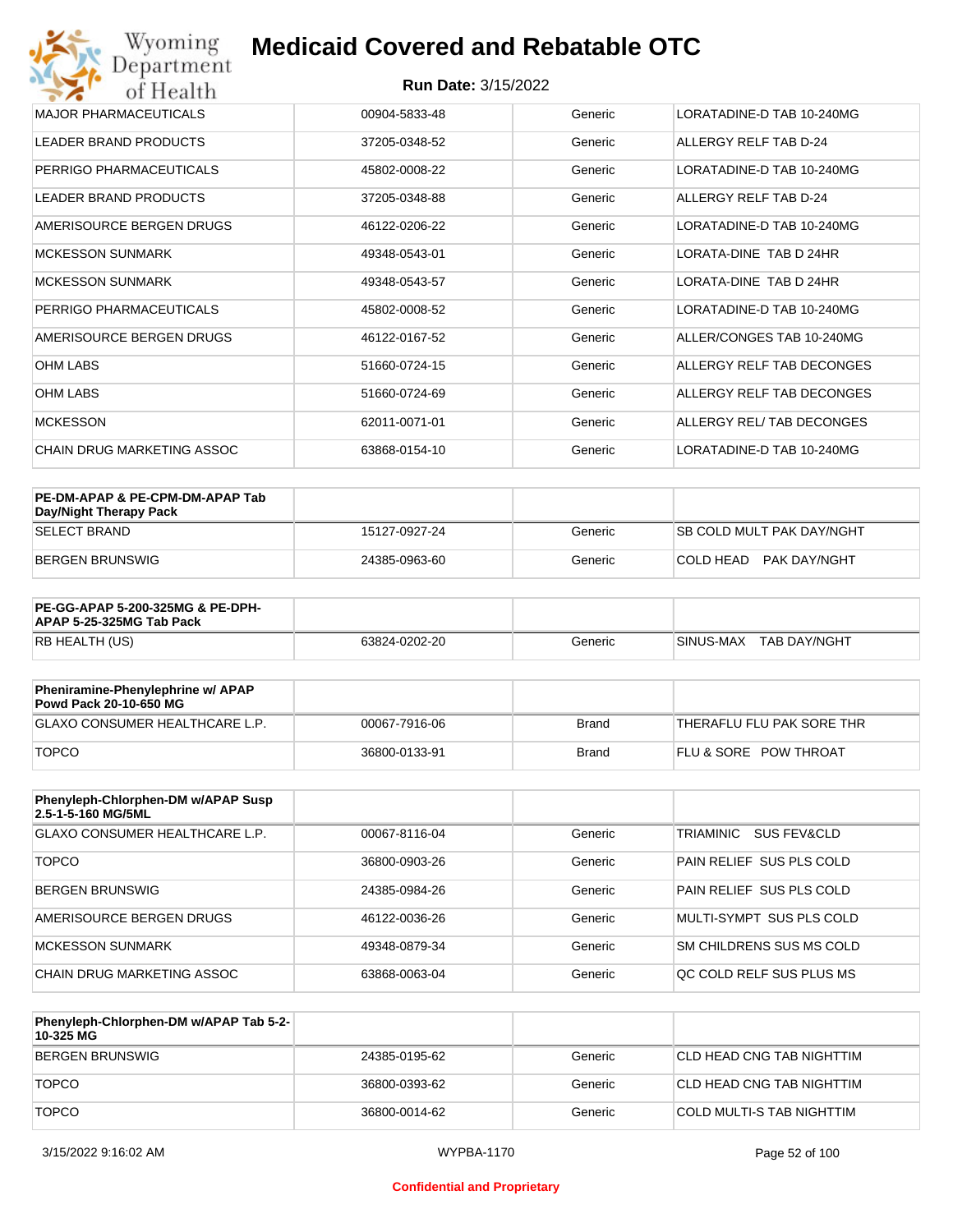#### **Run Date:** 3/15/2022

| Wyoming<br><b>Medicaid Covered and Rebatable OTC</b><br>Department |                            |         |                           |  |
|--------------------------------------------------------------------|----------------------------|---------|---------------------------|--|
| of Health                                                          | <b>Run Date: 3/15/2022</b> |         |                           |  |
| CHAIN DRUG MARKETING ASSOC                                         | 63868-0072-24              | Generic | MULTI-SYMPTM TAB NIGHTTIM |  |
| CHAIN DRUG MARKETING ASSOC                                         | 63868-0074-24              | Generic | QC COLD/HEAD TAB NIGHTTIM |  |

| Phenylephrine w/ Acetaminophen Tab 5-<br>325 MG |               |         |                                         |
|-------------------------------------------------|---------------|---------|-----------------------------------------|
| PERRIGO                                         | 00113-0272-62 | Generic | SINUS CONGST TAB /PAIN DT               |
| MAJOR PHARMACEUTICALS                           | 00904-5783-24 | Generic | MAPAP SINUS TAB MAX ST                  |
| <b>SELECT BRAND</b>                             | 15127-0965-24 | Generic | <b>SB SINUS CNG TAB /PAIN DT</b>        |
| <b>BERGEN BRUNSWIG</b>                          | 24385-0169-62 | Generic | <b>GNP SINUS</b><br><b>TAB CNG/PAIN</b> |
| <b>TOPCO</b>                                    | 36800-0272-62 | Generic | SINUS CONGST TAB /PAIN DT               |
| LEADER BRAND PRODUCTS                           | 37205-0571-62 | Generic | PAIN RLF SIN TAB PE DAY                 |
| CHAIN DRUG MARKETING ASSOC                      | 63868-0984-24 | Generic | OC SINUS PAI TAB RELIEF                 |

| Phenylephrine w/ DM-GG Ligd 10-18-200<br>MG/15ML |               |              |                   |
|--------------------------------------------------|---------------|--------------|-------------------|
| <b>GM PHARMACEUTICALS</b>                        | 58809-0555-08 | <b>Brand</b> | VANACOF DM<br>LIQ |

| Phenylephrine w/ DM-GG Ligd 2.5-5-100<br>MG/5ML |               |              |                           |
|-------------------------------------------------|---------------|--------------|---------------------------|
| <b>MCKESSON SUNMARK</b>                         | 49348-0083-36 | Generic      | SEVERE CONG LIO COUGH     |
| <b>RB HEALTH (US)</b>                           | 63824-0014-66 | <b>Brand</b> | MUCINEX CONG LIO COUGH    |
| <b>RB HEALTH (US)</b>                           | 63824-0014-69 | <b>Brand</b> | MUCINEX CONG LIO COUGH    |
| <b>RB HEALTH (US)</b>                           | 63824-0282-64 | <b>Brand</b> | MUCINEX COLD LIQ CHILDREN |
| <b>RB HEALTH (US)</b>                           | 63824-0282-67 | <b>Brand</b> | MUCINEX COLD LIQ CHILDREN |
| RB HEALTH (US)                                  | 63824-0283-67 | <b>Brand</b> | MUCINEX CONG LIO & COUGH  |

| Phenylephrine w/ DM-GG Ligd 5-10-100<br><b>MG/5ML</b> |               |         |                                  |
|-------------------------------------------------------|---------------|---------|----------------------------------|
| <b>PERRIGO</b>                                        | 00113-0516-26 | Generic | <b>TUSSIN CF</b><br>LIQ CGH/COLD |
| <b>PERRIGO</b>                                        | 00113-0516-34 | Generic | LIQ CGH/COLD<br><b>TUSSIN CF</b> |
| <b>SELECT BRAND</b>                                   | 15127-0943-04 | Generic | SB CGH CONTR LIQ CF              |
| <b>SELECT BRAND</b>                                   | 15127-0943-08 | Generic | SB CGH CONTR LIQ CF              |
| <b>TOPCO</b>                                          | 36800-0516-26 | Generic | TUSSIN CF LIQ                    |
| <b>LEADER BRAND PRODUCTS</b>                          | 37205-0709-26 | Generic | <b>TUSSIN CF</b><br>LIQ          |
| <b>TOPCO</b>                                          | 36800-0516-34 | Generic | <b>TUSSIN CF</b><br>LIQ.         |
| LEADER BRAND PRODUCTS                                 | 37205-0709-34 | Generic | TUSSIN CF LIQ                    |
| <b>MCKESSON SUNMARK</b>                               | 49348-0737-37 | Generic | <b>SM TUSSIN CF LIQ</b>          |
| <b>MCKESSON SUNMARK</b>                               | 49348-0737-34 | Generic | <b>SM TUSSIN CF LIQ</b>          |
| <b>MCKESSON</b>                                       | 62011-0090-01 | Generic | TUSSIN ADULT LIQ COLD            |
| CHAIN DRUG MARKETING ASSOC                            | 63868-0244-04 | Generic | TUSSIN CF LIQ                    |
| CHAIN DRUG MARKETING ASSOC                            | 63868-0244-08 | Generic | <b>TUSSIN CF</b><br>LIQ.         |

#### **Confidential and Proprietary**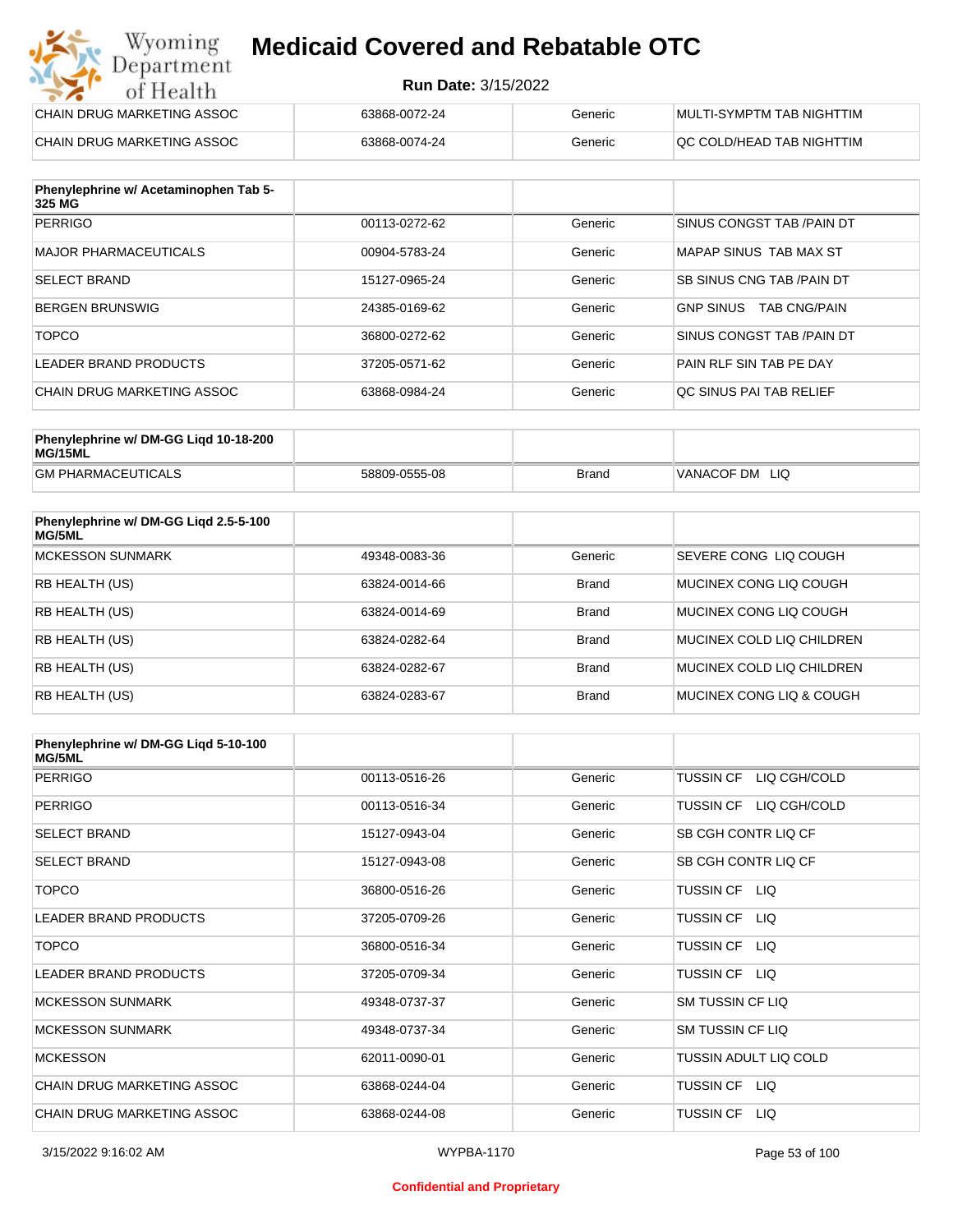

| Phenylephrine w/ DM-GG Ligd 5-10-200<br><b>MG/5ML</b> |               |         |                                 |
|-------------------------------------------------------|---------------|---------|---------------------------------|
| AMERISOURCE BERGEN DRUGS                              | 46122-0138-26 | Generic | LIO MAX/M-S<br>TUSSIN CF        |
| AMERISOURCE BERGEN DRUGS                              | 46122-0138-34 | Generic | LIO MAX/M-S<br><b>TUSSIN CF</b> |

| Phenylephrine w/ DM-GG Syrup 5-10-100<br>MG/5ML |               |         |                          |
|-------------------------------------------------|---------------|---------|--------------------------|
| MAJOR PHARMACEUTICALS                           | 00904-6309-20 | Generic | ROBAFEN CF SYP CGH/CLD   |
| BERGEN BRUNSWIG                                 | 24385-0904-26 | Generic | <b>GNP TUSSIN SYP CF</b> |
| BERGEN BRUNSWIG                                 | 24385-0904-34 | Generic | GNP TUSSIN SYP CF        |

| Phenylephrine w/ DM-GG Tab 10-15-380<br>MG |               |              |                 |
|--------------------------------------------|---------------|--------------|-----------------|
| POLY PHARMACEUTICALS                       | 50991-0730-60 | <b>Brand</b> | DECONEX DMX TAB |
| NIVAGEN PHARMACEUTICALS                    | 75834-0040-60 | Brand        | NIVANEX DMX TAB |

| Phenylephrine w/ DM-GG Tab 10-15-395<br>MG |               |       |                 |
|--------------------------------------------|---------------|-------|-----------------|
| ALLEGIS PHARMACEUTICALS                    | 28595-0906-60 | Brand | DURAVENT DM TAB |

| Phenylephrine w/ DM-GG Tab 5-10-200 MG |               |       |                           |
|----------------------------------------|---------------|-------|---------------------------|
| RB HEALTH (US)                         | 63824-0193-20 | Brand | MUCINEX FAST TAB 5-10-200 |
| RB HEALTH (US)                         | 63824-0193-30 | Brand | MUCINEX FAST TAB 5-10-200 |

| Phenylephrine-APAP-GG Ligd 10-650-400<br>MG/20ML |               |         |                        |
|--------------------------------------------------|---------------|---------|------------------------|
| RB HEALTH (US)                                   | 63824-0016-66 | Brand   | MUCINEX COLD LIQ SINUS |
| RB HEALTH (US)                                   | 63824-0260-66 | Generic | LIQ<br><b>MUCINEX</b>  |
| RB HEALTH (US)                                   | 63824-0261-66 | Generic | <b>MUCINEX</b><br>LIQ  |

| Phenylephrine-APAP-GG Tab 5-325-200<br>MG |               |         |                                    |
|-------------------------------------------|---------------|---------|------------------------------------|
| <b>SELECT BRAND</b>                       | 15127-0963-24 | Generic | SB SINUS CNG TAB / PAIN            |
| AMERISOURCE BERGEN DRUGS                  | 46122-0194-60 | Generic | MUCUS RELIEF TAB CLD/SINU          |
| <b>RB HEALTH (US)</b>                     | 63824-0190-20 | Generic | MUCINEX COLD TAB SINUS             |
| <b>RB HEALTH (US)</b>                     | 63824-0190-30 | Generic | MUCINEX COLD TAB SINUS             |
| <b>RB HEALTH (US)</b>                     | 63824-0200-30 | Generic | <b>TAB SINUS</b><br><b>MUCINEX</b> |
| <b>RB HEALTH (US)</b>                     | 63824-0201-30 | Generic | <b>MUCINEX</b><br><b>TAB SINUS</b> |
| <b>RB HEALTH (US)</b>                     | 63824-0200-20 | Generic | <b>TAB SINUS</b><br><b>MUCINEX</b> |
| <b>RB HEALTH (US)</b>                     | 63824-0201-20 | Generic | <b>MUCINEX</b><br><b>TAB SINUS</b> |
| <b>CHAIN DRUG MARKETING ASSOC</b>         | 63868-0071-24 | Generic | SINUS CONGST TAB /PAIN             |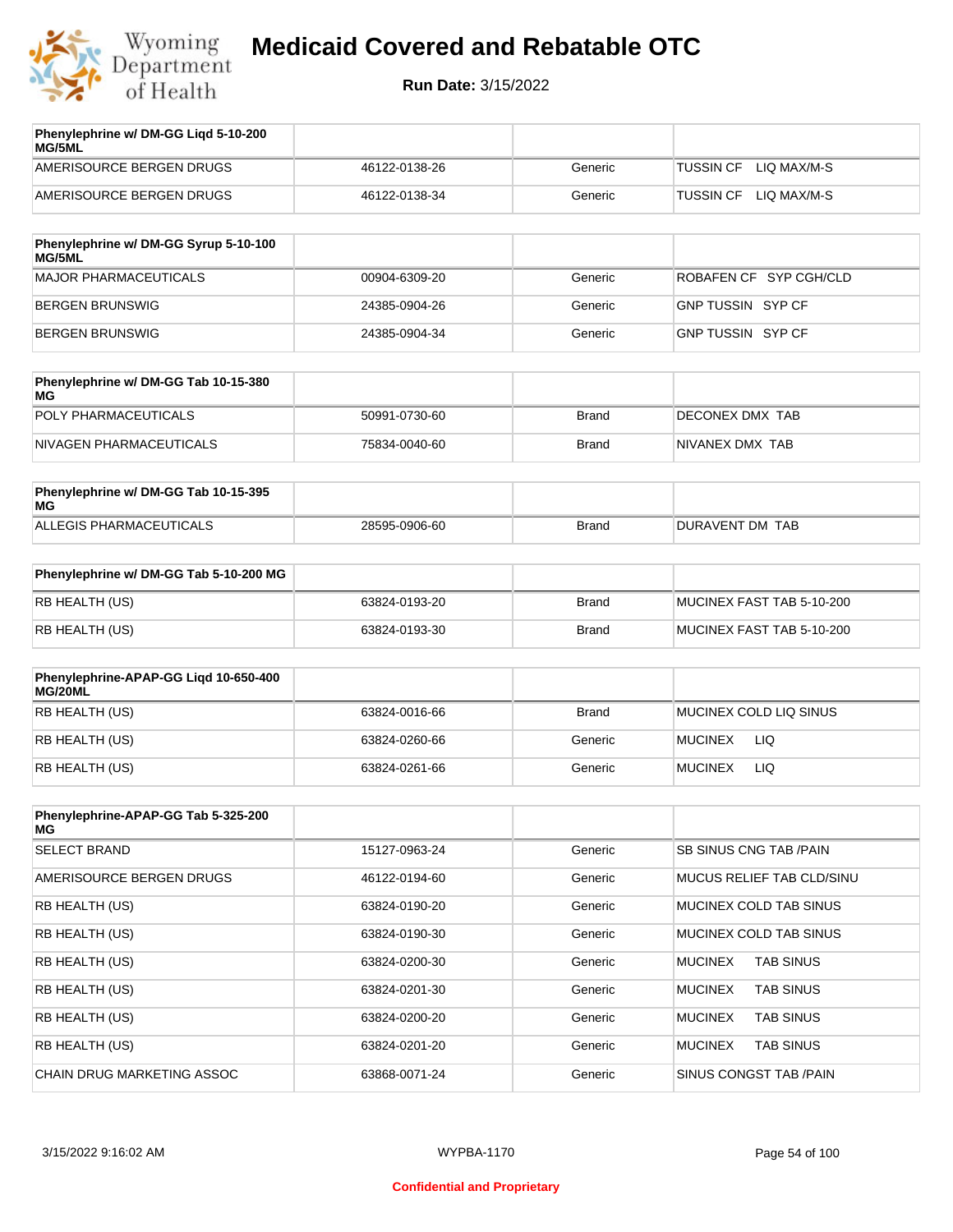

**3.33-1.33-6.33 MG/5ML**

**Phenylephrine-Bromphen w/ Codeine Liqd** 

## **Medicaid Covered and Rebatable OTC**

| R A MCNEIL                                                        | 12830-0754-12 | Brand        | M-END PE<br>LIQ               |
|-------------------------------------------------------------------|---------------|--------------|-------------------------------|
|                                                                   |               |              |                               |
| Phenylephrine-Bromphen w/ Codeine<br><b>Liquid 10-4-10 MG/5ML</b> |               |              |                               |
| POLY PHARMACEUTICALS                                              | 50991-0723-16 | <b>Brand</b> | POLY-TUSSIN LIQ 10-4-10       |
| Phenylephrine-Brompheniramine-DM Elixir<br>2.5-1-5 MG/5ML         |               |              |                               |
| <b>MAJOR PHARMACEUTICALS</b>                                      | 00904-5782-20 | Generic      | DIMAPHEN DM ELX COLD/CGH      |
| <b>LEADER BRAND PRODUCTS</b>                                      | 37205-0969-26 | Generic      | COLD/COUGH ELX DM CHILD       |
|                                                                   |               |              |                               |
| Phenylephrine-Brompheniramine-DM<br>Liquid 2.5-1-5 MG/5ML         |               |              |                               |
| <b>PERRIGO</b>                                                    | 00113-0987-26 | Generic      | COLD/COUGH LIQ CHILD          |
| <b>WOMEN'S CHOICE PHARMACEUTICALS</b>                             | 00485-0204-04 | Generic      | RYNEX DM<br>LIQ.              |
| WOMEN'S CHOICE PHARMACEUTICALS                                    | 00485-0204-16 | Generic      | <b>LIQ</b><br><b>RYNEX DM</b> |
| <b>BERGEN BRUNSWIG</b>                                            | 24385-0519-26 | Generic      | <b>GNP COLD/CGH LIQ CHILD</b> |
| <b>TOPCO</b>                                                      | 36800-0987-26 | Generic      | COLD/COUGH LIQ CHILD          |
| <b>MCKESSON SUNMARK</b>                                           | 49348-0775-34 | Generic      | SM COLD/CGH LIQ DM CHILD      |
| <b>MCKESSON</b>                                                   | 62011-0063-01 | Generic      | HM COLD/CGH LIQ CHILDREN      |
| LARKEN LABORATORIES, INC.                                         | 68047-0143-16 | Generic      | ENDACOF-DM LIQ 2.5-1-5        |
|                                                                   |               |              |                               |
| Phenylephrine-Brompheniramine-DM<br>Liquid 7.5-4-15 MG/5ML        |               |              |                               |
| <b>ALLEGIS PHARMACEUTICALS</b>                                    | 28595-0800-16 | <b>Brand</b> | AP-HIST DM LIQ 7.5-4-15       |
| POLY PHARMACEUTICALS                                              | 50991-0814-16 | Brand        | ALAHIST DM LIQ 7.5-4-15       |
| NIVAGEN PHARMACEUTICALS                                           | 75834-0060-16 | Generic      | NIVA-HIST DM LIQ 7.5-4-15     |
|                                                                   |               |              |                               |
| Phenylephrine-Brompheniramine-DM<br><b>Syrup 5-2-10 MG/5ML</b>    |               |              |                               |
| LARKEN LABORATORIES, INC.                                         | 68047-0129-16 | <b>Brand</b> | LOHIST-DM<br>SYP 5-2-10MG     |
| Phenylephrine-Chlorphen w/ Codeine<br><b>Syrup 5-2-10 MG/5ML</b>  |               |              |                               |
| CAPITAL PHARMACEUTICAL                                            | 29978-0420-16 | <b>Brand</b> | <b>CAPCOF</b><br>SYP 5-2-10MG |
|                                                                   |               |              |                               |
| Phenylephrine-Chlorphen-DM Liquid 10-4-<br><b>15 MG/5ML</b>       |               |              |                               |
| WOMEN'S CHOICE PHARMACEUTICALS                                    | 00485-0171-16 | Generic      | ED A-HIST DM LIQ              |
| LARKEN LABORATORIES, INC.                                         | 68047-0186-16 | Generic      | NOHIST-DM LIQ                 |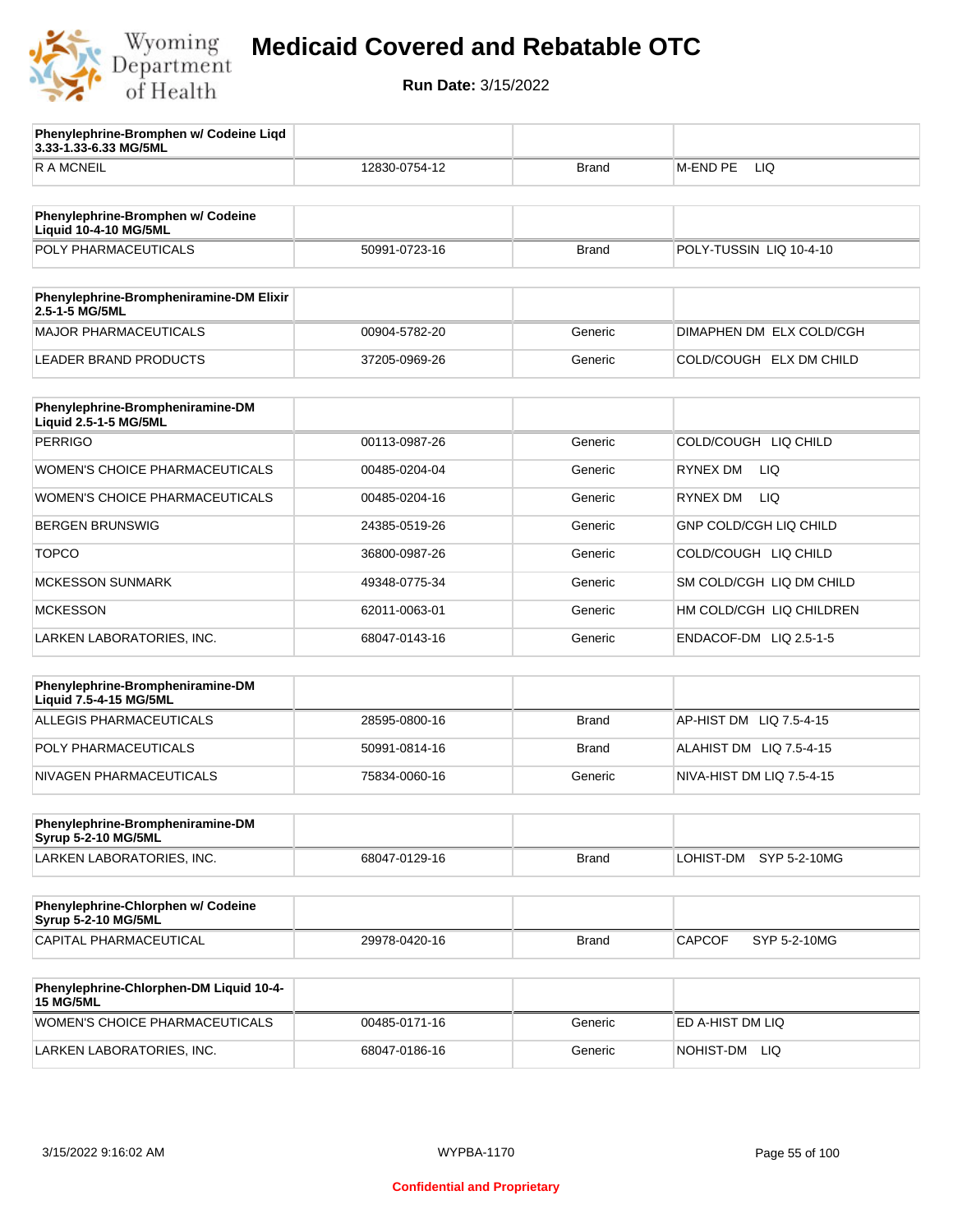

| Phenylephrine-Chlorphen-DM Liquid 3.5-1-<br>3 MG/ML              |               |              |                                  |
|------------------------------------------------------------------|---------------|--------------|----------------------------------|
| <b>VIRTUS PHARMACEUTICALS OPCO</b>                               | 76439-0320-30 | Generic      | VIRDEC DM DRO 3.5-1-3            |
|                                                                  |               |              |                                  |
| Phenylephrine-Chlorphen-DM Syrup 10-4-<br><b>20 MG/5ML</b>       |               |              |                                  |
| <b>LASER PHARMACEUTICALS</b>                                     | 16477-0186-01 | <b>Brand</b> | DONATUSSIN SYP                   |
|                                                                  |               |              |                                  |
| Phenylephrine-Chlorphen-DM Tab 10-4-10<br>ΜG                     |               |              |                                  |
| <b>WOMEN'S CHOICE PHARMACEUTICALS</b>                            | 00485-0240-01 | <b>Brand</b> | ED A-HIST DM TAB 10-4-10         |
| Phenylephrine-Dexbromphen-<br>Chlophedianol Liqd 5-1-12.5 MG/5ML |               |              |                                  |
| R A MCNEIL                                                       | 12830-0760-16 | <b>Brand</b> | CHLO TUSS LIQ                    |
|                                                                  |               |              |                                  |
| Phenylephrine-Dexchlorphenir-Codeine<br>Syrup 5-1-9 MG/5ML       |               |              |                                  |
| PRO-PHARMA LLC                                                   | 66594-0499-16 | <b>Brand</b> | PRO-RED AC SYP 5-1-9/5           |
|                                                                  |               |              |                                  |
| Phenylephrine-DM Soln 2.5-5 MG/5ML                               |               |              |                                  |
| <b>TOPCO</b>                                                     | 36800-0444-26 | Generic      | TRIACTING DT LIQ COLD/CGH        |
| <b>BERGEN BRUNSWIG</b>                                           | 24385-0981-26 | Generic      | TRIACTING DT LIQ COLD/CGH        |
| Phenylephrine-DM Syrup 2.5-5 MG/5ML                              |               |              |                                  |
|                                                                  |               |              |                                  |
| GLAXO CONSUMER HEALTHCARE L.P.                                   | 00067-8105-04 | <b>Brand</b> | SOL COLD/CGH<br><b>TRIAMINIC</b> |
|                                                                  |               |              |                                  |
| Phenylephrine-DM-GG w/ APAP Liq 5-10-<br>200-325 MG/10ML         |               |              |                                  |
| RB HEALTH (US)                                                   | 63824-0017-64 | <b>Brand</b> | MUCINEX CHLD LIQ MULTISYM        |
| RB HEALTH (US)                                                   | 63824-0015-66 | Brand        | MUCINEX COLD LIQ FLU&SORE        |
| RB HEALTH (US)                                                   | 63824-0015-69 | <b>Brand</b> | MUCINEX COLD LIQ FLU&SORE        |
| RB HEALTH (US)                                                   | 63824-0020-66 | <b>Brand</b> | MUCINEX FAST LIQ SEV COLD        |
| RB HEALTH (US)                                                   | 63824-0278-64 | <b>Brand</b> | MUCINEX COLD LIQ CHILD           |
| RB HEALTH (US)                                                   | 63824-0215-66 | Generic      | CGH/COLD DAY LIQ DELSYM          |
|                                                                  |               |              |                                  |
| Phenylephrine-DM-GG w/ APAP Liq 5-10-<br>200-325 MG/15ML         |               |              |                                  |
| <b>PERRIGO</b>                                                   | 00113-0603-34 | Generic      | COLD & FLU LIQ DAY TIME          |
| <b>PERRIGO</b>                                                   | 00113-0603-40 | Generic      | COLD & FLU LIQ DAY TIME          |
|                                                                  |               |              |                                  |
| Phenylephrine-DM-GG w/ APAP Packet 10-<br>20-400-650 MG          |               |              |                                  |
| <b>RECKITT BENCKISER</b>                                         | 63824-0231-04 | <b>Brand</b> | <b>MUCINEX</b><br>PAK FAST-MAX   |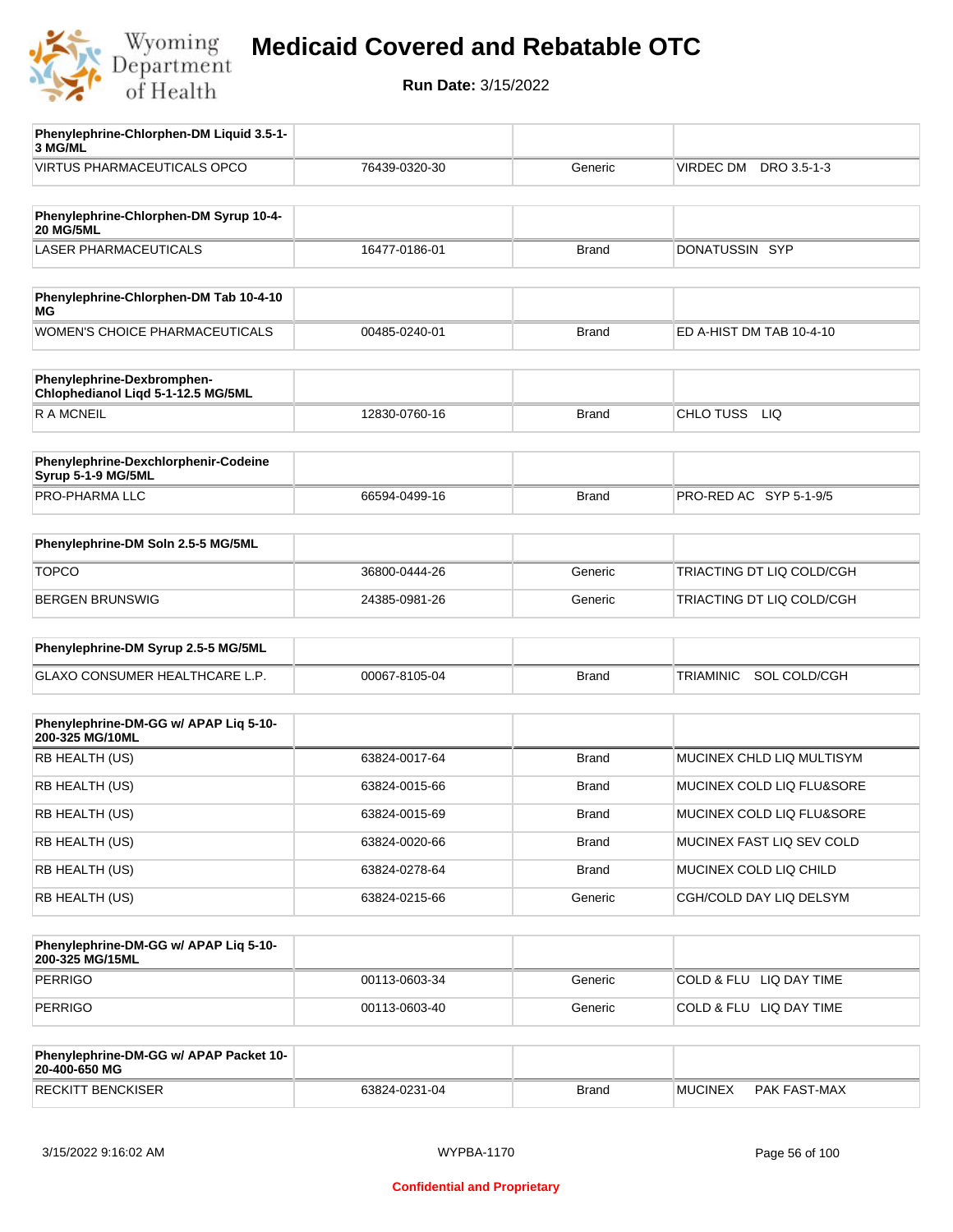

| <b>RECKITT BENCKISER</b>                            | 63824-0232-08 | <b>Brand</b> | <b>MUCINEX</b><br>PAK FAST-MAX   |
|-----------------------------------------------------|---------------|--------------|----------------------------------|
| Phenylephrine-DM-GG w/ APAP Tab 5-10-<br>200-325 MG |               |              |                                  |
| <b>PERRIGO</b>                                      | 00113-0548-62 | Generic      | COLD & FLU TAB DAYTIME           |
| <b>PERRIGO</b>                                      | 00113-0234-62 | Generic      | COLD HEAD TAB CONG DT            |
| PERRIGO PHARMACEUTICALS                             | 00113-0308-62 | Generic      | COLD MULT-SY TAB SEVR DAY        |
| <b>PERRIGO</b>                                      | 00113-0548-53 | Generic      | COLD & FLU TAB DAYTIME           |
| <b>SELECT BRAND</b>                                 | 15127-0962-24 | Generic      | SB COLD MULT TAB SYMP SEV        |
| <b>SELECT BRAND</b>                                 | 15127-0964-24 | Generic      | SB COLD HEAD TAB CONGEST         |
| <b>TOPCO</b>                                        | 36800-0234-62 | Generic      | COLD HEAD TAB CONG DT            |
| <b>TOPCO</b>                                        | 36800-0308-62 | Generic      | COLD MULT-SY TAB SEVR DAY        |
| AMERISOURCE BERGEN DRUGS                            | 46122-0126-62 | Generic      | <b>GNP COLD RLF TAB DAYTIME</b>  |
| AMERISOURCE BERGEN DRUGS                            | 46122-0193-60 | Generic      | <b>MUCUS RELIEF TAB CONG/CLD</b> |
| AMERISOURCE BERGEN DRUGS                            | 46122-0072-62 | Generic      | COLD RELIEF TAB MULTI-SY         |
| <b>MCKESSON SUNMARK</b>                             | 49348-0104-04 | Generic      | SM COLD&FLU TAB SEVERE           |
| <b>MCKESSON SUNMARK</b>                             | 49348-0118-04 | Generic      | SM COLD&FLU TAB SEVERE           |
| AMERISOURCE BERGEN DRUGS                            | 46122-0192-60 | Generic      | MUCUS RELIEF TAB COLD/FLU        |
| RB HEALTH (US)                                      | 63824-0191-30 | Generic      | MUCINEX COLD TAB FLU&SORE        |
| <b>RECKITT BENCKISER</b>                            | 63824-0192-30 | Generic      | MUCINEX FAST TAB CONGEST         |
| RB HEALTH (US)                                      | 63824-0191-20 | Generic      | MUCINEX COLD TAB FLU&SORE        |
| <b>RECKITT BENCKISER</b>                            | 63824-0192-20 | Generic      | MUCINEX FAST TAB CONGEST         |
| <b>MCKESSON</b>                                     | 62011-0241-01 | Generic      | HM SEVERE TAB COLD/FLU           |
| RB HEALTH (US)                                      | 63824-0196-20 | Generic      | MUCINEX FAST TAB SEV COLD        |
| <b>CHAIN DRUG MARKETING ASSOC</b>                   | 63868-0073-24 | Generic      | MULTI-SYMPTM TAB DAYTIME         |
| RB HEALTH (US)                                      | 63824-0196-30 | Generic      | MUCINEX FAST TAB SEV COLD        |

| <b>Phenylephrine-Doxylamine-DM-APAP Lig 5</b><br>-6.25-10-325 MG/15ML |               |         |                          |
|-----------------------------------------------------------------------|---------------|---------|--------------------------|
| PERRIGO                                                               | 00113-0763-34 | Generic | COLD & FLU LIQ NIGHTTIM  |
| PERRIGO                                                               | 00113-0763-40 | Generic | COLD & FLU LIQ NIGHTTIM  |
| AMERISOURCE BERGEN DRUGS                                              | 46122-0034-34 | Generic | MULTI-SYMPT LIQ CLD NGHT |

| Phenylephrine-Guaifenesin Ligd 2.5-100<br>MG/5ML |               |              |                          |
|--------------------------------------------------|---------------|--------------|--------------------------|
| <b>RB HEALTH (US)</b>                            | 63824-0284-64 | <b>Brand</b> | MUCINEX COLD LIQ 2.5-100 |

| <b>Phenylephrine-Guaifenesin Ligd 5-100</b><br>MG/5ML |               |       |                    |
|-------------------------------------------------------|---------------|-------|--------------------|
| WOMEN'S CHOICE PHARMACEUTICALS                        | 00485-0208-16 | Brand | ED BRON GP<br>-LIQ |
| CAPELLON PHARMACEUTICALS                              | 64543-0044-16 | Brand | RESCON-GG LIO      |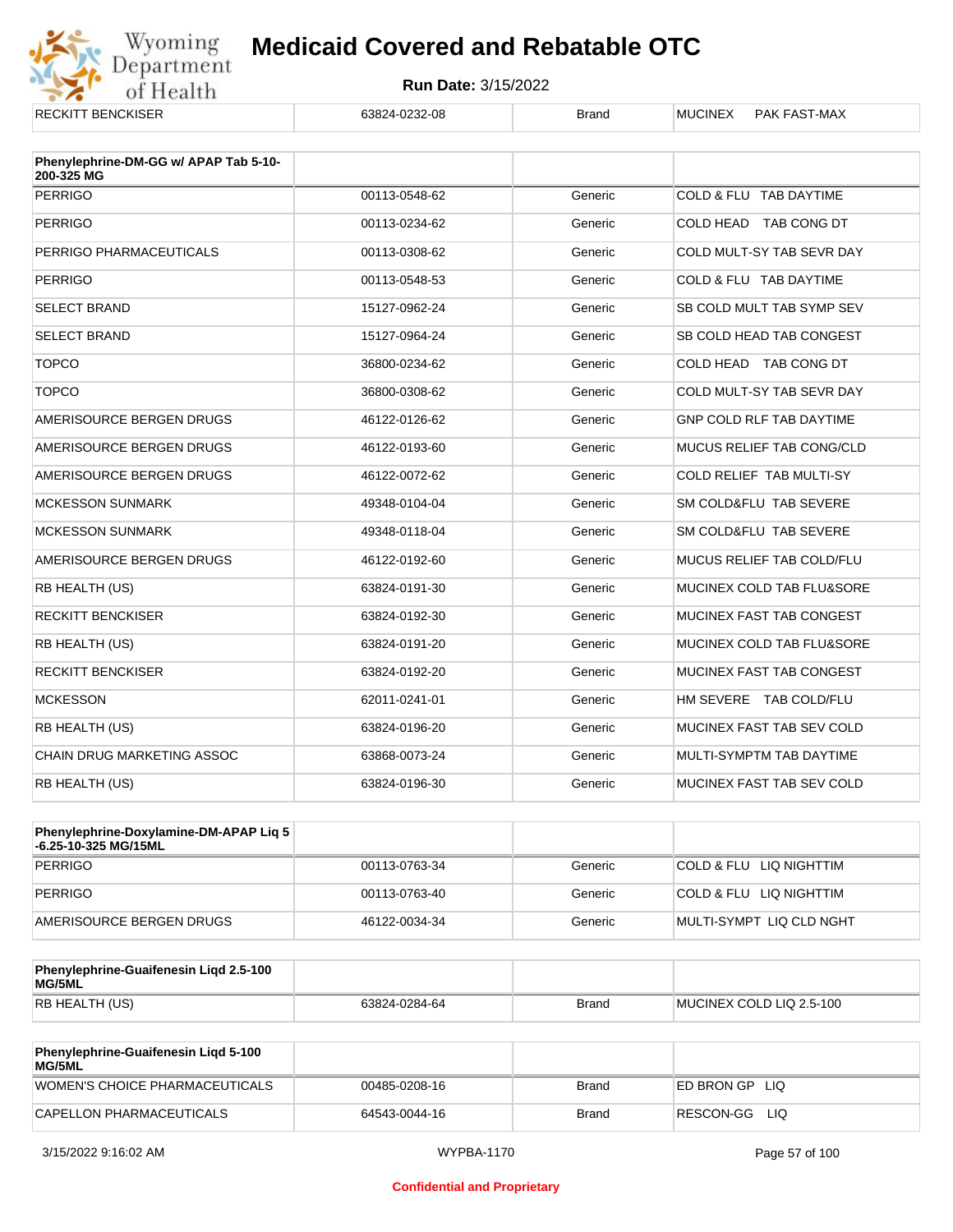## **Myoming Medicaid Covered and Rebatable OTC**

| <b>Run Date: 3/15/2022</b><br>of Health                |               |              |                                        |  |
|--------------------------------------------------------|---------------|--------------|----------------------------------------|--|
| <b>CAPELLON PHARMACEUTICALS</b>                        | 64543-0044-04 | <b>Brand</b> | RESCON-GG<br><b>LIQ</b>                |  |
| Phenylephrine-Guaifenesin Syrup 5-200<br>MG/5ML        |               |              |                                        |  |
| JAYMAC PHARMACEUTICAL LLC                              | 64661-0011-16 | <b>Brand</b> | <b>SYP 5-200MG</b><br>J-MAX            |  |
| Phenylephrine-Guaifenesin Tab 10-380 MG                |               |              |                                        |  |
| POLY PHARMACEUTICALS                                   | 50991-0716-60 | <b>Brand</b> | DECONEX IR TAB 10-380MG                |  |
| Phenylephrine-Guaifenesin Tab 10-400 MG                |               |              |                                        |  |
| WOMEN'S CHOICE PHARMACEUTICALS                         | 00485-0250-01 | Generic      | <b>MUCAPHED</b><br><b>TAB 10-400MG</b> |  |
| <b>MAJOR PHARMACEUTICALS</b>                           | 00904-5792-46 | Generic      | MUCUSRELIEF TAB SINUS                  |  |
| <b>MAJOR PHARMACEUTICALS</b>                           | 00904-5792-52 | Generic      | MUCUSRELIEF TAB SINUS                  |  |
| <b>BERGEN BRUNSWIG</b>                                 | 24385-0925-71 | Generic      | <b>MUCUS RELIEF TAB PE</b>             |  |
| <b>LEADER BRAND PRODUCTS</b>                           | 37205-0874-71 | Generic      | CHEST CONGST TAB RLF PE                |  |
| <b>MCKESSON SUNMARK</b>                                | 49348-0774-09 | Generic      | CHEST CONGST TAB RLF PE                |  |
| CHAIN DRUG MARKETING ASSOC                             | 63868-0752-50 | <b>Brand</b> | MEDIFIN PE TAB 10-400MG                |  |
| Phenylephrine-Ibuprofen Tab 10-200 MG                  |               |              |                                        |  |
| <b>RUGBY LABORATORIES</b>                              | 00536-1044-19 | Generic      | CONGESTION TAB 10-200MG                |  |
| <b>RUGBY LABORATORIES</b>                              | 00536-1044-34 | Generic      | CONGESTION TAB 10-200MG                |  |
| Phenylephrine-Pyrilamine-DM Syrup 5-8.33<br>-10 MG/5ML |               |              |                                        |  |
| <b>PAR PHARMACEUTICALS</b>                             | 00603-0728-54 | <b>Brand</b> | <b>CODITUSS DM SYP</b>                 |  |

| Phenylephrine-Thonzylamine-DM Liquid 5-<br><b>25-10 MG/5ML</b> |               |       |                           |
|----------------------------------------------------------------|---------------|-------|---------------------------|
| <b>POLY PHARMACEUTICALS</b>                                    | 50991-0220-16 | Brand | IPOLY-HIST DM LIQ 5-25-10 |

| Phenyleph-Triprolidine-DM Syrup 10-2.5-20<br>MG/5ML |               |       |               |  |
|-----------------------------------------------------|---------------|-------|---------------|--|
| ALLEGIS PHARMACEUTICALS                             | 28595-0804-16 | Brand | HISTEX-DM SYP |  |

| <b>Pseudoephed-Bromphen-DM Elixir 15-1-5</b><br>MG/5ML |               |         |                         |
|--------------------------------------------------------|---------------|---------|-------------------------|
| <b>PAR PHARMACEUTICALS</b>                             | 00603-0852-94 | Generic | Q-TAPP DM ELX           |
| SILARX                                                 | 54838-0136-70 | Brand   | BROTAPP DM LIQ 15-1-5/5 |
| SILARX                                                 | 54838-0136-40 | Brand   | BROTAPP DM LIQ 15-1-5/5 |

| <b>Pseudoephed-Chlorphen-DM Lig 15-1-5</b><br>MG/5ML |               |         |                           |
|------------------------------------------------------|---------------|---------|---------------------------|
| <b>RUGBY LABORATORIES</b>                            | 00536-2310-97 | Generic | KIDKARE<br>LIQ CGH/COLD   |
| MAJOR PHARMACEUTICALS                                | 00904-5050-20 | Generic | PEDIA RELIEF LIO CGH/COLD |

 $\frac{1}{2}$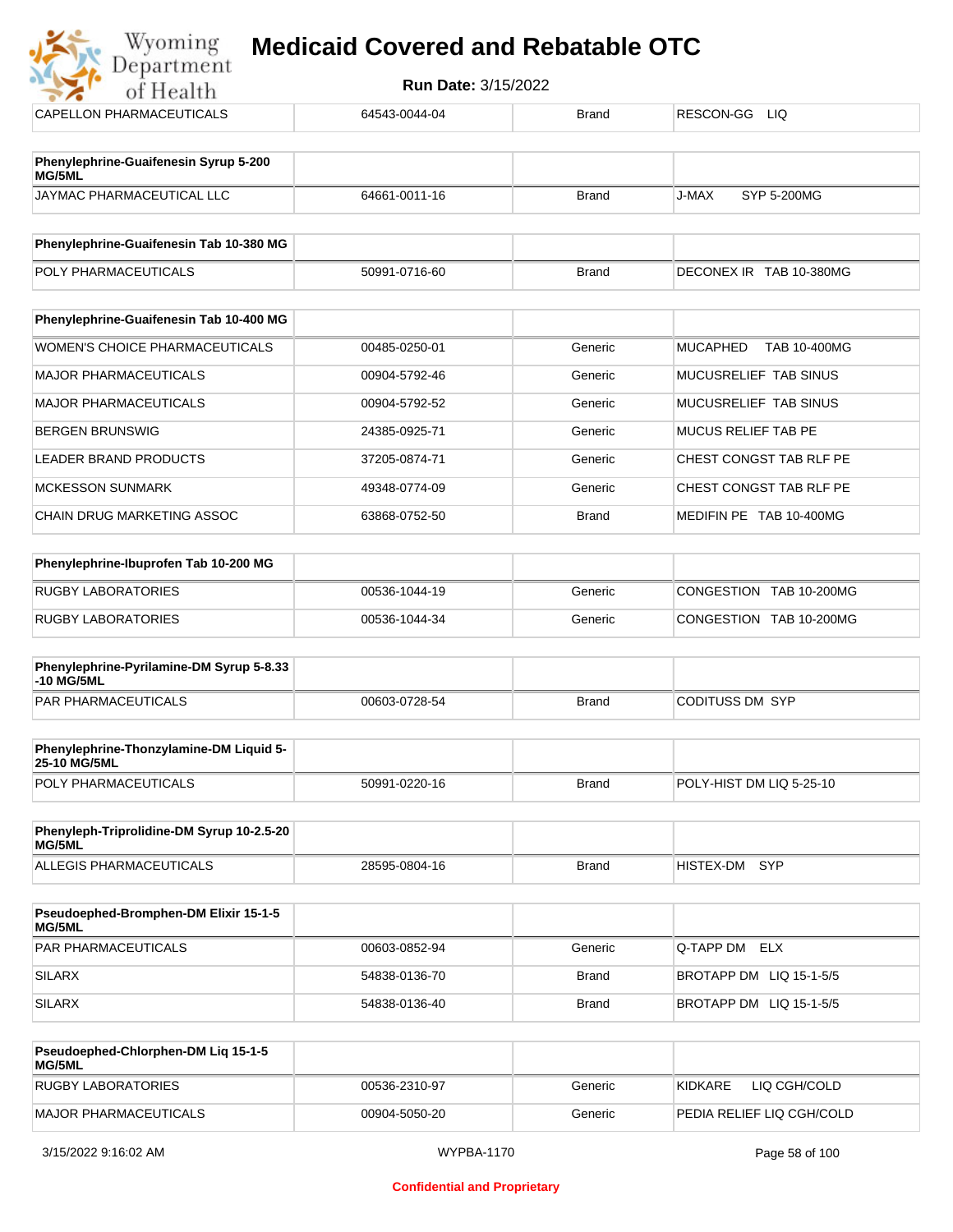Wyoming<br>Department<br>of Health

| <b>SILARX</b>                                                    | 54838-0115-40 | <b>Brand</b> | PEDIATRIC LIQ CGH/COLD  |
|------------------------------------------------------------------|---------------|--------------|-------------------------|
| Pseudoephed-Chlorphen-DM Lig 15-2-15<br>MG/5ML                   |               |              |                         |
| <b>RAMCNEIL</b>                                                  | 12830-0810-16 | Generic      | <b>LIQ</b><br>M-END DM  |
|                                                                  |               |              |                         |
| Pseudoephed-Chlorphen-DM Syrup 30-2-<br><b>10 MG/5ML</b>         |               |              |                         |
| CAPELLON PHARMACEUTICALS                                         | 64543-0105-16 | <b>Brand</b> | RESCON-DM<br>SYP        |
| CAPELLON PHARMACEUTICALS                                         | 64543-0105-04 | <b>Brand</b> | SYP<br>RESCON-DM        |
| Pseudoephed-Dexbromphen-<br>Chlophedianol Liqd 30-1-12.5 MG/5ML  |               |              |                         |
| <b>RAMCNEIL</b>                                                  | 12830-0762-16 | <b>Brand</b> | CHLO TUSS LIQ           |
| Pseudoephed-Dexbrompheniramine-DM<br>Liqd 20-0.667-10 MG/5ML     |               |              |                         |
| R A MCNEIL                                                       | 12830-0816-16 | <b>Brand</b> | LIQ<br>M-END DMX        |
| Pseudoephed-Dexchlorphen-<br>Chlophedianol Liqd 30-1-12.5 MG/5ML |               |              |                         |
| <b>GM PHARMACEUTICALS</b>                                        | 58809-0999-01 | <b>Brand</b> | LIQ<br><b>VANACOF</b>   |
| Pseudoephed-Doxylamine-DM Liquid 30-<br>6.25-15 MG/5ML           |               |              |                         |
| <b>SALLUS LABORATORIES</b>                                       | 69036-0120-16 | <b>Brand</b> | LORTUSS DM LIQ          |
| Pseudoephedrine w/ COD-GG Liquid 30-10<br>-100 MG/5ML            |               |              |                         |
| <b>SALLUS LABORATORIES</b>                                       | 69036-0130-16 | <b>Brand</b> | LORTUSS EX LIQ          |
| Pseudoephedrine w/ COD-GG Soln 30-10-<br><b>100 MG/5ML</b>       |               |              |                         |
| PAR PHARMACEUTICALS                                              | 00603-1078-58 | Generic      | CHERATUSSIN SOL DAC     |
| <b>VIRTUS PHARMACEUTICALS OPCO</b>                               | 76439-0253-16 | Generic      | VIRTUSSIN SOL DAC       |
| Pseudoephedrine w/ COD-GG Syrup 30-10-<br><b>100 MG/5ML</b>      |               |              |                         |
| LLORENS PHARMACEUTICAL                                           | 54859-0520-16 | <b>Brand</b> | SYP<br><b>TUSNEL C</b>  |
|                                                                  |               |              |                         |
| Pseudoephedrine w/ DM-GG Liquid 15-5-50<br>MG/5ML                |               |              |                         |
| LLORENS PHARMACEUTICAL                                           | 54859-0544-04 | <b>Brand</b> | TUSNEL PEDI LIQ 15-5-50 |
| Pseudoephedrine w/ DM-GG Liquid 30-15-<br><b>200 MG/5ML</b>      |               |              |                         |
| LLORENS PHARMACEUTICAL                                           | 54859-0502-06 | <b>Brand</b> | <b>TUSNEL</b><br>LIQ.   |
| LLORENS PHARMACEUTICAL                                           | 54859-0502-10 | <b>Brand</b> | <b>TUSNEL</b><br>LIQ    |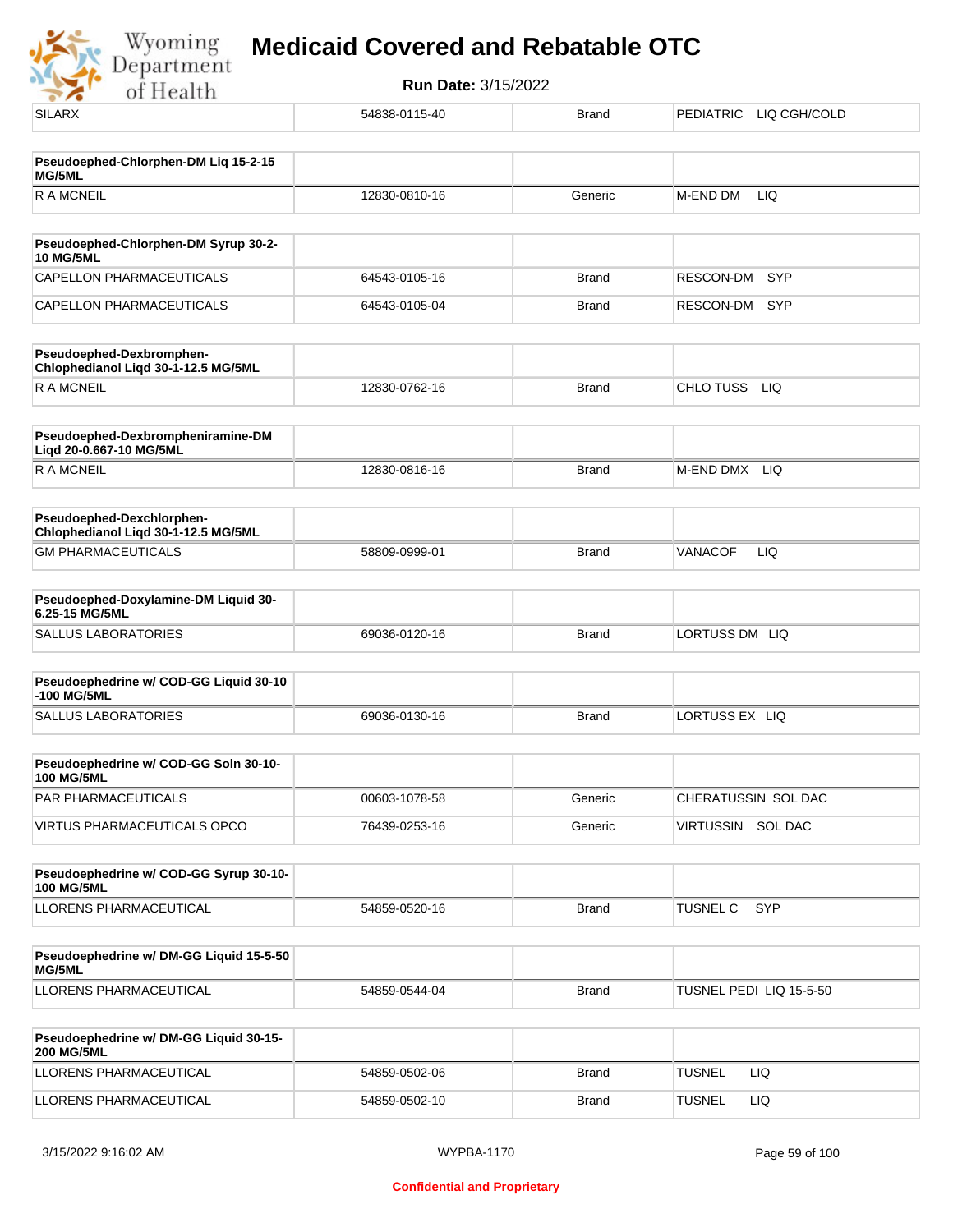#### **Medicaid Covered and Rebatable OTC**Department

Wyoming

**Run Date:** 3/15/2022 of Health LLORENS PHARMACEUTICAL 54859-0502-16 Brand TUSNEL LIQ **Pseudoephedrine w/ DM-GG Liquid 7.5-2.5- 25 MG/ML** LLORENS PHARMACEUTICAL 54859-0603-02 Brand TUSNEL-DM DRO PEDIATRC **Pseudoephedrine w/ DM-GG Tab 60-15-400 MG** CAPITAL PHARMACEUTICAL 29978-0601-90 Brand CAPMIST DM TAB **Pseudoephedrine w/ DM-GG Tab 60-20-380 MG** POLY PHARMACEUTICALS 50991-0214-01 Brand POLY-VENT DM TAB **Pseudoephedrine-Bromphen-Codeine Liq 10-1.33-6.33 MG/5ML** R A MCNEIL **12830-0735-16** Generic M-END WC LIQ CENTURION LABS CONSULTED: 23359-0023-16 Brand RYDEX LIQ **Pseudoephedrine-Bromphen-Codeine Liqd 30-2-7.5 MG/5ML** ALLEGIS PHARMACEUTICALS 00682-0480-16 Brand MAR-COF BP LIQ 30-2-7.5

| <b>Pseudoephedrine-Chlorphen w/ Codeine</b><br>Lig 30-2-10 MG/5ML |               |       |                         |
|-------------------------------------------------------------------|---------------|-------|-------------------------|
| <b>PAR PHARMACEUTICALS</b>                                        | 00603-1520-54 | Brand | PHENHIST DH LIQ 30-2-10 |
| PAR PHARMACEUTICALS                                               | 00603-1520-58 | Brand | PHENHIST DH LIQ 30-2-10 |

| Pseudoephedrine-Dexbromphen-Codeine<br>Ligd 20-0.667-6 MG/5ML |               |              |                  |
|---------------------------------------------------------------|---------------|--------------|------------------|
| R A MCNFIL                                                    | 12830-0739-16 | <b>Brand</b> | IM-END MAX D LIQ |

| Pseudoephedrine-DM-GG w/ APAP Tab 60-<br>20-200-500 MG |               |              |         |     |
|--------------------------------------------------------|---------------|--------------|---------|-----|
| <b>POLY PHARMACEUTICALS</b>                            | 50991-0510-01 | <b>Brand</b> | DURAFLU | TAB |

| Pseudoephedrine-GG Tab 60-400 MG |               |              |                           |
|----------------------------------|---------------|--------------|---------------------------|
| B.F. ASCHER                      | 00225-0580-06 | Brand        | CONGESTAC TAB 60-400MG    |
| B.F. ASCHER                      | 00225-0580-08 | <b>Brand</b> | CONGESTAC<br>TAB 60-400MG |

| Pseudoephedrine-Guaifenesin Cap 30-150<br>MG |               |       |                 |
|----------------------------------------------|---------------|-------|-----------------|
| LASER PHARMACEUTICALS                        | 16477-0306-01 | Brand | RESPAIRE-30 CAP |

| Pseudoephedrine-Guaifenesin Ligd 7.5-50<br><b>MG/ML</b> |               |              |                                 |
|---------------------------------------------------------|---------------|--------------|---------------------------------|
| LLORENS PHARMACEUTICAL                                  | 54859-0602-02 | <b>Brand</b> | <b>TUSNEL PED</b><br>DRO 7.5-50 |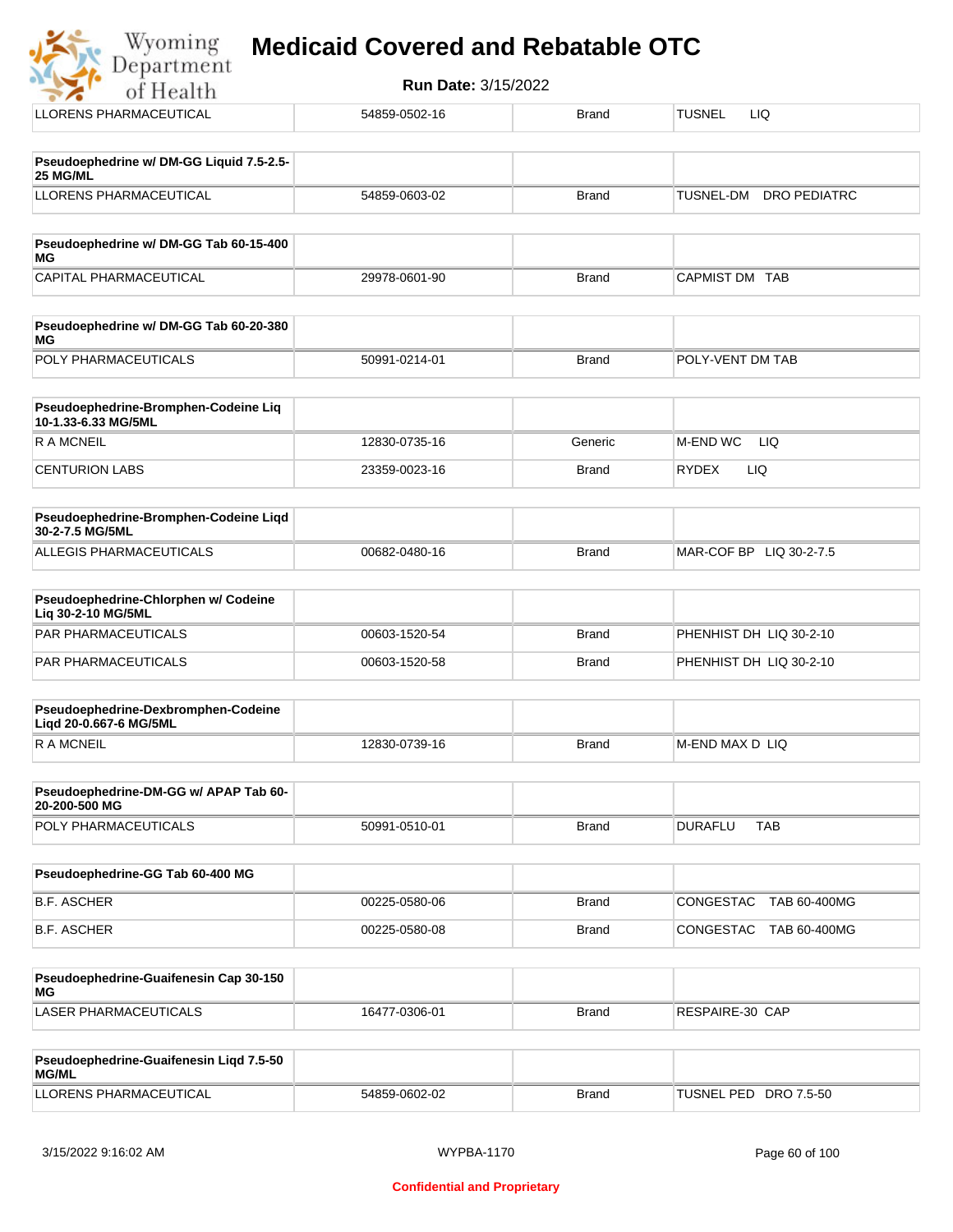

| Pseudoephedrine-Guaifenesin Tab 60-380<br>MG              |               |              |                                    |
|-----------------------------------------------------------|---------------|--------------|------------------------------------|
| POLY PHARMACEUTICALS                                      | 50991-0212-01 | <b>Brand</b> | POLY-VENT IR TAB 60-380MG          |
|                                                           |               |              |                                    |
| Pseudoephedrine-Guaifenesin Tab ER<br>12HR 120-1200 MG    |               |              |                                    |
| RB HEALTH (US)                                            | 63824-0041-24 | <b>Brand</b> | <b>MUCINEX D</b><br>TAB 120-1200   |
| RB HEALTH (US)                                            | 63824-0041-36 | <b>Brand</b> | MUCINEX D TAB 120-1200             |
| Pseudoephedrine-Guaifenesin Tab ER<br>12HR 60-600 MG      |               |              |                                    |
| RB HEALTH (US)                                            | 63824-0057-18 | <b>Brand</b> | <b>MUCINEX D</b><br>TAB 60-600MG   |
| RB HEALTH (US)                                            | 63824-0057-36 | <b>Brand</b> | MUCINEX D TAB 60-600MG             |
| Pseudoephedrine-Ibuprofen Tab 30-200<br>МG                |               |              |                                    |
| <b>BERGEN BRUNSWIG</b>                                    | 24385-0465-60 | Generic      | <b>GNP IBUPROFN TAB COLD/SIN</b>   |
| <b>TOPCO</b>                                              | 36800-0083-60 | Generic      | <b>IBUPROFEN TAB COLD/SIN</b>      |
| <b>MCKESSON</b>                                           | 62011-0070-01 | Generic      | <b>COLD &amp; SINUS TAB RELIEF</b> |
| CHAIN DRUG MARKETING ASSOC                                | 63868-0453-20 | Generic      | QC IBUPROFEN TAB COLD/SIN          |
| Pseudoephedrine-Naproxen Sodium Tab<br>ER 12HR 120-220 MG |               |              |                                    |
| <b>PERRIGO</b>                                            | 00113-2417-01 | Generic      | SINUS&COLD-D TAB NON-DRSY          |
| AMERISOURCE BERGEN DRUGS                                  | 46122-0197-52 | Generic      | SINUS/COLD-D TAB 120-220           |
| <b>MCKESSON</b>                                           | 62011-0204-01 | Generic      | SINUS/COLD-D TAB 120-220           |
| Pyrilamine-Phenylephrine Tab 25-10 MG                     |               |              |                                    |
| <b>XSPIRE PHARMA</b>                                      | 42195-0210-10 | Generic      | PYRILAMIN/PE TAB 25-10MG           |
| Pyrilamine-Phenylephrine Tab 30-10 MG                     |               |              |                                    |
| <b>CARWIN ASSOCIATES</b>                                  | 15370-0031-10 | <b>Brand</b> | RU-HIST-D TAB 30-10MG              |
| Thonzylamine-Chlophedianol Liquid 6.25-<br>6.25 MG/ML     |               |              |                                    |
| POLY PHARMACEUTICALS                                      | 50991-0222-45 | <b>Brand</b> | POLY-HIST PD LIQ                   |
| Thonzylamine-Phenylephrine Liquid 50-10<br>MG/15ML        |               |              |                                    |
| <b>GM PHARMACEUTICALS</b>                                 | 58809-0729-04 | <b>Brand</b> | NASOPEN PE LIQ                     |
| Triprolidine & Pseudoephedrine Tab 2.5-60<br>МG           |               |              |                                    |
| WOMEN'S CHOICE PHARMACEUTICALS                            | 00485-0210-01 | Generic      | ED A-HIST TAB 2.5-60MG             |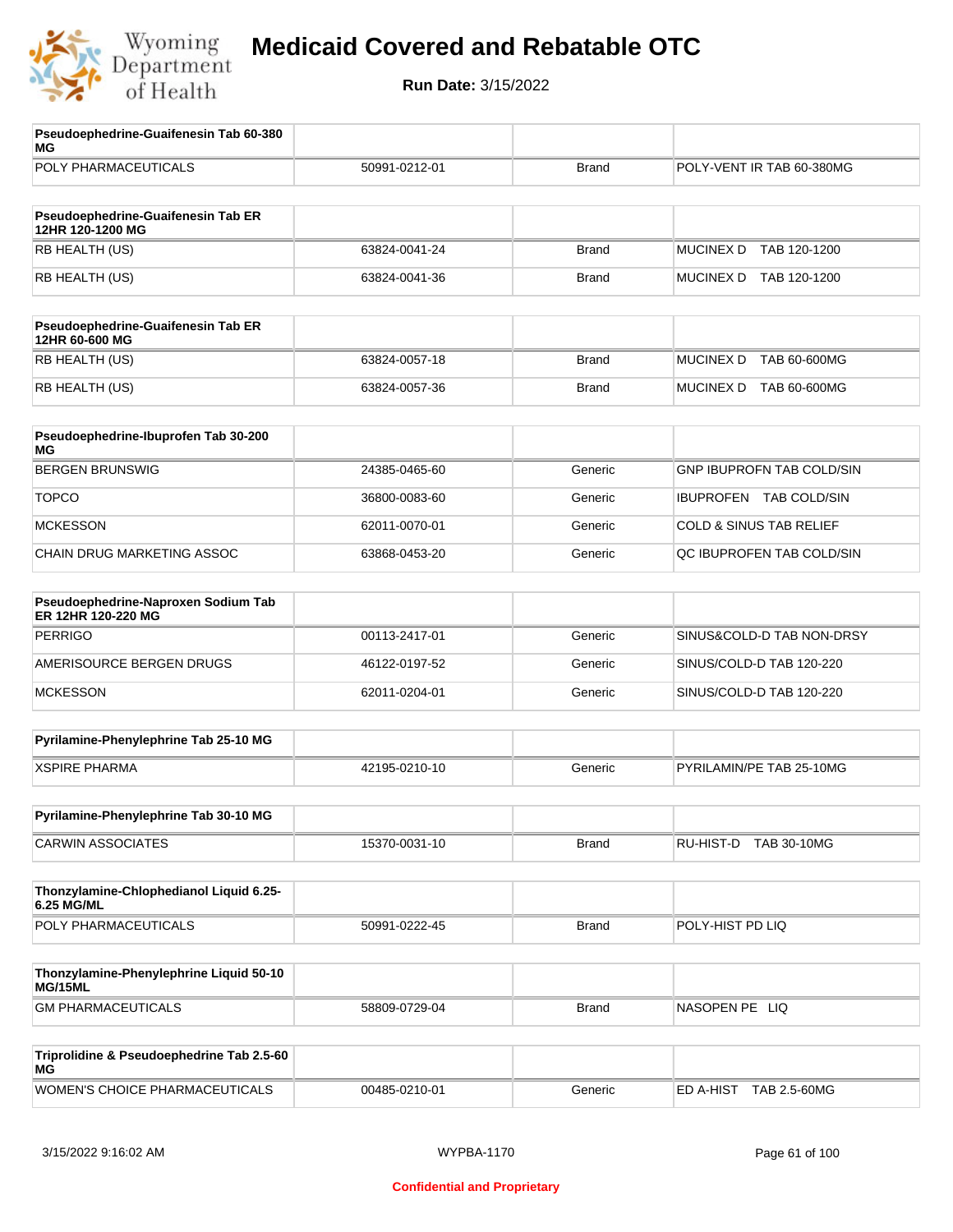#### **Run Date:** 3/15/2022

| <b>IMAJOR PHARMACEUTICALS</b>            | 00904-0250-24 | Generic | TAB 2.5-60MG<br>APRODINE |
|------------------------------------------|---------------|---------|--------------------------|
| MAJOR PHARMACEUTICALS                    | 00904-0250-59 | Generic | TAB 2.5-60MG<br>APRODINE |
|                                          |               |         |                          |
| Triprolidine-Phenylephrine Liquid 2.5-10 |               |         |                          |

| $\sim$ . The origin is the interpretation of the coupling $\sim$<br>MG/5ML |               |       |                          |
|----------------------------------------------------------------------------|---------------|-------|--------------------------|
| ALLEGIS PHARMACEUTICALS                                                    | 28595-0803-16 | Brand | $HISTEX-PE$ SYP 2.5-10/5 |
| <b>DERMATOLOGICALS</b>                                                     |               |       |                          |

| *Bacitracin-Polymyxin B Oint*** |               |         |                  |
|---------------------------------|---------------|---------|------------------|
| <b>FOUGERA</b>                  | 00168-0021-31 | Generic | DOUBLE ANTIB OIN |
| <b>FOUGERA</b>                  | 00168-0021-09 | Generic | DOUBLE ANTIB OIN |
| <b>FOUGERA</b>                  | 00168-0021-35 | Generic | DOUBLE ANTIB OIN |
| <b>MCKESSON SUNMARK</b>         | 49348-0274-72 | Generic | DOUBLE ANTIB OIN |
| <b>MCKESSON</b>                 | 62011-0097-01 | Generic | DOUBLE ANTIB OIN |

| *Neomycin-Bacitracin-Polymyxin Oint*** |               |         |                         |
|----------------------------------------|---------------|---------|-------------------------|
| <b>PERRIGO</b>                         | 00113-0067-64 | Generic | <b>TRIPLE ANTIB OIN</b> |
| <b>ACTAVIS MID ATLANTIC</b>            | 00472-0179-34 | Generic | <b>TRIPLE ANTIB OIN</b> |
| ACTAVIS MID ATLANTIC                   | 00472-0179-56 | Generic | <b>TRIPLE ANTIB OIN</b> |
| <b>FOUGERA</b>                         | 00168-0012-31 | Generic | <b>BAC/NEO/POLY OIN</b> |
| <b>PAR PHARMACEUTICAL</b>              | 00603-0644-50 | Generic | <b>TRIPLE ANTIB OIN</b> |
| <b>MAJOR PHARMACEUTICALS</b>           | 00904-0734-31 | Generic | <b>TRIPLE ANTIB OIN</b> |
| <b>MAJOR PHARMACEUTICALS</b>           | 00904-0734-36 | Generic | <b>TRIPLE ANTIB OIN</b> |
| <b>FOUGERA</b>                         | 00168-0012-09 | Generic | BAC/NEO/POLY OIN        |
| <b>FOUGERA</b>                         | 00168-0012-35 | Generic | BAC/NEO/POLY OIN        |
| <b>COSETTE PHARMACEUTICALS</b>         | 00713-0268-31 | Generic | <b>TRIPLE ANTIB OIN</b> |
| LEADER BRAND PRODUCTS                  | 37205-0273-10 | Generic | TRIPLE ANTIB OIN        |
| <b>BERGEN BRUNSWIG</b>                 | 24385-0061-01 | Generic | GNP TRIPLE OIN ANTIBIOT |
| <b>BERGEN BRUNSWIG</b>                 | 24385-0061-03 | Generic | GNP TRIPLE OIN ANTIBIOT |
| <b>PERRIGO</b>                         | 45802-0061-03 | Generic | TRIPLE ANTIB OIN        |
| <b>PADAGIS</b>                         | 45802-0143-01 | Generic | <b>TRIPLE ANTIB OIN</b> |
| <b>PADAGIS</b>                         | 45802-0143-03 | Generic | <b>TRIPLE ANTIB OIN</b> |
| <b>PADAGIS</b>                         | 45802-0143-70 | Generic | <b>TRIPLE ANTIB OIN</b> |
| <b>MCKESSON SUNMARK</b>                | 49348-0029-72 | Generic | SM TRIPLE OIN ANTIBIOT  |
| <b>PERRIGO</b>                         | 45802-0061-01 | Generic | TRIPLE ANTIB OIN        |
| <b>PERRIGO</b>                         | 45802-0061-70 | Generic | <b>TRIPLE ANTIB OIN</b> |
| <b>TARO</b>                            | 51672-2016-01 | Generic | <b>TRIPLE ANTIB OIN</b> |
| <b>TARO</b>                            | 51672-2016-02 | Generic | <b>TRIPLE ANTIB OIN</b> |

#### **Confidential and Proprietary**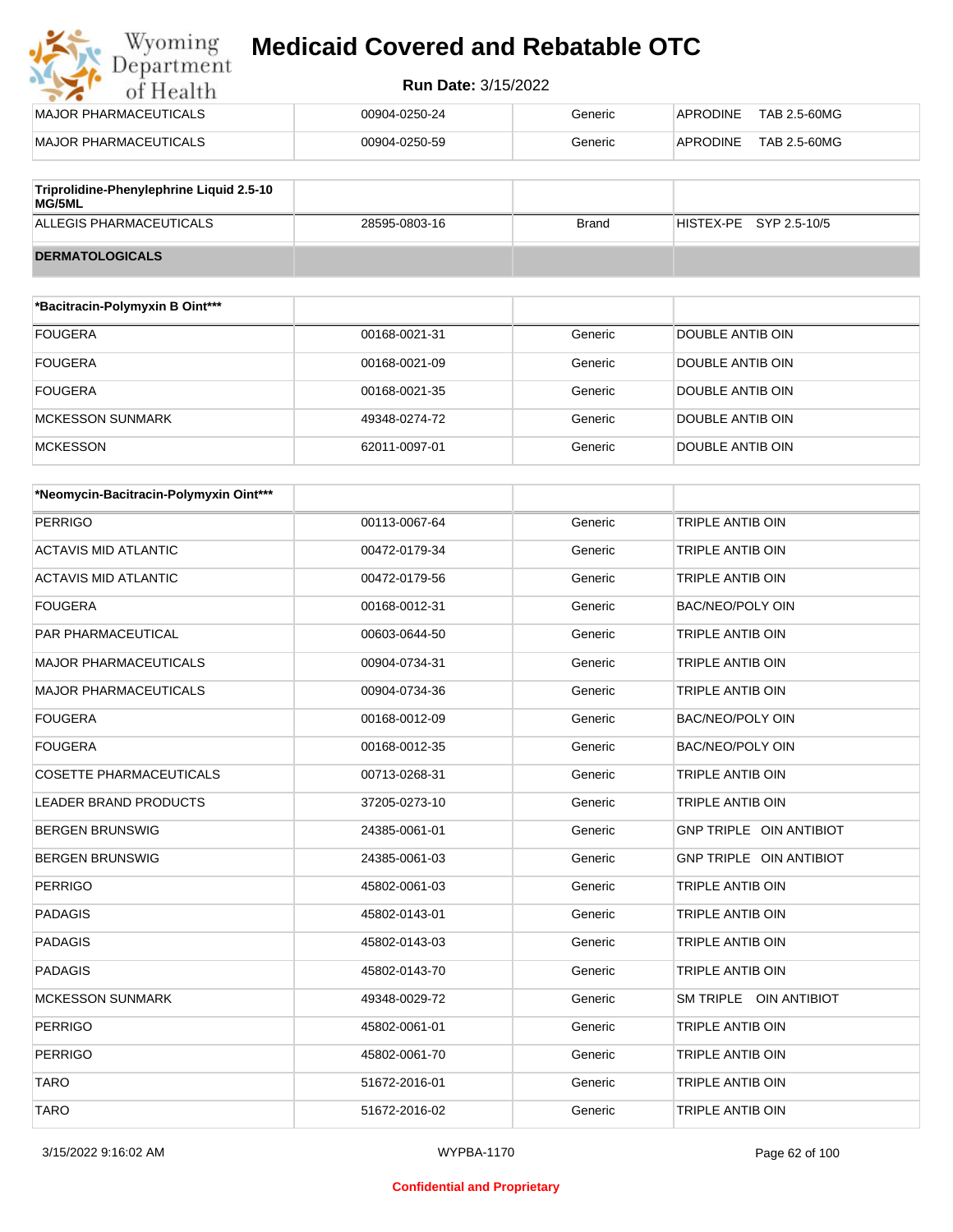

| <b>MCKESSON</b>                         | 62011-0098-01 | Generic | HM TRIPLE OIN ANTIBIOT     |  |
|-----------------------------------------|---------------|---------|----------------------------|--|
|                                         |               |         |                            |  |
| <b>Bacitracin Oint 500 Unit/GM</b>      |               |         |                            |  |
| <b>COSETTE PHARMACEUTICALS</b>          | 00713-0280-31 | Generic | BACITRACIN OIN 500/GM      |  |
| LEADER BRAND PRODUCTS                   | 37205-0275-10 | Generic | BACITRACIN OIN 500/GM      |  |
| <b>PADAGIS</b>                          | 45802-0060-01 | Generic | BACITRACIN OIN 500/GM      |  |
| <b>PADAGIS</b>                          | 45802-0060-03 | Generic | BACITRACIN OIN 500/GM      |  |
| <b>PADAGIS</b>                          | 45802-0060-70 | Generic | BACITRACIN OIN 500/GM      |  |
|                                         |               |         |                            |  |
| <b>Bacitracin Zinc Oint 500 Unit/GM</b> |               |         |                            |  |
| <b>ACTAVIS MID ATLANTIC</b>             | 00472-1105-34 | Generic | BACITR ZINC OIN 500/GM     |  |
| <b>ACTAVIS MID ATLANTIC</b>             | 00472-1105-56 | Generic | BACITR ZINC OIN 500/GM     |  |
| <b>FOUGERA</b>                          | 00168-0011-04 | Generic | BACITR ZINC OIN 500/GM     |  |
| <b>FOUGERA</b>                          | 00168-0011-16 | Generic | BACITR ZINC OIN 500/GM     |  |
| <b>FOUGERA</b>                          | 00168-0011-31 | Generic | BACITR ZINC OIN 500/GM     |  |
| <b>FOUGERA</b>                          | 00168-0011-35 | Generic | BACITR ZINC OIN 500/GM     |  |
| <b>FOUGERA</b>                          | 00168-0111-09 | Generic | BACITR ZINC OIN 500/GM     |  |
| PAR PHARMACEUTICAL                      | 00603-0441-50 | Generic | BACITR ZINC OIN 500/GM     |  |
| <b>BERGEN BRUNSWIG</b>                  | 24385-0060-03 | Generic | BACITR ZINC OIN 500/GM     |  |
| <b>MCKESSON SUNMARK</b>                 | 49348-0154-72 | Generic | SM ANTIBIOTI OIN 500/GM    |  |
| <b>TARO</b>                             | 51672-2075-02 | Generic | BACITR ZINC OIN 500/GM     |  |
| <b>TARO</b>                             | 51672-2075-01 | Generic | BACITR ZINC OIN 500/GM     |  |
| <b>MCKESSON</b>                         | 62011-0094-01 | Generic | BACITRACIN OIN 500/GM      |  |
| <b>Castellani Paint</b>                 |               |         |                            |  |
|                                         |               |         |                            |  |
| <b>BAUSCH HEALTH</b>                    | 00884-2993-01 | Generic | CASTELLANI LIQ PAINT/CL    |  |
| <b>BAUSCH HEALTH</b>                    | 00884-2893-01 | Generic | CASTELLANI LIQ PAINT       |  |
| <b>Clotrimazole Cream 1%</b>            |               |         |                            |  |
| <b>MAJOR PHARMACEUTICALS</b>            | 00904-7822-36 | Generic | <b>CLOTRIMAZOLE CRE 1%</b> |  |
| <b>MAJOR PHARMACEUTICALS</b>            | 00904-7822-31 | Generic | <b>CLOTRIMAZOLE CRE 1%</b> |  |
| <b>BERGEN BRUNSWIG</b>                  | 24385-0205-01 | Generic | ATHLETE FOOT CRE 1%        |  |
| <b>BERGEN BRUNSWIG</b>                  | 24385-0205-03 | Generic | ATHLETE FOOT CRE 1%        |  |
| <b>PERRIGO</b>                          | 45802-0434-01 | Generic | <b>CLOTRIMAZOLE CRE 1%</b> |  |
| <b>MCKESSON SUNMARK</b>                 | 49348-0279-72 | Generic | <b>CLOTRIMAZOLE CRE 1%</b> |  |
| <b>PERRIGO</b>                          | 45802-0434-11 | Generic | <b>CLOTRIMAZOLE CRE 1%</b> |  |
| TARO                                    | 51672-2002-01 | Generic | <b>CLOTRIMAZOLE CRE 1%</b> |  |
| <b>TARO</b>                             | 51672-2002-02 | Generic | <b>CLOTRIMAZOLE CRE 1%</b> |  |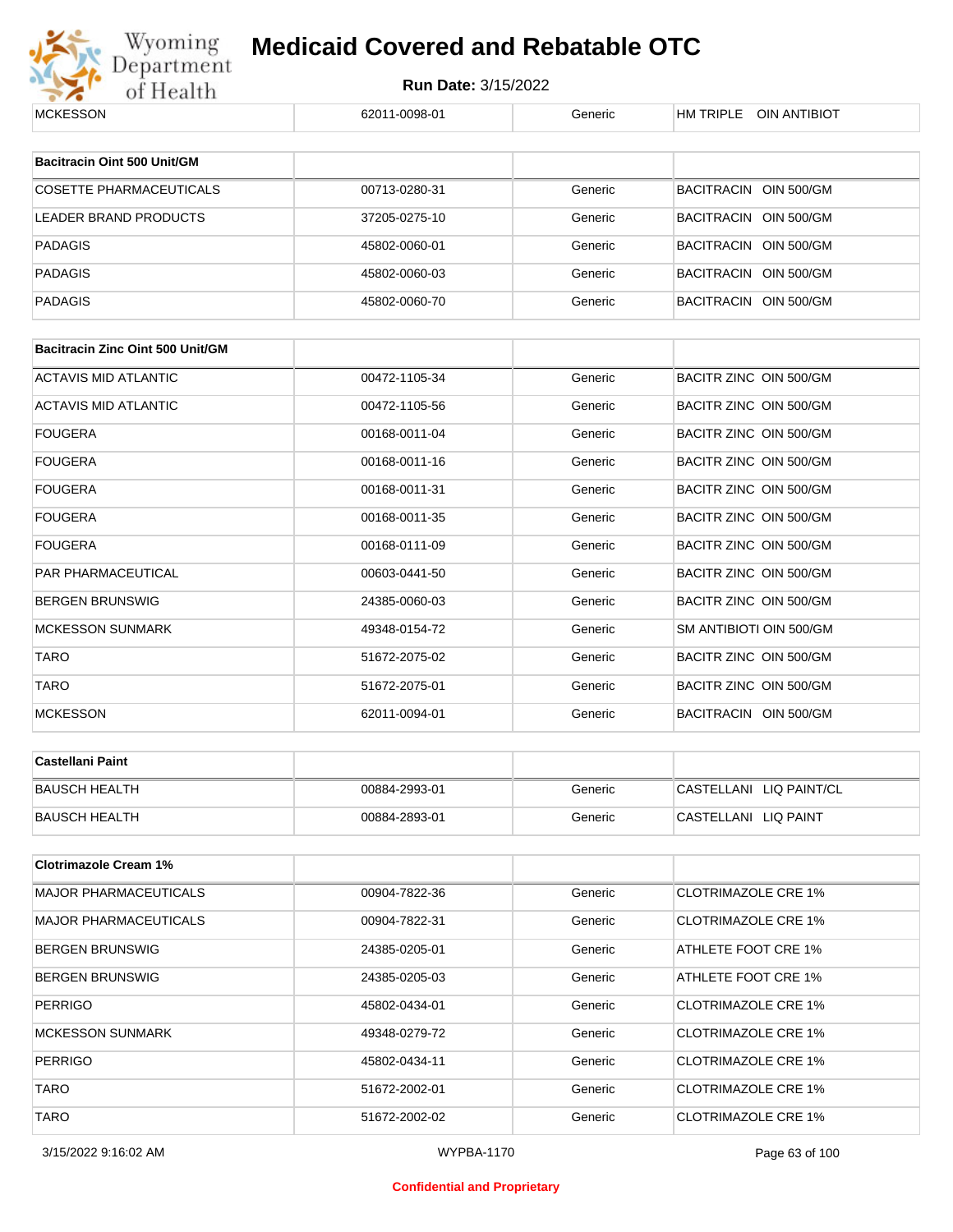

| <b>Clotrimazole Ointment 1%</b>  |               |              |                            |
|----------------------------------|---------------|--------------|----------------------------|
| <b>CAPITAL PHARMACEUTICAL</b>    | 29978-0918-60 | <b>Brand</b> | ALEVAZOL<br><b>OIN 1%</b>  |
| <b>Clotrimazole Soln 1%</b>      |               |              |                            |
| <b>TARO</b>                      | 51672-2037-01 | Generic      | <b>CLOTRIMAZOLE SOL 1%</b> |
|                                  |               |              |                            |
| <b>Hydrocortisone Cream 0.5%</b> |               |              |                            |
| <b>FOUGERA</b>                   | 00168-0014-31 | Generic      | HYDROCORT CRE 0.5%         |
| <b>BERGEN BRUNSWIG</b>           | 24385-0190-03 | Generic      | HYDROCORT CRE 0.5%         |
| <b>Hydrocortisone Cream 1%</b>   |               |              |                            |
| <b>PERRIGO</b>                   | 00113-0973-64 | Generic      | ANTI-ITCH CRE 1%           |
| PERRIGO                          | 00113-0541-64 | Generic      | ANTI-ITCH CRE 1%           |
| FOUGERA                          | 00168-0154-08 | Generic      | HYDROCORT CRE 1%           |
| <b>FOUGERA</b>                   | 00168-0154-31 | Generic      | HYDROCORT CRE 1%           |
| RUGBY LABORATORIES               | 00536-5108-95 | Generic      | HYDROSKIN CRE 1%           |
| <b>ACTAVIS MID ATLANTIC</b>      | 00472-0343-56 | Generic      | HYDROCORT CRE 1%           |
| PAR PHARMACEUTICAL               | 00603-0535-50 | Generic      | HYDROCORT CRE 1%           |
| MAJOR PHARMACEUTICALS            | 00904-7623-31 | Generic      | HYDROCORT CRE 1%           |
| <b>SELECT BRAND</b>              | 15127-0127-01 | Generic      | SB HYDROCORT CRE 1%        |
| BERGEN BRUNSWIG                  | 24385-0021-03 | Generic      | GNP HYDROCOR CRE 1% PLUS   |
| LEADER BRAND PRODUCTS            | 37205-0162-10 | Generic      | HYDROCORT CRE 1%           |
| <b>PERRIGO</b>                   | 45802-0438-03 | Generic      | HYDROCORT CRE 1%           |
| <b>PERRIGO</b>                   | 45802-0438-05 | Generic      | HYDROCORT CRE 1%           |
| <b>MCKESSON SUNMARK</b>          | 49348-0521-72 | Generic      | SM HYDROCORT CRE 1%        |
| <b>TARO</b>                      | 51672-2013-02 | Generic      | HYDROCORT CRE 1%           |
| <b>TARO</b>                      | 51672-2013-01 | Generic      | HYDROCORT CRE 1%           |
| <b>TARO</b>                      | 51672-2063-02 | Generic      | HYDROCORT CRE 1%           |
| <b>TARO</b>                      | 51672-2069-02 | Generic      | HYDROCORT CRE 1%           |
| <b>Hydrocortisone Lotion 1%</b>  |               |              |                            |
| RUGBY LABORATORIES               | 00536-5105-97 | Generic      | HYDRO SKIN LOT 1%          |
| <b>BERGEN BRUNSWIG</b>           | 24385-0283-06 | Generic      | HYDRO-LOTION LOT 1%        |
|                                  |               |              |                            |
| <b>Hydrocortisone Oint 0.5%</b>  |               |              |                            |
| <b>FOUGERA</b>                   | 00168-0016-31 | Generic      | HYDROCORT OIN 0.5%         |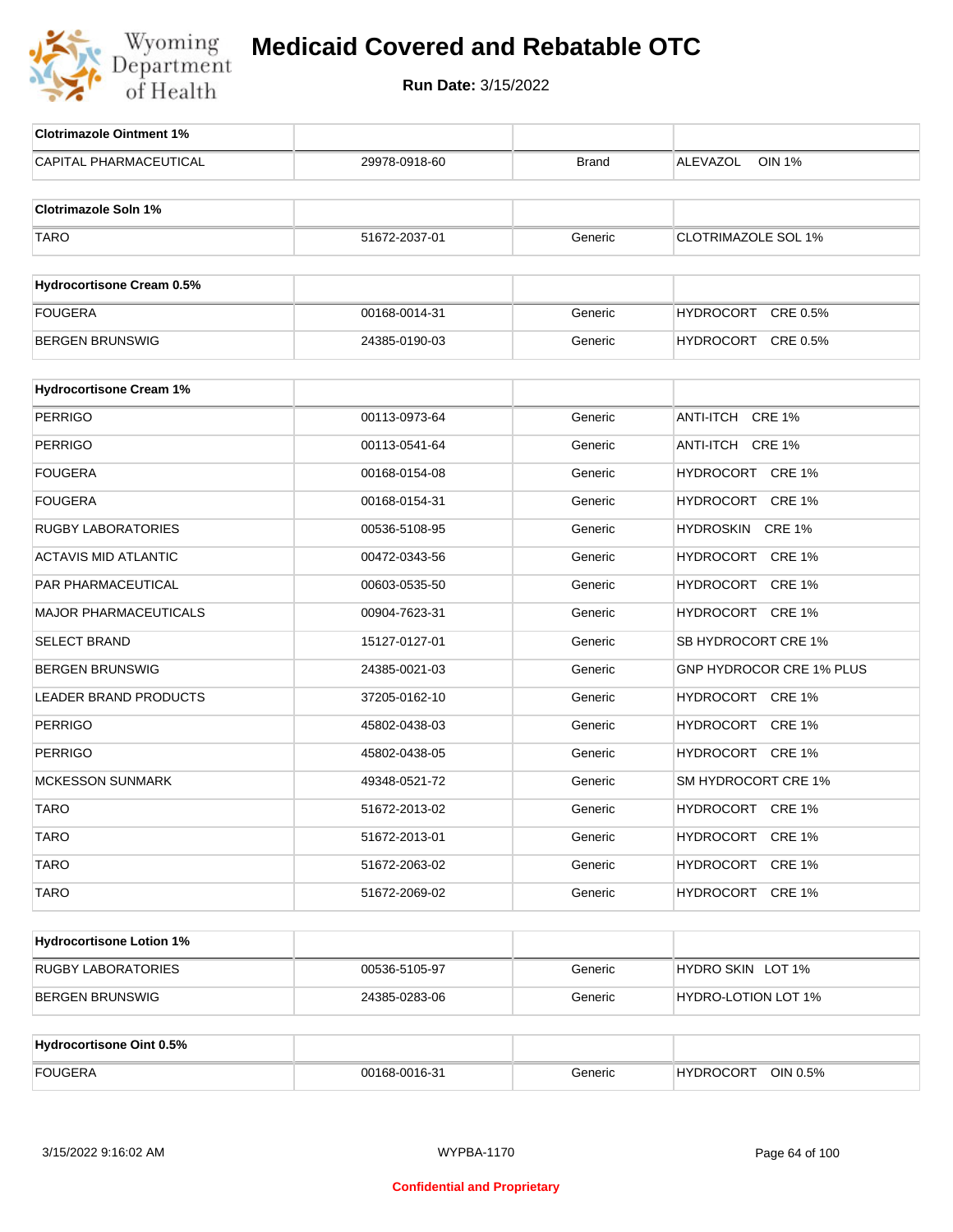

#### **Medicaid Covered and Rebatable OTC**

**Run Date:** 3/15/2022

| <b>Hydrocortisone Oint 1%</b>        |               |         |                                   |
|--------------------------------------|---------------|---------|-----------------------------------|
| <b>FOUGERA</b>                       | 00168-0181-31 | Generic | <b>HYDROCORT</b><br><b>OIN 1%</b> |
| <b>ACTAVIS MID ATLANTIC</b>          | 00472-0345-56 | Generic | HYDROCORT OIN 1%                  |
| <b>SELECT BRAND</b>                  | 15127-0128-01 | Generic | SB HYDROCORT OIN 1%               |
| <b>BERGEN BRUNSWIG</b>               | 24385-0276-03 | Generic | HYDROCORT OIN 1%                  |
| <b>PADAGIS</b>                       | 45802-0276-03 | Generic | HYDROCORT OIN 1%                  |
| <b>MCKESSON SUNMARK</b>              | 49348-0522-72 | Generic | SM HYDROCORT OIN 1%               |
| <b>TARO</b>                          | 51672-2018-02 | Generic | HYDROCORT OIN 1%                  |
|                                      |               |         |                                   |
| <b>Hydrocortisone Soln 1%</b>        |               |         |                                   |
| RB HEALTH (US)                       | 63824-0850-15 | Generic | SCALPICIN SOL 1%                  |
| Hydrocortisone-Aloe Vera Cream 0.5%  |               |         |                                   |
| <b>TARO</b>                          | 51672-2010-02 | Generic | CRE 0.5%<br><b>HC/ALOE</b>        |
|                                      |               |         |                                   |
| Hydrocortisone-Aloe Vera Cream 1%    |               |         |                                   |
| <b>ACTAVIS MID ATLANTIC</b>          | 00472-0339-56 | Generic | HYDROCORT/ CRE ALOE 1%            |
| <b>BERGEN BRUNSWIG</b>               | 24385-0274-03 | Generic | HYDROCORT/ CRE ALOE 1%            |
| LEADER BRAND PRODUCTS                | 37205-0272-10 | Generic | HYDROCORT/ CRE ALOE 1%            |
| <b>MCKESSON SUNMARK</b>              | 49348-0441-72 | Generic | SM HYDROCORT CRE 1% PLUS          |
| <b>MCKESSON</b>                      | 62011-0095-01 | Generic | HYDROCORT/ CRE ALOE 1%            |
| <b>MCKESSON</b>                      | 62011-0096-01 | Generic | HM HYDROCORT CRE 1% PLUS          |
| <b>Miconazole Nitrate Aerosol 2%</b> |               |         |                                   |
|                                      |               |         |                                   |
| GLAXO CONSUMER HEALTHCARE L.P.       | 00067-0969-46 | Generic | DESENEX SPRY AER LIQUID           |
| Miconazole Nitrate Aerosol Pow 2%    |               |         |                                   |
| GLAXO CONSUMER HEALTHCARE L.P.       | 00067-0959-40 | Generic | <b>DESENEX</b><br><b>AER 2%</b>   |
| LEADER BRAND PRODUCTS                | 37205-0998-66 | Generic | <b>MICATIN</b><br><b>AER 2%</b>   |
|                                      |               |         |                                   |
| <b>Miconazole Nitrate Cream 2%</b>   |               |         |                                   |
| <b>ACTAVIS MID ATLANTIC</b>          | 00472-0735-56 | Generic | ANTIFUNGAL CRE 2%                 |
| <b>ACTAVIS MID ATLANTIC</b>          | 00472-0735-14 | Generic | ANTIFUNGAL CRE 2%                 |
| PAR PHARMACEUTICAL                   | 00603-7805-50 | Generic | MICONAZOLE CRE 2%                 |
| <b>ACTAVIS MID ATLANTIC</b>          |               |         |                                   |
|                                      | 00472-0735-42 | Generic | ANTIFUNGAL CRE 2%                 |
| COLOPLAST                            | 11701-0045-14 | Generic | <b>BAZA ANTIFUN CRE 2%</b>        |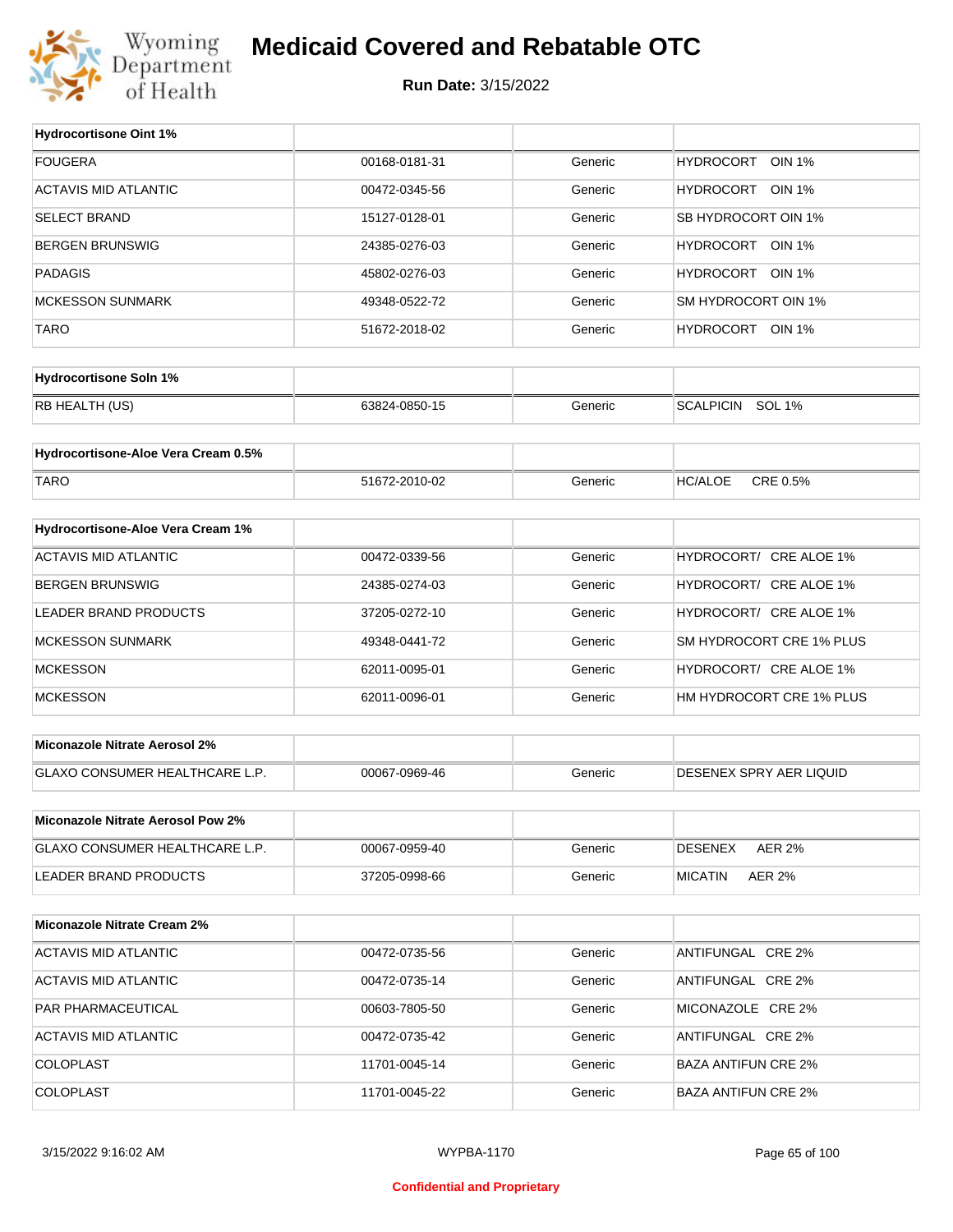# Wyoming<br>Department<br>of Health

## **Medicaid Covered and Rebatable OTC**

| <b>COLOPLAST</b>          | 11701-0045-23 | Generic | BAZA ANTIFUN CRE 2%           |
|---------------------------|---------------|---------|-------------------------------|
| MCKESSON SUNMARK          | 49348-0689-72 | Generic | SM ANTIFUNGL CRE 2%           |
| SMITH & NEPHEW UNITED     | 50484-0328-00 | Generic | ANTIFUNGAL CRE 2%             |
| <b>TARO</b>               | 51672-2001-01 | Generic | MICONAZOLE CRE 2%             |
| MEDLINE/DERMAL MANAGEMENT | 53329-0162-04 | Generic | <b>CRE ANTIFUNG</b><br>REMEDY |
| SMITH & NEPHEW UNITED     | 50484-0329-00 | Generic | ANTIFUNGAL CRE 2%             |
| <b>TARO</b>               | 51672-2001-02 | Generic | MICONAZOLE CRE 2%             |
| MEDLINE/DERMAL MANAGEMENT | 53329-0079-64 | Generic | ANTIFUNGAL CRE 2%             |
| MEDLINE/DERMAL MANAGEMENT | 53329-0080-58 | Generic | SOOTHE&COOL CRE INZO 2%       |
| MEDLINE/DERMAL MANAGEMENT | 53329-0080-57 | Generic | SOOTHE&COOL CRE INZO 2%       |

| Miconazole Nitrate Kit 2% |               |              |                         |
|---------------------------|---------------|--------------|-------------------------|
| <b>BAUSCH HEALTH</b>      | 00884-5493-01 | <b>Brand</b> | <b>FUNGOID TINC KIT</b> |

| Miconazole Nitrate Ointment 2% |               |         |                   |
|--------------------------------|---------------|---------|-------------------|
| <b>COLOPLAST</b>               | 11701-0067-14 | Generic | CRITIC-AID OIN 2% |
| <b>COLOPLAST</b>               | 11701-0067-23 | Generic | CRITIC-AID OIN 2% |
| <b>COLOPLAST</b>               | 11701-0067-22 | Generic | CRITIC-AID OIN 2% |

| Miconazole Nitrate Powder 2%          |               |         |                            |
|---------------------------------------|---------------|---------|----------------------------|
| <b>GLAXO CONSUMER HEALTHCARE L.P.</b> | 00067-0949-30 | Generic | <b>DESENEX SHAK POW 2%</b> |
| GLAXO CONSUMER HEALTHCARE L.P.        | 00067-0949-15 | Generic | <b>DESENEX SHAK POW 2%</b> |
| GLAXO CONSUMER HEALTHCARE L.P.        | 00145-1506-05 | Generic | ZEASORB-AF POW 2%          |
| GLAXO CONSUMER HEALTHCARE L.P.        | 00145-1501-03 | Generic | ZEASORB-AF POW 2%          |
| COLOPLAST                             | 11701-0038-16 | Generic | MICRO GUARD POW 2%         |
| LEADER BRAND PRODUCTS                 | 37205-0653-18 | Generic | MICONAZORB POW AF 2%       |
| AMERISOURCE BERGEN DRUGS              | 46122-0039-27 | Generic | MICONAZORB POW AF 2%       |

| Miconazole Nitrate Soln 2% |               |       |                            |
|----------------------------|---------------|-------|----------------------------|
| BAUSCH HEALTH              | 00884-0293-01 | Brand | <b>FUNGOID TINC SOL 2%</b> |

| Neomycin-Bacitracin-Polymyxin-<br><b>Pramoxine Oint 1%</b> |               |         |                         |
|------------------------------------------------------------|---------------|---------|-------------------------|
| COSETTE PHARMACEUTICALS                                    | 00713-0622-31 | Generic | TRIPLE ANTIB OIN PLUS   |
| BERGEN BRUNSWIG                                            | 24385-0143-03 | Generic | TRIPLE ANTIB OIN PLUS   |
| LEADER BRAND PRODUCTS                                      | 37205-0266-10 | Generic | TRIPLE ANTIB OIN PLUS   |
| MCKESSON SUNMARK                                           | 49348-0600-72 | Generic | TRIPLE ANTIB OIN MAX ST |
| <b>TARO</b>                                                | 51672-2027-01 | Generic | TRIPLE ANTIB OIN PLUS   |
| <b>TARO</b>                                                | 51672-2027-02 | Generic | TRIPLE ANTIB OIN PLUS   |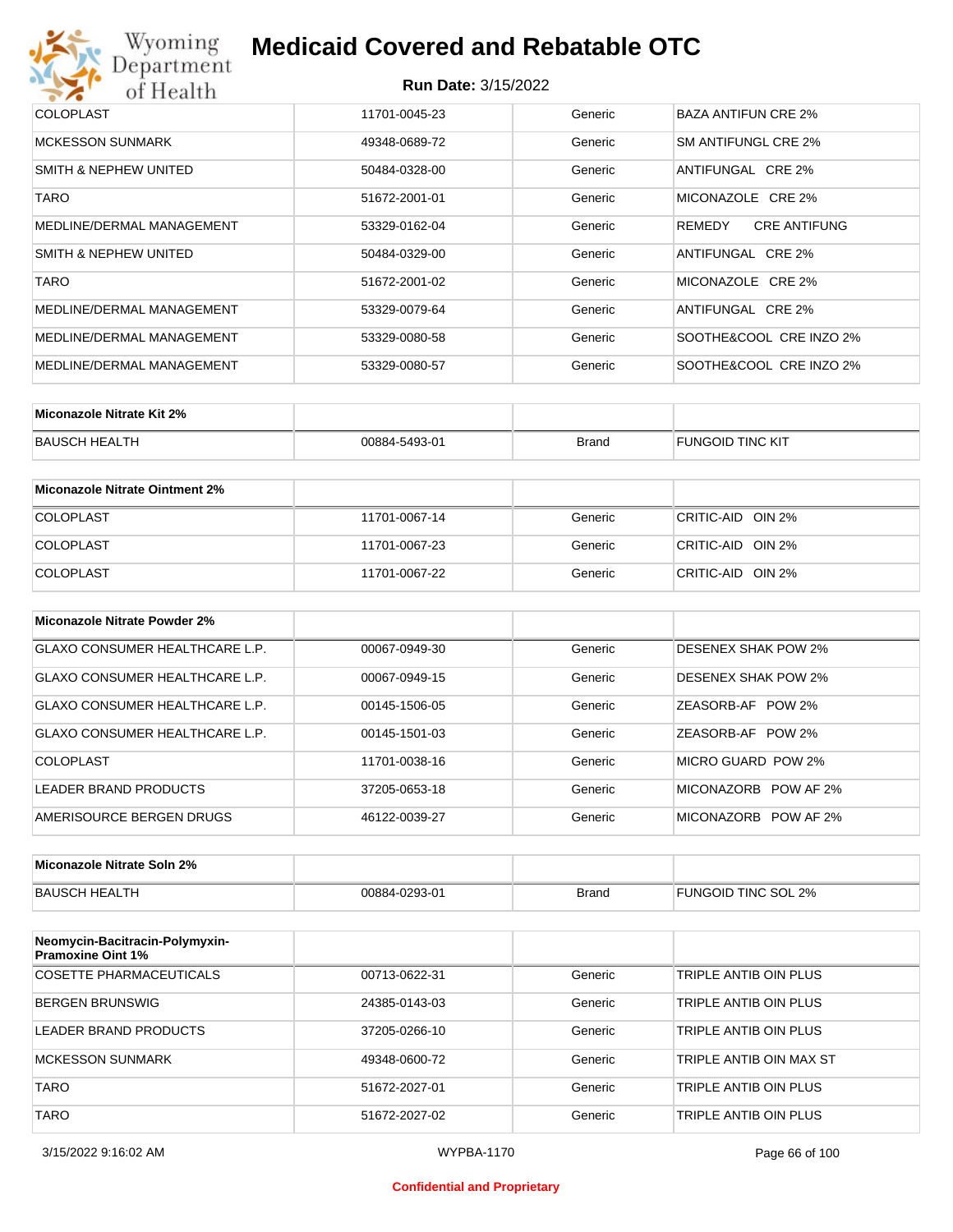| <b>MCKESSON</b>                                                        | 62011-0099-01 | Generic | TRIPLE ANTIB OIN MAX ST               |
|------------------------------------------------------------------------|---------------|---------|---------------------------------------|
| Neomycin-Polymyxin w/ Pramoxine Cream                                  |               |         |                                       |
| 1%<br><b>MCKESSON SUNMARK</b>                                          | 49348-0690-69 | Generic | <b>SM ANTIBIOTI CRE PLUS</b>          |
| <b>Permethrin Creme Rinse 1%</b>                                       |               |         |                                       |
| AMERISOURCE BERGEN DRUGS                                               | 46122-0108-46 | Generic | LICE TRTMNT LIQ 1%                    |
| <b>Permethrin Lotion 1%</b>                                            |               |         |                                       |
| <b>ACTAVIS MID ATLANTIC</b>                                            | 00472-5242-67 | Generic | PERMETHRIN LOT 1%                     |
| <b>ACTAVIS MID ATLANTIC</b>                                            | 00472-5242-69 | Generic | PERMETHRIN LOT 1%                     |
| <b>MCKESSON SUNMARK</b>                                                | 49348-0460-30 | Generic | <b>SM LICE</b><br><b>LOT TREATMNT</b> |
| <b>MCKESSON SUNMARK</b>                                                | 49348-0460-34 | Generic | <b>SM LICE</b><br><b>LOT TREATMNT</b> |
| <b>MCKESSON</b>                                                        | 62011-0112-01 | Generic | LICE TREATME LOT 1%                   |
| <b>Pyreth-Piperonyl Butox Sham-Permeth</b><br>Aero-Nit Remover Gel Kit |               |         |                                       |
| <b>BERGEN BRUNSWIG</b>                                                 | 24385-0634-23 | Generic | <b>GNP LICE</b><br>KIT                |
| <b>LEADER BRAND PRODUCTS</b>                                           | 37205-0519-02 | Generic | LICE SOLN KIT                         |
| Pyrethrins-Piperonyl Butoxide Liq 0.33-4%                              |               |         |                                       |
| <b>LEADER BRAND PRODUCTS</b>                                           | 37205-0285-16 | Generic | LICE TRTMNT LIQ CRM RNSE              |
|                                                                        |               |         |                                       |
| Pyrethrins-Piperonyl Butoxide Shampoo<br>$0.33 - 4%$                   |               |         |                                       |
| <b>PERRIGO</b>                                                         | 00113-0866-26 | Generic | LICE KILLING SHA 0.33-4%              |
| MAJOR PHARMACEUTICALS                                                  | 00904-2528-20 | Generic | LICE KILLING SHA 0.33-4%              |
| <b>BERGEN BRUNSWIG</b>                                                 | 24385-0116-03 | Generic | LICE TREATMT SHA 0.33-4%              |
| LEADER BRAND PRODUCTS                                                  | 37205-0165-26 | Generic | LICE KILLING SHA 0.33-4%              |
| <b>MCKESSON SUNMARK</b>                                                | 49348-0443-34 | Generic | LICE KILLING SHA 0.33-4%              |
| <b>MCKESSON</b>                                                        | 62011-0119-02 | Generic | LICE KILLING SHA 0.33-4%              |
| <b>Terbinafine Gel 1%</b>                                              |               |         |                                       |
| GLAXO CONSUMER HEALTHCARE L.P.                                         | 00067-6239-42 | Brand   | LAMISIL ADV GEL 1%                    |
| <b>Terbinafine HCI Cream 1%</b>                                        |               |         |                                       |
| GLAXO CONSUMER HEALTHCARE L.P.                                         | 00067-8100-12 | Brand   | LAMISIL AT CRE 1%                     |
| GLAXO CONSUMER HEALTHCARE L.P.                                         | 00067-3998-42 | Brand   | LAMISIL AT CRE 1%                     |
| GLAXO CONSUMER HEALTHCARE L.P.                                         | 00067-8114-12 | Brand   | LAMISIL AT CRE 1%                     |
| GLAXO CONSUMER HEALTHCARE L.P.                                         | 00067-8100-30 | Brand   | LAMISIL AT CRE 1%                     |
|                                                                        |               |         |                                       |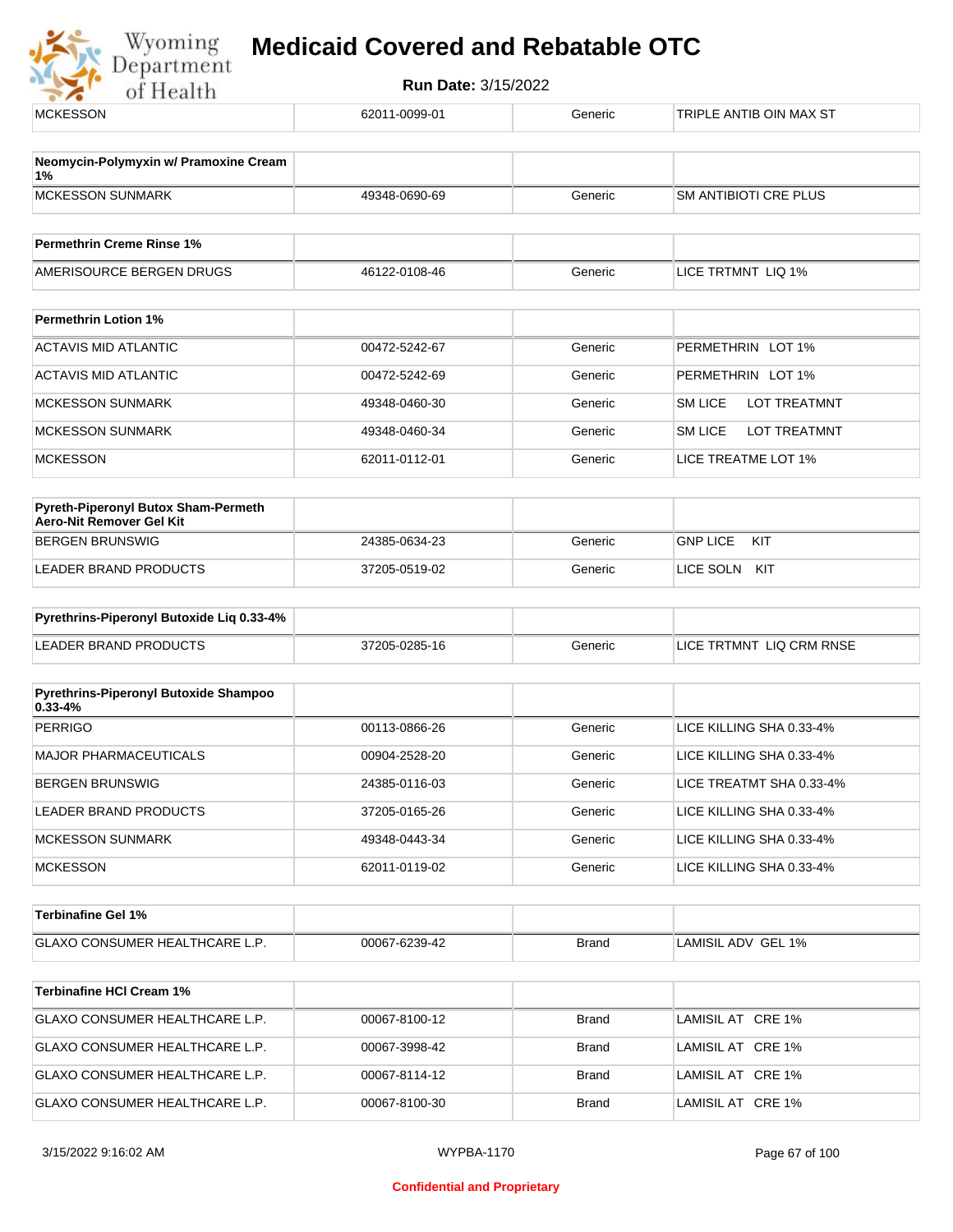| Wyoming<br>Jepartment        | <b>Medicaid Covered and Rebatable OTC</b> |         |                           |
|------------------------------|-------------------------------------------|---------|---------------------------|
| of Health                    | <b>Run Date: 3/15/2022</b>                |         |                           |
| <b>LEADER BRAND PRODUCTS</b> | 37205-0941-99                             | Generic | ATHLETE FOOT CRE AF       |
| <b>BERGEN BRUNSWIG</b>       | 24385-0524-03                             | Generic | TERBINAFINE CRE 1%        |
| <b>BERGEN BRUNSWIG</b>       | 24385-0524-05                             | Generic | TERBINAFINE CRE 1%        |
| <b>MCKESSON SUNMARK</b>      | 49348-0790-72                             | Generic | ATHLETE FOOT CRE 1%       |
| <b>TARO</b>                  | 51672-2080-01                             | Generic | <b>TERBINAFINE CRE 1%</b> |
| <b>TARO</b>                  | 51672-2080-02                             | Generic | TERBINAFINE CRE 1%        |

| Terbinafine HCI Soln 1%               |               |       |                    |
|---------------------------------------|---------------|-------|--------------------|
| <b>GLAXO CONSUMER HEALTHCARE L.P.</b> | 00067-6293-83 | Brand | LAMISIL AT SPR 1%  |
| <b>GLAXO CONSUMER HEALTHCARE L.P.</b> | 00067-6292-83 | Brand | ⊺LAMISIL AT⊥SPR 1% |

| Tolnaftate Aerosol 1% |               |         |                      |
|-----------------------|---------------|---------|----------------------|
| PERRIGO               | 00113-0154-73 | Generic | IATH FOOT SPR AER 1% |
| LEADER BRAND PRODUCTS | 37205-0344-66 | Generic | ANTIFUNGAL AER 1%    |

| <b>Toinaftate Aerosol Pow 1%</b>      |               |         |                   |
|---------------------------------------|---------------|---------|-------------------|
| <b>GLAXO CONSUMER HEALTHCARE L.P.</b> | 00067-6114-46 | Generic | LAMISIL AF AER 1% |
| PERRIGO                               | 00113-0695-90 | Generic | JOCK ITCH AER 1%  |

| <b>Tolnaftate Cream 1%</b>        |               |         |                     |
|-----------------------------------|---------------|---------|---------------------|
| <b>MAJOR PHARMACEUTICALS</b>      | 00904-0722-36 | Generic | ANTIFUNGAL CRE 1%   |
| <b>BERGEN BRUNSWIG</b>            | 24385-0032-03 | Generic | TOLNAFTATE CRE 1%   |
| <b>PERRIGO</b>                    | 45802-0032-01 | Generic | TOLNAFTATE CRE 1%   |
| <b>PERRIGO</b>                    | 45802-0032-03 | Generic | TOLNAFTATE CRE 1%   |
| LEADER BRAND PRODUCTS             | 37205-0197-10 | Generic | ANTIFUNGAL CRE 1%   |
| <b>MCKESSON SUNMARK</b>           | 49348-0155-29 | Generic | SM ANTIFUNGL CRE 1% |
| <b>TARO</b>                       | 51672-2020-02 | Generic | TOLNAFTATE CRE 1%   |
| <b>TARO</b>                       | 51672-2020-01 | Generic | TOLNAFTATE CRE 1%   |
| <b>CHAIN DRUG MARKETING ASSOC</b> | 63868-0104-46 | Generic | TOLNAFTATE CRE 1%   |

| Tolnaftate Powder 1%  |               |         |                    |
|-----------------------|---------------|---------|--------------------|
| RUGBY LABORATORIES    | 00536-5150-26 | Generic | ANTI-FUNGAL POW 1% |
| MAJOR PHARMACEUTICALS | 00904-0726-45 | Generic | TOLNAFTATE POW 1%  |

| Tolnaftate Soln 1% |               |         |                       |
|--------------------|---------------|---------|-----------------------|
| PADAGIS            | 45802-0701-11 | Generic | SOL 1%<br>'TOLNAFTATE |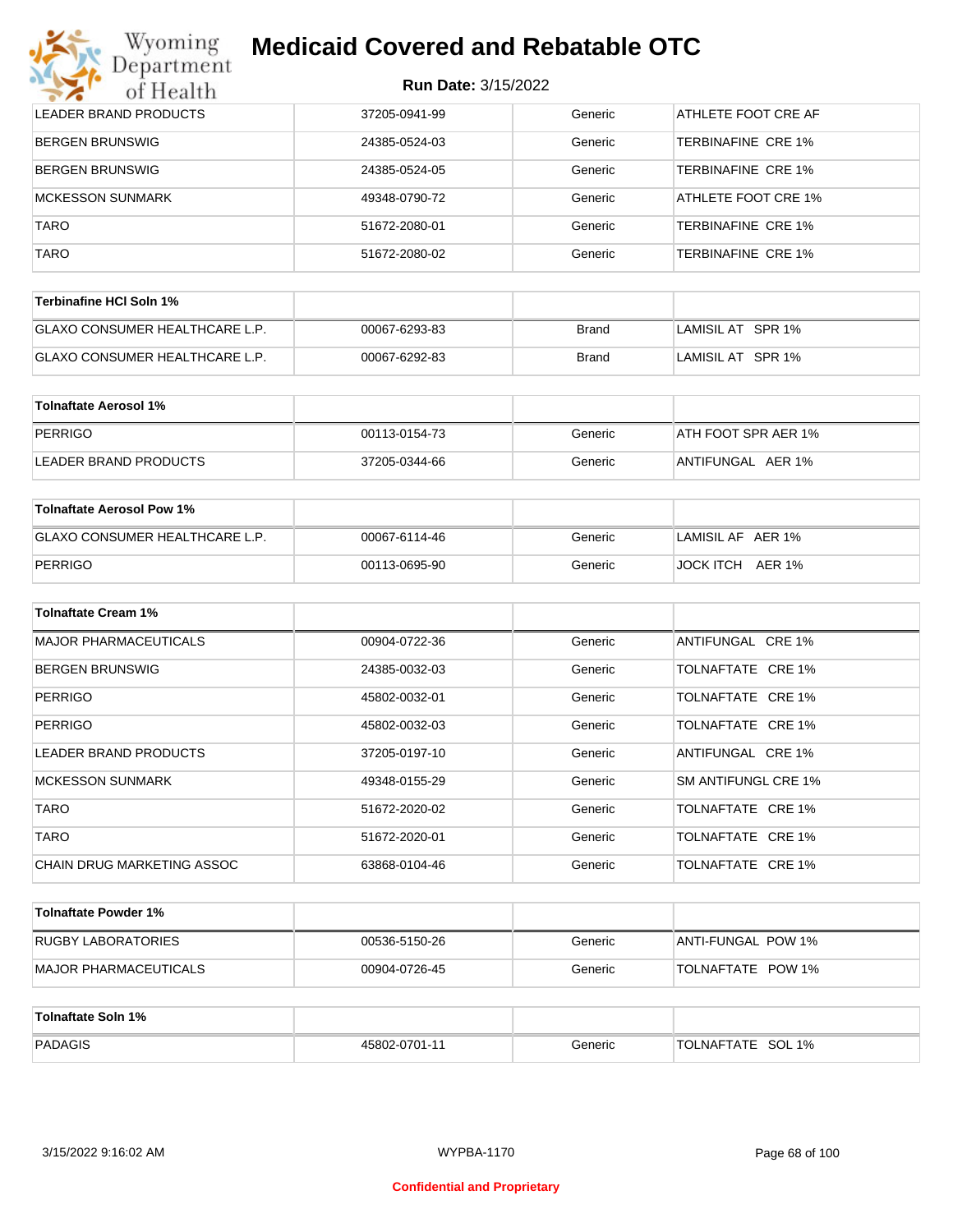**Run Date:** 3/15/2022

**GASTROINTESTINAL AGENTS - MISC.**

Wyoming<br>Department<br>of Health

| 59528-0331-02 | Generic | <b>CALPHRON</b><br><b>TAB 667MG</b> |
|---------------|---------|-------------------------------------|
|               |         |                                     |
|               |         |                                     |
| 00067-6275-10 | Generic | GAS-X<br><b>CAP 125MG</b>           |
| 00067-6275-50 | Generic | GAS-X<br><b>CAP 125MG</b>           |
| 00067-6275-72 | Generic | GAS-X<br><b>CAP 125MG</b>           |
| 00067-6275-82 | Generic | GAS-X<br><b>CAP 125MG</b>           |
| 00113-0428-60 | Generic | GAS RELIEF CAP 125MG                |
| 00067-6275-20 | Generic | <b>CAP 125MG</b><br>GAS-X           |
| 00904-5458-46 | Generic | <b>GAS FREE</b><br><b>CAP 125MG</b> |
| 24385-0428-65 | Generic | GAS RELIEF CAP 125MG                |
| 36800-0428-60 | Generic | GAS RELIEF CAP 125MG                |
| 37205-0295-65 | Generic | GAS RELIEF CAP 125MG                |
| 36800-0428-71 | Generic | GAS RELIEF CAP 125MG                |
| 62011-0160-01 | Generic | GAS RELIEF CAP 125MG                |
|               |         |                                     |

| Simethicone Cap 180 MG                |               |         |                       |
|---------------------------------------|---------------|---------|-----------------------|
| <b>PERRIGO</b>                        | 00113-0657-72 | Generic | GAS RELIEF CAP 180MG  |
| <b>GLAXO CONSUMER HEALTHCARE L.P.</b> | 00067-6274-18 | Generic | GAS-X<br>CAP 180MG    |
| <b>GLAXO CONSUMER HEALTHCARE L.P.</b> | 00067-6274-50 | Generic | GAS-X<br>CAP 180MG    |
| <b>RUGBY LABORATORIES</b>             | 00536-3604-08 | Generic | SIMETHICONE CAP 180MG |
| <b>MAJOR PHARMACEUTICALS</b>          | 00904-5572-52 | Generic | GAS RELIEF CAP 180MG  |
| <b>BERGEN BRUNSWIG</b>                | 24385-0460-72 | Generic | CAP 180MG<br>ANTI-GAS |
| LEADER BRAND PRODUCTS                 | 37205-0292-72 | Generic | GAS RELIEF CAP 180MG  |
| <b>MCKESSON SUNMARK</b>               | 49348-0489-12 | Generic | GAS RELIEF CAP 180MG  |

| Simethicone Chew Tab 125 MG           |               |              |                        |
|---------------------------------------|---------------|--------------|------------------------|
| <b>GLAXO CONSUMER HEALTHCARE L.P.</b> | 00067-0129-18 | <b>Brand</b> | GAS-X EX-STR CHW 125MG |
| <b>GLAXO CONSUMER HEALTHCARE L.P.</b> | 00067-0117-18 | <b>Brand</b> | GAS-X EX-STR CHW 125MG |
| <b>GLAXO CONSUMER HEALTHCARE L.P.</b> | 00067-0117-48 | <b>Brand</b> | GAS-X EX-STR CHW 125MG |
| <b>RUGBY LABORATORIES</b>             | 00536-1020-08 | Generic      | GAS RELIEF CHW 125MG   |
| <b>PAR PHARMACEUTICAL</b>             | 00603-0211-20 | Generic      | CHW 125MG<br>MYTAB GAS |
| <b>SELECT BRAND</b>                   | 15127-0157-08 | Generic      | SB GAS RELF CHW 125MG  |
| <b>BERGEN BRUNSWIG</b>                | 24385-0307-89 | Generic      | GNP GAS RELF CHW 125MG |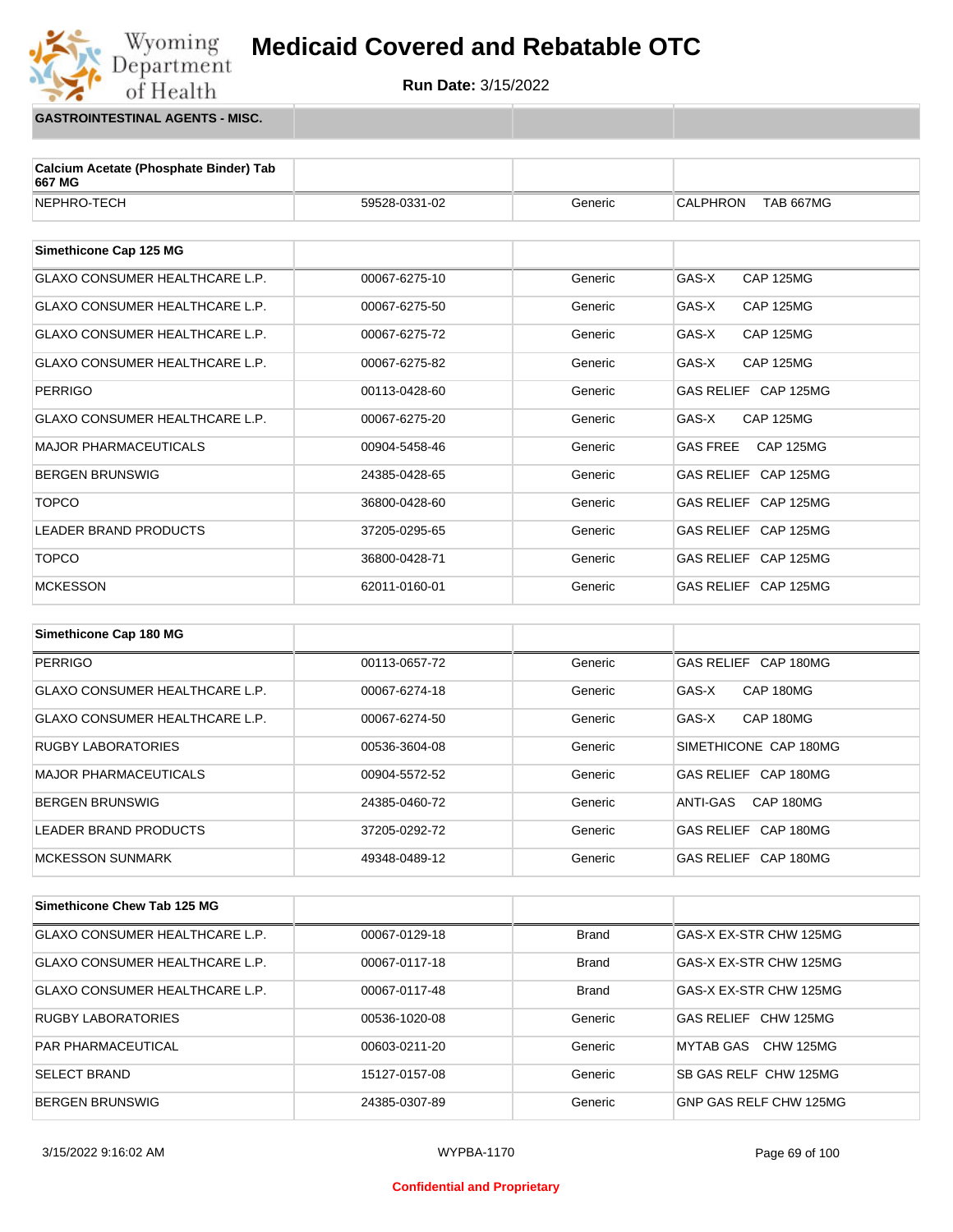| Wyoming<br>Department | <b>Medicaid Covered and Rebatable OTC</b><br><b>Run Date: 3/15/2022</b> |         |                       |  |
|-----------------------|-------------------------------------------------------------------------|---------|-----------------------|--|
| of Health             |                                                                         |         |                       |  |
| MCKESSON SUNMARK      | 49348-0863-48                                                           | Generic | SM GAS REL CHW 125MG  |  |
| <b>MCKESSON</b>       | 62011-0189-01                                                           | Generic | HM GAS RELF CHW 125MG |  |

| Simethicone Chew Tab 80 MG     |               |              |                       |
|--------------------------------|---------------|--------------|-----------------------|
| GLAXO CONSUMER HEALTHCARE L.P. | 00067-0113-36 | <b>Brand</b> | GAS-X<br>CHW 80MG     |
| GLAXO CONSUMER HEALTHCARE L.P. | 00067-0116-36 | <b>Brand</b> | GAS-X<br>CHW 80MG     |
| <b>RUGBY LABORATORIES</b>      | 00536-1019-01 | Generic      | GAS RELIEF CHW 80MG   |
| <b>PAR PHARMACEUTICAL</b>      | 00603-0210-21 | Generic      | MYTAB GAS CHW 80MG    |
| <b>MAJOR PHARMACEUTICALS</b>   | 00904-5068-60 | Generic      | MI-ACID GAS CHW 80MG  |
| <b>BERGEN BRUNSWIG</b>         | 24385-0118-78 | Generic      | GNP GAS RELF CHW 80MG |
| <b>LEADER BRAND PRODUCTS</b>   | 37205-0112-78 | Generic      | GAS RELIEF CHW 80MG   |
| MCKESSON SUNMARK               | 49348-0509-07 | Generic      | SM GAS RELF CHW 80MG  |
| <b>MCKESSON</b>                | 62011-0138-01 | Generic      | HM GAS RELF CHW 80MG  |

| Simethicone Susp 40 MG/0.6ML |               |         |                          |
|------------------------------|---------------|---------|--------------------------|
| <b>PERRIGO</b>               | 00113-0882-10 | Generic | SIMETHICONE DRO 20/0.3ML |
| <b>RUGBY LABORATORIES</b>    | 00536-2220-75 | Generic | GAS RELIEF DRO 20/0.3ML  |
| <b>PAR PHARMACEUTICALS</b>   | 00603-0894-50 | Generic | SIMETHICONE DRO 40/0.6ML |
| <b>MAJOR PHARMACEUTICALS</b> | 00904-5894-30 | Generic | GAS RELIEF DRO 20/0.3ML  |
| <b>SELECT BRAND</b>          | 15127-0042-17 | Generic | GAS RELIEF DRO 40/0.6ML  |
| <b>TOPCO</b>                 | 36800-0882-10 | Generic | GAS RELIEF DRO 40/0.6ML  |
| <b>LEADER BRAND PRODUCTS</b> | 37205-0119-10 | Generic | SIMETHICONE DRO 40/0.6ML |
| AMERISOURCE BERGEN DRUGS     | 46122-0051-03 | Generic | GAS RELIEF DRO 20/0.3ML  |
| <b>MCKESSON SUNMARK</b>      | 49348-0740-27 | Generic | GAS RELIEF DRO 20/0.3ML  |
| <b>MCKESSON</b>              | 62011-0139-01 | Generic | GAS RELIEF DRO 40/0.6ML  |
| <b>MCKESSON</b>              | 62011-0187-01 | Generic | GAS RELIEF DRO 20/0.3ML  |
| <b>HEMATOPOIETIC AGENTS</b>  |               |         |                          |

| Carbonyl Iron Susp 15 MG/1.25ML<br>(Elemental Iron) |               |         |                 |             |
|-----------------------------------------------------|---------------|---------|-----------------|-------------|
| <b>CENTURION LABS</b>                               | 23359-0012-04 | Generic | <b>WEE CARE</b> | SUS 15/1.25 |

| <b>Polysaccharide Iron Complex Cap 150 MG</b><br>(Iron Equivalent) |               |         |                |
|--------------------------------------------------------------------|---------------|---------|----------------|
| NNODUM CORPORATION                                                 | 63044-0203-61 | Generic | IFEREX 150 CAP |
| NNODUM CORPORATION                                                 | 63044-0203-01 | Generic | IFEREX 150 CAP |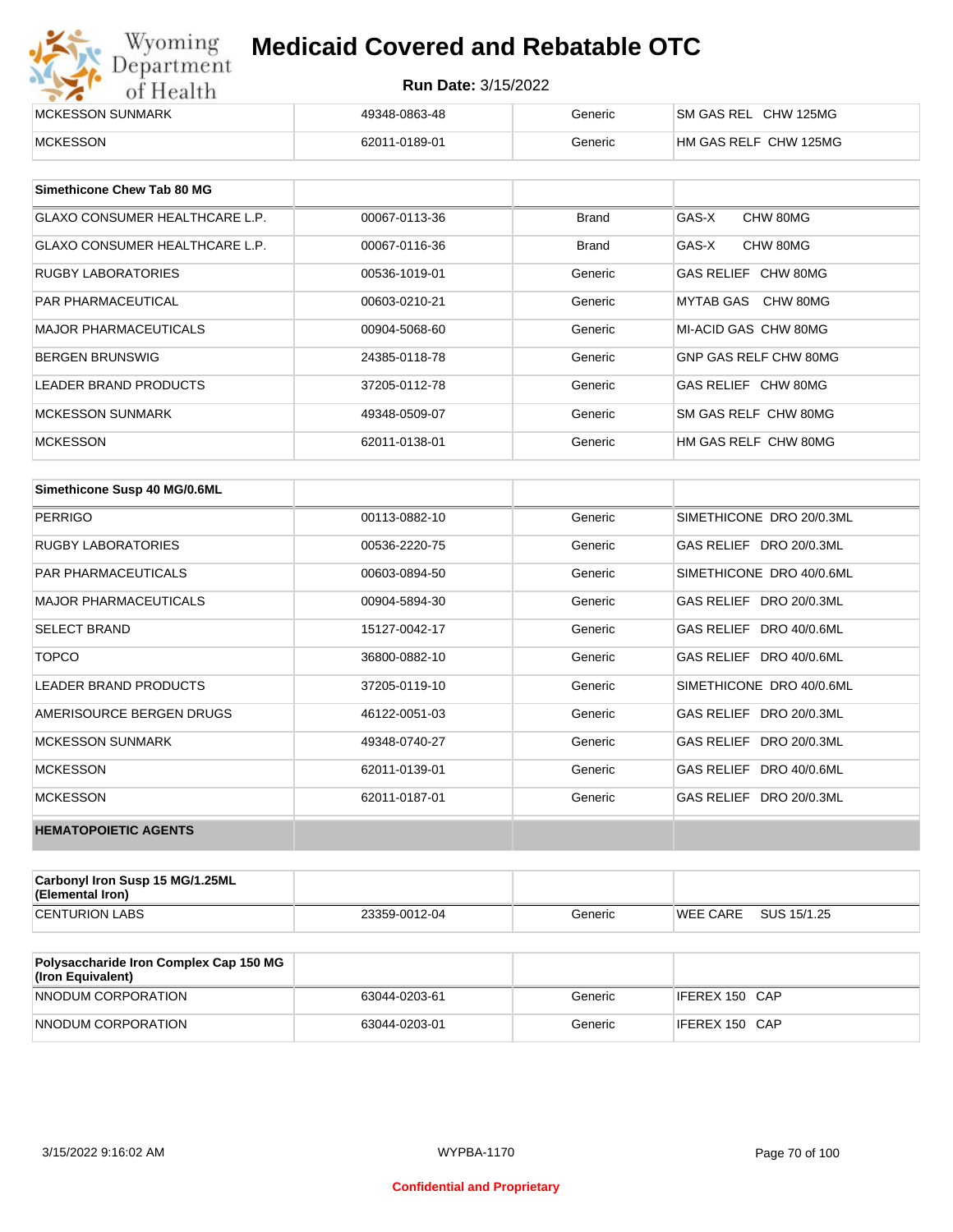

**\*Sodium Phosphates - Enema (Pediatric)\*\*\***

| <b>FLEET PHARMACEUTICALS</b>                                       | 00132-0202-20 | Brand        | ENE PED<br><b>FLEET</b>           |  |  |
|--------------------------------------------------------------------|---------------|--------------|-----------------------------------|--|--|
|                                                                    |               |              |                                   |  |  |
| *Sodium Phosphates - Enema***                                      |               |              |                                   |  |  |
| FLEET PHARMACEUTICALS                                              | 00132-0201-42 | <b>Brand</b> | <b>FLEET</b><br><b>ENE</b>        |  |  |
| FLEET PHARMACEUTICALS                                              | 00132-0201-40 | Brand        | ENE<br><b>FLEET</b>               |  |  |
| FLEET PHARMACEUTICALS                                              | 00132-0201-45 | Brand        | FLEET<br><b>ENE</b>               |  |  |
| <b>RUGBY LABORATORIES</b>                                          | 00536-7415-51 | Generic      | ENEMA READY- ENE - TO-USE         |  |  |
| <b>MAJOR PHARMACEUTICALS</b>                                       | 00904-6320-78 | Generic      | <b>ENEMA READY- ENE-TO-USE</b>    |  |  |
| <b>BERGEN BRUNSWIG</b>                                             | 24385-0039-36 | Generic      | <b>GNP ENEMA ENE</b>              |  |  |
| <b>TOPCO</b>                                                       | 36800-0002-02 | Generic      | <b>ENE SINGLE</b><br><b>ENEMA</b> |  |  |
| <b>TOPCO</b>                                                       | 36800-0002-36 | Generic      | <b>ENE SINGLE</b><br><b>ENEMA</b> |  |  |
| AMERISOURCE BERGEN DRUGS                                           | 46122-0161-36 | Generic      | <b>GNP ENEMA</b><br><b>ENE</b>    |  |  |
| AMERISOURCE BERGEN DRUGS                                           | 46122-0161-28 | Generic      | <b>GNP ENEMA</b><br><b>ENE</b>    |  |  |
| <b>MCKESSON SUNMARK</b>                                            | 49348-0864-20 | Generic      | <b>SM ENEMA</b><br>ENE            |  |  |
| <b>MCKESSON</b>                                                    | 62011-0191-02 | Generic      | <b>HM ENEMA</b><br>ENE R-T-U      |  |  |
| <b>MCKESSON</b>                                                    | 62011-0154-01 | Generic      | <b>HM ENEMA</b><br><b>ENE</b>     |  |  |
| <b>MCKESSON</b>                                                    | 62011-0191-01 | Generic      | <b>HM ENEMA</b><br>ENE R-T-U      |  |  |
|                                                                    |               |              |                                   |  |  |
| <b>Benzocaine-Docusate Sodium Rectal</b><br><b>Enema 20-283 MG</b> |               |              |                                   |  |  |
| <b>ENEMEEZ</b>                                                     | 17433-9877-03 | Brand        | ENEMEEZ PLUS ENE 20-283           |  |  |
| <b>ENEMEEZ</b>                                                     | 17433-9883-05 | Brand        | DOCUSOL PLUS ENE 20-283           |  |  |
|                                                                    |               |              |                                   |  |  |
| <b>Bisacodyl Enema 10 MG/30ML</b>                                  |               |              |                                   |  |  |
| <b>FLEET PHARMACEUTICALS</b>                                       | 00132-0703-36 | <b>Brand</b> | FLEET BISACO ENE 10/30ML          |  |  |
|                                                                    |               |              |                                   |  |  |
| <b>Bisacodyl Suppos 10 MG</b>                                      |               |              |                                   |  |  |
| <b>PADAGIS</b>                                                     | 00574-7050-12 | Generic      | BISACODYL SUP 10MG                |  |  |
| <b>PADAGIS</b>                                                     | 00574-7050-50 | Generic      | BISACODYL SUP 10MG                |  |  |
| COSETTE PHARMACEUTICALS                                            | 00713-0109-01 | Generic      | BISAC-EVAC SUP 10MG               |  |  |
| <b>RUGBY LABORATORIES</b>                                          | 00536-1355-01 | Generic      | LAXATIVE<br>SUP 10MG              |  |  |
| <b>COSETTE PHARMACEUTICALS</b>                                     | 00713-0109-10 | Generic      | BISAC-EVAC SUP 10MG               |  |  |
| COSETTE PHARMACEUTICALS                                            | 00713-0109-12 | Generic      | BISAC-EVAC SUP 10MG               |  |  |
| <b>COSETTE PHARMACEUTICALS</b>                                     | 00713-0109-50 | Generic      | BISAC-EVAC SUP 10MG               |  |  |
| MAJOR PHARMACEUTICALS                                              | 00904-5058-12 | Generic      | <b>BISCOLAX</b><br>SUP 10MG       |  |  |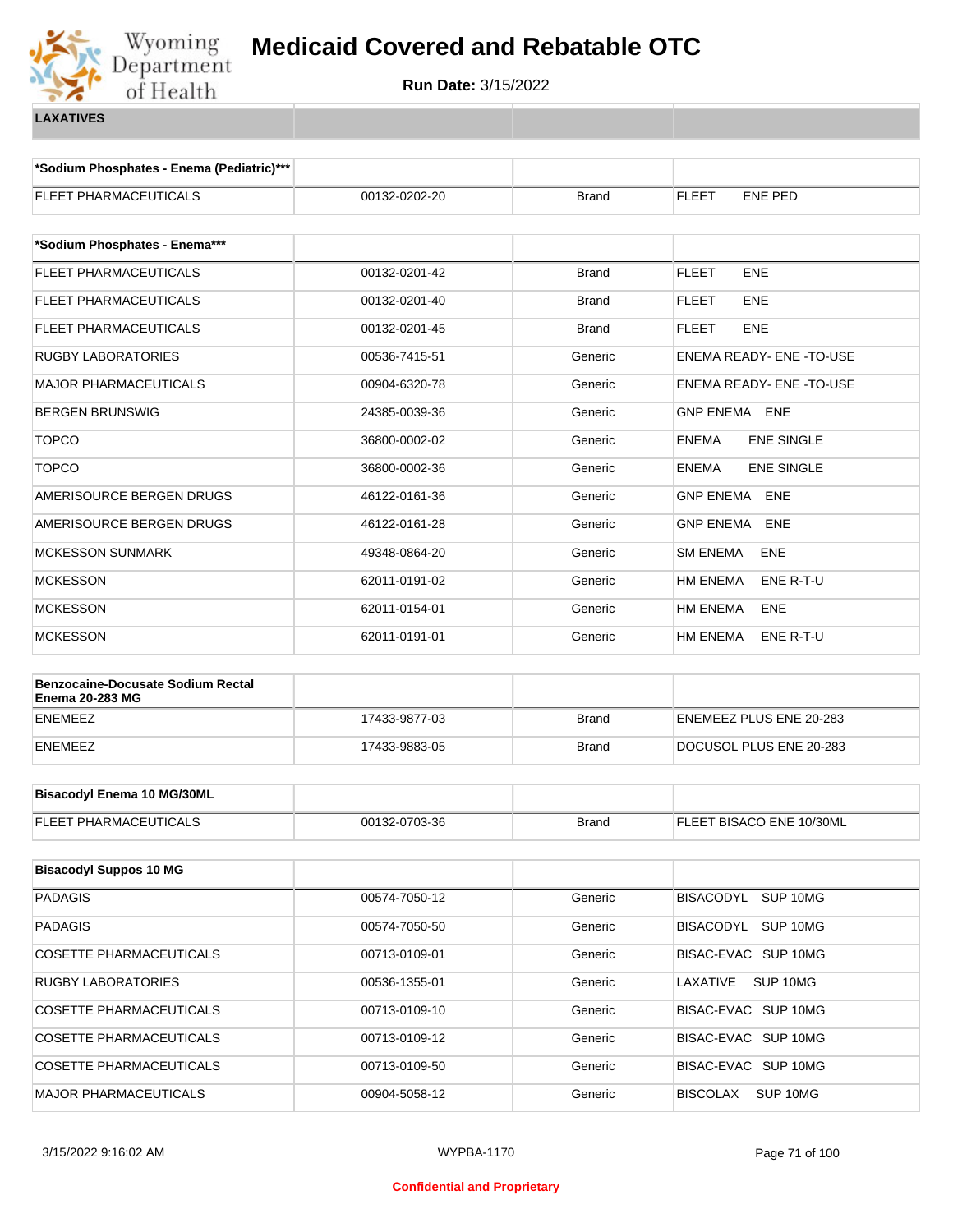| Department<br>of Health                   | <b>Run Date: 3/15/2022</b> |         |                                |
|-------------------------------------------|----------------------------|---------|--------------------------------|
| <b>MAJOR PHARMACEUTICALS</b>              | 00904-5058-60              | Generic | SUP 10MG<br><b>BISCOLAX</b>    |
| <b>RUGBY LABORATORIES</b>                 | 00536-1355-12              | Generic | LAXATIVE<br>SUP 10MG           |
| <b>COSETTE PHARMACEUTICALS</b>            | 00713-0109-05              | Generic | BISAC-EVAC SUP 10MG            |
| <b>COSETTE PHARMACEUTICALS</b>            | 00713-0109-08              | Generic | BISAC-EVAC SUP 10MG            |
| CHAIN DRUG MARKETING ASSOC                | 63868-0328-08              | Generic | QC LAXATIVE SUP 10MG           |
| <b>Bisacodyl Tab Delayed Release 5 MG</b> |                            |         |                                |
| <b>FLEET PHARMACEUTICALS</b>              | 00132-0704-02              | Generic | FLEET LAXATI TAB 5MG EC        |
| RUGBY LABORATORIES                        | 00536-3381-10              | Generic | STIM LAXAT TAB 5MG EC          |
| <b>RUGBY LABORATORIES</b>                 | 00536-3381-01              | Generic | STIM LAXAT TAB 5MG EC          |
| PAR PHARMACEUTICALS                       | 00603-2483-21              | Generic | BISACODYL TAB 5MG EC           |
| <b>MAJOR PHARMACEUTICALS</b>              | 00904-6407-61              | Generic | BISACODYL TAB 5MG EC           |
| <b>SELECT BRAND</b>                       | 15127-0178-07              | Generic | SB BISACODYL TAB 5MG EC        |
| <b>MAJOR PHARMACEUTICALS</b>              | 00904-7927-17              | Generic | BISACODYL TAB 5MG EC           |
| <b>MAJOR PHARMACEUTICALS</b>              | 00904-7927-60              | Generic | BISACODYL TAB 5MG EC           |
| <b>MAJOR PHARMACEUTICALS</b>              | 00904-7927-80              | Generic | BISACODYL TAB 5MG EC           |
| <b>BERGEN BRUNSWIG</b>                    | 24385-0903-63              | Generic | <b>GNP LAXATIVE TAB 5MG EC</b> |
| <b>BERGEN BRUNSWIG</b>                    | 24385-0193-65              | Generic | <b>GNP LAXATIVE TAB 5MG EC</b> |
| <b>BERGEN BRUNSWIG</b>                    | 24385-0903-78              | Generic | GNP BISA-LAX TAB 5MG EC        |
| <b>TOPCO</b>                              | 36800-0086-63              | Generic | LAXATIVE<br>TAB 5MG EC         |
| LEADER BRAND PRODUCTS                     | 37205-0298-65              | Generic | FEMININE LAX TAB 5MG EC        |
| <b>TOPCO</b>                              | 36800-0174-65              | Generic | WOMANS LAXAT TAB 5MG EC        |
| <b>LEADER BRAND PRODUCTS</b>              | 37205-0128-63              | Generic | BISACODYL TAB 5MG EC           |
| <b>MCKESSON SUNMARK</b>                   | 49348-0920-44              | Generic | WOMENS LAXAT TAB 5MG EC        |
| <b>MCKESSON SUNMARK</b>                   | 49348-0599-05              | Generic | SM LAXATIVE TAB 5MG EC         |
| TIME-CAP LABS                             | 49483-0003-10              | Generic | BISACODYL TAB 5MG EC           |
| TIME-CAP LABS                             | 49483-0003-01              | Generic | BISACODYL TAB 5MG EC           |
| AUBURN PHARMACEUTICAL                     | 62107-0030-01              | Generic | <b>DUCODYL</b><br>TAB 5MG EC   |
| AUBURN PHARMACEUTICAL                     | 62107-0030-10              | Generic | <b>DUCODYL</b><br>TAB 5MG EC   |
| <b>MCKESSON</b>                           | 62011-0159-01              | Generic | HM LAXATIVE TAB 5MG EC         |

| Calcium Forveal Dophin Tap 023 MG |               |         |                               |
|-----------------------------------|---------------|---------|-------------------------------|
| PERRIGO                           | 00113-0477-75 | Generic | FIBER LAXATV TAB 625MG        |
| RUGBY LABORATORIES                | 00536-4306-05 | Generic | <b>TAB 625MG</b><br>FIBER-LAX |
| RUGBY LABORATORIES                | 00536-4306-08 | Generic | FIBER-LAX<br><b>TAB 625MG</b> |
| KONSYL PHARMACEUTICAL             | 00224-0500-80 | Generic | KONSYL FIBER TAB 625MG        |
| RUGBY LABORATORIES                | 00536-4306-11 | Generic | FIBER-LAX<br><b>TAB 625MG</b> |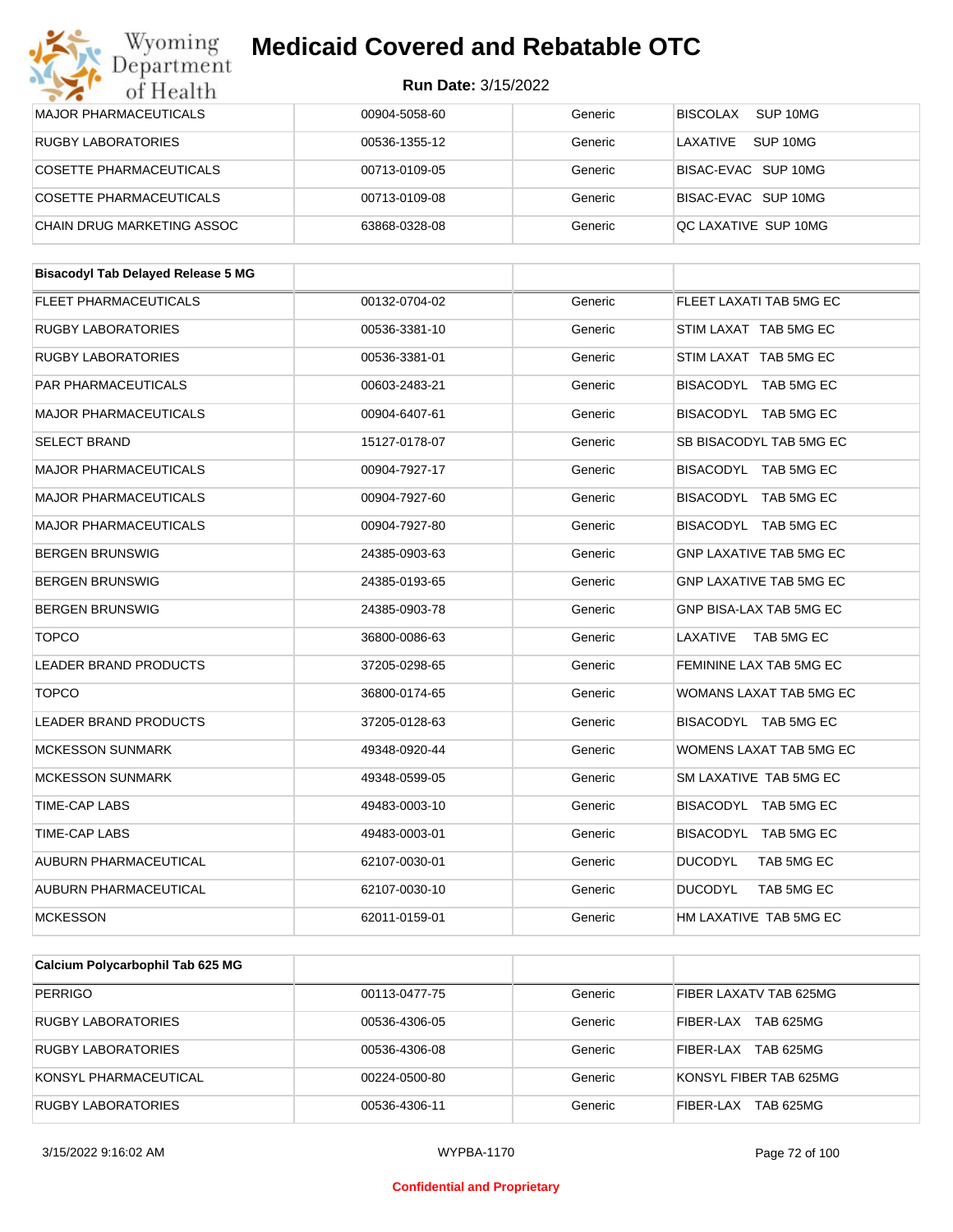| Wyoming<br><b>Medicaid Covered and Rebatable OTC</b><br>Department |                            |         |                                  |  |
|--------------------------------------------------------------------|----------------------------|---------|----------------------------------|--|
| of Health                                                          | <b>Run Date: 3/15/2022</b> |         |                                  |  |
| <b>MAJOR PHARMACEUTICALS</b>                                       | 00904-2500-91              | Generic | <b>FIBER</b><br><b>TAB 625MG</b> |  |
| KONSYL PHARMACEUTICAL                                              | 00224-0500-90              | Generic | KONSYL FIBER TAB 625MG           |  |
| <b>TOPCO</b>                                                       | 36800-0477-75              | Generic | FIBER LAXATV TAB 625MG           |  |
| <b>TOPCO</b>                                                       | 36800-0477-92              | Generic | FIBER LAXATV TAB 625MG           |  |
| <b>BERGEN BRUNSWIG</b>                                             | 24385-0125-76              | Generic | TAB 625MG<br>FIBER-CAPS          |  |
| LEADER BRAND PRODUCTS                                              | 37205-0213-75              | Generic | FIBER LAXATV TAB 625MG           |  |
| <b>MCKESSON SUNMARK</b>                                            | 49348-0759-13              | Generic | FIBER LAXATV TAB 625MG           |  |

| Castor Oil 100%          |               |         |                               |
|--------------------------|---------------|---------|-------------------------------|
| <b>IMCKESSON SUNMARK</b> | 49348-0016-36 | Generic | OIL 100%<br><b>ISM CASTOR</b> |

| Docusate Calcium Cap 240 MG  |               |         |                             |
|------------------------------|---------------|---------|-----------------------------|
| RUGBY LABORATORIES           | 00536-1065-01 | Generic | STOOL SOFTNR CAP 240MG      |
| <b>RUGBY LABORATORIES</b>    | 00536-1065-05 | Generic | STOOL SOFTNR CAP 240MG      |
| <b>MAJOR PHARMACEUTICALS</b> | 00904-5779-40 | Generic | KAO-TIN<br><b>CAP 240MG</b> |
| <b>RUGBY LABORATORIES</b>    | 00536-3755-01 | Generic | STOOL SOFTNR CAP 240MG      |
| <b>RUGBY LABORATORIES</b>    | 00536-3755-05 | Generic | STOOL SOFTNR CAP 240MG      |
| <b>RUGBY LABORATORIES</b>    | 00536-3755-10 | Generic | STOOL SOFTNR CAP 240MG      |
| <b>MAJOR PHARMACEUTICALS</b> | 00904-6459-59 | Generic | <b>CAP 240MG</b><br>KAO-TIN |
| <b>MAJOR PHARMACEUTICALS</b> | 00904-5779-60 | Generic | <b>CAP 240MG</b><br>KAO-TIN |
| <b>BERGEN BRUNSWIG</b>       | 24385-0435-78 | Generic | DOCUSATE CAL CAP 240MG      |
| <b>MCKESSON SUNMARK</b>      | 49348-0280-10 | Generic | DOCUSATE CAL CAP 240MG      |

| Docusate Sodium Cap 100 MG   |               |         |                              |
|------------------------------|---------------|---------|------------------------------|
| <b>FLEET PHARMACEUTICALS</b> | 00132-0751-60 | Generic | CAP 100MG<br>SOF-LAX         |
| <b>PERRIGO</b>               | 00113-0486-72 | Generic | STOOL SOFTNR CAP 100MG       |
| <b>PAR PHARMACEUTICALS</b>   | 00603-0150-21 | Generic | <b>DOCQLACE</b><br>CAP 100MG |
| <b>PAR PHARMACEUTICALS</b>   | 00603-0150-32 | Generic | DOCQLACE<br>CAP 100MG        |
| <b>RUGBY LABORATORIES</b>    | 00536-1062-10 | Generic | STOOL SOFTNR CAP 100MG       |
| <b>RUGBY LABORATORIES</b>    | 00536-3756-10 | Generic | STOOL SOFTNR CAP 100MG       |
| <b>RUGBY LABORATORIES</b>    | 00536-3756-01 | Generic | STOOL SOFTNR CAP 100MG       |
| <b>MAJOR PHARMACEUTICALS</b> | 00904-6457-80 | Generic | CAP 100MG<br>DOK.            |
| <b>RUGBY LABORATORIES</b>    | 00536-1062-29 | Generic | STOOL SOFTNR CAP 100MG       |
| <b>MAJOR PHARMACEUTICALS</b> | 00904-2244-61 | Generic | DOK.<br>CAP 100MG            |
| <b>MAJOR PHARMACEUTICALS</b> | 00904-6457-60 | Generic | DOK.<br>CAP 100MG            |
| <b>MAJOR PHARMACEUTICALS</b> | 00904-7889-59 | Generic | <b>DOK</b><br>CAP 100MG      |
| <b>MAJOR PHARMACEUTICALS</b> | 00904-7889-80 | Generic | DOK.<br>CAP 100MG            |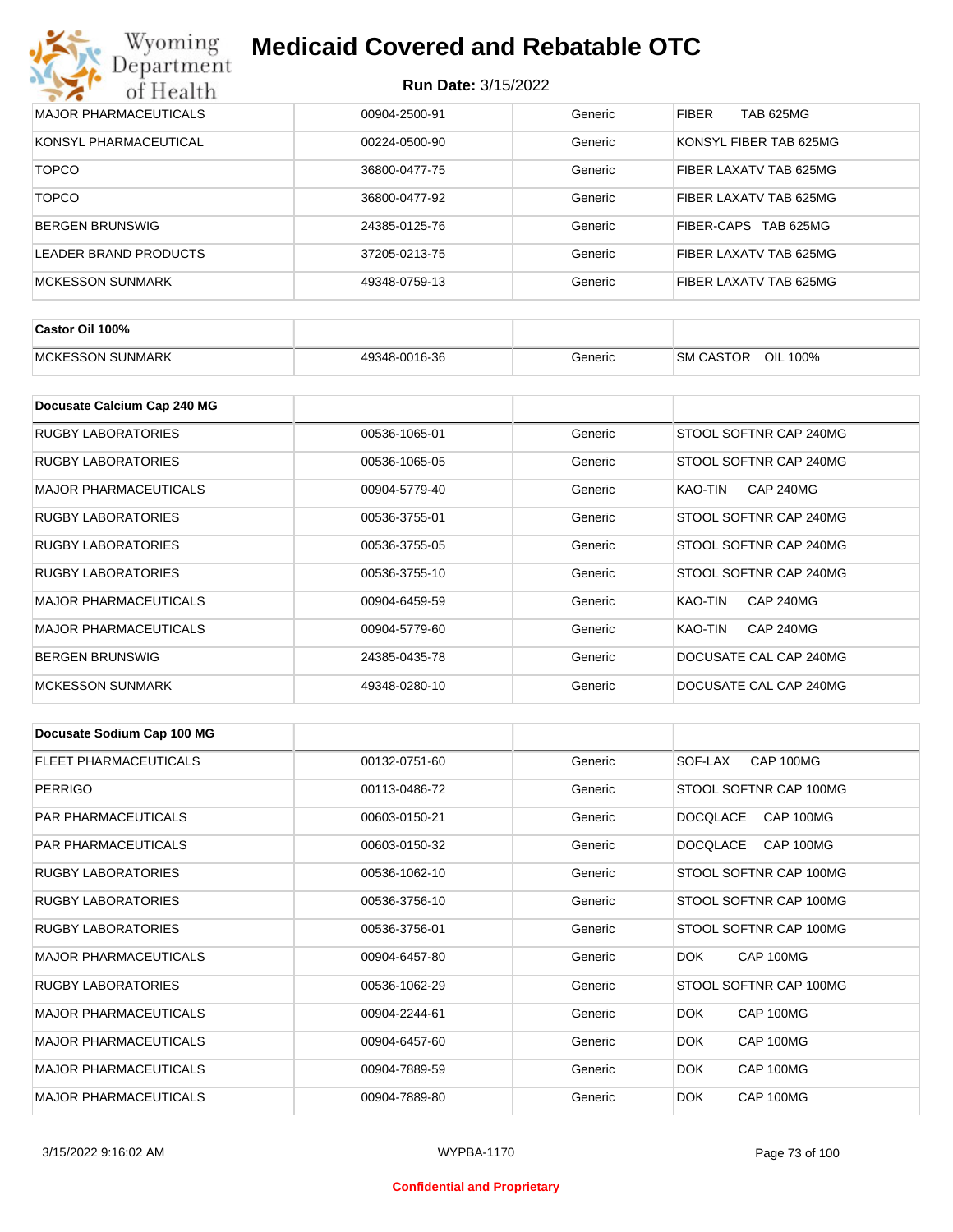| Wyoming<br>Department        | <b>Medicaid Covered and Rebatable OTC</b> |              |                             |
|------------------------------|-------------------------------------------|--------------|-----------------------------|
| of Health                    | <b>Run Date: 3/15/2022</b>                |              |                             |
| PHARBEST PHARMACEUTICALS     | 16103-0384-11                             | Generic      | DOCUSATE SOD CAP 100MG      |
| <b>MAJOR PHARMACEUTICALS</b> | 00904-7889-60                             | Generic      | CAP 100MG<br>DOK.           |
| PHARBEST PHARMACEUTICALS     | 16103-0384-08                             | Generic      | DOCUSATE SOD CAP 100MG      |
| <b>BERGEN BRUNSWIG</b>       | 24385-0436-78                             | Generic      | STOOL SOFTNR CAP 100MG      |
| <b>TOPCO</b>                 | 36800-0486-72                             | Generic      | STOOL SOFTNR CAP 100MG      |
| <b>TOPCO</b>                 | 36800-0486-78                             | Generic      | STOOL SOFTNR CAP 100MG      |
| <b>SELECT BRAND</b>          | 15127-0288-10                             | Generic      | DOCUSATE SOD CAP 100MG      |
| <b>PADAGIS</b>               | 45802-0486-78                             | Generic      | DOCUSATE SOD CAP 100MG      |
| AMERISOURCE BERGEN DRUGS     | 46122-0231-72                             | Generic      | STOOL SOFTNR CAP 100MG      |
| AMERISOURCE BERGEN DRUGS     | 46122-0231-78                             | Generic      | STOOL SOFTNR CAP 100MG      |
| <b>MCKESSON SUNMARK</b>      | 49348-0483-10                             | Generic      | STOOL SOFTNR CAP 100MG      |
| <b>MCKESSON SUNMARK</b>      | 49348-0616-90                             | Generic      | STOOL SOFTNR CAP 100MG      |
| <b>MCKESSON SUNMARK</b>      | 49348-0483-19                             | Generic      | STOOL SOFTNR CAP 100MG      |
| <b>MCKESSON SUNMARK</b>      | 49348-0058-19                             | Generic      | STOOL SOFTNR CAP 100MG      |
| <b>MCKESSON SUNMARK</b>      | 49348-0483-90                             | Generic      | STOOL SOFTNR CAP 100MG      |
| <b>MCKESSON SUNMARK</b>      | 49348-0917-05                             | Generic      | STOOL SOFTNR CAP 100MG      |
| <b>MCKESSON</b>              | 62011-0163-03                             | Generic      | STOOL SOFTNR CAP 100MG      |
| AMERICAN HEALTH PACKAGING    | 62584-0683-11                             | Generic      | DOCUSATE SOD CAP 100MG      |
| AUBURN PHARMACEUTICAL        | 62107-0033-01                             | Generic      | CAP 100MG<br><b>DOCUSIL</b> |
| AUBURN PHARMACEUTICAL        | 62107-0033-10                             | Generic      | <b>DOCUSIL</b><br>CAP 100MG |
| <b>MCKESSON</b>              | 62011-0224-01                             | Generic      | STOOL SOFTNR CAP 100MG      |
| <b>SKY PACKAGING</b>         | 63739-0478-01                             | Generic      | DOCUSATE SOD CAP 100MG      |
| <b>SKY PACKAGING</b>         | 63739-0478-10                             | Generic      | DOCUSATE SOD CAP 100MG      |
| AMERICAN HEALTH PACKAGING    | 62584-0683-01                             | Generic      | DOCUSATE SOD CAP 100MG      |
| <b>SDA LABORATORIES INC</b>  | 66424-0030-10                             | Generic      | STOOL SOFTNR CAP 100MG      |
| AVRIO HEALTH LP              | 67618-0101-10                             | Brand        | <b>COLACE</b><br>CAP 100MG  |
| AVRIO HEALTH LP              | 67618-0101-52                             | Brand        | <b>COLACE</b><br>CAP 100MG  |
| AVRIO HEALTH LP              | 67618-0101-30                             | Brand        | <b>COLACE</b><br>CAP 100MG  |
| AVRIO HEALTH LP              | 67618-0101-60                             | <b>Brand</b> | <b>COLACE</b><br>CAP 100MG  |
| Docusate Sodium Cap 250 MG   |                                           |              |                             |

| Docusate Sodium Cap 250 MG   |               |         |                         |
|------------------------------|---------------|---------|-------------------------|
| <b>RUGBY LABORATORIES</b>    | 00536-1064-01 | Generic | STOOL SOFTNR CAP 250MG  |
| <b>RUGBY LABORATORIES</b>    | 00536-3757-10 | Generic | STOOL SOFTNR CAP 250MG  |
| <b>MAJOR PHARMACEUTICALS</b> | 00904-6458-59 | Generic | <b>CAP 250MG</b><br>DOK |
| <b>RUGBY LABORATORIES</b>    | 00536-1064-10 | Generic | STOOL SOFTNR CAP 250MG  |
| <b>RUGBY LABORATORIES</b>    | 00536-3757-01 | Generic | STOOL SOFTNR CAP 250MG  |
| <b>MAJOR PHARMACEUTICALS</b> | 00904-7891-59 | Generic | <b>CAP 250MG</b><br>DOK |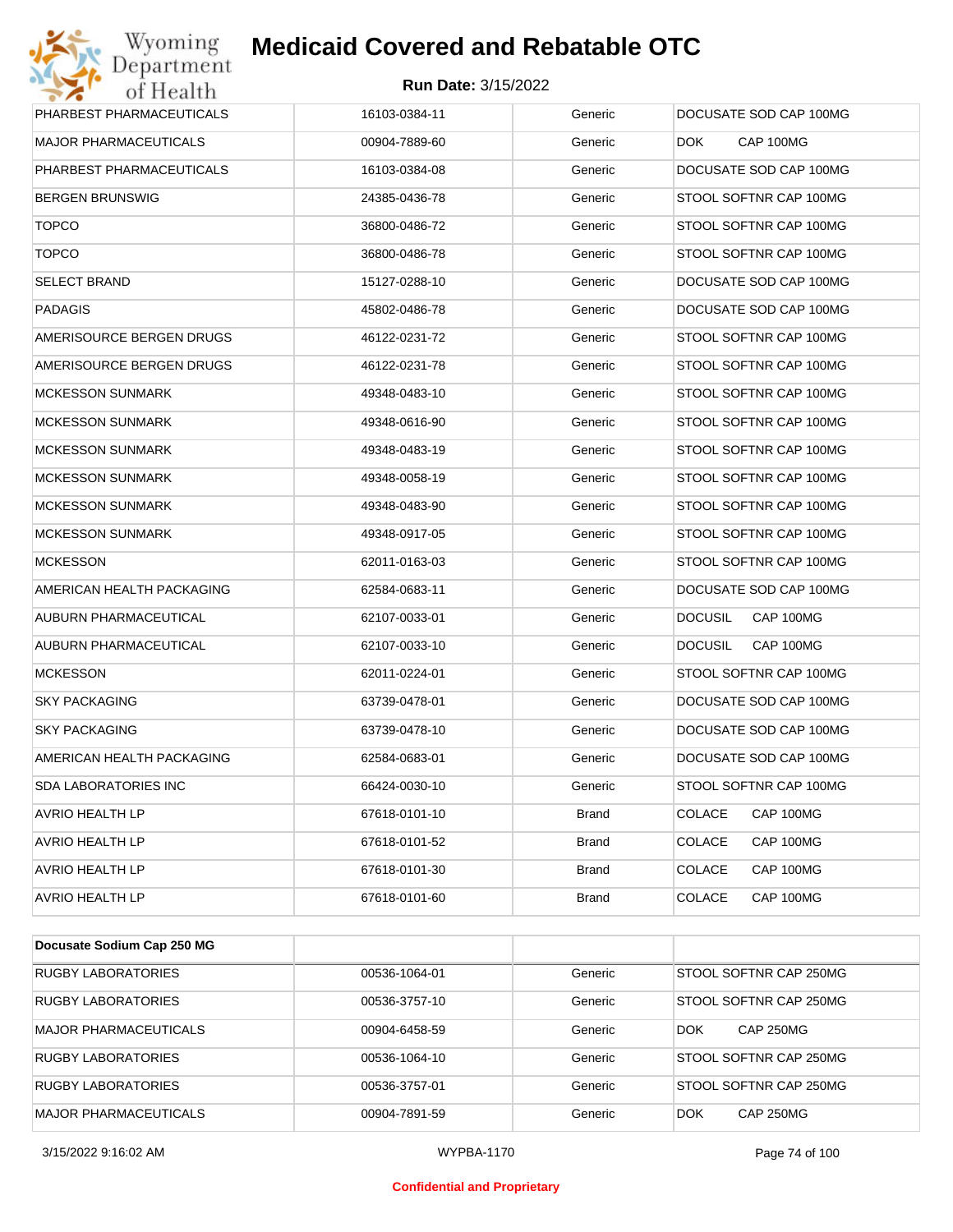|  |  | <b>Run Date: 3/15/2022</b> |  |  |
|--|--|----------------------------|--|--|
|--|--|----------------------------|--|--|

| Wyoming<br>Department                                        | <b>Medicaid Covered and Rebatable OTC</b> |              |                                |
|--------------------------------------------------------------|-------------------------------------------|--------------|--------------------------------|
| of Health                                                    | <b>Run Date: 3/15/2022</b>                |              |                                |
| <b>BERGEN BRUNSWIG</b>                                       | 24385-0443-78                             | Generic      | STOOL SOFTNR CAP 250MG         |
| AMERISOURCE BERGEN DRUGS                                     | 46122-0263-78                             | Generic      | STOOL SOFTNR CAP 250MG         |
| <b>MCKESSON SUNMARK</b>                                      | 49348-0714-10                             | Generic      | STOOL SOFTNR CAP 250MG         |
| <b>MCKESSON</b>                                              | 62011-0164-01                             | Generic      | STOOL SOFTNR CAP 250MG         |
| <b>MCKESSON</b>                                              | 62011-0244-01                             | Generic      | STOOL SOFTNR CAP 250MG         |
| Docusate Sodium Cap 50 MG                                    |                                           |              |                                |
| <b>AVRIO HEALTH LP</b>                                       | 67618-0109-28                             | <b>Brand</b> | COLACE CLEAR CAP 50 MG         |
| PURDUE PRODUCTS LP                                           | 67618-0100-30                             | <b>Brand</b> | <b>COLACE</b><br>CAP 50MG      |
| PURDUE PRODUCTS LP                                           | 67618-0100-60                             | <b>Brand</b> | <b>COLACE</b><br>CAP 50MG      |
| Docusate Sodium Enema 100 MG/5ML                             |                                           |              |                                |
| ENEMEEZ                                                      | 17433-9884-05                             | <b>Brand</b> | DOCUSOL KIDS ENE 100MG/5M      |
| Docusate Sodium Enema 283 MG/5ML                             |                                           |              |                                |
| ENEMEEZ                                                      | 17433-9878-05                             | Generic      | <b>DOCUSOL MINI ENE</b>        |
| ENEMEEZ                                                      | 17433-9876-03                             | Generic      | <b>ENEMEEZ MINI ENE</b>        |
| Docusate Sodium Liquid 150 MG/15ML                           |                                           |              |                                |
| PHARMACEUTICAL ASSOCIATES                                    | 00121-0544-10                             | Generic      | DOCUSATE SOD LIQ 50MG/5ML      |
| <b>RUGBY LABORATORIES</b>                                    | 00536-0590-85                             | Generic      | <b>DIOCTO</b><br>LIQ 50MG/5ML  |
| SILARX                                                       | 54838-0116-80                             | Generic      | <b>SILACE</b><br>LIQ 10MG/ML   |
| HI-TECH                                                      | 50383-0771-10                             | Generic      | DOCU<br>LIQ 50MG/5ML           |
| HI-TECH                                                      | 50383-0771-11                             | Generic      | DOCU<br>LIQ 50MG/5ML           |
| HI-TECH                                                      | 50383-0771-16                             | Generic      | <b>DOCU</b><br>LIQ 50MG/5ML    |
| Docusate Sodium Liquid 50 MG/15ML                            |                                           |              |                                |
| FLEET PHARMACEUTICALS                                        | 00132-0106-24                             | <b>Brand</b> | PEDIA-LAX LIQ 50MG             |
| Docusate Sodium Syrup 60 MG/15ML                             |                                           |              |                                |
| <b>RUGBY LABORATORIES</b>                                    | 00536-1001-85                             | Generic      | <b>DIOCTO</b><br>SYP 60/15ML   |
| <b>SILARX</b>                                                | 54838-0107-80                             | Generic      | <b>SILACE</b><br>SYP 60/15ML   |
| Docusate Sodium Tab 100 MG                                   |                                           |              |                                |
| <b>MAJOR PHARMACEUTICALS</b>                                 | 00904-5869-60                             | Generic      | <b>TAB 100MG</b><br><b>DOK</b> |
|                                                              |                                           |              |                                |
| Glycerin Enema Adult 5.4 GM/Average<br><b>Delivered Dose</b> |                                           |              |                                |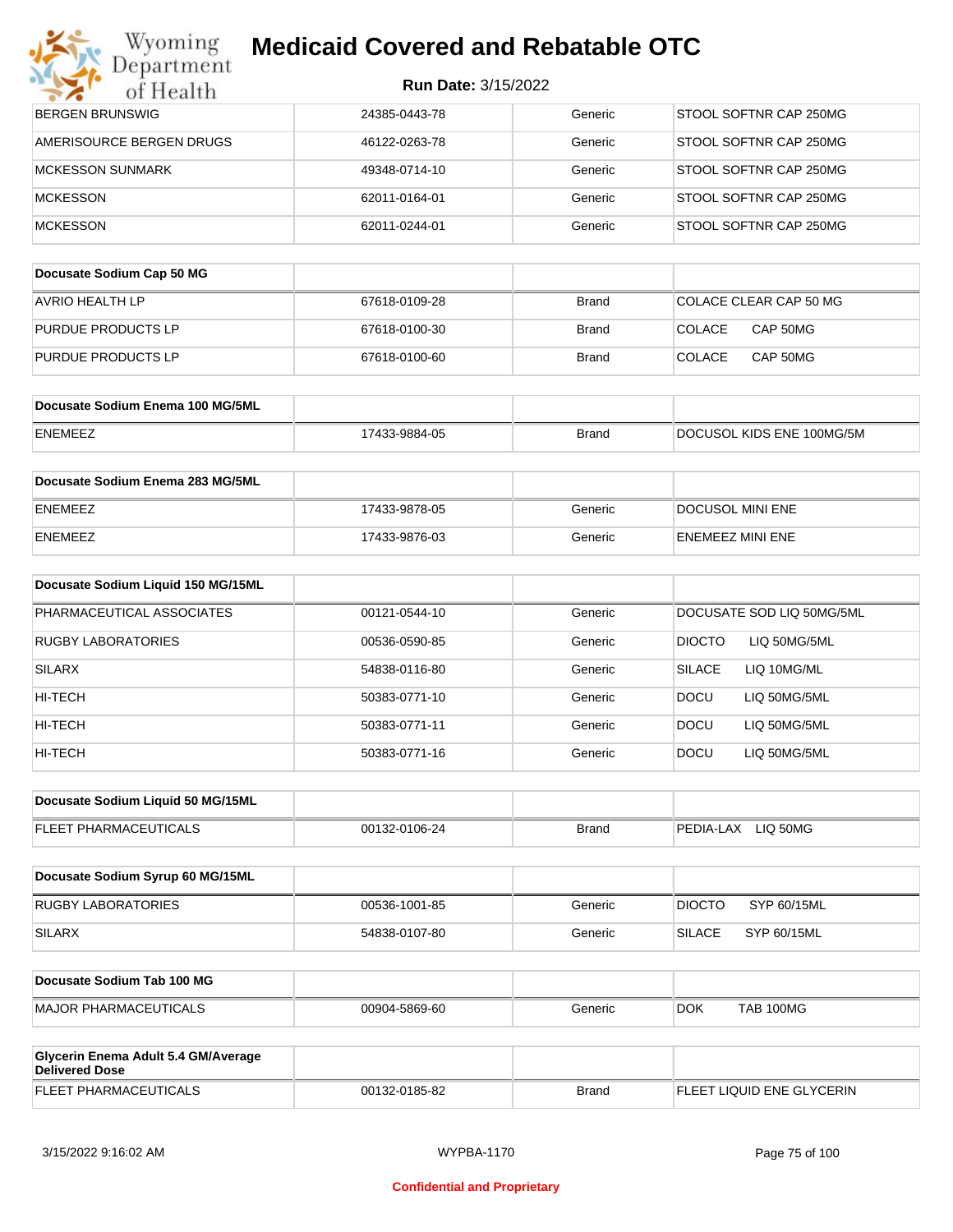

# **Medicaid Covered and Rebatable OTC**

**Run Date:** 3/15/2022

| Glycerin Liquid Suppos 2.8 GM (2.7 ML) |               |              |                                       |
|----------------------------------------|---------------|--------------|---------------------------------------|
| FLEET PHARMACEUTICALS                  | 00132-0190-12 | <b>Brand</b> | PEDIA-LAX SUP 2.8GM                   |
| <b>Glycerin Suppos 1 GM</b>            |               |              |                                       |
|                                        |               |              |                                       |
| <b>FLEET PHARMACEUTICALS</b>           | 00132-0081-12 | <b>Brand</b> | PEDIA-LAX SUP 1GM                     |
| <b>Glycerin Suppos 1.2 GM</b>          |               |              |                                       |
|                                        |               |              |                                       |
| G & W LABS                             | 00713-0102-26 | Generic      | GLYCERIN PED SUP 1.2GM                |
| <b>COSETTE PHARMACEUTICALS</b>         | 00713-0102-09 | Generic      | SANI-SUPP SUP PEDIATRI                |
| <b>COSETTE PHARMACEUTICALS</b>         | 00713-0102-25 | Generic      | SANI-SUPP SUP PEDIATRI                |
| G & W LABS                             | 00713-0102-13 | Generic      | GLYCERIN PED SUP 1.2GM                |
|                                        |               |              |                                       |
| <b>Glycerin Suppos 2 GM</b>            |               |              |                                       |
| FLEET PHARMACEUTICALS                  | 00132-0079-12 | Generic      | SUP <sub>2GM</sub><br><b>GLYCERIN</b> |
| FLEET PHARMACEUTICALS                  | 00132-0079-24 | Generic      | SUP <sub>2GM</sub><br><b>GLYCERIN</b> |
| FLEET PHARMACEUTICALS                  | 00132-0079-50 | Generic      | SUP <sub>2GM</sub><br><b>GLYCERIN</b> |
| <b>COSETTE PHARMACEUTICALS</b>         | 00713-0101-25 | Generic      | SANI-SUPP<br><b>SUP ADULT</b>         |
| <b>COSETTE PHARMACEUTICALS</b>         | 00713-0101-09 | Generic      | SANI-SUPP<br><b>SUP ADULT</b>         |
| <b>Glycerin Suppos 2.1 GM</b>          |               |              |                                       |
|                                        |               |              |                                       |
| G & W LABS                             | 00713-0101-02 | Generic      | <b>SUP 2.1GM</b><br><b>GLYCERIN</b>   |
| G & W LABS                             | 00713-0101-13 | Generic      | <b>GLYCERIN</b><br><b>SUP 2.1GM</b>   |
| G & W LABS                             | 00713-0101-26 | Generic      | <b>GLYCERIN</b><br><b>SUP 2.1GM</b>   |
| G & W LABS                             | 00713-0101-51 | Generic      | <b>GLYCERIN</b><br><b>SUP 2.1GM</b>   |
| <b>Magnesium Citrate Soln</b>          |               |              |                                       |
|                                        |               |              |                                       |
| MAJOR PHARMACEUTICALS                  | 00904-6304-77 | Generic      | MAG CITRATE SOL LEMON                 |
| <b>BERGEN BRUNSWIG</b>                 | 24385-0675-10 | Generic      | MAG CITRATE SOL LEMON                 |
| <b>BERGEN BRUNSWIG</b>                 | 24385-0910-10 | Generic      | MAG CITRATE SOL CHERRY                |
| <b>MCKESSON SUNMARK</b>                | 49348-0696-49 | Generic      | MAG CITRATE SOL LEMON                 |
| <b>MCKESSON SUNMARK</b>                | 49348-0504-49 | Generic      | MAG CITRATE SOL CHERRY                |
| <b>MCKESSON</b>                        | 62011-0166-01 | Generic      | MAG CITRATE SOL LEMON                 |
| CHAIN DRUG MARKETING ASSOC             | 63868-0935-10 | Generic      | MAG CITRATE SOL LEMON                 |
| CHAIN DRUG MARKETING ASSOC             | 63868-0934-10 | Generic      | MAG CITRATE SOL CHERRY                |
|                                        |               |              |                                       |
| Magnesium Hydroxide Chew Tab 400 MG    |               |              |                                       |
| FLEET PHARMACEUTICALS                  | 00132-0655-01 | <b>Brand</b> | PEDIA-LAX CHW 400MG                   |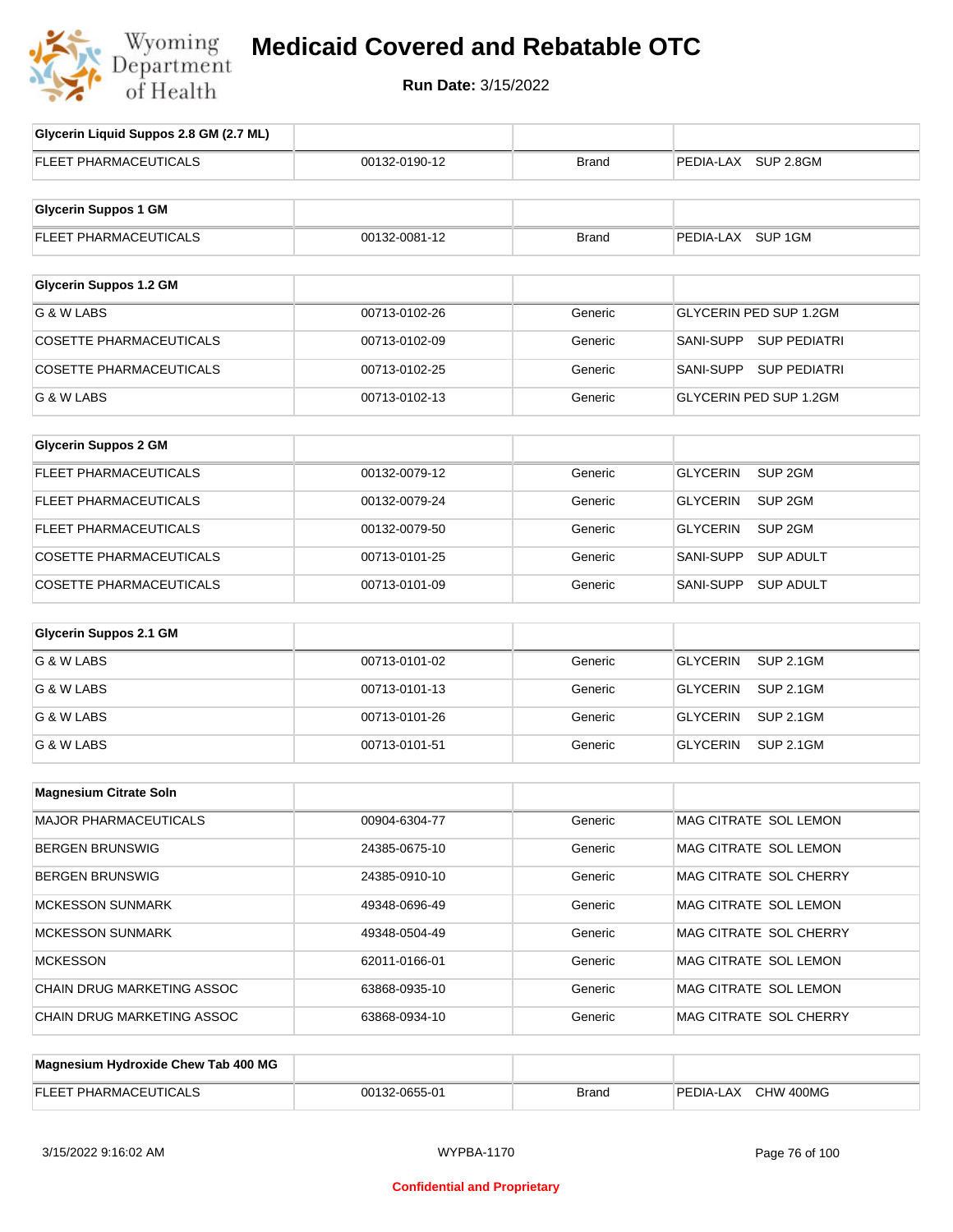

| Magnesium Hydroxide Susp 400 MG/5ML |               |         |                           |
|-------------------------------------|---------------|---------|---------------------------|
| <b>PERRIGO</b>                      | 00113-0396-40 | Generic | <b>MILK OF MAGN SUS</b>   |
| PHARMACEUTICAL ASSOCIATES           | 00121-0431-30 | Generic | MILK OF MAGN SUS          |
| <b>PERRIGO</b>                      | 00113-0332-40 | Generic | MILK OF MAGN SUS FRSH MNT |
| <b>RUGBY LABORATORIES</b>           | 00536-2470-85 | Generic | <b>MILK OF MAGN SUS</b>   |
| <b>MAJOR PHARMACEUTICALS</b>        | 00904-0788-14 | Generic | MILK OF MAGN SUS 1200/15  |
| <b>MAJOR PHARMACEUTICALS</b>        | 00904-0789-14 | Generic | MILK OF MAGN SUS MINT     |
| <b>MAJOR PHARMACEUTICALS</b>        | 00904-0788-16 | Generic | MILK OF MAGN SUS 1200/15  |
| <b>RUGBY LABORATORIES</b>           | 00536-2470-83 | Generic | MILK OF MAGN SUS          |
| <b>SELECT BRAND</b>                 | 15127-0835-73 | Generic | SB MILK MAGN SUS MINT     |
| <b>SELECT BRAND</b>                 | 15127-0833-73 | Generic | <b>SB MILK MAGN SUS</b>   |
| <b>BERGEN BRUNSWIG</b>              | 24385-0332-40 | Generic | <b>GNP MILK MAG SUS</b>   |
| <b>TOPCO</b>                        | 36800-0949-40 | Generic | MILK OF MAGN SUS CHERRY   |
| <b>LEADER BRAND PRODUCTS</b>        | 37205-0833-40 | Generic | MILK OF MAGN SUS 400/5ML  |
| <b>TOPCO</b>                        | 36800-0332-40 | Generic | MILK OF MAGN SUS 1200/15  |
| <b>BERGEN BRUNSWIG</b>              | 24385-0396-40 | Generic | <b>GNP MILK MAG SUS</b>   |
| <b>BERGEN BRUNSWIG</b>              | 24385-0608-40 | Generic | <b>GNP MILK MAG SUS</b>   |
| <b>TOPCO</b>                        | 36800-0396-40 | Generic | <b>MILK OF MAGN SUS</b>   |
| <b>LEADER BRAND PRODUCTS</b>        | 37205-0834-40 | Generic | MILK OF MAGN SUS MINT     |
| <b>MCKESSON SUNMARK</b>             | 49348-0307-39 | Generic | MILK OF MAGN SUS 1200/15  |
| <b>MCKESSON</b>                     | 62011-0123-01 | Generic | MILK OF MAGN SUS 400/5ML  |
| <b>MCKESSON</b>                     | 62011-0124-01 | Generic | MILK OF MAGN SUS 400/5ML  |
| <b>CHAIN DRUG MARKETING ASSOC</b>   | 63868-0787-57 | Generic | MILK OF MAGN SUS 400/5ML  |
| CHAIN DRUG MARKETING ASSOC          | 63868-0310-12 | Generic | MILK OF MAGN SUS 400/5ML  |
| <b>CHAIN DRUG MARKETING ASSOC</b>   | 63868-0788-57 | Generic | MILK OF MAGN SUS 400/5ML  |
|                                     |               |         |                           |

| Magnesium Hydroxide Susp Concentrate<br><b>2400 MG/10ML</b> |               |         |                         |
|-------------------------------------------------------------|---------------|---------|-------------------------|
| <b>HIKMA</b>                                                | 00054-3567-49 | Generic | MILK OF MAGN SUS 2400MG |
| <b>HIKMA</b>                                                | 00054-3567-61 | Generic | MILK OF MAGN SUS 2400MG |
| PHARMACEUTICAL ASSOCIATES                                   | 00121-0527-10 | Generic | MILK OF MAGN SUS 2400MG |

| <b>Magnesium Sulfate Oral Granules</b> |               |         |                                     |
|----------------------------------------|---------------|---------|-------------------------------------|
| <b>BERGEN BRUNSWIG</b>                 | 24385-0807-01 | Generic | <b>GNP EPSOM</b><br>GRA SALT        |
| <b>BERGEN BRUNSWIG</b>                 | 24385-0807-04 | Generic | <b>GNP EPSOM</b><br><b>GRA SALT</b> |
| MCKESSON SUNMARK                       | 49348-0018-75 | Generic | GRA SALT<br><b>SM EPSOM</b>         |
| MCKESSON SUNMARK                       | 49348-0018-63 | Generic | <b>SM EPSOM</b><br>GRA SALT         |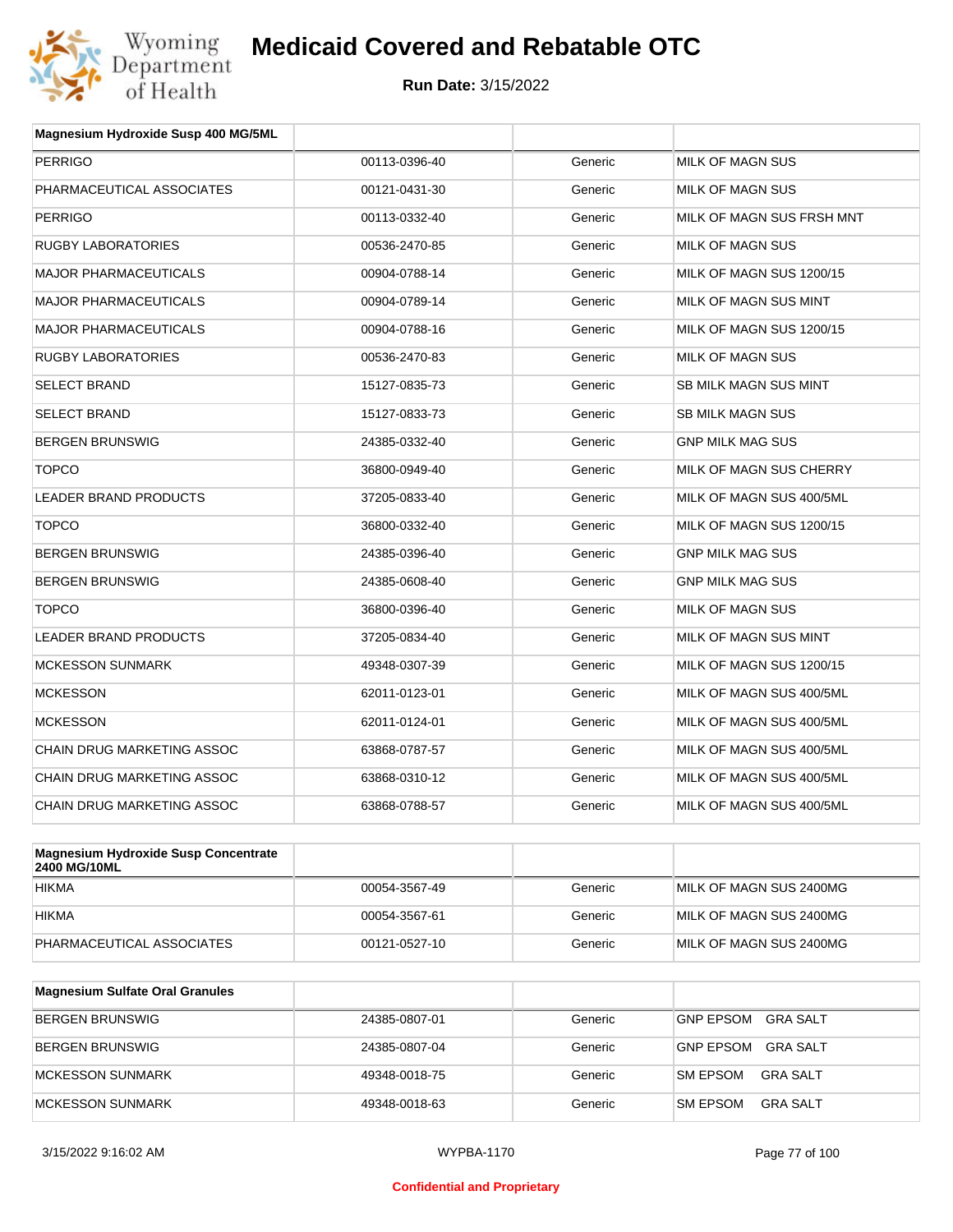

| <b>Methylcellulose Powder Laxative</b>        |               |              |                                        |  |
|-----------------------------------------------|---------------|--------------|----------------------------------------|--|
| GLAXO CONSUMER HEALTHCARE L.P.                | 00135-0090-70 | <b>Brand</b> | POW SF ORANG<br><b>CITRUCEL</b>        |  |
| GLAXO CONSUMER HEALTHCARE L.P.                | 00135-0090-74 | Brand        | <b>CITRUCEL</b><br>POW SF ORANG        |  |
| GLAXO CONSUMER HEALTHCARE L.P.                | 00135-0090-75 | <b>Brand</b> | <b>CITRUCEL</b><br><b>POW SF ORANG</b> |  |
| GLAXO CONSUMER HEALTHCARE L.P.                | 00135-0089-71 | Brand        | <b>CITRUCEL</b><br>POW ORANGE          |  |
| GLAXO CONSUMER HEALTHCARE L.P.                | 00135-0089-69 | <b>Brand</b> | <b>CITRUCEL</b><br><b>POW ORANGE</b>   |  |
| <b>MAJOR PHARMACEUTICALS</b>                  | 00904-5675-16 | Generic      | SOLUBLE FIB POW THERAPY                |  |
|                                               |               |              |                                        |  |
| Methylcellulose Tab 500 MG                    |               |              |                                        |  |
| GLAXO CONSUMER HEALTHCARE L.P.                | 00135-0199-02 | <b>Brand</b> | <b>CITRUCEL</b><br>TAB 500MG           |  |
| GLAXO CONSUMER HEALTHCARE L.P.                | 00135-0199-07 | <b>Brand</b> | <b>CITRUCEL</b><br><b>TAB 500MG</b>    |  |
| GLAXO CONSUMER HEALTHCARE L.P.                | 00135-0199-01 | <b>Brand</b> | <b>CITRUCEL</b><br>TAB 500MG           |  |
| <b>BERGEN BRUNSWIG</b>                        | 24385-0466-78 | Generic      | FIBER THERAP TAB 500MG                 |  |
| <b>MCKESSON SUNMARK</b>                       | 49348-0541-10 | Generic      | SM FIBER LAX TAB 500MG                 |  |
| <b>MCKESSON</b>                               | 62011-0134-01 | Generic      | HM FIBER<br>TAB 500MG                  |  |
|                                               |               |              |                                        |  |
| <b>Mineral Oil</b>                            |               |              |                                        |  |
| <b>PERRIGO</b>                                | 00574-0618-16 | Generic      | <b>MINERAL</b><br>OIL                  |  |
| <b>BERGEN BRUNSWIG</b>                        | 24385-0685-16 | Generic      | <b>GNP MINERAL OIL HEAVY</b>           |  |
| <b>MCKESSON SUNMARK</b>                       | 49348-0804-38 | Generic      | SM MINERAL OIL                         |  |
| CHAIN DRUG MARKETING ASSOC                    | 63868-0938-16 | Generic      | QC MINERAL OIL HEAVY                   |  |
|                                               |               |              |                                        |  |
| <b>Mineral Oil Enema</b>                      |               |              |                                        |  |
| FLEET PHARMACEUTICALS                         | 00132-0301-40 | <b>Brand</b> | FLEET OIL ENE                          |  |
| <b>MCKESSON</b>                               | 62011-0190-01 | Generic      | MINERAL OIL ENE                        |  |
|                                               |               |              |                                        |  |
| Polyethylene Glycol 3350 Oral Packet 17<br>GМ |               |              |                                        |  |
| MAJOR PHARMACEUTICALS                         | 00904-6025-61 | Generic      | PEG 3350<br><b>POW</b>                 |  |
| <b>MAJOR PHARMACEUTICALS</b>                  | 00904-6422-81 | Generic      | PEG 3350<br><b>POW</b>                 |  |
| <b>MAJOR PHARMACEUTICALS</b>                  | 00904-6422-86 | Generic      | PEG 3350<br><b>POW</b>                 |  |
| <b>TOPCO</b>                                  | 36800-0306-52 | Generic      | CLEARLAX<br><b>POW</b>                 |  |
| <b>MYLAN INSTITUTIONAL</b>                    | 51079-0306-01 | Generic      | POLYETH GLYC POW 3350 NF               |  |
| <b>MYLAN INSTITUTIONAL</b>                    | 51079-0306-30 | Generic      | POLYETH GLYC POW 3350 NF               |  |
| AMERICAN HEALTH PACKAGING                     | 68084-0430-98 | Generic      | HEALTHYLAX POW                         |  |
| AMERICAN HEALTH PACKAGING                     | 68084-0430-99 | Generic      | HEALTHYLAX POW                         |  |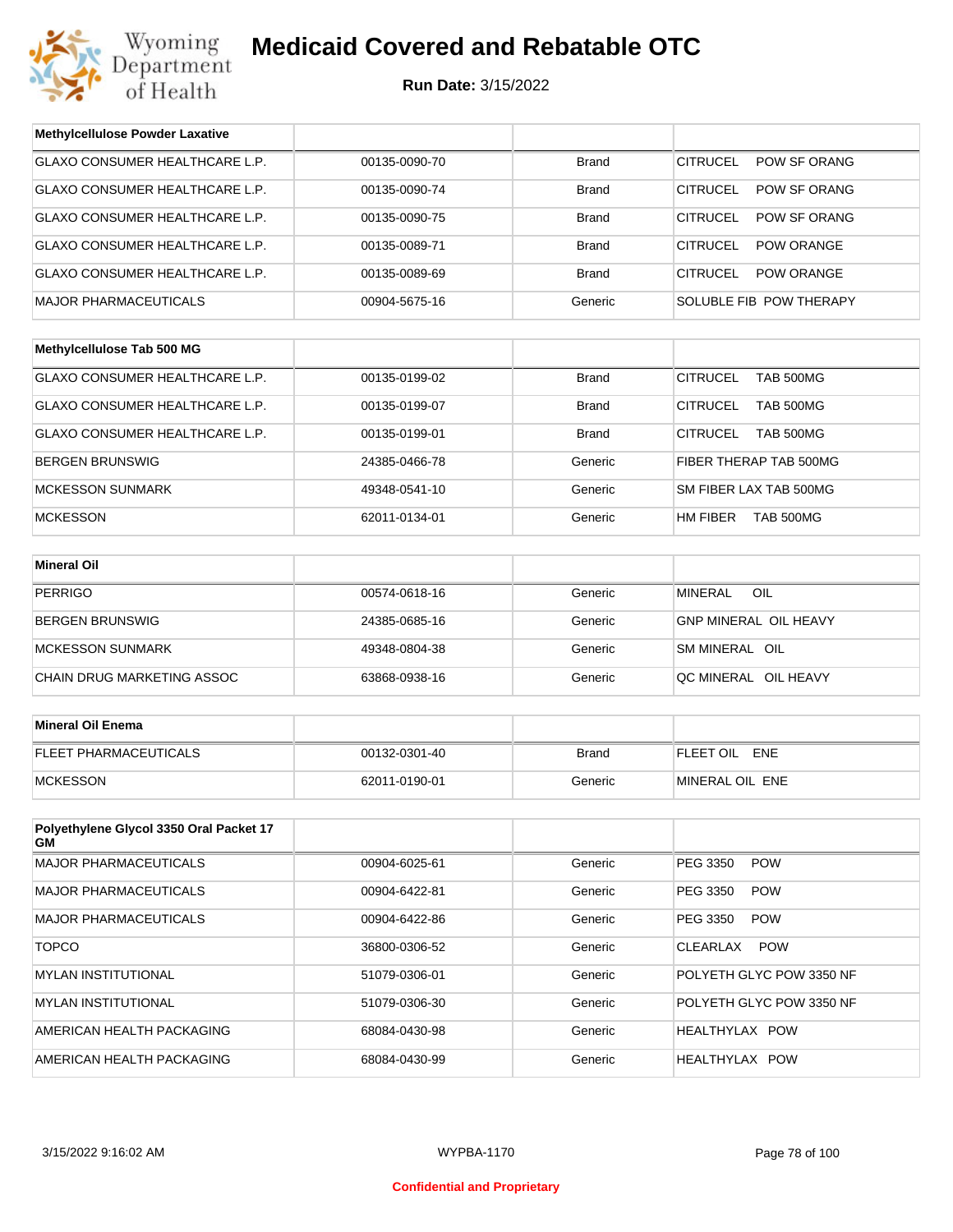

| Polyethylene Glycol 3350 Oral Powder 17<br><b>GM/SCOOP</b> |               |         |                               |  |
|------------------------------------------------------------|---------------|---------|-------------------------------|--|
| <b>RUGBY LABORATORIES</b>                                  | 00536-1052-24 | Generic | <b>POW</b><br>PEG3350         |  |
| <b>RUGBY LABORATORIES</b>                                  | 00536-1052-27 | Generic | <b>POW</b><br>PEG3350         |  |
| <b>RUGBY LABORATORIES</b>                                  | 00536-1052-84 | Generic | <b>POW</b><br>PEG3350         |  |
| <b>MAJOR PHARMACEUTICALS</b>                               | 00904-6025-76 | Generic | <b>POW</b><br>PEG 3350        |  |
| <b>MAJOR PHARMACEUTICALS</b>                               | 00904-6025-77 | Generic | <b>POW</b><br>PEG 3350        |  |
| <b>MAJOR PHARMACEUTICALS</b>                               | 00904-6025-84 | Generic | <b>POW</b><br>PEG 3350        |  |
| <b>TOPCO</b>                                               | 36800-0306-03 | Generic | <b>POW</b><br><b>CLEARLAX</b> |  |
| <b>TOPCO</b>                                               | 36800-0181-04 | Generic | <b>POW</b><br><b>CLEARLAX</b> |  |
| <b>TOPCO</b>                                               | 36800-0306-01 | Generic | <b>POW</b><br><b>CLEARLAX</b> |  |
| <b>TOPCO</b>                                               | 36800-0306-02 | Generic | <b>POW</b><br><b>CLEARLAX</b> |  |
| <b>LEADER BRAND PRODUCTS</b>                               | 37205-0612-71 | Generic | <b>POW</b><br>CLEARLAX        |  |
| <b>LEADER BRAND PRODUCTS</b>                               | 37205-0612-72 | Generic | <b>POW</b><br><b>CLEARLAX</b> |  |
| LEADER BRAND PRODUCTS                                      | 37205-0612-73 | Generic | <b>POW</b><br><b>CLEARLAX</b> |  |
| LUPIN PHARMACEUTICALS                                      | 43386-0312-08 | Generic | GAVILAX<br><b>POW</b>         |  |
| LUPIN PHARMACEUTICALS                                      | 43386-0312-14 | Generic | <b>POW</b><br>GAVILAX         |  |
| <b>PADAGIS</b>                                             | 45802-0868-02 | Generic | POLYETH GLYC POW 3350 NF      |  |
| AMERISOURCE BERGEN DRUGS                                   | 46122-0014-33 | Generic | <b>GNP CLEARLAX POW</b>       |  |
| <b>PADAGIS</b>                                             | 45802-0868-03 | Generic | POLYETH GLYC POW 3350 NF      |  |
| <b>PADAGIS</b>                                             | 45802-0868-01 | Generic | POLYETH GLYC POW 3350 NF      |  |
| AMERISOURCE BERGEN DRUGS                                   | 46122-0014-31 | Generic | <b>GNP CLEARLAX POW</b>       |  |
| AMERISOURCE BERGEN DRUGS                                   | 46122-0014-71 | Generic | <b>GNP CLEARLAX POW</b>       |  |
| <b>MCKESSON SUNMARK</b>                                    | 49348-0893-70 | Generic | <b>SM CLEARLAX POW</b>        |  |
| <b>MCKESSON SUNMARK</b>                                    | 49348-0893-50 | Generic | <b>SM CLEARLAX POW</b>        |  |
| <b>MCKESSON SUNMARK</b>                                    | 49348-0893-92 | Generic | <b>SM CLEARLAX POW</b>        |  |
| <b>MCKESSON</b>                                            | 62011-0153-01 | Generic | HM CLEARLAX POW               |  |
| <b>MCKESSON</b>                                            | 62011-0153-02 | Generic | HM CLEARLAX POW               |  |
| <b>KREMERS URBAN</b>                                       | 62175-0190-15 | Generic | GLYCOLAX POW 3350 NF          |  |
| <b>KREMERS URBAN</b>                                       | 62175-0195-07 | Generic | POLYETH GLYC POW 3350 NF      |  |
| <b>KREMERS URBAN</b>                                       | 62175-0195-31 | Generic | POLYETH GLYC POW 3350 NF      |  |
| <b>KREMERS URBAN</b>                                       | 62175-0190-31 | Generic | GLYCOLAX POW 3350 NF          |  |
| <b>KREMERS URBAN</b>                                       | 62175-0195-15 | Generic | POLYETH GLYC POW 3350 NF      |  |
| CHAIN DRUG MARKETING ASSOC                                 | 63868-0002-14 | Generic | NATURA-LAX POW 3350 NF        |  |

| Psyllium Cap 0.52 GM  |               |         |               |           |
|-----------------------|---------------|---------|---------------|-----------|
| KONSYL PHARMACEUTICAL | 00224-1847-80 | Generic | <b>KONSYL</b> | CAP 520MG |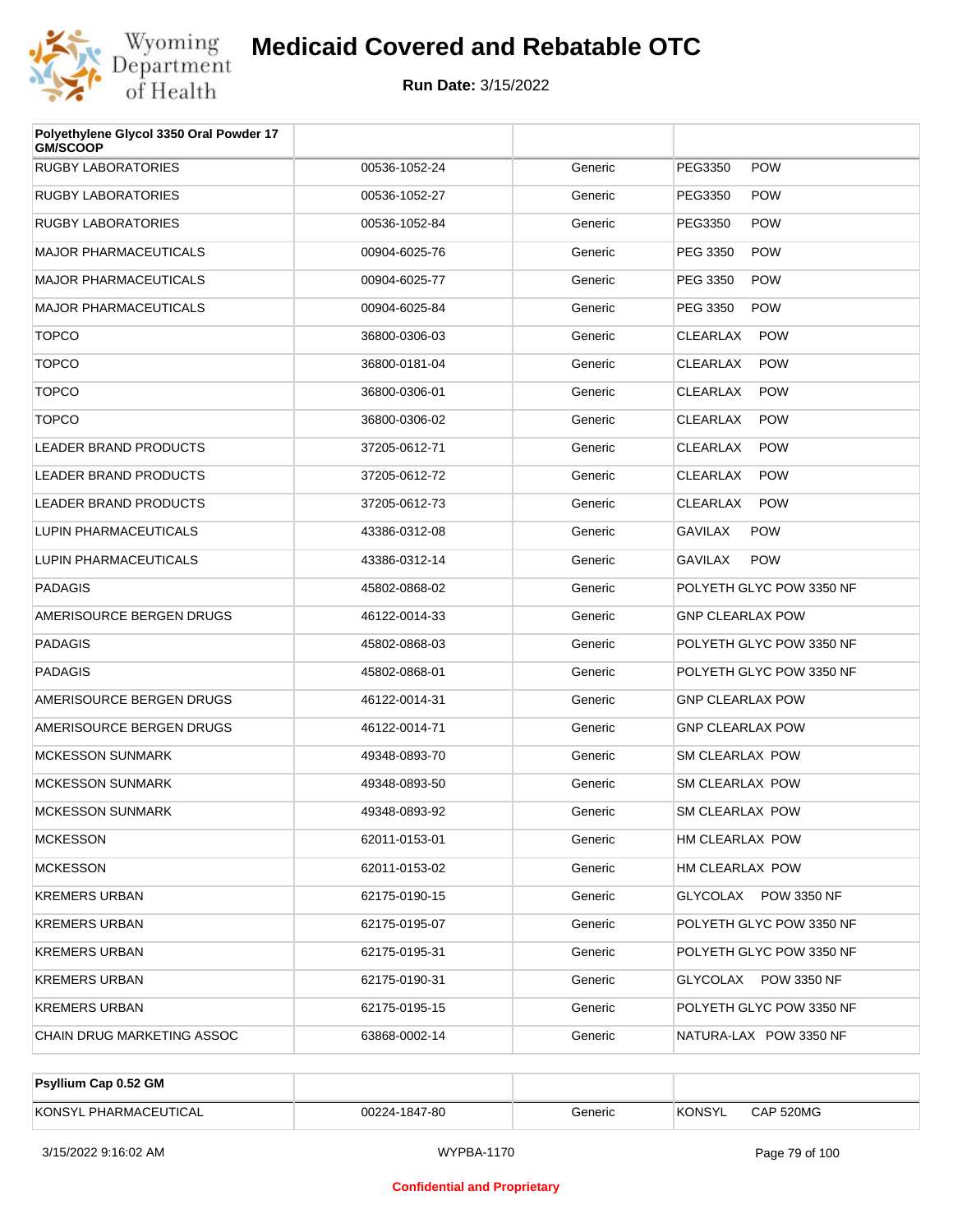| KONSYL PHARMACEUTICAL     | 00224-1847-10 | Generic      | <b>KONSYL</b><br>CAP 520MG    |
|---------------------------|---------------|--------------|-------------------------------|
| <b>RUGBY LABORATORIES</b> | 00536-1500-60 | Generic      | CAP 0.52GM<br><b>REGULOID</b> |
| LEADER BRAND PRODUCTS     | 37205-0372-78 | Generic      | FIBER LAXTIV CAP 0.52GM       |
| <b>MCKESSON SUNMARK</b>   | 49348-0633-49 | Generic      | SM FIBER LAX CAP 0.52GM       |
| <b>MCKESSON</b>           | 62011-0053-01 | Generic      | HM FIBER<br>CAP 0.52GM        |
|                           |               |              |                               |
| Psyllium Powder 100%      |               |              |                               |
| KONSYL PHARMACEUTICAL     | 00224-1801-06 | <b>Brand</b> | KONSYL DAILY POW 100%         |
| KONSYL PHARMACEUTICAL     | 00224-1801-07 | <b>Brand</b> | KONSYL DAILY POW 100%         |
| KONSYL PHARMACEUTICAL     | 00224-1801-80 | <b>Brand</b> | KONSYL DAILY POW 100%         |
| KONSYL PHARMACEUTICAL     | 00224-1801-81 | Brand        | KONSYL DAILY POW 100%         |

| <b>Psyllium Powder 28.3%</b> |               |         |                              |
|------------------------------|---------------|---------|------------------------------|
| KONSYL PHARMACEUTICAL        | 00224-1852-06 | Generic | KONSYL DAILY POW 28.3%       |
| KONSYL PHARMACEUTICAL        | 00224-1852-80 | Generic | KONSYL DAILY POW 28.3%       |
| <b>RUGBY LABORATORIES</b>    | 00536-4445-54 | Generic | <b>REGULOID</b><br>POW 28.3% |
| <b>RUGBY LABORATORIES</b>    | 00536-4445-89 | Generic | POW 28.3%<br>REGULOID        |
| <b>MAJOR PHARMACEUTICALS</b> | 00904-5200-65 | Generic | NATURL FIBER POW 28.3%       |
| <b>MAJOR PHARMACEUTICALS</b> | 00904-5200-66 | Generic | NATURL FIBER POW 28.3%       |
| <b>MCKESSON SUNMARK</b>      | 49348-0047-65 | Generic | SM FIBER<br>POW 28.3%        |
| <b>MCKESSON SUNMARK</b>      | 49348-0091-68 | Generic | SM FIBER<br>POW 28.3%        |
| <b>MCKESSON</b>              | 62011-0133-01 | Generic | HM FIBER<br>POW 28.3%        |

| <b>Psyllium Powder 30.9%</b> |               |         |          |           |
|------------------------------|---------------|---------|----------|-----------|
| KONSYL PHARMACEUTICAL        | 00224-1841-03 | Generic | KONSYL   | POW 30.9% |
| KONSYL PHARMACEUTICAL        | 00224-1841-80 | Generic | KONSYL   | POW 30.9% |
| MCKESSON                     | 62011-0135-01 | Generic | HM FIBER | POW 30.9% |

| Psyllium Powder 48.57%    |               |         |                                 |
|---------------------------|---------------|---------|---------------------------------|
| <b>RUGBY LABORATORIES</b> | 00536-4444-54 | Generic | <b>REGULOID</b><br>POW 48.57%   |
| <b>RUGBY LABORATORIES</b> | 00536-4444-89 | Generic | <b>REGULOID</b><br>POW 48.57%   |
| MAJOR PHARMACEUTICALS     | 00904-5199-65 | Generic | NAT FIBER<br><b>POW THERAPY</b> |
| MAJOR PHARMACEUTICALS     | 00904-5199-66 | Generic | NAT FIBER<br><b>POW THERAPY</b> |
| BERGEN BRUNSWIG           | 24385-0301-27 | Generic | POW 48.57%<br>NAT FIBER         |
| MCKESSON SUNMARK          | 49348-0166-93 | Generic | SM FIBER<br>POW 48.57%          |
| <b>MCKESSON SUNMARK</b>   | 49348-0166-65 | Generic | <b>SM FIBER</b><br>POW 48.57%   |
| <b>MCKESSON</b>           | 62011-0136-01 | Generic | <b>HM FIBER</b><br>POW 48.57%   |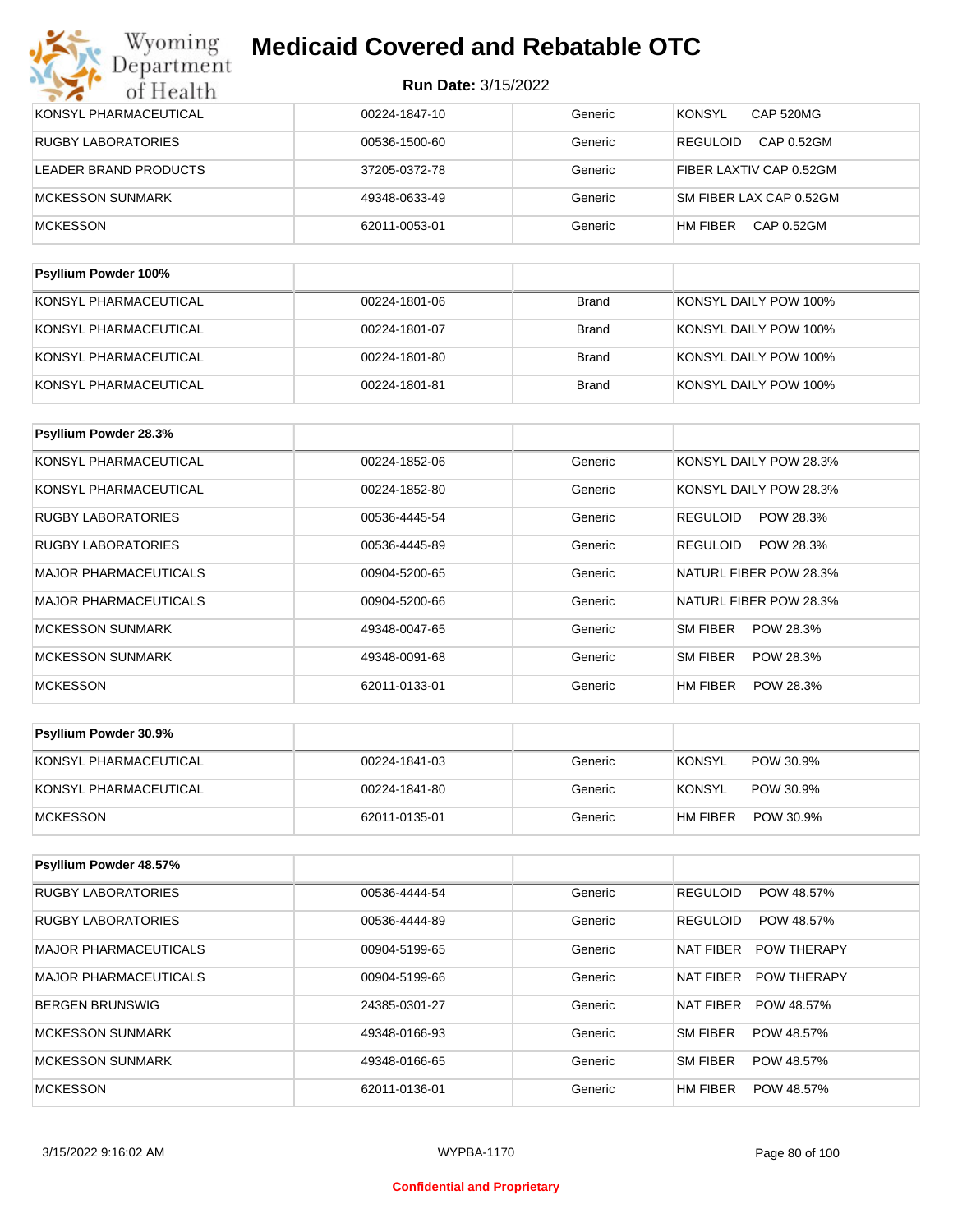

**Run Date:** 3/15/2022

| Psyllium Powder 52.3%          |               |              |                              |
|--------------------------------|---------------|--------------|------------------------------|
| KONSYL PHARMACEUTICAL          | 00224-1822-03 | <b>Brand</b> | KONSYL-D<br>POW 52.3%        |
| KONSYL PHARMACEUTICAL          | 00224-1822-80 | <b>Brand</b> | KONSYL-D<br>POW 52.3%        |
|                                |               |              |                              |
| Psyllium Powder 58.6%          |               |              |                              |
| <b>RUGBY LABORATORIES</b>      | 00536-1875-16 | Generic      | <b>REGULOID</b><br>POW 58.6% |
| <b>RUGBY LABORATORIES</b>      | 00536-1875-79 | Generic      | REGULOID<br>POW 58.6%        |
| <b>RUGBY LABORATORIES</b>      | 00536-1881-16 | Generic      | <b>REGULOID</b><br>POW 58.6% |
| <b>MAJOR PHARMACEUTICALS</b>   | 00904-5788-77 | Generic      | FIBER THERAP POW 58.6%       |
| <b>RUGBY LABORATORIES</b>      | 00536-1881-79 | Generic      | REGULOID<br>POW 58.6%        |
| <b>MCKESSON SUNMARK</b>        | 49348-0090-92 | Generic      | SM FIBER<br>POW 58.6%        |
| <b>MCKESSON</b>                | 62011-0137-01 | Generic      | HM FIBER<br>POW 58.6%        |
|                                |               |              |                              |
| Psyllium Powder 60.3%          |               |              |                              |
| KONSYL PHARMACEUTICAL          | 00224-1866-28 | <b>Brand</b> | <b>KONSYL</b><br>POW 60.3%   |
| KONSYL PHARMACEUTICAL          | 00224-1866-80 | <b>Brand</b> | KONSYL<br>POW 60.3%          |
| KONSYL PHARMACEUTICAL          | 00224-1855-81 | <b>Brand</b> | <b>KONSYL</b><br>POW 60.3%   |
| KONSYL PHARMACEUTICAL          | 00224-1855-07 | <b>Brand</b> | KONSYL<br>POW 60.3%          |
| Psyllium Powder 71.67%         |               |              |                              |
|                                |               |              |                              |
| KONSYL PHARMACEUTICAL          | 00224-1856-06 | <b>Brand</b> | <b>KONSYL</b><br>POW 71.67%  |
| KONSYL PHARMACEUTICAL          | 00224-1856-80 | <b>Brand</b> | <b>KONSYL</b><br>POW 71.67%  |
| Psyllium Powder Packet 100%    |               |              |                              |
| KONSYL PHARMACEUTICAL          | 00224-1801-24 | <b>Brand</b> | KONSYL DAILY POW 100%        |
| KONSYL PHARMACEUTICAL          | 00224-1801-84 | <b>Brand</b> | KONSYL DAILY POW 100%        |
| KONSYL PHARMACEUTICAL          | 00224-1801-35 | <b>Brand</b> | KONSYL DAILY POW 100%        |
|                                |               |              |                              |
| Psyllium Powder Packet 28.3%   |               |              |                              |
| KONSYL PHARMACEUTICAL          | 00224-1852-13 | <b>Brand</b> | KONSYL DAILY POW 28.3%       |
| KONSYL PHARMACEUTICAL          | 00224-1852-81 | <b>Brand</b> | KONSYL DAILY POW 28.3%       |
|                                |               |              |                              |
| Psyllium Powder Packet 60.3%   |               |              |                              |
| KONSYL PHARMACEUTICAL          | 00224-1855-82 | Brand        | <b>KONSYL</b><br>POW 60.3%   |
| KONSYL PHARMACEUTICAL          | 00224-1855-30 | <b>Brand</b> | <b>KONSYL</b><br>POW 60.3%   |
|                                |               |              |                              |
| Sennosides Chew Tab 15 MG      |               |              |                              |
| GLAXO CONSUMER HEALTHCARE L.P. | 00067-0005-12 | <b>Brand</b> | EX-LAX<br>CHW 15MG           |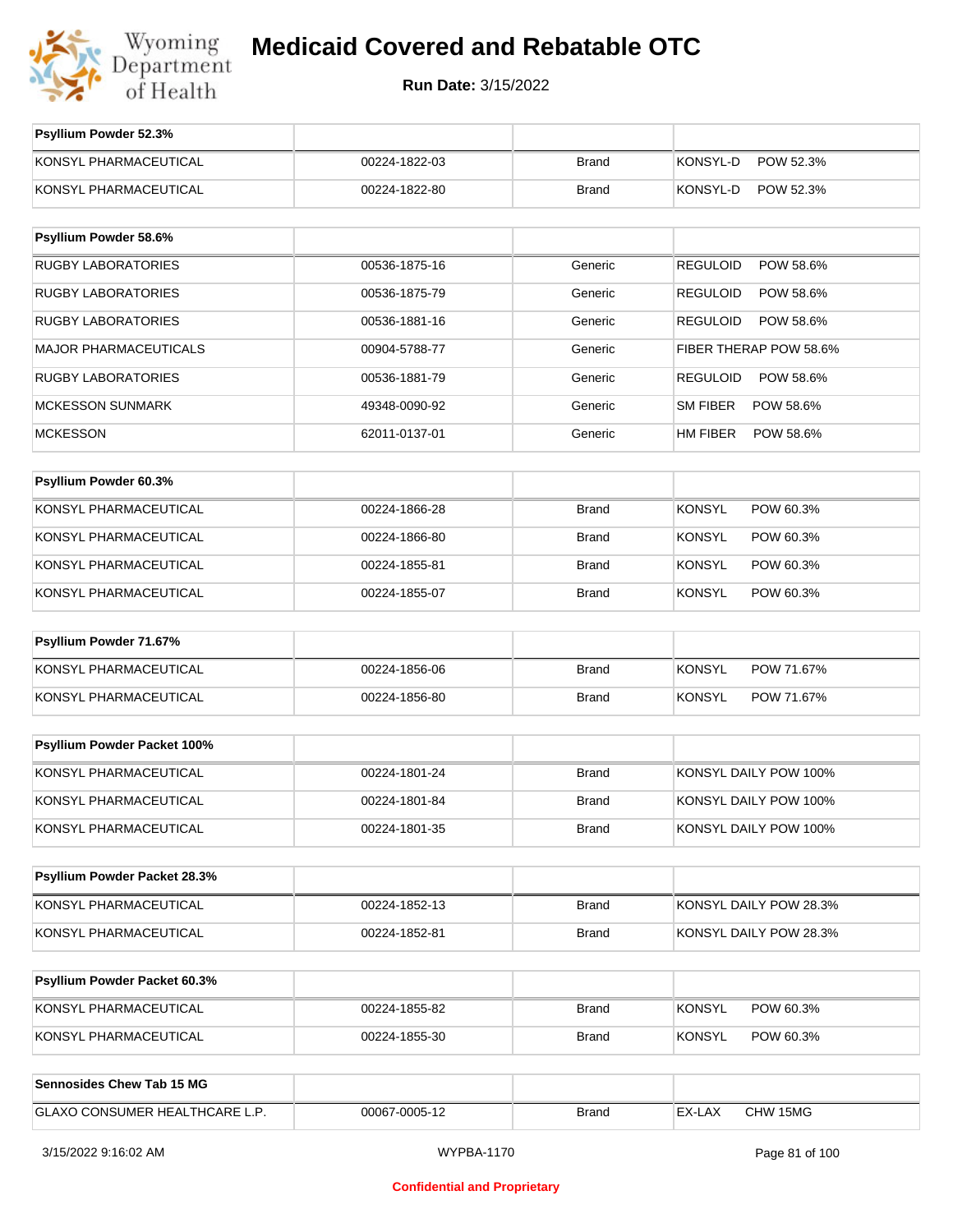| Wyoming<br><b>Medicaid Covered and Rebatable OTC</b><br>Department |                            |              |        |          |  |  |
|--------------------------------------------------------------------|----------------------------|--------------|--------|----------|--|--|
| of Health                                                          | <b>Run Date: 3/15/2022</b> |              |        |          |  |  |
| <b>GLAXO CONSUMER HEALTHCARE L.P.</b>                              | 00067-0005-24              | Brand        | EX-LAX | CHW 15MG |  |  |
| GLAXO CONSUMER HEALTHCARE L.P.                                     | 00067-0005-48              | <b>Brand</b> | EX-LAX | CHW 15MG |  |  |

| Sennosides Syrup 8.8 MG/5ML |               |         |                               |
|-----------------------------|---------------|---------|-------------------------------|
| <b>RUGBY LABORATORIES</b>   | 00536-1000-59 | Generic | LIQ 8.8MG/5<br><b>SENEXON</b> |
| MAJOR PHARMACEUTICALS       | 00904-6289-09 | Generic | SYP 8.8MG/5<br>SENNA          |

| <b>Sennosides Tab 15 MG</b>    |               |              |                       |
|--------------------------------|---------------|--------------|-----------------------|
| GLAXO CONSUMER HEALTHCARE L.P. | 00067-0003-30 | <b>Brand</b> | TAB 15MG<br>EX-LAX    |
| GLAXO CONSUMER HEALTHCARE L.P. | 00067-0003-08 | Brand        | TAB 15MG<br>EX-LAX    |
| GLAXO CONSUMER HEALTHCARE L.P. | 00067-6025-60 | Generic      | PERDIEM OVER TAB 15MG |

| Sennosides Tab 17.2 MG |               |              |                         |
|------------------------|---------------|--------------|-------------------------|
| <b>AVRIO HEALTH LP</b> | 67618-0315-12 | <b>Brand</b> | SENOKOT XTRA TAB 17.2MG |

| Sennosides Tab 25 MG           |               |              |                                |
|--------------------------------|---------------|--------------|--------------------------------|
| GLAXO CONSUMER HEALTHCARE L.P. | 00067-0016-24 | <b>Brand</b> | EX-LAX<br>TAB MAX ST           |
| GLAXO CONSUMER HEALTHCARE L.P. | 00067-0016-90 | <b>Brand</b> | TAB MAX ST<br>EX-LAX           |
| GLAXO CONSUMER HEALTHCARE L.P. | 00067-0016-48 | <b>Brand</b> | TAB MAX ST<br>EX-LAX           |
| <b>BERGEN BRUNSWIG</b>         | 24385-0369-62 | Generic      | <b>GNP LAXATIVE TAB 25MG</b>   |
| LEADER BRAND PRODUCTS          | 37205-0294-62 | Generic      | TAB 25MG<br>LAXATIVE           |
| <b>MCKESSON SUNMARK</b>        | 49348-0224-04 | Generic      | SM SENNA LAX TAB MAX STR       |
| CHAIN DRUG MARKETING ASSOC     | 63868-0549-24 | Generic      | LAXATIVE<br><b>TAB MAX-STR</b> |

| Sennosides Tab 8.6 MG        |               |         |                             |
|------------------------------|---------------|---------|-----------------------------|
| <b>PAR PHARMACEUTICAL</b>    | 00603-0282-32 | Generic | SENNA LAX TAB 8.6MG         |
| <b>MAJOR PHARMACEUTICALS</b> | 00904-5165-59 | Generic | <b>SENNA</b><br>TAB 8.6MG   |
| <b>RUGBY LABORATORIES</b>    | 00536-5904-10 | Generic | TAB 8.6MG<br>SENEXON        |
| <b>MAJOR PHARMACEUTICALS</b> | 00904-5165-61 | Generic | TAB 8.6MG<br><b>SENNA</b>   |
| <b>MAJOR PHARMACEUTICALS</b> | 00904-5165-80 | Generic | <b>SENNA</b><br>TAB 8.6MG   |
| <b>MAJOR PHARMACEUTICALS</b> | 00904-6434-59 | Generic | <b>SENNA</b><br>TAB 8.6MG   |
| <b>MAJOR PHARMACEUTICALS</b> | 00904-6434-80 | Generic | TAB 8.6MG<br><b>SENNA</b>   |
| <b>RUGBY LABORATORIES</b>    | 00536-5904-01 | Generic | <b>SENEXON</b><br>TAB 8.6MG |
| <b>PAR PHARMACEUTICAL</b>    | 00603-0282-21 | Generic | SENNA LAX TAB 8.6MG         |
| PHARBEST PHARMACEUTICALS     | 16103-0363-08 | Generic | SENNA-TABS TAB 8.6MG        |
| PHARBEST PHARMACEUTICALS     | 16103-0363-11 | Generic | SENNA-TABS TAB 8.6MG        |
| <b>BERGEN BRUNSWIG</b>       | 24385-0404-78 | Generic | SENNA-LAX TAB 8.6MG         |
| <b>LEADER BRAND PRODUCTS</b> | 37205-0241-78 | Generic | <b>SENNA</b><br>TAB 8.6MG   |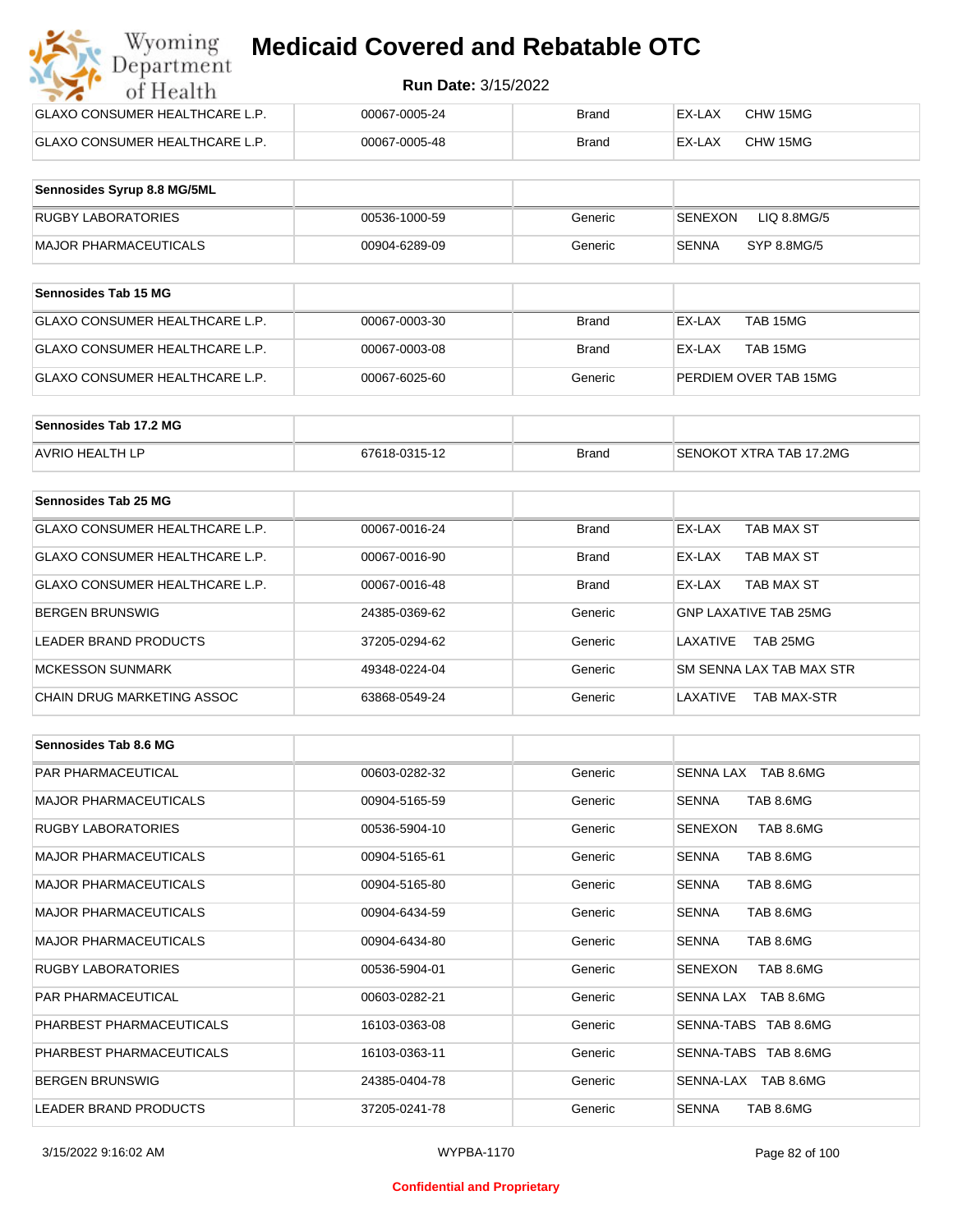

| <b>SELECT BRAND</b>        | 15127-0105-01 | Generic      | SB SENNA-LAX TAB 8.6MG      |
|----------------------------|---------------|--------------|-----------------------------|
| TIME-CAP LABS              | 49483-0080-01 | Generic      | TAB 8.6MG<br>SENNA-TIME     |
| TIME-CAP LABS              | 49483-0080-10 | Generic      | TAB 8.6MG<br>SENNA-TIME     |
| AUBURN PHARMACEUTICAL      | 62107-0031-01 | Generic      | <b>SENNO</b><br>TAB 8.6MG   |
| <b>MCKESSON</b>            | 62011-0192-01 | Generic      | HM SENNA<br>TAB 8.6MG       |
| CHAIN DRUG MARKETING ASSOC | 63868-0257-10 | Generic      | NAT VEG LAX TAB 8.6MG       |
| AVRIO HEALTH LP            | 67618-0300-10 | <b>Brand</b> | TAB 8.6MG<br><b>SENOKOT</b> |
| AVRIO HEALTH LP            | 67618-0300-20 | <b>Brand</b> | TAB 8.6MG<br><b>SENOKOT</b> |
| PURDUE PRODUCTS LP         | 67618-0300-11 | <b>Brand</b> | <b>SENOKOT</b><br>TAB 8.6MG |
| AVRIO HEALTH LP            | 67618-0300-50 | <b>Brand</b> | <b>SENOKOT</b><br>TAB 8.6MG |

| Sennosides-Docusate Sodium Tab 8.6-50<br>МG |               |         |                                |
|---------------------------------------------|---------------|---------|--------------------------------|
| <b>RUGBY LABORATORIES</b>                   | 00536-0355-10 | Generic | DSS/SENNA TAB 8.6-50MG         |
| PAR PHARMACEUTICAL                          | 00603-0149-32 | Generic | DOC-Q-LAX TAB 8.6-50MG         |
| RUGBY LABORATORIES                          | 00536-4086-10 | Generic | SENEXON-S TAB 8.6-50MG         |
| MAJOR PHARMACEUTICALS                       | 00904-5643-60 | Generic | DOK PLUS<br>TAB 8.6-50MG       |
| PAR PHARMACEUTICAL                          | 00603-0283-21 | Generic | SENNALAX-S TAB 8.6-50MG        |
| PAR PHARMACEUTICAL                          | 00603-0283-32 | Generic | SENNALAX-S TAB 8.6-50MG        |
| RUGBY LABORATORIES                          | 00536-0355-01 | Generic | DSS/SENNA TAB 8.6-50MG         |
| RUGBY LABORATORIES                          | 00536-4086-01 | Generic | SENEXON-S TAB 8.6-50MG         |
| PAR PHARMACEUTICAL                          | 00603-0149-21 | Generic | DOC-Q-LAX TAB 8.6-50MG         |
| MAJOR PHARMACEUTICALS                       | 00904-5643-61 | Generic | DOK PLUS<br>TAB 8.6-50MG       |
| <b>MAJOR PHARMACEUTICALS</b>                | 00904-6339-61 | Generic | SENNA PLUS TAB 8.6-50MG        |
| BERGEN BRUNSWIG                             | 24385-0495-78 | Generic | STOOL SOFTNR TAB 8.6-50MG      |
| BERGEN BRUNSWIG                             | 24385-0495-72 | Generic | STOOL SOFTNR TAB 8.6-50MG      |
| BERGEN BRUNSWIG                             | 24385-0505-72 | Generic | SENNA PLUS TAB 8.6-50MG        |
| <b>LEADER BRAND PRODUCTS</b>                | 37205-0251-72 | Generic | SENNA PLUS TAB 8.6-50MG        |
| <b>MCKESSON SUNMARK</b>                     | 49348-0532-12 | Generic | LAX/STL SOFT TAB 8.6-50MG      |
| <b>MCKESSON SUNMARK</b>                     | 49348-0544-10 | Generic | STOOL SOFTNR TAB 8.6-50MG      |
| <b>MCKESSON SUNMARK</b>                     | 49348-0544-19 | Generic | STOOL SOFTNR TAB 8.6-50MG      |
| TIME-CAP LABS                               | 49483-0081-01 | Generic | SENNA-TIME S TAB 8.6-50MG      |
| TIME-CAP LABS                               | 49483-0081-10 | Generic | SENNA-TIME S TAB 8.6-50MG      |
| CYPRESS PHARMACEUTICAL                      | 60258-0951-06 | Generic | <b>SENNA-S</b><br>TAB 8.6-50MG |
| <b>SKY PACKAGING</b>                        | 63739-0432-10 | Generic | SENNA/DSS TAB 8.6-50MG         |
| SKY PACKAGING                               | 63739-0432-01 | Generic | SENNA/DSS TAB 8.6-50MG         |
| <b>MCKESSON</b>                             | 62011-0165-01 | Generic | STOOL SOFTNR TAB 8.6-50MG      |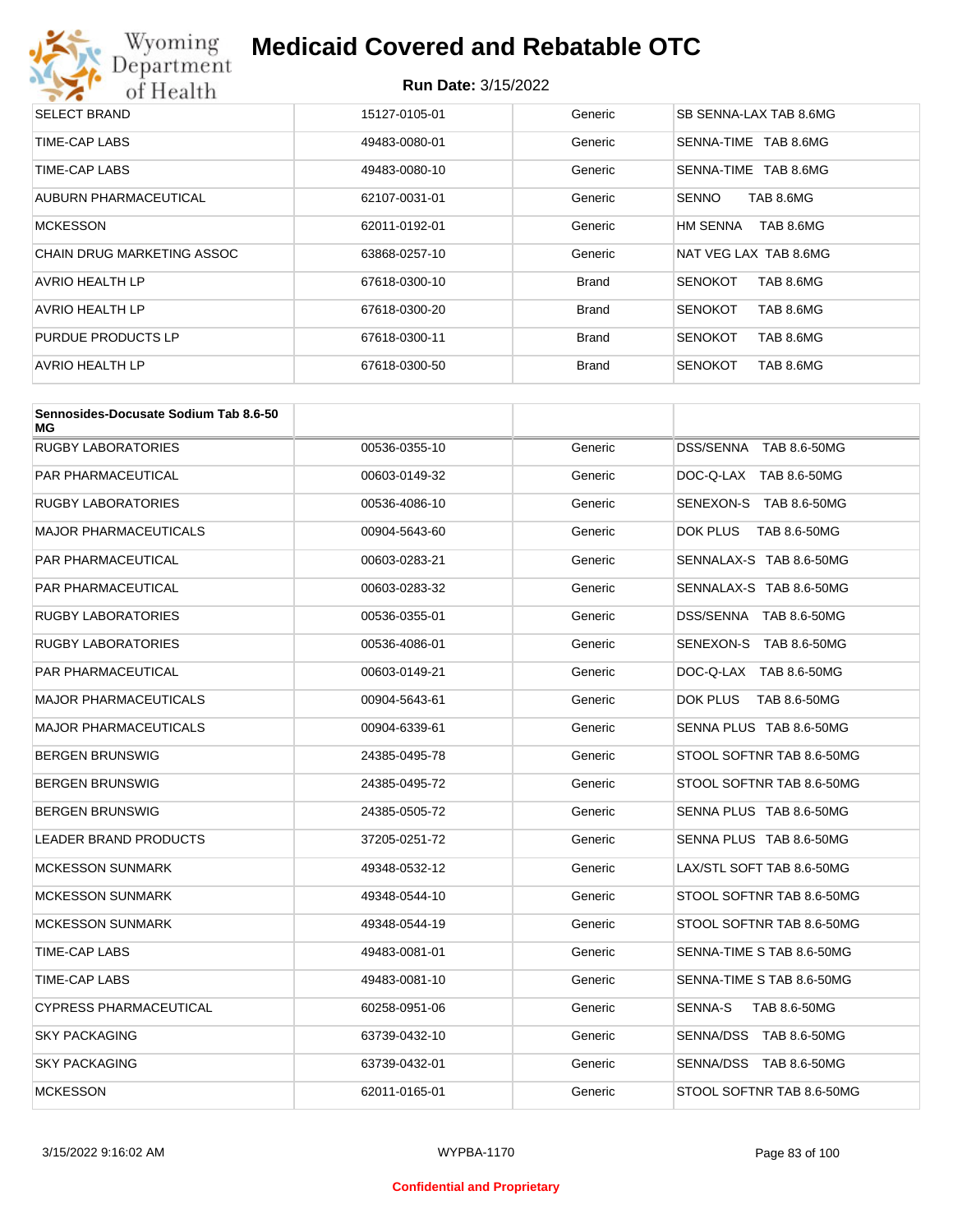

| <b>MCKESSON</b>                   | 62011-0161-01 | Generic      | <b>SENNA-S</b><br>TAB 8.6-50MG   |
|-----------------------------------|---------------|--------------|----------------------------------|
| AVRIO HEALTH LP                   | 67618-0310-60 | <b>Brand</b> | TAB 8.6-50MG<br><b>SENOKOT S</b> |
| AVRIO HEALTH LP                   | 67618-0310-30 | <b>Brand</b> | SENOKOT S<br>TAB 8.6-50MG        |
| <b>CHAIN DRUG MARKETING ASSOC</b> | 63868-0131-01 | Generic      | STOOL SOFTNR TAB 8.6-50MG        |
| AVRIO HEALTH LP                   | 67618-0106-10 | Generic      | PERI-COLACE TAB 8.6-50MG         |
| AVRIO HEALTH LP                   | 67618-0106-30 | Generic      | PERI-COLACE TAB 8.6-50MG         |
| AVRIO HEALTH LP                   | 67618-0106-60 | Generic      | PERI-COLACE TAB 8.6-50MG         |
| AVRIO HEALTH LP                   | 67618-0310-01 | <b>Brand</b> | SENOKOT S<br>TAB 8.6-50MG        |
| PURDUE PRODUCTS LP                | 67618-0310-11 | <b>Brand</b> | <b>SENOKOT S</b><br>TAB 8.6-50MG |

| Sennosides-Psyllium Cap 9-500 MG   |               |              |                          |
|------------------------------------|---------------|--------------|--------------------------|
| KONSYL PHARMACEUTICAL              | 00224-1860-60 | <b>Brand</b> | SENNA PROMPT CAP 9-500MG |
| KONSYL PHARMACEUTICAL              | 00224-1860-81 | <b>Brand</b> | SENNA PROMPT CAP 9-500MG |
| <b>MINERALS &amp; ELECTROLYTES</b> |               |              |                          |

| Calcium Carbonate Tab 1250 MG (500 MG<br>Elemental Ca) |               |         |                         |
|--------------------------------------------------------|---------------|---------|-------------------------|
| <b>HIKMA</b>                                           | 00054-8120-25 | Generic | CALCIUM CARB TAB 1250MG |
| <b>HIKMA</b>                                           | 00054-4120-25 | Generic | CALCIUM CARB TAB 1250MG |

| <b>Calcium Carbonate-Magnesium Carbonate</b><br>Tab 250-300 MG |               |              |                             |
|----------------------------------------------------------------|---------------|--------------|-----------------------------|
| NEPHRO-TECH                                                    | 59528-0508-05 | <b>Brand</b> | <b>TAB 300</b><br>MAGNEBIND |

| Calcium Gluconate Tab 500 MG                         |               |         |                        |
|------------------------------------------------------|---------------|---------|------------------------|
| <b>HIKMA</b>                                         | 00054-0262-25 | Generic | CALCIUM GLUC TAB 500MG |
| <b>HIKMA</b>                                         | 00054-0262-20 | Generic | CALCIUM GLUC TAB 500MG |
| <b>NASAL AGENTS - SYSTEMIC AND</b><br><b>TOPICAL</b> |               |         |                        |

| Cromolyn Sodium Nasal Aerosol Soln 5.2<br><b>MG/ACT (4%)</b> |               |         |                          |
|--------------------------------------------------------------|---------------|---------|--------------------------|
| MAJOR PHARMACEUTICALS                                        | 00904-5532-67 | Generic | CROMOLYN SOD SPR 5.2/ACT |
| BAUSCH HEALTH                                                | 57782-0397-26 | Generic | CROMOLYN SOD SPR 5.2/ACT |

| Oxymetazoline HCI Nasal Soln 0.05% |               |         |                           |
|------------------------------------|---------------|---------|---------------------------|
| <b>PERRIGO</b>                     | 00113-0065-10 | Generic | <b>NASAL</b><br>SPR 0.05% |
| <b>GEISS DESTIN &amp; DUNN</b>     | 00113-0304-10 | Generic | NASAL 12 HR SPR 0.05%     |
| <b>GEISS DESTIN &amp; DUNN</b>     | 00113-0388-10 | Generic | 12 HR NASAL SPR 0.05%     |
| PERRIGO                            | 00113-0817-10 | Generic | SINUS NASAL SPR 0.05%     |
| MAJOR PHARMACEUTICALS              | 00904-5711-30 | Generic | NASAL DECONG SPR 0.05%    |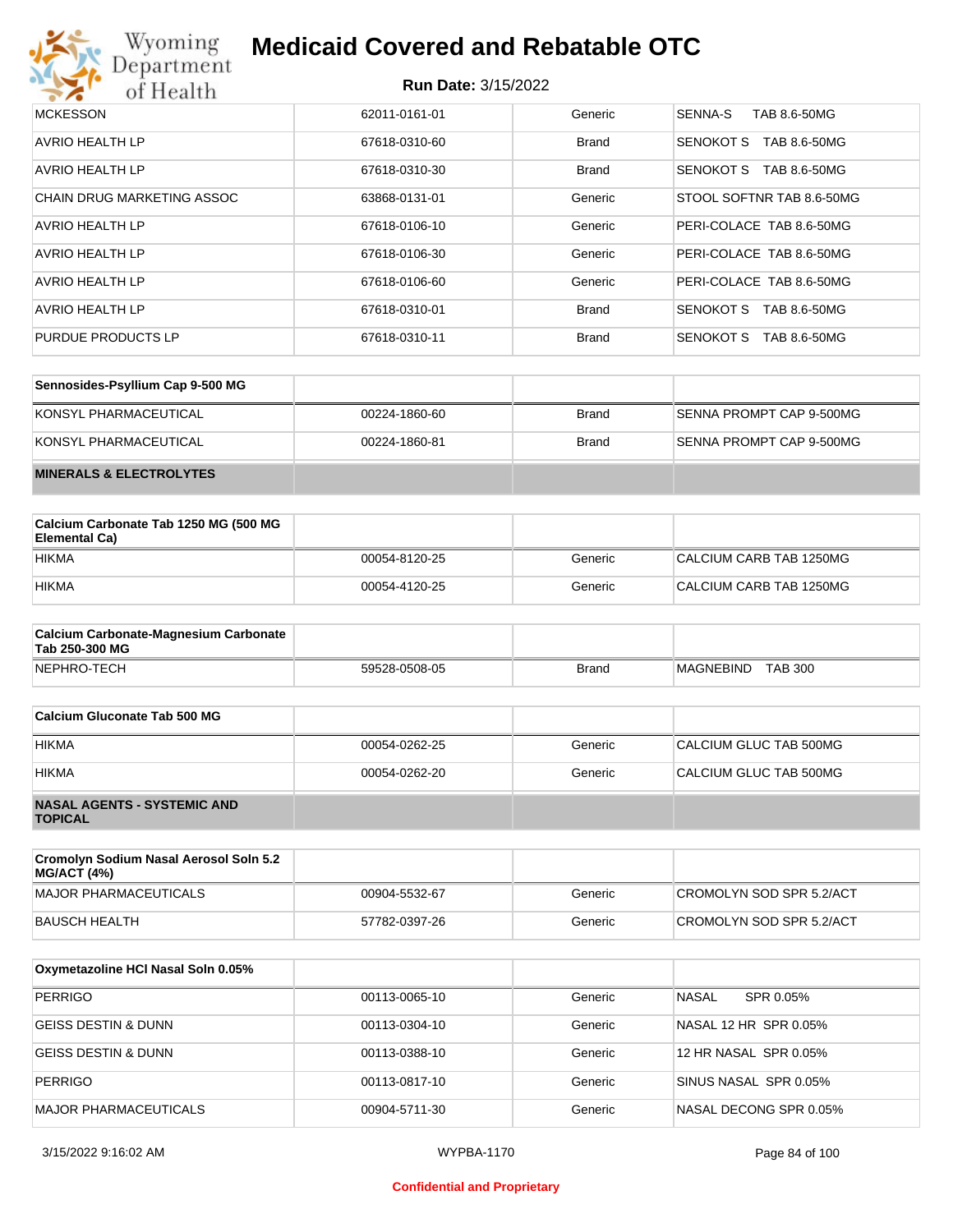

| Wyoming<br><b>Medicaid Covered and Rebatable OTC</b><br><b>Department</b> |                            |         |                              |  |
|---------------------------------------------------------------------------|----------------------------|---------|------------------------------|--|
| of Health                                                                 | <b>Run Date: 3/15/2022</b> |         |                              |  |
| <b>MAJOR PHARMACEUTICALS</b>                                              | 00904-5711-35              | Generic | NASAL DECONG SPR 0.05%       |  |
| RUGBY LABORATORIES                                                        | 00536-1013-94              | Generic | NRS NASAL SPR 0.05%          |  |
| SELECT BRAND                                                              | 15127-0304-05              | Generic | 12 HR NASAL SPR 0.05%        |  |
| <b>SELECT BRAND</b>                                                       | 15127-0304-10              | Generic | 12 HR NASAL SPR 0.05%        |  |
| BERGEN BRUNSWIG                                                           | 24385-0498-10              | Generic | 12 HR NASAL SPR 0.05%        |  |
| BERGEN BRUNSWIG                                                           | 24385-0304-10              | Generic | 12 HR NASAL SPR 0.05%        |  |
| BERGEN BRUNSWIG                                                           | 24385-0304-11              | Generic | 12 HR NASAL SPR 0.05%        |  |
| BERGEN BRUNSWIG                                                           | 24385-0352-10              | Generic | GNP NASAL SPR 0.05%          |  |
| BERGEN BRUNSWIG                                                           | 24385-0067-10              | Generic | GNP NASAL SPR 0.05%          |  |
| <b>TOPCO</b>                                                              | 36800-0065-10              | Generic | NASAL 12 HR SPR 0.05%        |  |
| <b>TOPCO</b>                                                              | 36800-0304-10              | Generic | NASAL 12 HR SPR 0.05%        |  |
| <b>TOPCO</b>                                                              | 36800-0388-10              | Generic | NO DRIP NASL SPR 0.05%       |  |
| <b>TOPCO</b>                                                              | 36800-0688-05              | Generic | SINUS RELIEF SPR 0.05%       |  |
| <b>TOPCO</b>                                                              | 36800-0817-10              | Generic | NASAL 12 HR SPR 0.05%        |  |
| PERRIGO                                                                   | 45802-0410-59              | Generic | NASAL RELIEF SPR 0.05%       |  |
| AMERISOURCE BERGEN DRUGS                                                  | 46122-0165-10              | Generic | GNP NASAL SPR 0.05%          |  |
| AMERISOURCE BERGEN DRUGS                                                  | 46122-0165-11              | Generic | GNP NASAL SPR 0.05%          |  |
| MCKESSON SUNMARK                                                          | 49348-0028-27              | Generic | SM NASAL 12H SPR 0.05%       |  |
| <b>MCKESSON SUNMARK</b>                                                   | 49348-0230-27              | Generic | SM NASAL<br>SPR 0.05%        |  |
| MCKESSON SUNMARK                                                          | 49348-0231-27              | Generic | SM NASAL<br>SPR 0.05%        |  |
| <b>MCKESSON SUNMARK</b>                                                   | 49348-0472-27              | Generic | SM 12-HOUR SPR 0.05%         |  |
| <b>MCKESSON SUNMARK</b>                                                   | 49348-0130-27              | Generic | <b>SM NASAL</b><br>SPR 0.05% |  |
| TARO                                                                      | 51672-2030-03              | Generic | NASAL DECONG SPR 0.05%       |  |
| TARO                                                                      | 51672-2030-05              | Generic | NASAL DECONG SPR 0.05%       |  |
| <b>MCKESSON</b>                                                           | 62011-0080-01              | Generic | <b>HM NASAL</b><br>SPR 0.05% |  |
| <b>MCKESSON</b>                                                           | 62011-0079-01              | Generic | SINUS NASAL SPR 0.05%        |  |
| <b>MCKESSON</b>                                                           | 62011-0081-01              | Generic | HM NASAL<br>SPR 0.05%        |  |
| RB HEALTH (US)                                                            | 63824-0127-75              | Generic | MUCINEX FF SPR 0.05%         |  |
| <b>RECKITT BENCKISER</b>                                                  | 63824-0126-75              | Generic | MUCINEX MS SPR 0.05%         |  |

| <b>Phenylephrine HCI Nasal Soln 1%</b> |               |         |                                  |
|----------------------------------------|---------------|---------|----------------------------------|
| GLAXO CONSUMER HEALTHCARE L.P.         | 00067-2086-01 | Generic | 4-WAY FAST SPR 1%                |
| GEISS DESTIN & DUNN                    | 00113-0648-10 | Generic | NASAL FOUR SOL 1%                |
| <b>BERGEN BRUNSWIG</b>                 | 24385-0390-10 | Generic | <b>DRO 1%</b><br><b>GNP NOSE</b> |
| <b>TOPCO</b>                           | 36800-0648-10 | Generic | NASAL FOUR SOL 1%                |
| <b>TOPCO</b>                           | 36800-0390-10 | Generic | NOSE<br>DRO 1%                   |
| AMERISOURCE BERGEN DRUGS               | 46122-0149-03 | Generic | GNP NASAL<br>SPR 1%              |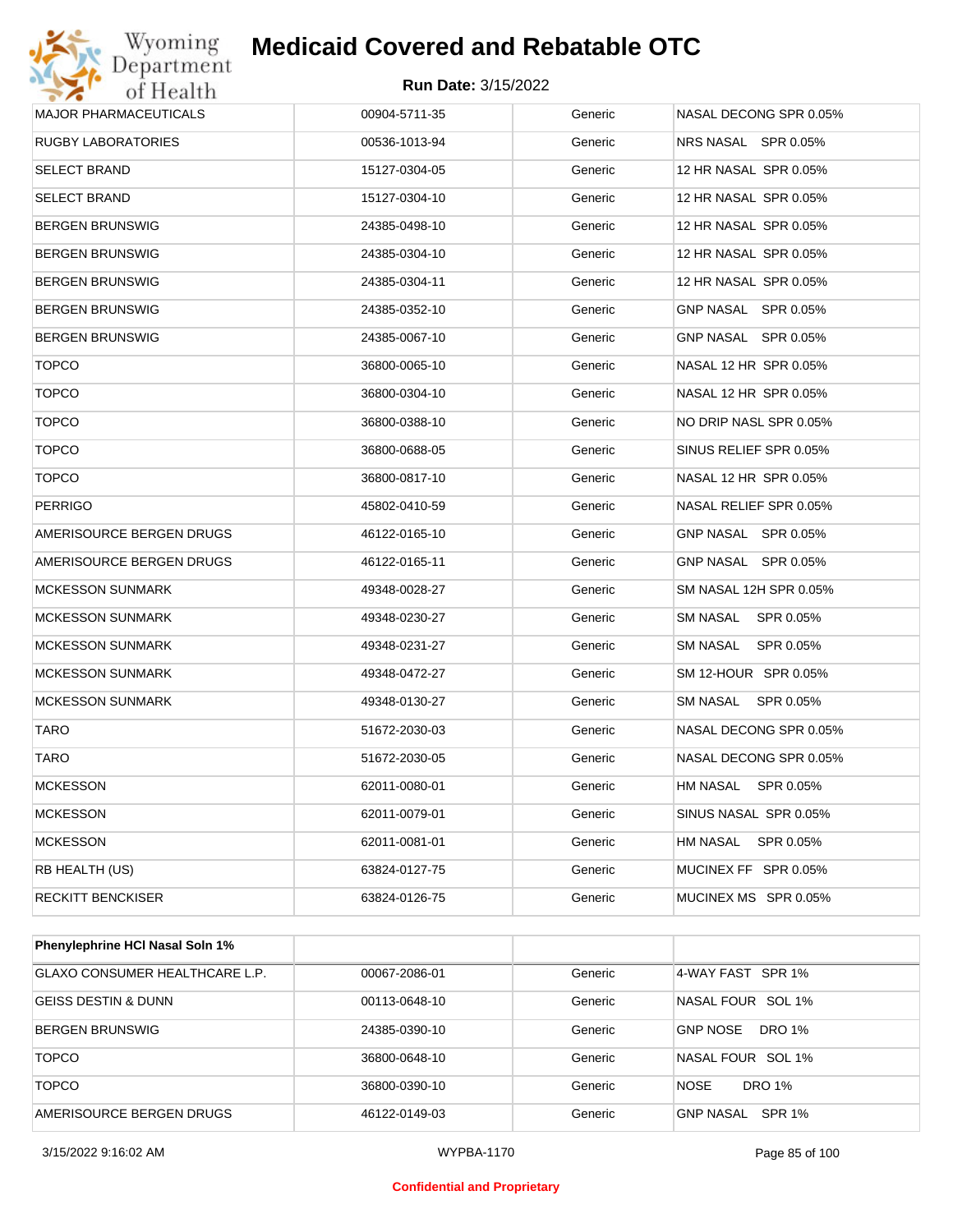| Wyoming<br>Department   | <b>Medicaid Covered and Rebatable OTC</b><br><b>Run Date: 3/15/2022</b> |         |                          |  |
|-------------------------|-------------------------------------------------------------------------|---------|--------------------------|--|
| of Health               |                                                                         |         |                          |  |
| LEADER BRAND PRODUCTS   | 37205-0483-10                                                           | Generic | DECONGESTANT SOL 1%      |  |
| <b>MCKESSON SUNMARK</b> | 49348-0197-27                                                           | Generic | <b>DRO 1%</b><br>SM NOSE |  |
| <b>MCKESSON</b>         | 62011-0085-01                                                           | Generic | <b>DRO 1%</b><br>HM NOSE |  |

| <b>Phenylephrine HCI Tab 10 MG</b> |               |         |                       |
|------------------------------------|---------------|---------|-----------------------|
| <b>PERRIGO</b>                     | 00113-0094-23 | Generic | NASAL DECONG TAB 10MG |
| PERRIGO                            | 00113-0094-89 | Generic | NASAL DECONG TAB 10MG |
| <b>PERRIGO</b>                     | 00113-0094-68 | Generic | NASAL DECONG TAB 10MG |
| <b>MAJOR PHARMACEUTICALS</b>       | 00904-5733-49 | Generic | SUDOGEST PE TAB 10MG  |
| <b>MAJOR PHARMACEUTICALS</b>       | 00904-5733-73 | Generic | SUDOGEST PE TAB 10MG  |
| <b>BERGEN BRUNSWIG</b>             | 24385-0603-89 | Generic | NASAL DECONG TAB 10MG |
| <b>BERGEN BRUNSWIG</b>             | 24385-0603-68 | Generic | NASAL DECONG TAB 10MG |
| <b>TOPCO</b>                       | 36800-0094-23 | Generic | NASAL DECONG TAB 10MG |
| <b>TOPCO</b>                       | 36800-0094-68 | Generic | NASAL DECONG TAB 10MG |
| <b>LEADER BRAND PRODUCTS</b>       | 37205-0473-89 | Generic | NASAL DECONG TAB 10MG |
| <b>TOPCO</b>                       | 36800-0094-47 | Generic | NASAL DECONG TAB 10MG |
| <b>TOPCO</b>                       | 36800-0094-89 | Generic | NASAL DECONG TAB 10MG |
| <b>LEADER BRAND PRODUCTS</b>       | 37205-0473-69 | Generic | NASAL DECONG TAB 10MG |
| <b>MCKESSON SUNMARK</b>            | 49348-0700-07 | Generic | NASAL DECONG TAB 10MG |
| <b>MCKESSON SUNMARK</b>            | 49348-0700-48 | Generic | NASAL DECONG TAB 10MG |
| <b>MCKESSON</b>                    | 62011-0077-01 | Generic | NASAL DECONG TAB 10MG |
| <b>MCKESSON</b>                    | 62011-0077-02 | Generic | NASAL DECONG TAB 10MG |

| <b>Pseudoephedrine HCI Lig 15 MG/5ML</b> |               |         |                           |
|------------------------------------------|---------------|---------|---------------------------|
| <b>SILARX</b>                            | 54838-0104-40 | Generic | CHILD SILFED LIQ 15MG/5ML |
| <b>SILARX</b>                            | 54838-0104-70 | Generic | CHILD SILFED LIQ 15MG/5ML |

| <b>Pseudoephedrine HCI Lig 30 MG/5ML</b> |               |       |                            |
|------------------------------------------|---------------|-------|----------------------------|
| <b>RUGBY LABORATORIES</b>                | 00536-1850-97 | Brand | INASAL DECONG LIQ 30MG/5ML |

| Pseudoephedrine HCI Syrup 30 MG/5ML |               |       |                           |
|-------------------------------------|---------------|-------|---------------------------|
| LABORATORIES<br>RUGBY               | 00536-1850-85 | Brand | INASAL DECON SYP 30MG/5ML |

| <b>Pseudoephedrine HCI Tab 30 MG</b> |               |         |                       |
|--------------------------------------|---------------|---------|-----------------------|
| GEISS DESTIN & DUNN                  | 00113-0432-62 | Generic | NASAL DECONG TAB 30MG |
| PERRIGO                              | 00113-2432-67 | Generic | NASAL DECONG TAB 30MG |
| PERRIGO                              | 00113-2432-62 | Generic | NASAL DECONG TAB 30MG |
| PERRIGO                              | 00113-2432-80 | Generic | NASAL DECONG TAB 30MG |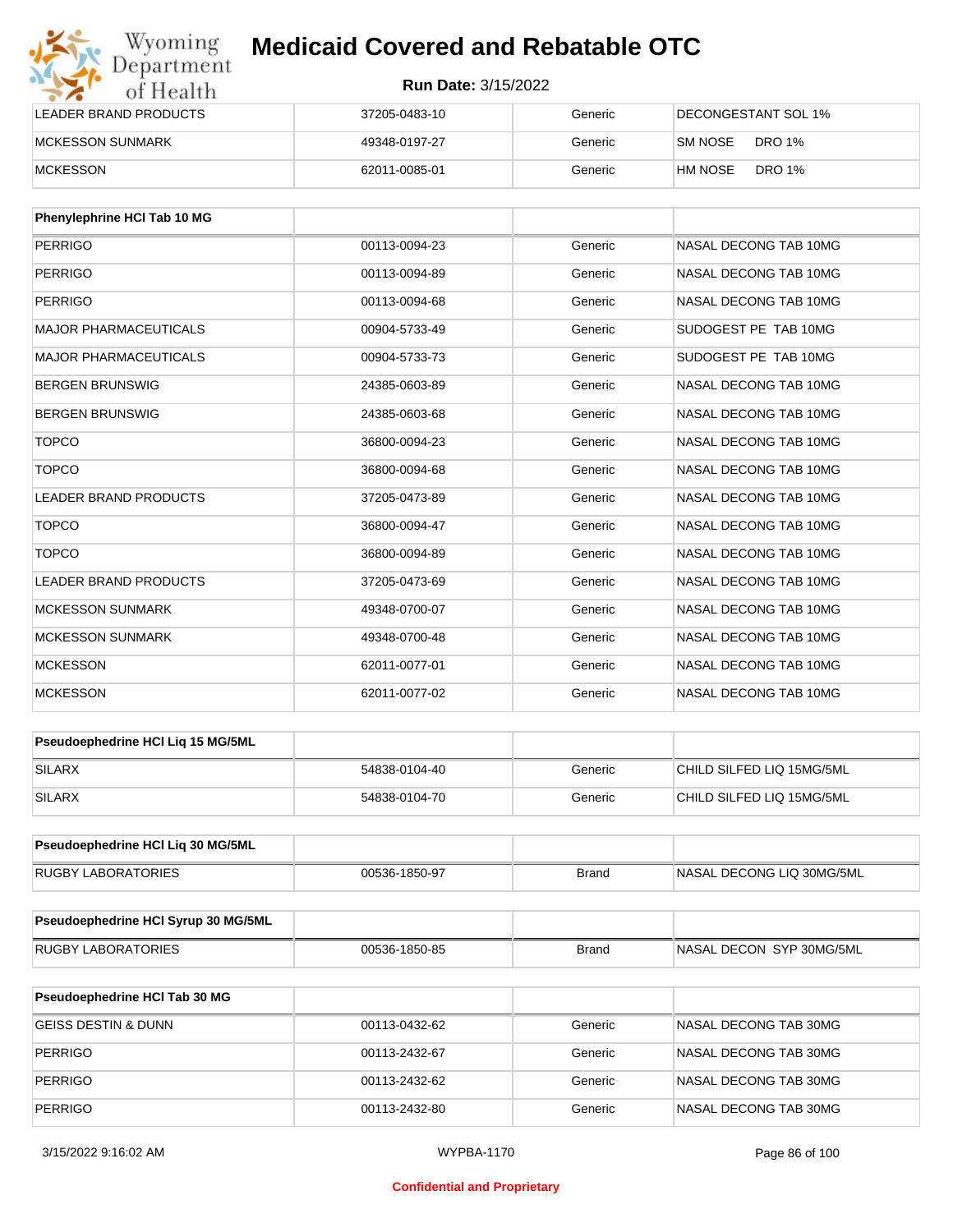| Wyoming                                               | <b>Medicaid Covered and Rebatable OTC</b> |         |                             |  |  |
|-------------------------------------------------------|-------------------------------------------|---------|-----------------------------|--|--|
| Department<br><b>Run Date: 3/15/2022</b><br>of Health |                                           |         |                             |  |  |
| <b>RUGBY LABORATORIES</b>                             | 00536-3607-35                             | Generic | NASAL DECONG TAB 30MG       |  |  |
| <b>MAJOR PHARMACEUTICALS</b>                          | 00904-5053-24                             | Generic | <b>SUDOGEST</b><br>TAB 30MG |  |  |
| <b>MAJOR PHARMACEUTICALS</b>                          | 00904-5053-60                             | Generic | <b>SUDOGEST</b><br>TAB 30MG |  |  |
| <b>MAJOR PHARMACEUTICALS</b>                          | 00904-5053-59                             | Generic | <b>SUDOGEST</b><br>TAB 30MG |  |  |
| <b>MAJOR PHARMACEUTICALS</b>                          | 00904-6338-60                             | Generic | <b>SUDOGEST</b><br>TAB 30MG |  |  |
| <b>BERGEN BRUNSWIG</b>                                | 24385-0432-62                             | Generic | NASAL DECONG TAB 30MG       |  |  |
| <b>BERGEN BRUNSWIG</b>                                | 24385-0432-80                             | Generic | NASAL DECONG TAB 30MG       |  |  |
| <b>TOPCO</b>                                          | 36800-0432-62                             | Generic | NASAL DECONG TAB 30MG       |  |  |
| <b>TOPCO</b>                                          | 36800-0432-67                             | Generic | NASAL DECONG TAB 30MG       |  |  |
| <b>LEADER BRAND PRODUCTS</b>                          | 37205-0445-80                             | Generic | PSEUDOEPHEDR TAB 30MG       |  |  |
| <b>PADAGIS</b>                                        | 45802-0432-62                             | Generic | PSEUDOEPHEDR TAB 30MG       |  |  |
| <b>MCKESSON SUNMARK</b>                               | 49348-0024-04                             | Generic | SM NASAL DEC TAB 30MG       |  |  |
| <b>MCKESSON SUNMARK</b>                               | 49348-0024-08                             | Generic | SM NASAL DEC TAB 30MG       |  |  |
| <b>MCKESSON SUNMARK</b>                               | 49348-0024-34                             | Generic | SM NASAL DEC TAB 30MG       |  |  |
| <b>MCKESSON</b>                                       | 62011-0078-01                             | Generic | NASAL DECONG TAB 30MG       |  |  |
| <b>MCKESSON</b>                                       | 62011-0078-02                             | Generic | NASAL DECONG TAB 30MG       |  |  |
| <b>CHAIN DRUG MARKETING ASSOC</b>                     | 63868-0146-48                             | Generic | SUPHEDRINE TAB 30MG         |  |  |
| <b>CHAIN DRUG MARKETING ASSOC</b>                     | 63868-0146-24                             | Generic | SUPHEDRINE TAB 30MG         |  |  |

| <b>Pseudoephedrine HCI Tab 60 MG</b> |               |         |                             |
|--------------------------------------|---------------|---------|-----------------------------|
| MAJOR PHARMACEUTICALS                | 00904-5125-59 | Generic | TAB 60MG<br><b>SUDOGEST</b> |
| MAJOR PHARMACEUTICALS                | 00904-5125-46 | Generic | TAB 60MG<br><b>SUDOGEST</b> |

| Pseudoephedrine HCI Tab ER 12HR 120<br>МG |               |         |                           |
|-------------------------------------------|---------------|---------|---------------------------|
| <b>GEISS DESTIN &amp; DUNN</b>            | 00113-0054-52 | Generic | SUPHEDRINE TAB 120MG ER   |
| <b>PERRIGO</b>                            | 00113-2054-60 | Generic | DECONGESTANT TAB 120MG ER |
| <b>MAJOR PHARMACEUTICALS</b>              | 00904-5803-15 | Generic | SUDOGEST<br>TAB 120MG ER  |
| <b>BERGEN BRUNSWIG</b>                    | 24385-0054-52 | Generic | PSEUDOFPHEDR TAB 120MG FR |
| <b>TOPCO</b>                              | 36800-0054-52 | Generic | DECONGESTANT TAB 120MG ER |
| <b>TOPCO</b>                              | 36800-0054-60 | Generic | DECONGESTANT TAB 120MG ER |
| <b>PADAGIS</b>                            | 45802-0107-52 | Generic | PSEUDOEPHEDR TAB 120MG ER |
| <b>LEADER BRAND PRODUCTS</b>              | 37205-0446-52 | Generic | DECONGESTANT TAB 120MG ER |
| AMERISOURCE BERGEN DRUGS                  | 46122-0166-60 | Generic | PSEUDOEPHEDR TAB 120MG ER |
| <b>MCKESSON SUNMARK</b>                   | 49348-0361-01 | Generic | DECONGESTANT TAB 120MG ER |
| <b>OHM LABS</b>                           | 51660-0204-69 | Generic | PSEUDOEPHEDR TAB 120MG ER |
| <b>MCKESSON</b>                           | 62011-0087-01 | Generic | NASAL DECONG TAB 120MG ER |
| <b>CHAIN DRUG MARKETING ASSOC</b>         | 63868-0143-10 | Generic | OC SUPHEDRIN TAB 120MG SR |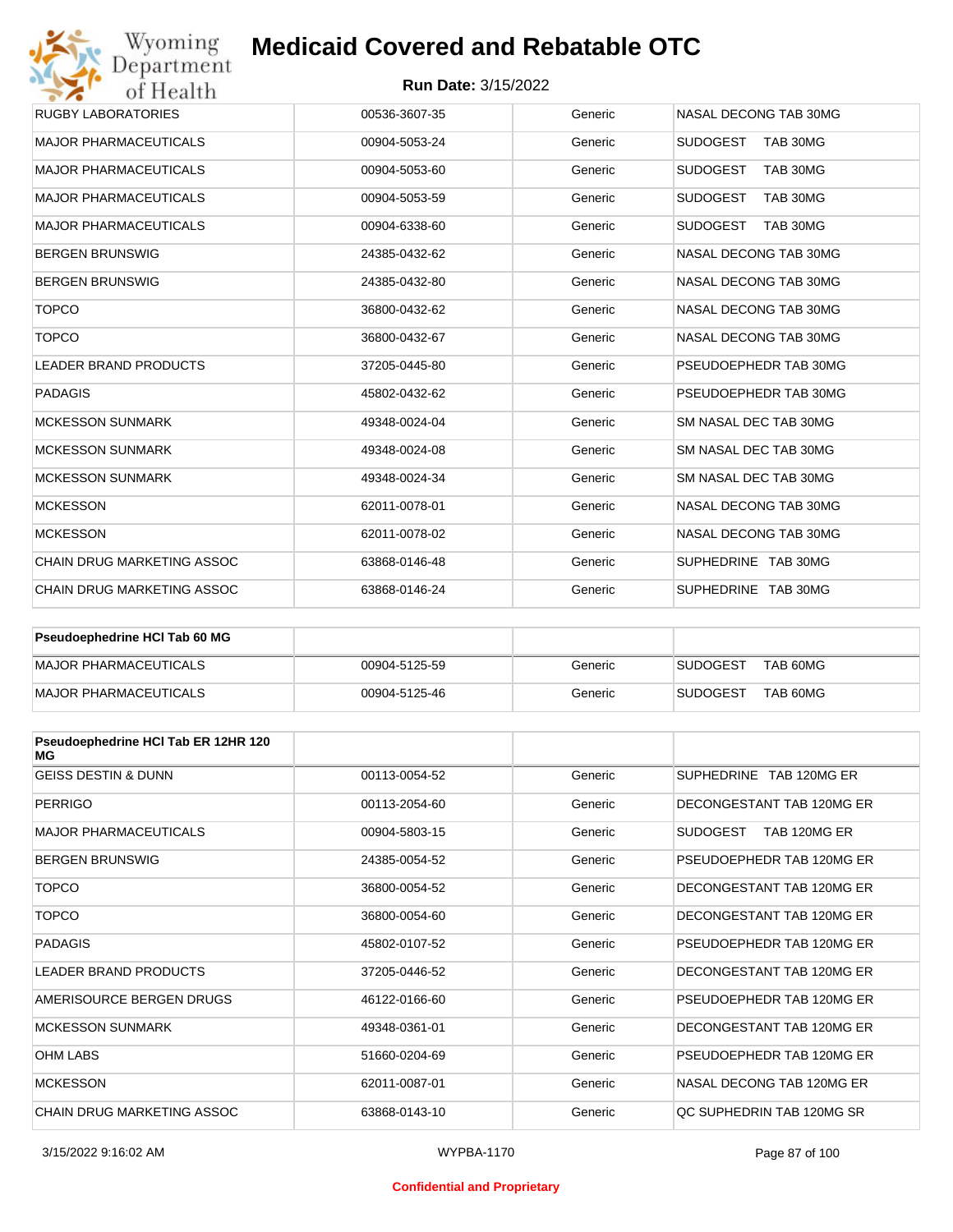

**Run Date:** 3/15/2022

**OPHTHALMIC AGENTS**

| Sodium Chloride Hypertonic Ophth Oint<br>5% |               |              |                              |
|---------------------------------------------|---------------|--------------|------------------------------|
| <b>MAJOR PHARMACEUTICALS</b>                | 00904-5315-38 | Generic      | SOD CHLORIDE OIN 5% OP       |
| BAUSCH HEALTH                               | 24208-0385-55 | <b>Brand</b> | <b>MURO 128</b><br>OIN 5% OP |
| <b>BAUSCH HEALTH</b>                        | 24208-0385-56 | <b>Brand</b> | MURO 128<br>OIN 5% OP        |
| <b>AKORN</b>                                | 17478-0622-35 | Generic      | SOD CHLORIDE OIN 5% OP       |

| Sodium Chloride Hypertonic Ophth Soln<br>2% |               |              |          |           |
|---------------------------------------------|---------------|--------------|----------|-----------|
| BAUSCH HEALTH                               | 24208-0276-15 | <b>Brand</b> | MURO 128 | SOL 2% OP |

| Sodium Chloride Hypertonic Ophth Soln<br>5%                 |               |              |                              |
|-------------------------------------------------------------|---------------|--------------|------------------------------|
| <b>MAJOR PHARMACEUTICALS</b>                                | 00904-5314-35 | Generic      | SOD CHLORIDE SOL 5% OP       |
| <b>AKORN</b>                                                | 17478-0623-12 | Generic      | SOD CHLORIDE SOL 5% OP       |
| <b>BAUSCH HEALTH</b>                                        | 24208-0277-15 | <b>Brand</b> | <b>MURO 128</b><br>SOL 5% OP |
| <b>BAUSCH HEALTH</b>                                        | 24208-0277-30 | <b>Brand</b> | <b>MURO 128</b><br>SOL 5% OP |
| <b>PSYCHOTHERAPEUTIC AND</b><br>NEUROLOGICAL AGENTS - MISC. |               |              |                              |

| <b>Nicotine Polacrilex Gum 2 MG</b>   |               |              |                                         |
|---------------------------------------|---------------|--------------|-----------------------------------------|
| <b>PERRIGO</b>                        | 00113-0206-25 | Generic      | NICOTINE POL GUM 2MG MINT               |
| <b>GLAXO CONSUMER HEALTHCARE L.P.</b> | 00135-0157-07 | <b>Brand</b> | NICORETTE ST GUM 2MG ORIG               |
| <b>GLAXO CONSUMER HEALTHCARE L.P.</b> | 00135-0474-01 | <b>Brand</b> | <b>NICORETTE</b><br><b>GUM 2MG MINT</b> |
| <b>GLAXO CONSUMER HEALTHCARE L.P.</b> | 00135-0474-02 | <b>Brand</b> | <b>NICORETTE</b><br><b>GUM 2MG MINT</b> |
| <b>GLAXO CONSUMER HEALTHCARE L.P.</b> | 00135-0157-10 | <b>Brand</b> | <b>NICORETTE</b><br><b>GUM 2MG ORIG</b> |
| <b>GLAXO CONSUMER HEALTHCARE L.P.</b> | 00135-0225-03 | <b>Brand</b> | <b>NICORETTE</b><br><b>GUM 2MG MINT</b> |
| <b>GLAXO CONSUMER HEALTHCARE L.P.</b> | 00135-0229-04 | <b>Brand</b> | <b>NICORETTE</b><br><b>GUM 2MG MINT</b> |
| <b>GLAXO CONSUMER HEALTHCARE L.P.</b> | 00135-0241-05 | <b>Brand</b> | <b>NICORETTE</b><br><b>GUM 2MGFRUIT</b> |
| <b>GLAXO CONSUMER HEALTHCARE L.P.</b> | 00135-0241-08 | <b>Brand</b> | <b>NICORETTE</b><br><b>GUM 2MGFRUIT</b> |
| <b>GLAXO CONSUMER HEALTHCARE L.P.</b> | 00135-0466-05 | <b>Brand</b> | <b>NICORETTE</b><br><b>GUM 2MG CINN</b> |
| <b>GLAXO CONSUMER HEALTHCARE L.P.</b> | 00135-0474-05 | <b>Brand</b> | <b>GUM 2MG MINT</b><br><b>NICORETTE</b> |
| <b>GLAXO CONSUMER HEALTHCARE L.P.</b> | 00135-0474-08 | <b>Brand</b> | <b>NICORETTE</b><br><b>GUM 2MG MINT</b> |
| <b>GLAXO CONSUMER HEALTHCARE L.P.</b> | 00135-0157-11 | <b>Brand</b> | <b>NICORETTE</b><br><b>GUM 2MG ORIG</b> |
| <b>GLAXO CONSUMER HEALTHCARE L.P.</b> | 00135-0225-02 | <b>Brand</b> | NICORETTE ST GUM 2MG MINT               |
| <b>GLAXO CONSUMER HEALTHCARE L.P.</b> | 00135-0229-05 | <b>Brand</b> | <b>NICORETTE</b><br><b>GUM 2MG MINT</b> |
| <b>GLAXO CONSUMER HEALTHCARE L.P.</b> | 00135-0241-03 | <b>Brand</b> | <b>NICORETTE</b><br><b>GUM 2MGFRUIT</b> |
| <b>GLAXO CONSUMER HEALTHCARE L.P.</b> | 00135-0241-06 | <b>Brand</b> | <b>NICORETTE</b><br><b>GUM 2MGFRUIT</b> |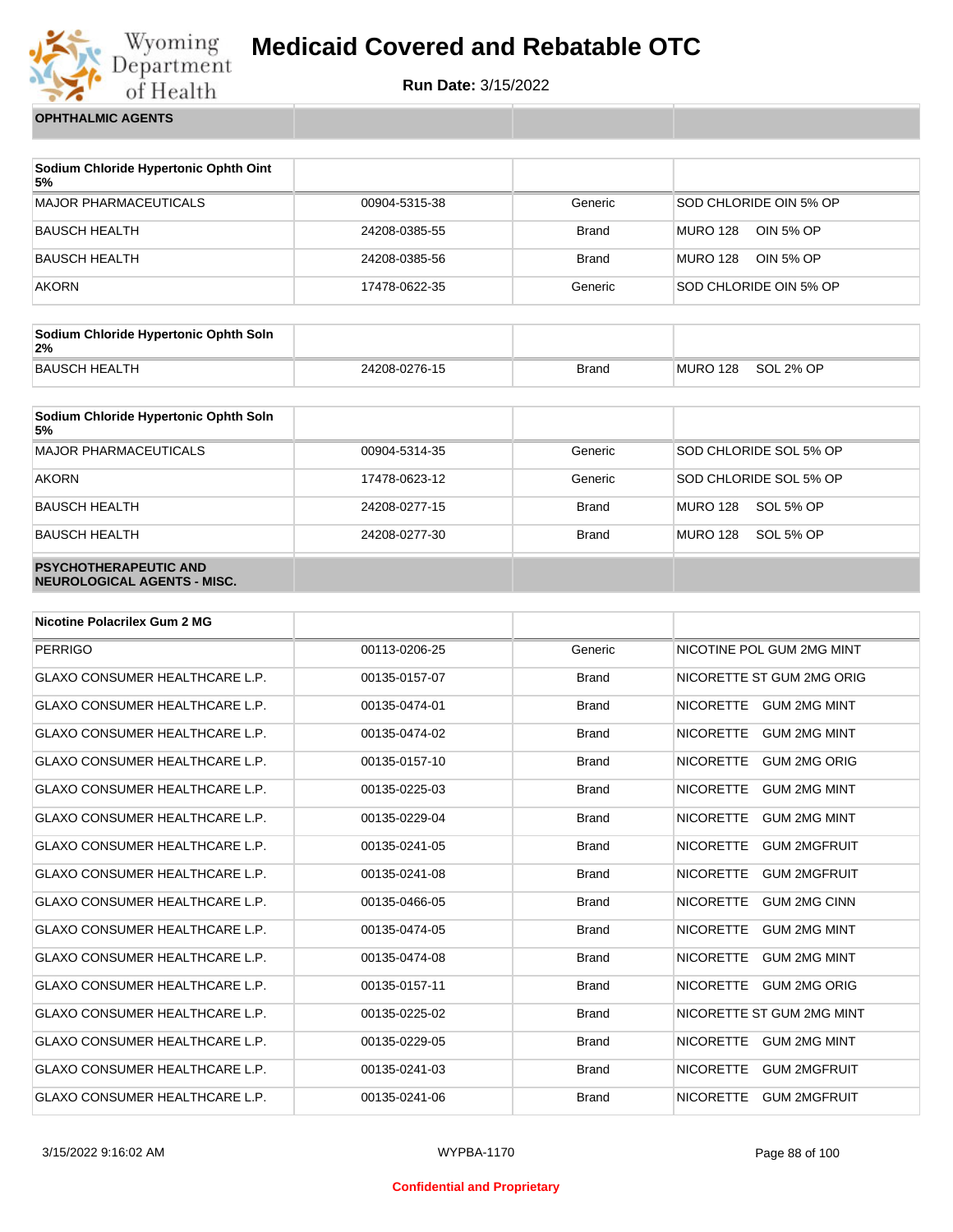| GLAXO CONSUMER HEALTHCARE L.P. | 00135-0466-03 | <b>Brand</b> | NICORETTE GUM 2MG CINN           |
|--------------------------------|---------------|--------------|----------------------------------|
| GLAXO CONSUMER HEALTHCARE L.P. | 00135-0474-03 | <b>Brand</b> | NICORETTE GUM 2MG MINT           |
| GLAXO CONSUMER HEALTHCARE L.P. | 00135-0241-02 | <b>Brand</b> | NICORETTE GUM 2MGFRUIT           |
| GLAXO CONSUMER HEALTHCARE L.P. | 00135-0466-01 | <b>Brand</b> | NICORETTE GUM 2MG CINN           |
| GLAXO CONSUMER HEALTHCARE L.P. | 00135-0466-02 | <b>Brand</b> | NICORETTE GUM 2MG CINN           |
| <b>RUGBY LABORATORIES</b>      | 00536-1362-06 | Generic      | NICOTINE POL GUM 2MG             |
| <b>RUGBY LABORATORIES</b>      | 00536-1362-23 | Generic      | NICOTINE POL GUM 2MG             |
| <b>RUGBY LABORATORIES</b>      | 00536-1362-34 | Generic      | NICOTINE POL GUM 2MG             |
| <b>RUGBY LABORATORIES</b>      | 00536-3029-06 | Generic      | NICOTINE POL GUM 2MG ORIG        |
| <b>RUGBY LABORATORIES</b>      | 00536-3029-23 | Generic      | NICOTINE POL GUM 2MG ORIG        |
| <b>RUGBY LABORATORIES</b>      | 00536-3029-34 | Generic      | NICOTINE POL GUM 2MG ORIG        |
| <b>RUGBY LABORATORIES</b>      | 00536-3386-01 | Generic      | NICOTINE POL GUM 2MGFRUIT        |
| <b>RUGBY LABORATORIES</b>      | 00536-3112-37 | Generic      | NICOTINE POL GUM 2MG MINT        |
| <b>MAJOR PHARMACEUTICALS</b>   | 00904-5736-11 | Generic      | NICORELIEF GUM 2MG MINT          |
| <b>MAJOR PHARMACEUTICALS</b>   | 00904-5734-11 | Generic      | NICORELIEF GUM 2MG ORIG          |
| <b>MAJOR PHARMACEUTICALS</b>   | 00904-5734-51 | Generic      | NICORELIEF GUM 2MG ORIG          |
| <b>RUGBY LABORATORIES</b>      | 00536-3112-01 | Generic      | NICOTINE POL GUM 2MG MINT        |
| <b>RUGBY LABORATORIES</b>      | 00536-3404-01 | Generic      | NICOTINE POL GUM 2MG CINN        |
| <b>MAJOR PHARMACEUTICALS</b>   | 00904-5736-51 | Generic      | NICORELIEF GUM 2MG MINT          |
| <b>BERGEN BRUNSWIG</b>         | 24385-0594-71 | Generic      | GNP NICOTINE GUM 2MG MINT        |
| <b>BERGEN BRUNSWIG</b>         | 24385-0170-58 | Generic      | GNP NICOTINE GUM 2MG MINT        |
| <b>TOPCO</b>                   | 36800-0352-78 | Generic      | NICOTINE POL GUM 2MGFRUIT        |
| <b>LEADER BRAND PRODUCTS</b>   | 37205-0967-58 | Generic      | NICOTINE POL GUM 2MG MINT        |
| <b>TOPCO</b>                   | 36800-0456-78 | Generic      | NICOTINE POL GUM 2MG MINT        |
| <b>TOPCO</b>                   | 36800-0206-25 | Generic      | NICOTINE POL GUM 2MG MINT        |
| <b>TOPCO</b>                   | 36800-0029-25 | Generic      | NICOTINE POL GUM 2MG ORIG        |
| <b>LEADER BRAND PRODUCTS</b>   | 37205-0203-71 | Generic      | NICOTINE POL GUM 2MG             |
| LEADER BRAND PRODUCTS          | 37205-0967-78 | Generic      | NICOTINE POL GUM 2MG MINT        |
| <b>PERRIGO</b>                 | 45802-0206-25 | Generic      | NICOTINE POL GUM 2MG MINT        |
| AMERISOURCE BERGEN DRUGS       | 46122-0173-20 | Generic      | <b>GNP NICOTINE GUM 2MG ORIG</b> |
| <b>MCKESSON SUNMARK</b>        | 49348-0691-36 | Generic      | SM NICOTINE GUM 2MG MINT         |
| <b>MCKESSON SUNMARK</b>        | 49348-0787-10 | Generic      | SM NICOTINE GUM 2MG MINT         |
| <b>MCKESSON SUNMARK</b>        | 49348-0573-08 | Generic      | SM NICOTINE GUM 2MG              |
| <b>MCKESSON SUNMARK</b>        | 49348-0573-36 | Generic      | SM NICOTINE GUM 2MG              |
| <b>MCKESSON</b>                | 62011-0047-02 | Generic      | HM NICOTINE GUM 2MG MINT         |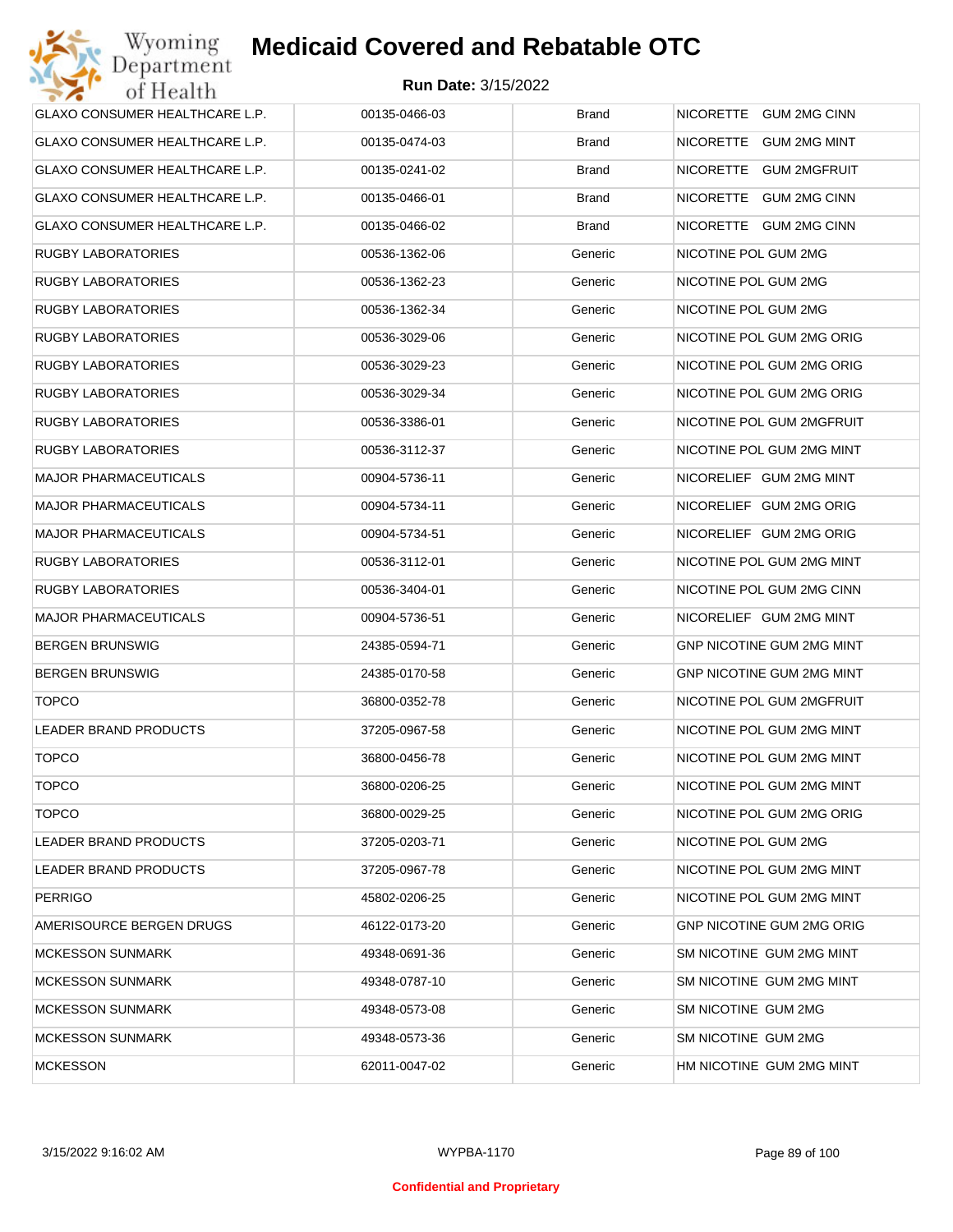

| Nicotine Polacrilex Gum 4 MG   |               |         |                            |
|--------------------------------|---------------|---------|----------------------------|
| <b>PERRIGO</b>                 | 00113-0422-25 | Generic | NICOTINE POL GUM 4MG MINT  |
| PERRIGO                        | 00113-0532-78 | Generic | <b>NICOTINE</b><br>GUM 4MG |
| GLAXO CONSUMER HEALTHCARE L.P. | 00135-0226-02 | Brand   | NICORETTE GUM 4MG MINT     |
| GLAXO CONSUMER HEALTHCARE L.P. | 00135-0226-03 | Brand   | NICORETTE GUM 4MG MINT     |
| GLAXO CONSUMER HEALTHCARE L.P. | 00135-0242-01 | Brand   | NICORETTE GUM 4MGFRUIT     |
| GLAXO CONSUMER HEALTHCARE L.P. | 00135-0242-02 | Brand   | NICORETTE GUM 4MGFRUIT     |
| GLAXO CONSUMER HEALTHCARE L.P. | 00135-0242-03 | Brand   | NICORETTE GUM 4MGFRUIT     |
| GLAXO CONSUMER HEALTHCARE L.P. | 00135-0242-05 | Brand   | NICORETTE GUM 4MGFRUIT     |
| GLAXO CONSUMER HEALTHCARE L.P. | 00135-0242-06 | Brand   | NICORETTE GUM 4MGFRUIT     |
| GLAXO CONSUMER HEALTHCARE L.P. | 00135-0158-07 | Brand   | NICORETTE ST GUM 4MG ORIG  |
| GLAXO CONSUMER HEALTHCARE L.P. | 00135-0158-10 | Brand   | NICORETTE GUM 4MG ORIG     |
| GLAXO CONSUMER HEALTHCARE L.P. | 00135-0230-04 | Brand   | NICORETTE GUM 4MG MINT     |
| GLAXO CONSUMER HEALTHCARE L.P. | 00135-0467-03 | Brand   | NICORETTE GUM 4MG CINN     |
| GLAXO CONSUMER HEALTHCARE L.P. | 00135-0158-11 | Brand   | NICORETTE GUM 4MG ORIG     |
| GLAXO CONSUMER HEALTHCARE L.P. | 00135-0230-05 | Brand   | NICORETTE GUM 4MG MINT     |
| GLAXO CONSUMER HEALTHCARE L.P. | 00135-0242-08 | Brand   | NICORETTE GUM 4MGFRUIT     |
| GLAXO CONSUMER HEALTHCARE L.P. | 00135-0467-02 | Brand   | NICORETTE GUM 4MG CINN     |
| GLAXO CONSUMER HEALTHCARE L.P. | 00135-0467-05 | Brand   | NICORETTE GUM 4MG CINN     |
| GLAXO CONSUMER HEALTHCARE L.P. | 00135-0475-08 | Brand   | NICORETTE GUM 4MG MINT     |
| GLAXO CONSUMER HEALTHCARE L.P. | 00135-0475-01 | Brand   | NICORETTE GUM 4MG MINT     |
| GLAXO CONSUMER HEALTHCARE L.P. | 00135-0475-02 | Brand   | NICORETTE GUM 4MG MINT     |
| GLAXO CONSUMER HEALTHCARE L.P. | 00135-0475-03 | Brand   | NICORETTE GUM 4MG MINT     |
| GLAXO CONSUMER HEALTHCARE L.P. | 00135-0475-05 | Brand   | NICORETTE GUM 4MG MINT     |
| RUGBY LABORATORIES             | 00536-3387-01 | Generic | NICOTINE POL GUM 4MG       |
| RUGBY LABORATORIES             | 00536-1372-06 | Generic | NICOTINE POL GUM 4MG MINT  |
| RUGBY LABORATORIES             | 00536-1372-34 | Generic | NICOTINE POL GUM 4MG MINT  |
| RUGBY LABORATORIES             | 00536-3030-06 | Generic | NICOTINE POL GUM 4MG ORIG  |
| RUGBY LABORATORIES             | 00536-3113-37 | Generic | NICOTINE POL GUM 4MG MINT  |
| MAJOR PHARMACEUTICALS          | 00904-5735-51 | Generic | NICORELIEF GUM 4MG ORIG    |
| <b>MAJOR PHARMACEUTICALS</b>   | 00904-5737-11 | Generic | NICORELIEF GUM 4MG MINT    |
| MAJOR PHARMACEUTICALS          | 00904-5737-51 | Generic | NICORELIEF GUM 4MG MINT    |
| RUGBY LABORATORIES             | 00536-1372-23 | Generic | NICOTINE POL GUM 4MG MINT  |
| RUGBY LABORATORIES             | 00536-3030-23 | Generic | NICOTINE POL GUM 4MG ORIG  |
| RUGBY LABORATORIES             | 00536-3113-01 | Generic | NICOTINE POL GUM 4MG MINT  |
| <b>RUGBY LABORATORIES</b>      | 00536-3405-01 | Generic | NICOTINE POL GUM 4MG       |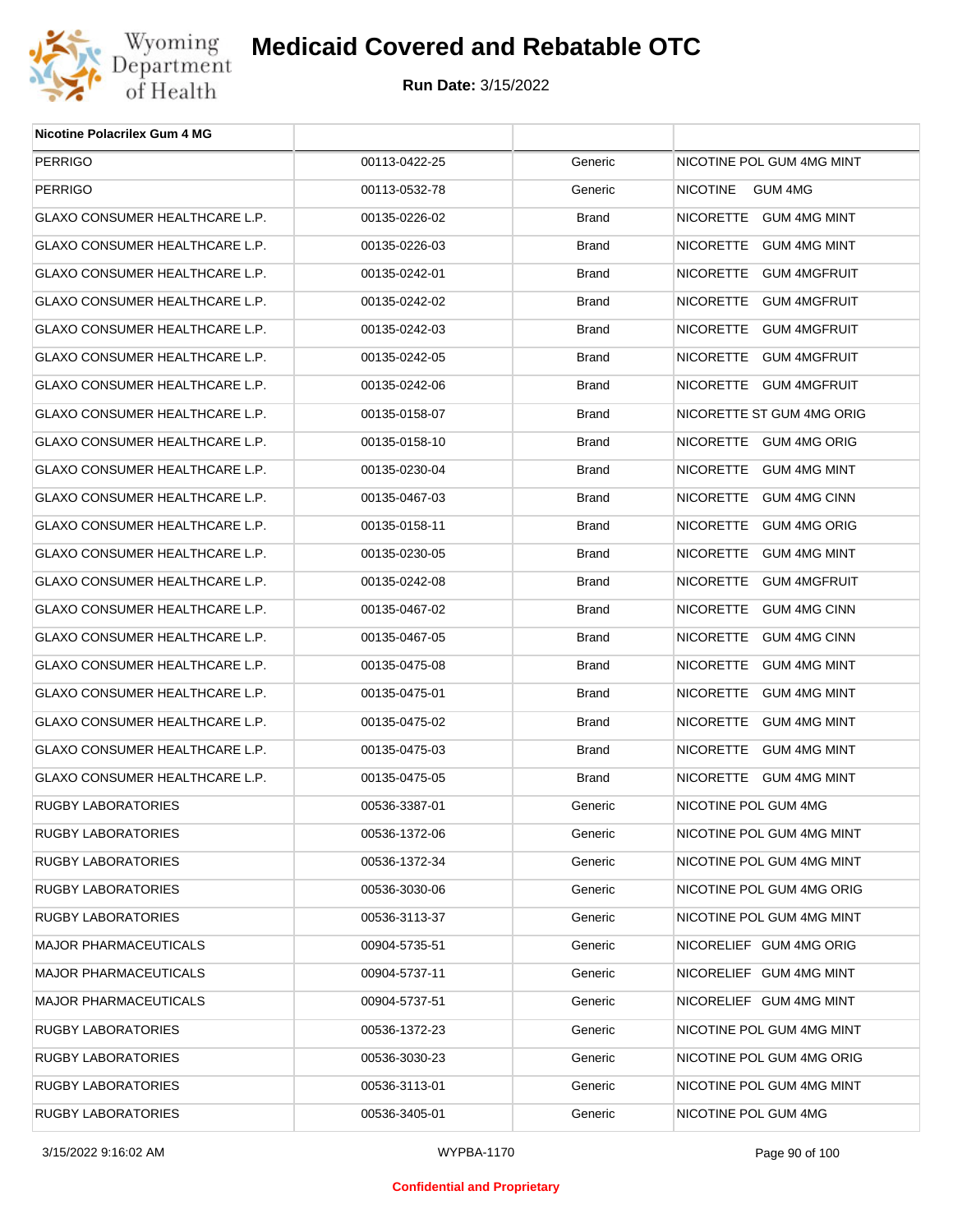

| <b>MAJOR PHARMACEUTICALS</b> | 00904-5735-11 | Generic | NICORELIEF GUM 4MG ORIG          |
|------------------------------|---------------|---------|----------------------------------|
| <b>TOPCO</b>                 | 36800-0170-71 | Generic | NICOTINE POL GUM 4MG ORIG        |
| <b>TOPCO</b>                 | 36800-0854-78 | Generic | NICOTINE POL GUM 4MGFRUIT        |
| <b>TOPCO</b>                 | 36800-0422-71 | Generic | NICOTINE POL GUM 4MG MINT        |
| <b>TOPCO</b>                 | 36800-0532-78 | Generic | NICOTINE POL GUM 4MG MINT        |
| <b>LEADER BRAND PRODUCTS</b> | 37205-0204-71 | Generic | NICOTINE POL GUM 4MG             |
| <b>TOPCO</b>                 | 36800-0170-25 | Generic | NICOTINE POL GUM 4MG ORIG        |
| <b>BERGEN BRUNSWIG</b>       | 24385-0598-71 | Generic | <b>GNP NICOTINE GUM 4MG MINT</b> |
| <b>PERRIGO</b>               | 45802-0001-25 | Generic | NICOTINE POL GUM 4MG MINT        |
| <b>LEADER BRAND PRODUCTS</b> | 37205-0968-58 | Generic | NICOTINE POL GUM 4MG MINT        |
| <b>PERRIGO</b>               | 45802-0110-78 | Generic | NICOTINE POL GUM 4MG MINT        |
| <b>LEADER BRAND PRODUCTS</b> | 37205-0968-78 | Generic | NICOTINE POL GUM 4MG MINT        |
| <b>MCKESSON SUNMARK</b>      | 49348-0572-08 | Generic | SM NICOTINE GUM 4MG              |
| <b>MCKESSON SUNMARK</b>      | 49348-0572-36 | Generic | SM NICOTINE GUM 4MG              |
| AMERISOURCE BERGEN DRUGS     | 46122-0286-60 | Generic | <b>GNP NICOTINE GUM 4MG MINT</b> |
| <b>MCKESSON SUNMARK</b>      | 49348-0692-36 | Generic | SM NICOTINE GUM 4MG MINT         |
| <b>MCKESSON SUNMARK</b>      | 49348-0788-10 | Generic | SM NICOTINE GUM 4MG MINT         |
| <b>MCKESSON</b>              | 62011-0170-01 | Generic | HM NICOTINE GUM 4MG MINT         |

| <b>Nicotine Polacrilex Lozenge 2 MG</b> |               |              |                                         |
|-----------------------------------------|---------------|--------------|-----------------------------------------|
| <b>PERRIGO</b>                          | 00113-0344-05 | Generic      | NICOTINE POL LOZ 2MG MINT               |
| <b>GLAXO CONSUMER HEALTHCARE L.P.</b>   | 00135-0512-01 | <b>Brand</b> | NICORETTE LOZ 2MG CHRY                  |
| <b>GLAXO CONSUMER HEALTHCARE L.P.</b>   | 00135-0510-03 | <b>Brand</b> | <b>LOZ 2MG MINT</b><br><b>NICORETTE</b> |
| <b>GLAXO CONSUMER HEALTHCARE L.P.</b>   | 00135-0508-03 | <b>Brand</b> | <b>NICORETTE</b><br>LOZ 2MG MINT        |
| <b>GLAXO CONSUMER HEALTHCARE L.P.</b>   | 00135-0510-01 | <b>Brand</b> | <b>NICORETTE</b><br>LOZ 2MG MINT        |
| <b>GLAXO CONSUMER HEALTHCARE L.P.</b>   | 00135-0510-02 | <b>Brand</b> | <b>NICORETTE</b><br><b>LOZ 2MG MINT</b> |
| <b>GLAXO CONSUMER HEALTHCARE L.P.</b>   | 00135-0512-05 | <b>Brand</b> | <b>NICORETTE</b><br>LOZ 2MG CHRY        |
| <b>GLAXO CONSUMER HEALTHCARE L.P.</b>   | 00135-0508-02 | <b>Brand</b> | <b>NICORETTE</b><br>LOZ 2MG MINT        |
| <b>GLAXO CONSUMER HEALTHCARE L.P.</b>   | 00135-0510-05 | <b>Brand</b> | NICORETTE LOZ 2MG MINT                  |
| <b>RUGBY LABORATORIES</b>               | 00536-1038-81 | Generic      | NICOTINE POL LOZ 2MG MINT               |
| <b>GLAXO CONSUMER HEALTHCARE L.P.</b>   | 00135-0514-03 | <b>Brand</b> | NICORETTE LOZ 2MG ORIG                  |
| <b>TOPCO</b>                            | 36800-0344-05 | Generic      | NICOTINE POL LOZ 2MG MINT               |
| <b>LEADER BRAND PRODUCTS</b>            | 37205-0987-69 | Generic      | NICOTINE POL LOZ 2MG MINT               |
| <b>PADAGIS</b>                          | 45802-0344-05 | Generic      | NICOTINE POL LOZ 2MG MINT               |
| AMERISOURCE BERGEN DRUGS                | 46122-0176-08 | Generic      | GNP NICOTINE LOZ 2MG MINT               |
| AMERISOURCE BERGEN DRUGS                | 46122-0254-15 | Generic      | <b>GNP NICOTINE LOZ MINI 2MG</b>        |
| <b>MCKESSON SUNMARK</b>                 | 49348-0852-16 | Generic      | SM NICOTINE LOZ 2MG MINT                |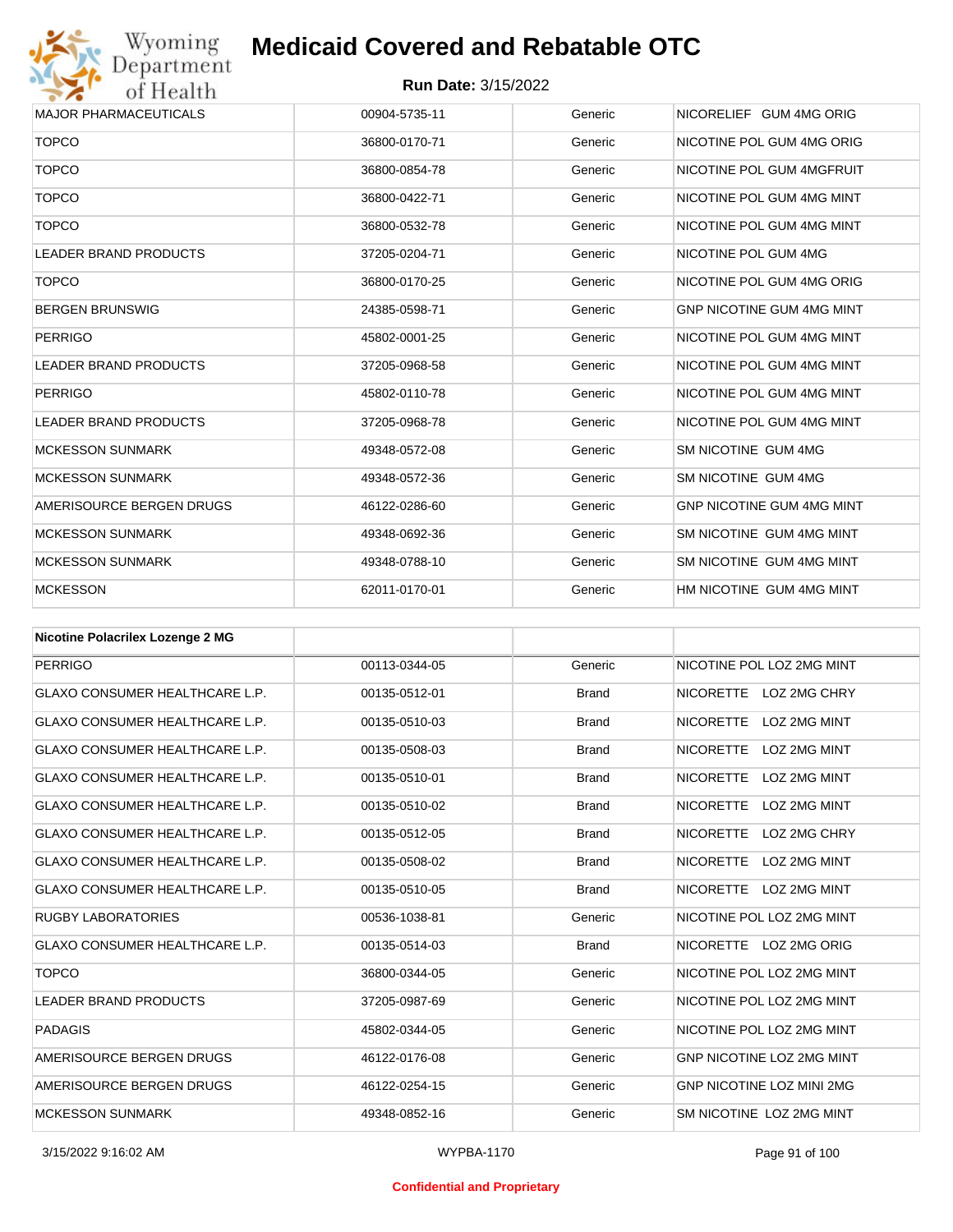

| <b>MCKESSON</b> | 62011-0048-01 | Generic | HM NICOTINE LOZ 2MG MINT        |
|-----------------|---------------|---------|---------------------------------|
| <b>MCKESSON</b> | 62011-0199-01 | Generic | <b>HM NICOTINE LOZ 2MG MINT</b> |

| Nicotine Polacrilex Lozenge 4 MG      |               |              |                                         |
|---------------------------------------|---------------|--------------|-----------------------------------------|
| <b>GLAXO CONSUMER HEALTHCARE L.P.</b> | 00135-0511-05 | <b>Brand</b> | NICORETTE LOZ 4MG MINT                  |
| <b>GEISS DESTIN &amp; DUNN</b>        | 00113-0873-05 | Generic      | NICOTINE POL LOZ 4MG MINT               |
| <b>GLAXO CONSUMER HEALTHCARE L.P.</b> | 00135-0509-02 | <b>Brand</b> | <b>NICORETTE</b><br>LOZ 4MG MINT        |
| <b>GLAXO CONSUMER HEALTHCARE L.P.</b> | 00135-0509-03 | <b>Brand</b> | <b>NICORETTE</b><br><b>LOZ 4MG MINT</b> |
| <b>GLAXO CONSUMER HEALTHCARE L.P.</b> | 00135-0513-01 | <b>Brand</b> | <b>NICORETTE</b><br>LOZ 4MG CHRY        |
| <b>GLAXO CONSUMER HEALTHCARE L.P.</b> | 00135-0511-02 | <b>Brand</b> | <b>NICORETTE</b><br><b>LOZ 4MG MINT</b> |
| <b>GLAXO CONSUMER HEALTHCARE L.P.</b> | 00135-0513-05 | <b>Brand</b> | <b>NICORETTE</b><br>LOZ 4MG CHRY        |
| <b>GLAXO CONSUMER HEALTHCARE L.P.</b> | 00135-0515-03 | <b>Brand</b> | <b>NICORETTE</b><br>LOZ 4MG ORIG        |
| <b>GLAXO CONSUMER HEALTHCARE L.P.</b> | 00135-0511-01 | <b>Brand</b> | NICORETTE LOZ 4MG MINT                  |
| <b>RUGBY LABORATORIES</b>             | 00536-1039-81 | Generic      | NICOTINE POL LOZ 4MG MINT               |
| <b>TOPCO</b>                          | 36800-0873-05 | Generic      | NICOTINE POL LOZ 4MG MINT               |
| <b>LEADER BRAND PRODUCTS</b>          | 37205-0988-69 | Generic      | NICOTINE POL LOZ 4MG MINT               |
| <b>PADAGIS</b>                        | 45802-0873-05 | Generic      | NICOTINE POL LOZ 4MG MINT               |
| AMERISOURCE BERGEN DRUGS              | 46122-0177-08 | Generic      | GNP NICOTINE LOZ 4MG MINT               |
| AMERISOURCE BERGEN DRUGS              | 46122-0255-15 | Generic      | <b>GNP NICOTINE LOZ 4MG MINT</b>        |
| <b>MCKESSON SUNMARK</b>               | 49348-0853-16 | Generic      | SM NICOTINE LOZ 4MG MINT                |
| <b>MCKESSON</b>                       | 62011-0171-01 | Generic      | HM NICOTINE LOZ 4MG MINT                |
| <b>MCKESSON</b>                       | 62011-0200-01 | Generic      | HM NICOTINE LOZ 4MG MINT                |
| <b>MCKESSON</b>                       | 62011-0171-02 | Generic      | HM NICOTINE LOZ 4MG MINT                |

| Nicotine TD Patch 24 HR Kit 21-14-7<br>MG/24HR |               |         |                           |
|------------------------------------------------|---------------|---------|---------------------------|
| DR.REDDY'S LABORATORIES                        | 00067-6045-56 | Generic | NICOTINE SYS KIT TRANSDER |
| DR.REDDY'S LABORATORIES. INC.                  | 43598-0445-56 | Generic | NICOTINE SYS KIT TRANSDER |

| Nicotine TD Patch 24HR 14 MG/24HR     |               |              |                                        |
|---------------------------------------|---------------|--------------|----------------------------------------|
| DR. REDDY'S LABORATORIES              | 00067-5125-07 | Generic      | <b>NICOTINE</b><br><b>DIS 14MG/24H</b> |
| MCKESSON SUNMARK                      | 00067-6129-14 | Generic      | SM NICOTINE DIS 14MG/24H               |
| <b>GLAXO CONSUMER HEALTHCARE L.P.</b> | 00135-0195-05 | <b>Brand</b> | NICODERM CO DIS 14MG/24H               |
| DR.REDDY'S LABORATORIES               | 00067-5125-14 | Generic      | <b>NICOTINE</b><br><b>DIS 14MG/24H</b> |
| GLAXO CONSUMER HEALTHCARE L.P.        | 00135-0195-02 | <b>Brand</b> | NICODERM CO DIS 14MG/24H               |
| GLAXO CONSUMER HEALTHCARE L.P.        | 00135-0195-03 | <b>Brand</b> | NICODERM CO DIS 14MG/24H               |
| <b>RUGBY LABORATORIES</b>             | 00536-5895-88 | Generic      | NICOTINE TD DIS 14MG/24H               |
| LEADER BRAND PRODUCTS                 | 37205-0361-74 | Generic      | NICOTINE TD DIS 14MG/24H               |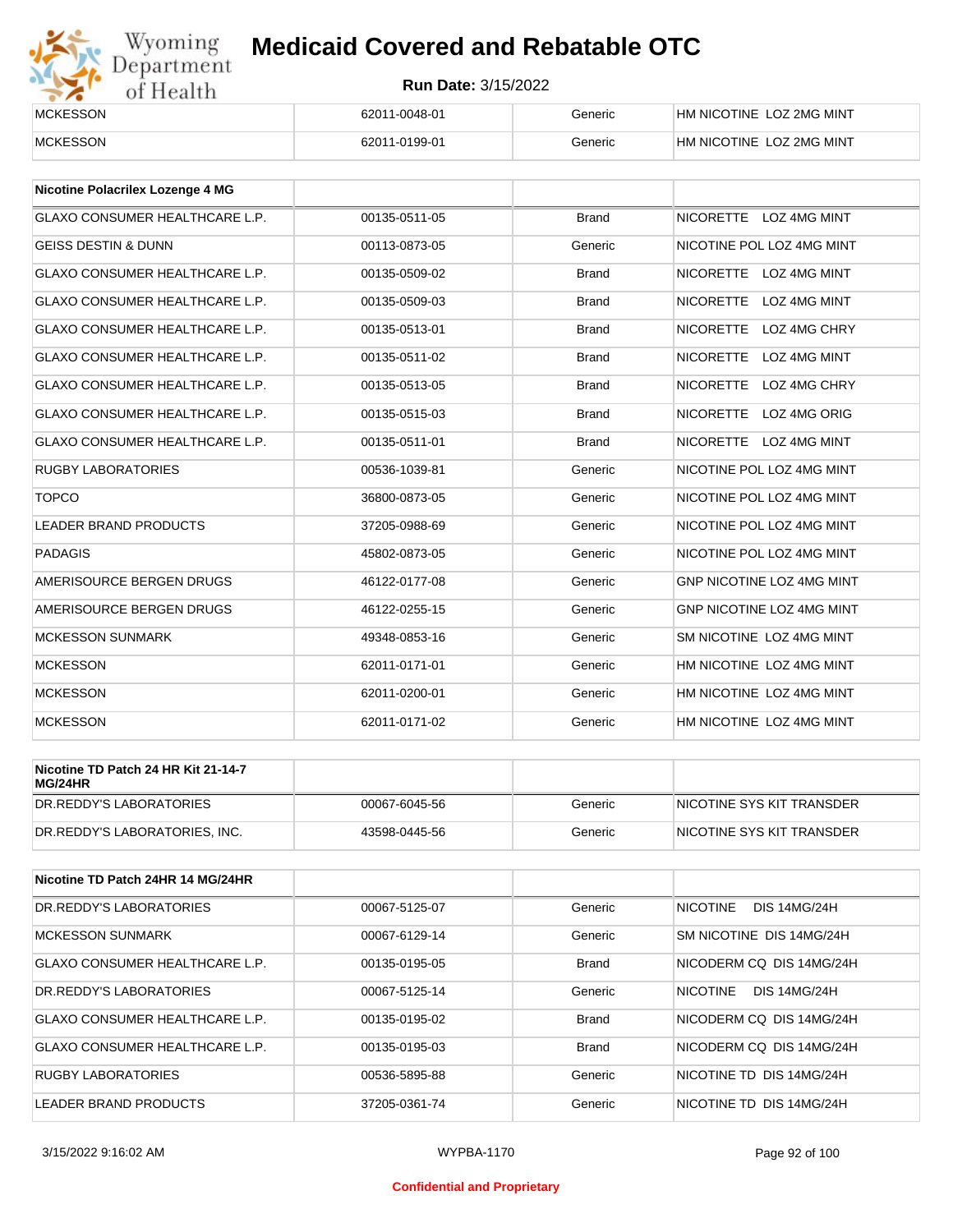| Wyoming<br>Department         | <b>Medicaid Covered and Rebatable OTC</b> |         |                          |  |  |
|-------------------------------|-------------------------------------------|---------|--------------------------|--|--|
| of Health                     | <b>Run Date: 3/15/2022</b>                |         |                          |  |  |
| DR.REDDY'S LABORATORIES, INC. | 43598-0447-70                             | Generic | NICOTINE TD DIS 14MG/24H |  |  |
| DR.REDDY'S LABORATORIES, INC. | 43598-0447-74                             | Generic | NICOTINE TD DIS 14MG/24H |  |  |
| <b>MCKESSON</b>               | 62011-0172-01                             | Generic | HM NICOTINE DIS 14MG/24H |  |  |

| Nicotine TD Patch 24HR 21 MG/24HR     |               |              |                                        |
|---------------------------------------|---------------|--------------|----------------------------------------|
| DR.REDDY'S LABORATORIES               | 00067-5126-07 | Generic      | <b>NICOTINE</b><br><b>DIS 21MG/24H</b> |
| DR. REDDY'S LABORATORIES              | 00067-5126-14 | Generic      | <b>NICOTINE</b><br><b>DIS 21MG/24H</b> |
| DR.REDDY'S LABORATORIES               | 00067-5126-28 | Generic      | <b>NICOTINE</b><br>DIS 21MG/24H        |
| <b>GLAXO CONSUMER HEALTHCARE L.P.</b> | 00135-0145-02 | <b>Brand</b> | NICODERM CO DIS 21MG/24H               |
| <b>GLAXO CONSUMER HEALTHCARE L.P.</b> | 00135-0194-03 | <b>Brand</b> | NICODERM CQ DIS 21MG/24H               |
| <b>GLAXO CONSUMER HEALTHCARE L.P.</b> | 00135-0194-02 | <b>Brand</b> | NICODERM CO DIS 21MG/24H               |
| <b>MCKESSON SUNMARK</b>               | 00067-6130-14 | Generic      | SM NICOTINE DIS 21MG                   |
| <b>GLAXO CONSUMER HEALTHCARE L.P.</b> | 00135-0194-01 | <b>Brand</b> | NICODERM CQ DIS 21MG/24H               |
| <b>GLAXO CONSUMER HEALTHCARE L.P.</b> | 00135-0194-05 | <b>Brand</b> | NICODERM CO DIS 21MG/24H               |
| <b>RUGBY LABORATORIES</b>             | 00536-5896-88 | Generic      | NICOTINE TD DIS 21MG/24H               |
| <b>LEADER BRAND PRODUCTS</b>          | 37205-0358-74 | Generic      | NICOTINE TD DIS 21MG/24H               |
| DR. REDDY'S LABORATORIES. INC.        | 43598-0448-28 | Generic      | NICOTINE TD DIS 21MG/24H               |
| DR.REDDY'S LABORATORIES, INC.         | 43598-0448-74 | Generic      | NICOTINE TD DIS 21MG/24H               |
| DR. REDDY'S LABORATORIES. INC.        | 43598-0448-70 | Generic      | NICOTINE TD DIS 21MG/24H               |
| <b>MCKESSON</b>                       | 62011-0173-01 | Generic      | HM NICOTINE DIS 21MG/24H               |

| Nicotine TD Patch 24HR 7 MG/24HR                                 |               |              |                                 |
|------------------------------------------------------------------|---------------|--------------|---------------------------------|
| DR. REDDY'S LABORATORIES                                         | 00067-5124-07 | Generic      | DIS 7MG/24HR<br><b>NICOTINE</b> |
| <b>GLAXO CONSUMER HEALTHCARE L.P.</b>                            | 00135-0196-05 | <b>Brand</b> | NICODERM CQ DIS 7MG/24HR        |
| DR. REDDY'S LABORATORIES                                         | 00067-5124-14 | Generic      | NICOTINE<br>DIS 7MG/24HR        |
| <b>MCKESSON SUNMARK</b>                                          | 00067-6128-14 | Generic      | SM NICOTINE DIS 7MG/24HR        |
| GLAXO CONSUMER HEALTHCARE L.P.                                   | 00135-0196-02 | <b>Brand</b> | NICODERM CO DIS 7MG/24HR        |
| RUGBY LABORATORIES                                               | 00536-5894-88 | Generic      | NICOTINE TD DIS 7MG/24HR        |
| <b>LEADER BRAND PRODUCTS</b>                                     | 37205-0363-74 | Generic      | NICOTINE TD DIS 7MG/24HR        |
| DR.REDDY'S LABORATORIES, INC.                                    | 43598-0446-74 | Generic      | NICOTINE TD DIS 7MG/24HR        |
| DR.REDDY'S LABORATORIES, INC.                                    | 43598-0446-70 | Generic      | NICOTINE TD DIS 7MG/24HR        |
| <b>MCKESSON</b>                                                  | 62011-0050-01 | Generic      | NICOTINE TD DIS 7MG/24HR        |
| <b>ULCER</b><br>DRUGS/ANTISPASMODICS/ANTICHOLINE<br><b>RGICS</b> |               |              |                                 |

| <b>Cimetidine Tab 200 MG</b> |               |         |                  |                   |
|------------------------------|---------------|---------|------------------|-------------------|
| <b>TOPCO</b>                 | 36800-0022-39 | Beneric | <b>HEARTBURN</b> | <b>TAB RELIEF</b> |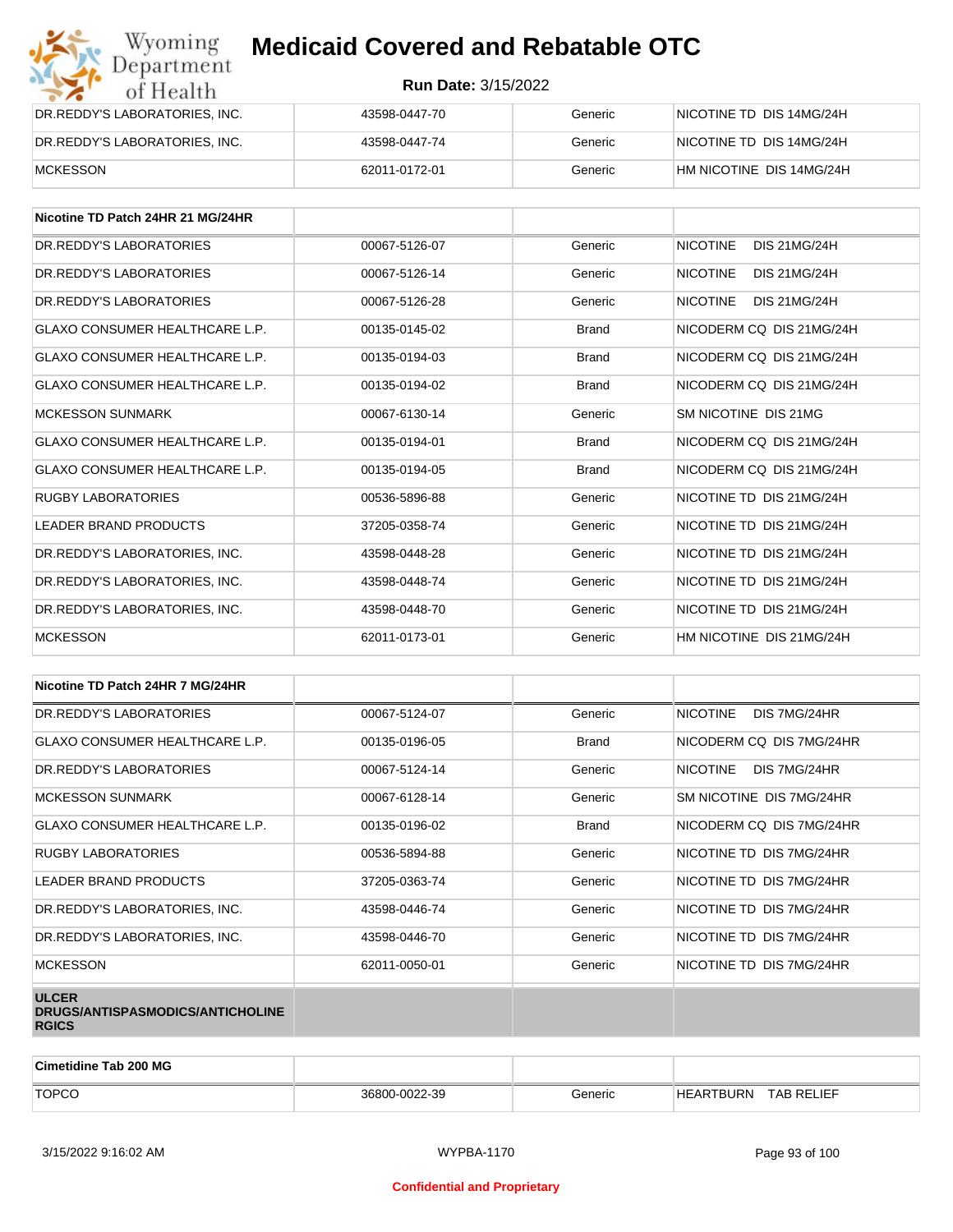| Wyoming    |
|------------|
| Department |
| of Health  |

| BERGEN BRUNSWIG          | 24385-0111-65 | Generic | <b>TAB 200MG</b><br>HEARTBURN  |
|--------------------------|---------------|---------|--------------------------------|
| <b>IMCKESSON SUNMARK</b> | 49348-0246-44 | Generic | <b>ISM ACID REDU TAB 200MG</b> |

| <b>Famotidine Tab 10 MG</b>  |               |         |                                       |
|------------------------------|---------------|---------|---------------------------------------|
| <b>PERRIGO</b>               | 00113-0141-65 | Generic | ACID REDUCER TAB 10MG                 |
| TEVA PHARMACEUTICALS USA     | 00093-2748-65 | Generic | FAMOTIDINE TAB 10MG                   |
| TEVA PHARMACEUTICALS USA     | 00093-2748-92 | Generic | FAMOTIDINE TAB 10MG                   |
| TEVA PHARMACEUTICALS USA     | 00093-2748-94 | Generic | FAMOTIDINE TAB 10MG                   |
| <b>MAJOR PHARMACEUTICALS</b> | 00904-5529-87 | Generic | <b>HEARTBURN</b><br><b>TAB RELIEF</b> |
| <b>MAJOR PHARMACEUTICALS</b> | 00904-5529-52 | Generic | <b>HEARTBURN</b><br><b>TAB RELIEF</b> |
| <b>BERGEN BRUNSWIG</b>       | 24385-0255-72 | Generic | ACID REDUCER TAB 10MG                 |
| <b>TOPCO</b>                 | 36800-0141-72 | Generic | ACID REDUCER TAB 10MG                 |
| <b>TOPCO</b>                 | 36800-0141-65 | Generic | ACID REDUCER TAB 10MG                 |
| <b>SELECT BRAND</b>          | 15127-0370-30 | Generic | ACID REDUCER TAB 10MG                 |
| <b>LEADER BRAND PRODUCTS</b> | 37205-0614-65 | Generic | ACID REDUCER TAB 10MG                 |
| <b>MCKESSON SUNMARK</b>      | 49348-0442-13 | Generic | ACID REDUCER TAB 10MG                 |
| <b>MCKESSON</b>              | 62011-0142-01 | Generic | FAMOTIDINE TAB 10MG                   |
| CHAIN DRUG MARKETING ASSOC   | 63868-0714-30 | Generic | ACID CONTROL TAB 10MG                 |

| <b>Famotidine Tab 20 MG</b>       |               |         |                              |
|-----------------------------------|---------------|---------|------------------------------|
| <b>PERRIGO</b>                    | 00113-0194-02 | Generic | ACID REDUCER TAB 20MG        |
| <b>MAJOR PHARMACEUTICALS</b>      | 00904-5780-17 | Generic | TAB 20MG<br>HEARTBURN        |
| <b>MAJOR PHARMACEUTICALS</b>      | 00904-5780-51 | Generic | <b>HEARTBURN</b><br>TAB 20MG |
| <b>BERGEN BRUNSWIG</b>            | 24385-0385-63 | Generic | ACID REDUCER TAB 20MG        |
| <b>BERGEN BRUNSWIG</b>            | 24385-0385-51 | Generic | ACID REDUCER TAB 20MG        |
| <b>TOPCO</b>                      | 36800-0194-51 | Generic | ACID REDUCER TAB 20MG        |
| <b>LEADER BRAND PRODUCTS</b>      | 37205-0861-63 | Generic | ACID REDUCER TAB 20MG        |
| <b>BERGEN BRUNSWIG</b>            | 24385-0385-71 | Generic | ACID REDUCER TAB 20MG        |
| <b>TOPCO</b>                      | 36800-0194-71 | Generic | ACID REDUCER TAB 20MG        |
| <b>TOPCO</b>                      | 36800-0194-02 | Generic | ACID REDUCER TAB 20MG        |
| AMERISOURCE BERGEN DRUGS          | 46122-0168-78 | Generic | ACID REDUCER TAB 20MG        |
| <b>MCKESSON SUNMARK</b>           | 49348-0817-09 | Generic | ACID REDUCER TAB 20MG        |
| <b>MCKESSON SUNMARK</b>           | 49348-0817-05 | Generic | ACID REDUCER TAB 20MG        |
| <b>MCKESSON</b>                   | 62011-0143-01 | Generic | FAMOTIDINE TAB 20MG          |
| <b>CHAIN DRUG MARKETING ASSOC</b> | 63868-0486-25 | Generic | ACID CONTROL TAB 20MG        |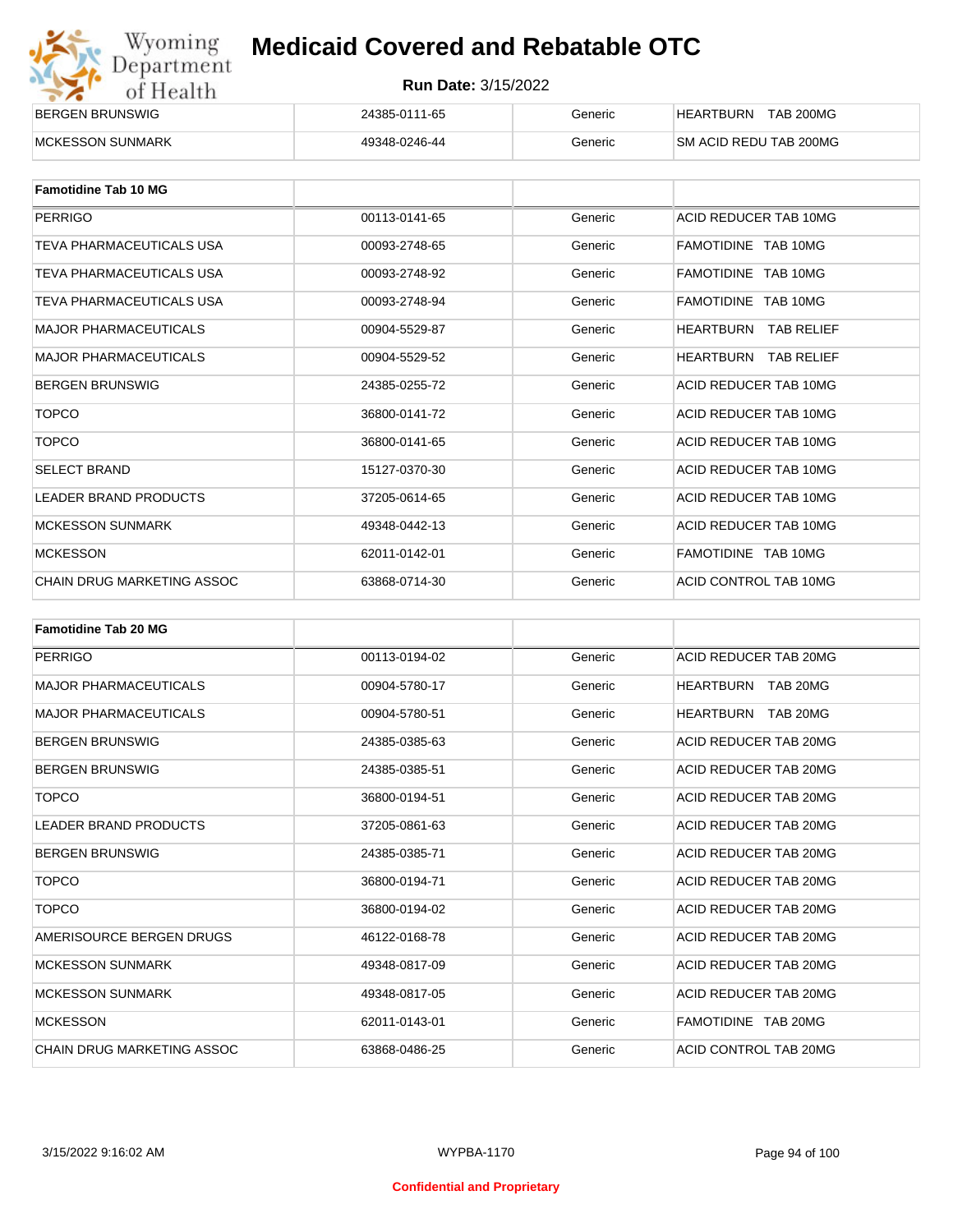

| Famotidine-Ca Carbonate-Mag Hydroxide<br>Chew Tab 10-800-165 MG |               |         |                                 |
|-----------------------------------------------------------------|---------------|---------|---------------------------------|
| <b>PERRIGO</b>                                                  | 00113-0321-63 | Generic | DUAL ACTION CHW COMPLETE        |
| <b>BERGEN BRUNSWIG</b>                                          | 24385-0201-63 | Generic | DUAL ACTION CHW COMPLETE        |
| <b>BERGEN BRUNSWIG</b>                                          | 24385-0202-63 | Generic | DUAL ACTION CHW COMPLETE        |
| <b>TOPCO</b>                                                    | 36800-0321-63 | Generic | DUAL ACTION CHW COMPLETE        |
| <b>TOPCO</b>                                                    | 36800-0546-63 | Generic | DUAL ACTION CHW COMPLETE        |
| <b>TOPCO</b>                                                    | 36800-0321-71 | Generic | DUAL ACTION CHW COMPLETE        |
| <b>TOPCO</b>                                                    | 36800-0546-71 | Generic | DUAL ACTION CHW COMPLETE        |
| LEADER BRAND PRODUCTS                                           | 37205-0680-63 | Generic | ACID REDUCER CHW COMPLETE       |
| <b>MCKESSON SUNMARK</b>                                         | 49348-0403-05 | Generic | SM COMPLETE CHW DUAL ACT        |
| <b>MCKESSON</b>                                                 | 62011-0182-01 | Generic | <b>COMPLETE</b><br>CHW DUAL ACT |

| Lansoprazole Cap Delayed Release 15 MG |               |              |                              |
|----------------------------------------|---------------|--------------|------------------------------|
| <b>PERRIGO</b>                         | 00067-6286-14 | <b>Brand</b> | PREVACID 24H CAP 15MG DR     |
| <b>PERRIGO</b>                         | 00067-6286-42 | <b>Brand</b> | PREVACID 24H CAP 15MG DR     |
| <b>PERRIGO</b>                         | 00067-6286-28 | <b>Brand</b> | PREVACID 24H CAP 15MG DR     |
| <b>RUGBY LABORATORIES</b>              | 00536-1034-13 | Generic      | <b>HEARTBURN TR CAP 15MG</b> |
| <b>RUGBY LABORATORIES</b>              | 00536-1034-71 | Generic      | <b>HEARTBURN TR CAP 15MG</b> |
| <b>RUGBY LABORATORIES</b>              | 00536-1034-88 | Generic      | HEARTBURN TR CAP 15MG        |
| <b>LEADER BRAND PRODUCTS</b>           | 37205-0661-74 | Generic      | LANSOPRAZOLE CAP 15MG DR     |
| <b>PADAGIS</b>                         | 45802-0245-02 | Generic      | LANSOPRAZOLE CAP 15MG DR     |
| AMERISOURCE BERGEN DRUGS               | 46122-0107-04 | Generic      | LANSOPRAZOLE CAP 15MG DR     |
| AMERISOURCE BERGEN DRUGS               | 46122-0107-74 | Generic      | LANSOPRAZOLE CAP 15MG DR     |
| <b>PADAGIS</b>                         | 45802-0245-01 | Generic      | LANSOPRAZOLE CAP 15MG DR     |
| <b>PADAGIS</b>                         | 45802-0245-03 | Generic      | LANSOPRAZOLE CAP 15MG DR     |
| AMERISOURCE BERGEN DRUGS               | 46122-0107-03 | Generic      | LANSOPRAZOLE CAP 15MG DR     |
| <b>MCKESSON SUNMARK</b>                | 49348-0301-46 | Generic      | LANSOPRAZOLE CAP 15MG DR     |
| <b>MCKESSON SUNMARK</b>                | 49348-0301-78 | Generic      | LANSOPRAZOLE CAP 15MG DR     |
| <b>MCKESSON SUNMARK</b>                | 49348-0301-61 | Generic      | LANSOPRAZOLE CAP 15MG DR     |
| <b>MCKESSON</b>                        | 62011-0168-01 | Generic      | LANSOPRAZOLE CAP 15MG DR     |
| <b>MCKESSON</b>                        | 62011-0168-02 | Generic      | LANSOPRAZOLE CAP 15MG DR     |
| <b>MCKESSON</b>                        | 62011-0168-03 | Generic      | LANSOPRAZOLE CAP 15MG DR     |

| Omeprazole Delayed Release Tab 20 MG |               |         |                     |
|--------------------------------------|---------------|---------|---------------------|
| PERRIGO                              | 00113-0915-30 | Generic | OMEPRAZOLE TAB 20MG |
| PERRIGO                              | 00113-0915-55 | Generic | OMEPRAZOLE TAB 20MG |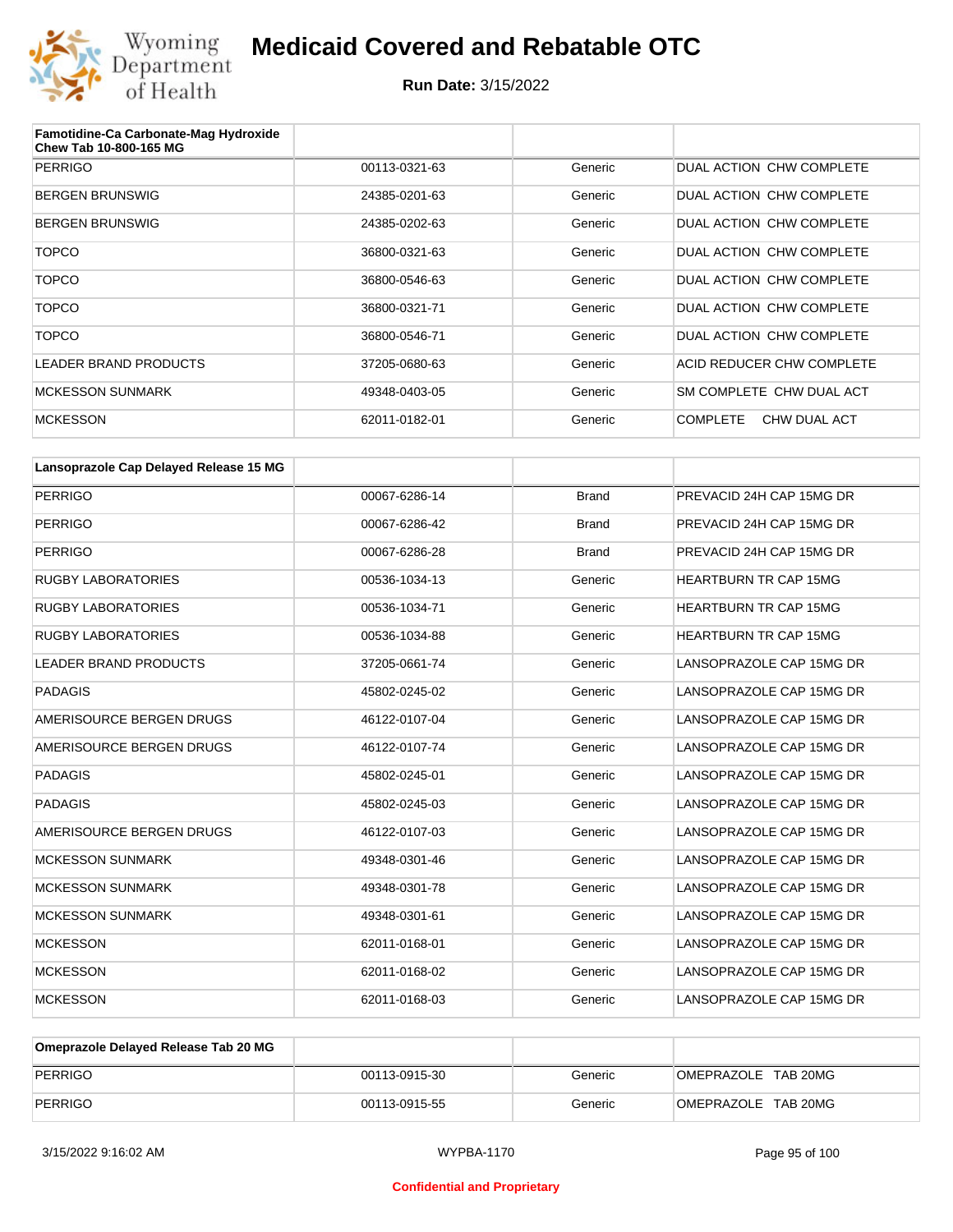

| PERRIGO                      | 00113-0915-74 | Generic | OMEPRAZOLE TAB 20MG |
|------------------------------|---------------|---------|---------------------|
| <b>MAJOR PHARMACEUTICALS</b> | 00904-5834-71 | Generic | OMEPRAZOLE TAB 20MG |
| <b>MAJOR PHARMACEUTICALS</b> | 00904-5834-41 | Generic | OMEPRAZOLE TAB 20MG |
| <b>MAJOR PHARMACEUTICALS</b> | 00904-5834-42 | Generic | OMEPRAZOLE TAB 20MG |
| <b>TOPCO</b>                 | 36800-0915-55 | Generic | OMEPRAZOLE TAB 20MG |
| <b>LEADER BRAND PRODUCTS</b> | 37205-0837-74 | Generic | OMEPRAZOLE TAB 20MG |
| <b>TOPCO</b>                 | 36800-0915-01 | Generic | OMEPRAZOLE TAB 20MG |
| <b>PERRIGO</b>               | 45802-0888-30 | Generic | OMEPRAZOLE TAB 20MG |
| AMERISOURCE BERGEN DRUGS     | 46122-0029-03 | Generic | OMEPRAZOLE TAB 20MG |
| AMERISOURCE BERGEN DRUGS     | 46122-0029-74 | Generic | OMEPRAZOLE TAB 20MG |
| <b>LEADER BRAND PRODUCTS</b> | 37205-0837-06 | Generic | OMEPRAZOLE TAB 20MG |
| <b>LEADER BRAND PRODUCTS</b> | 37205-0837-15 | Generic | OMEPRAZOLE TAB 20MG |
| <b>TOPCO</b>                 | 36800-0915-30 | Generic | OMEPRAZOLE TAB 20MG |
| <b>TOPCO</b>                 | 36800-0915-74 | Generic | OMEPRAZOLE TAB 20MG |
| <b>LEADER BRAND PRODUCTS</b> | 37205-0837-66 | Generic | OMEPRAZOLE TAB 20MG |
| AMERISOURCE BERGEN DRUGS     | 46122-0029-99 | Generic | OMEPRAZOLE TAB 20MG |
| <b>PERRIGO</b>               | 45802-0888-55 | Generic | OMEPRAZOLE TAB 20MG |
| AMERISOURCE BERGEN DRUGS     | 46122-0029-04 | Generic | OMEPRAZOLE TAB 20MG |
| <b>MCKESSON SUNMARK</b>      | 49348-0846-46 | Generic | OMEPRAZOLE TAB 20MG |
| <b>MCKESSON SUNMARK</b>      | 49348-0846-61 | Generic | OMEPRAZOLE TAB 20MG |
| <b>MCKESSON SUNMARK</b>      | 49348-0846-78 | Generic | OMEPRAZOLE TAB 20MG |
| <b>MCKESSON</b>              | 62011-0157-01 | Generic | OMEPRAZOLE TAB 20MG |
| <b>MCKESSON</b>              | 62011-0157-03 | Generic | OMEPRAZOLE TAB 20MG |
| <b>MCKESSON</b>              | 62011-0157-02 | Generic | OMEPRAZOLE TAB 20MG |

| Omeprazole Magnesium Cap DR 20.6 MG<br>$(20 \text{ MG Base}$ Equiv) |               |         |                         |
|---------------------------------------------------------------------|---------------|---------|-------------------------|
| <b>CHAIN DRUG MARKETING ASSOC</b>                                   | 63868-0177-42 | Generic | OMEPRAZOLE CAP 20.6MGDR |

| Ranitidine HCI Tab 150 MG |               |              |                                   |
|---------------------------|---------------|--------------|-----------------------------------|
| <b>PERRIGO</b>            | 00113-0852-02 | Generic      | ACID REDUCER TAB 150MG            |
| <b>PERRIGO</b>            | 00113-0852-71 | Generic      | ACID REDUCER TAB 150MG            |
| CHATTEM INC               | 00597-0120-50 | <b>Brand</b> | ZANTAC<br><b>TAB 150MG</b>        |
| CHATTEM INC               | 00597-0120-68 | <b>Brand</b> | <b>ZANTAC</b><br><b>TAB 150MG</b> |
| CHATTEM INC               | 00597-0121-24 | <b>Brand</b> | ZANTAC<br><b>TAB 150MG</b>        |
| CHATTEM INC               | 00597-0121-50 | <b>Brand</b> | <b>ZANTAC</b><br><b>TAB 150MG</b> |
| CHATTEM INC               | 00597-0120-24 | <b>Brand</b> | ZANTAC<br><b>TAB 150MG</b>        |
| CHATTEM INC               | 00597-0121-68 | <b>Brand</b> | ZANTAC<br><b>TAB 150MG</b>        |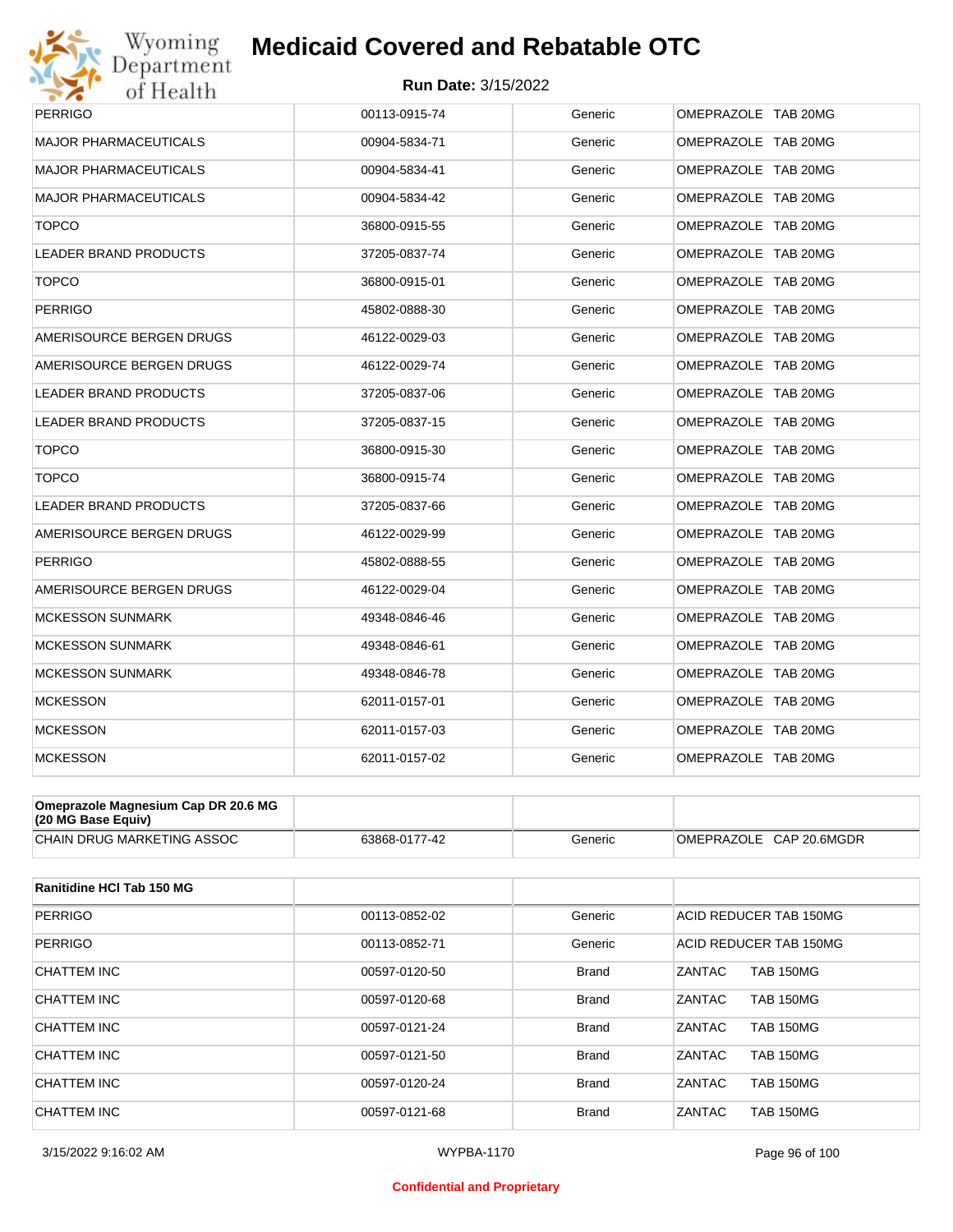| CHATTEM INC                  | 00597-0121-95 | <b>Brand</b> | ZANTAC<br><b>TAB 150MG</b>           |
|------------------------------|---------------|--------------|--------------------------------------|
| CHATTEM INC                  | 00597-0121-90 | <b>Brand</b> | ZANTAC<br><b>TAB 150MG</b>           |
| <b>MAJOR PHARMACEUTICALS</b> | 00904-6350-24 | Generic      | RANITIDINE TAB 150MG                 |
| <b>MAJOR PHARMACEUTICALS</b> | 00904-6350-51 | Generic      | RANITIDINE TAB 150MG                 |
| <b>TOPCO</b>                 | 36800-0047-71 | Generic      | <b>TAB 150MG</b><br><b>HEARTBURN</b> |
| <b>TOPCO</b>                 | 36800-0047-02 | Generic      | HEARTBURN<br><b>TAB 150MG</b>        |
| <b>BERGEN BRUNSWIG</b>       | 24385-0268-62 | Generic      | ACID CONTROL TAB 150MG               |
| <b>BERGEN BRUNSWIG</b>       | 24385-0268-71 | Generic      | ACID CONTROL TAB 150MG               |
| AMERISOURCE BERGEN DRUGS     | 46122-0041-62 | Generic      | ACID CONTROL TAB 150MG               |
| AMERISOURCE BERGEN DRUGS     | 46122-0041-71 | Generic      | ACID CONTROL TAB 150MG               |
| <b>MCKESSON SUNMARK</b>      | 49348-0026-54 | Generic      | ACID REDUCER TAB 150MG               |
| AMERISOURCE BERGEN DRUGS     | 46122-0224-62 | Generic      | ACID CONTROL TAB 150MG               |
| <b>OHM LABS</b>              | 51660-0351-60 | Generic      | ACID REDUCER TAB 150MG               |
| <b>MCKESSON</b>              | 62011-0227-01 | Generic      | ACID REDUCER TAB 150MG               |

| <b>Ranitidine HCI Tab 75 MG</b> |               |              |                              |
|---------------------------------|---------------|--------------|------------------------------|
| <b>CHATTEM INC</b>              | 00597-0122-27 | <b>Brand</b> | ZANTAC<br>TAB 75MG           |
| <b>CHATTEM INC</b>              | 00597-0122-37 | <b>Brand</b> | ZANTAC<br>TAB 75MG           |
| <b>CHATTEM INC</b>              | 00597-0122-54 | <b>Brand</b> | ZANTAC<br>TAB 75MG           |
| <b>CHATTEM INC</b>              | 00597-0122-81 | <b>Brand</b> | ZANTAC<br>TAB 75MG           |
| <b>CHATTEM INC</b>              | 00597-0122-13 | <b>Brand</b> | ZANTAC<br>TAB 75MG           |
| <b>MAJOR PHARMACEUTICALS</b>    | 00904-6349-46 | Generic      | RANITIDINE TAB 75MG          |
| <b>MAJOR PHARMACEUTICALS</b>    | 00904-6349-52 | Generic      | RANITIDINE TAB 75MG          |
| <b>TOPCO</b>                    | 36800-0271-39 | Generic      | <b>HEARTBRN REL TAB 75MG</b> |
| <b>TOPCO</b>                    | 36800-0271-72 | Generic      | <b>HEARTBRN REL TAB 75MG</b> |
| AMERISOURCE BERGEN DRUGS        | 46122-0223-65 | Generic      | ACID REDUCER TAB 75MG        |
| <b>MCKESSON SUNMARK</b>         | 49348-0473-12 | Generic      | <b>ACID REDUCER TAB 75MG</b> |
| AMERISOURCE BERGEN DRUGS        | 46122-0223-72 | Generic      | <b>ACID REDUCER TAB 75MG</b> |
| <b>MCKESSON SUNMARK</b>         | 49348-0473-44 | Generic      | <b>ACID REDUCER TAB 75MG</b> |
| <b>OHM LABS</b>                 | 51660-0352-30 | Generic      | ACID REDUCER TAB 75MG        |
| <b>MCKESSON</b>                 | 62011-0144-02 | Generic      | <b>ACID REDUCER TAB 75MG</b> |
| <b>MCKESSON</b>                 | 62011-0144-01 | Generic      | <b>ACID REDUCER TAB 75MG</b> |
| <b>MCKESSON</b>                 | 62011-0225-01 | Generic      | <b>ACID REDUCER TAB 75MG</b> |
| <b>MCKESSON</b>                 | 62011-0225-02 | Generic      | ACID REDUCER TAB 75MG        |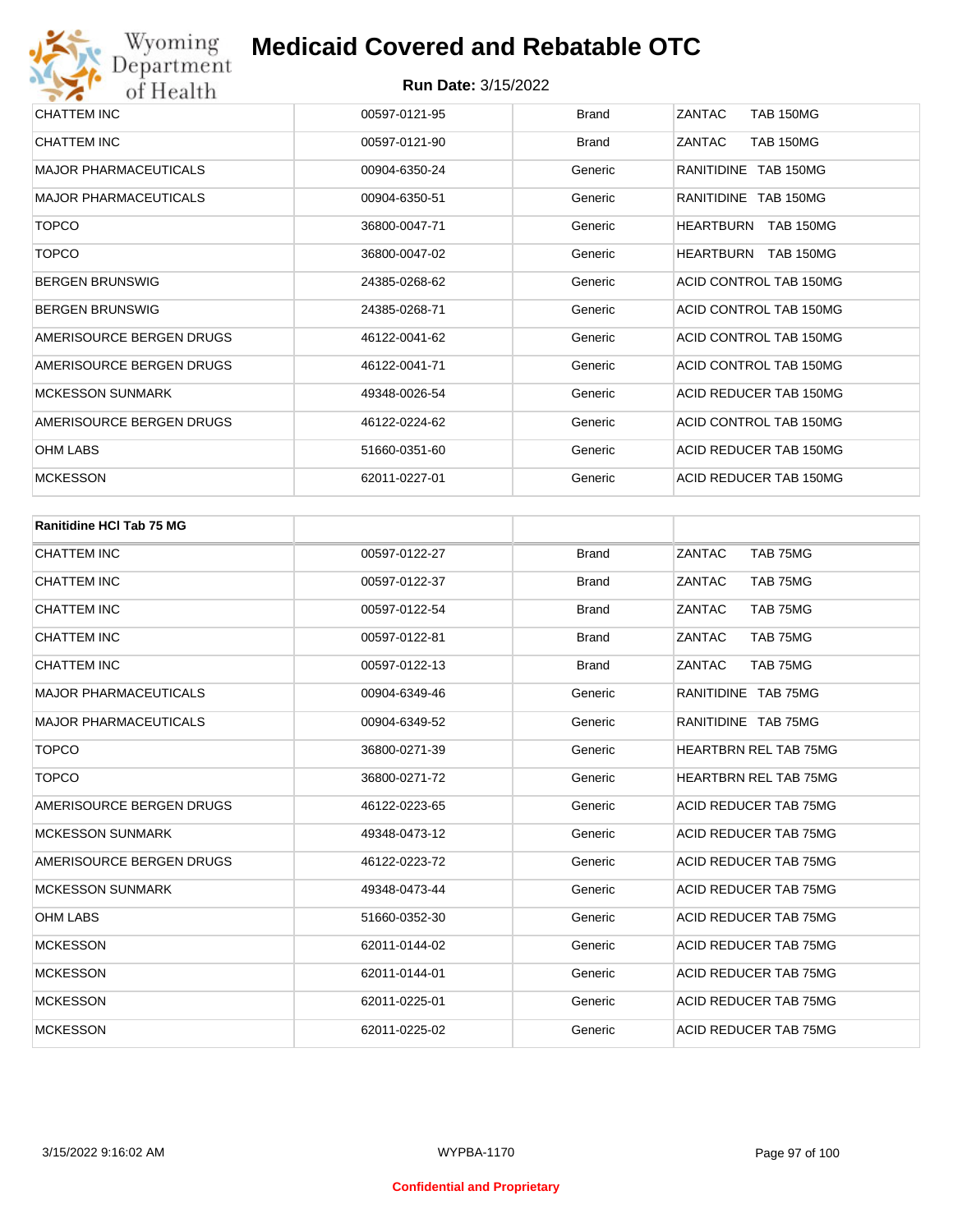**Run Date:** 3/15/2022

Wyoming<br>Department<br>of Health **VAGINAL AND RELATED PRODUCTS**

| <b>Clotrimazole Vaginal Cream 1%</b> |               |         |                                |
|--------------------------------------|---------------|---------|--------------------------------|
| ACTAVIS MID ATLANTIC                 | 00472-0220-41 | Generic | <b>CLOTRIMAZOLE CRE 1%</b>     |
| ACTAVIS MID ATLANTIC                 | 00472-0220-63 | Generic | <b>CLOTRIMAZOLE CRE 1%</b>     |
| MCKESSON SUNMARK                     | 49348-0793-76 | Generic | <b>CLOTRIMAZOLE CRE 1% VAG</b> |
| TARO                                 | 51672-2003-06 | Generic | <b>CLOTRIMAZOLE CRE 1% VAG</b> |

| <b>Clotrimazole Vaginal Cream 2%</b> |               |         |                        |
|--------------------------------------|---------------|---------|------------------------|
| BERGEN BRUNSWIG                      | 24385-0110-09 | Generic | CLOTRIMAZOLE CRE 3 DAY |
| MCKESSON SUNMARK                     | 49348-0379-54 | Generic | 3 DAY VAGINL CRE 2%    |
| <b>TARO</b>                          | 51672-2062-00 | Generic | 3 DAY VAGINL CRE 2%    |

| Miconazole Nitrate Vaginal App 200 MG &<br>2% Cream 9 GM Kit |               |         |                               |
|--------------------------------------------------------------|---------------|---------|-------------------------------|
| <b>TOPCO</b>                                                 | 36800-0982-00 | Generic | ™IICONAZOLE 3 KIT COMBINAT    |
| AMERISOURCE BERGEN DRUGS                                     | 46122-0144-04 | Generic | ™II MICONAZOLE 3 KIT COMBO PK |
| IMCKESSON SUNMARK                                            | 49348-0645-73 | Generic | MICONAZOLE 3 KIT COMBINAT     |

| <b>Miconazole Nitrate Vaginal Cream 2%</b> |               |         |                           |
|--------------------------------------------|---------------|---------|---------------------------|
| <b>GEISS DESTIN &amp; DUNN</b>             | 00113-0214-29 | Generic | MICONAZOLE 7 CRE TUBE/KIT |
| <b>GEISS DESTIN &amp; DUNN</b>             | 00113-0825-29 | Generic | MICONAZOLE 7 CRE 2%       |
| ACTAVIS MID ATLANTIC                       | 00472-0730-41 | Generic | MICONAZOLE CRE 2%         |
| COSETTE PHARMACEUTICALS                    | 00713-0252-37 | Generic | MICONAZOLE CRE 2%         |
| ACTAVIS MID ATLANTIC                       | 00472-0730-63 | Generic | MICONAZOLE CRE 2%         |
| <b>MAJOR PHARMACEUTICALS</b>               | 00904-7734-57 | Generic | MICONAZOLE 7 CRE 2%       |
| <b>BERGEN BRUNSWIG</b>                     | 24385-0590-29 | Generic | MICONAZOLE 7 CRE 2%       |
| <b>MAJOR PHARMACEUTICALS</b>               | 00904-7734-45 | Generic | MICONAZOLE 7 CRE 2%       |
| <b>TOPCO</b>                               | 36800-0825-29 | Generic | MICONAZOLE 7 CRE 2%       |
| <b>MCKESSON SUNMARK</b>                    | 49348-0530-77 | Generic | MICONAZOLE 7 CRE 2%       |
| <b>MCKESSON SUNMARK</b>                    | 49348-0872-77 | Generic | MICONAZOLE 7 CRE 2%       |
| <b>TARO</b>                                | 51672-2035-06 | Generic | MICONAZOLE CRE 2%         |

| Miconazole Nitrate Vaginal Cream 4% (200<br>MG/5GM) |               |         |                            |
|-----------------------------------------------------|---------------|---------|----------------------------|
| CHAIN DRUG MARKETING ASSOC                          | 63868-0197-25 | Generic | <b>3 DAY VAGNAL CRE 4%</b> |

| Miconazole Nitrate Vaginal Supp 1200 MG<br>8. 2% Cream Kit |               |         |                          |
|------------------------------------------------------------|---------------|---------|--------------------------|
| <b>TOPCO</b>                                               | 36800-0737-45 | Generic | <b>IMICONAZOLE 1 KIT</b> |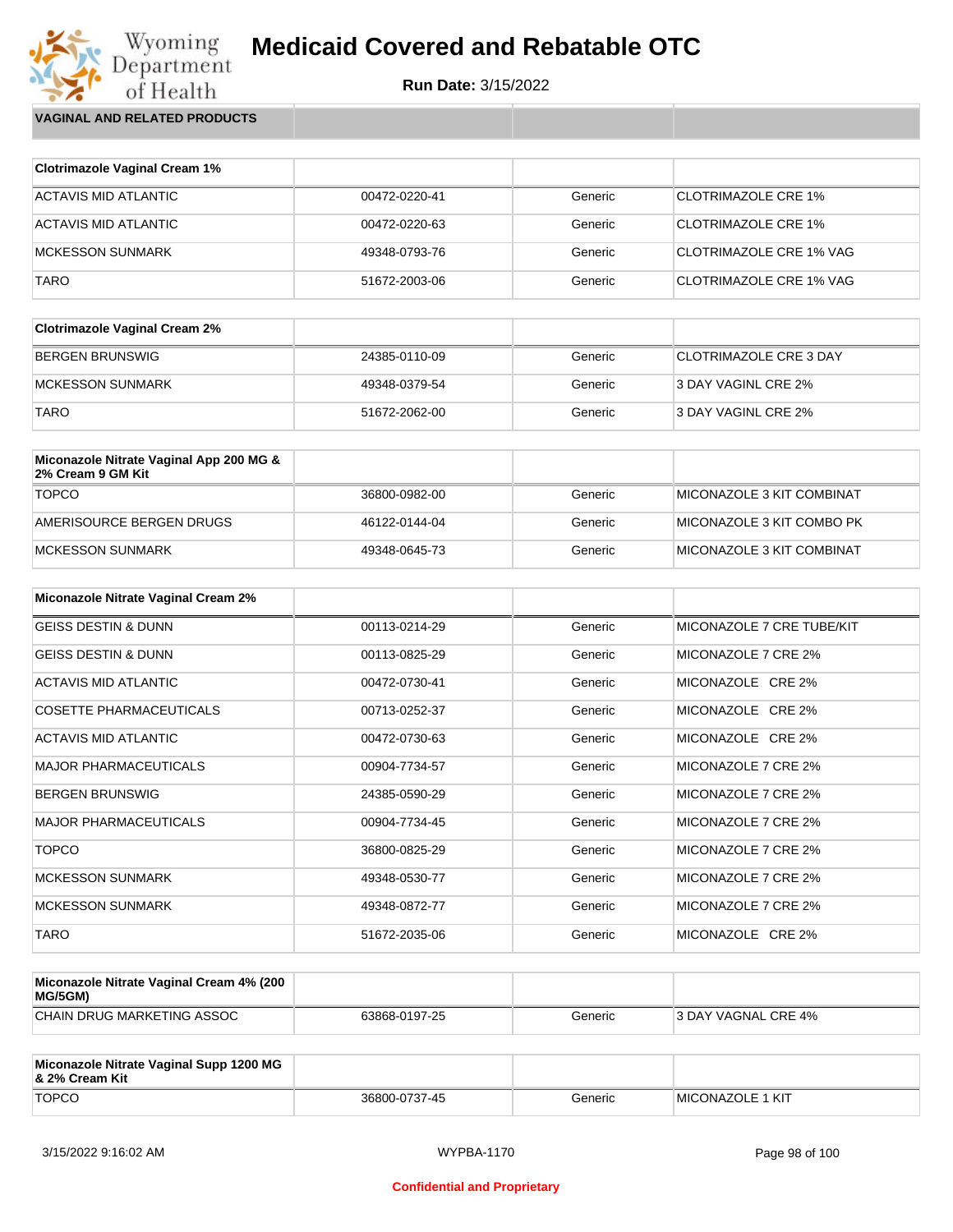| Wyoming<br><b>Medicaid Covered and Rebatable OTC</b><br>Department |                            |         |                          |  |
|--------------------------------------------------------------------|----------------------------|---------|--------------------------|--|
| of Health                                                          | <b>Run Date: 3/15/2022</b> |         |                          |  |
| AMERISOURCE BERGEN DRUGS                                           | 46122-0027-02              | Generic | MICONAZOLE 1 KIT         |  |
| LEADER BRAND PRODUCTS                                              | 37205-0640-03              | Generic | MICONAZOLE 1 KIT 1200-2% |  |

| Miconazole Nitrate Vaginal Supp 200 MG &<br>2% Cream 9 GM Kit |               |         |                           |
|---------------------------------------------------------------|---------------|---------|---------------------------|
| GLAXO CONSUMER HEALTHCARE L.P.                                | 00067-2091-03 | Generic | VAGISTAT-3 KIT COMBO PK   |
| GEISS DESTIN & DUNN                                           | 00113-0081-00 | Generic | MICONAZOLE 3 KIT COMBO PK |
| MAJOR PHARMACEUTICALS                                         | 00904-5415-01 | Generic | MICONAZOLE 3 KIT COMBO PK |
| BERGEN BRUNSWIG                                               | 24385-0606-02 | Generic | MICONAZOLE 3 KIT COMBO PK |
| <b>TOPCO</b>                                                  | 36800-0081-00 | Generic | MICONAZOLE 3 KIT COMBO PK |
| <b>MCKESSON SUNMARK</b>                                       | 49348-0355-43 | Generic | MICONAZOLE 3 KIT COMBO PK |

| Miconazole Nitrate Vaginal Suppos 100 MG |               |         |                        |
|------------------------------------------|---------------|---------|------------------------|
| ACTAVIS MID ATLANTIC                     | 00472-1736-07 | Generic | MICONAZOLE 7 SUP 100MG |
| COSETTE PHARMACEUTICALS                  | 00713-0197-57 | Generic | MICONAZOLE SUP 100MG   |
| MCKESSON SUNMARK                         | 49348-0833-61 | Generic | SM MICON 7 SUP 100MG   |

| Nonoxynol-9 Film 28% |               |              |                                 |
|----------------------|---------------|--------------|---------------------------------|
| <b>APOTHECUS</b>     | 52925-0112-01 | <b>Brand</b> | <b>VCF VAGINAL MIS CONTRACP</b> |
| <b>APOTHECUS</b>     | 52925-0112-03 | <b>Brand</b> | <b>VCF VAGINAL MIS CONTRACP</b> |
| <b>APOTHECUS</b>     | 52925-0112-02 | <b>Brand</b> | <b>VCF VAGINAL MIS CONTRACP</b> |

| Nonoxynol-9 Foam 12.5% |               |              |                               |
|------------------------|---------------|--------------|-------------------------------|
| <b>APOTHECUS</b>       | 52925-0312-14 | <b>Brand</b> | . AER CONTRACP<br>VCF VAGINAL |

| Nonoxynol-9 Gel 2% |               |       |                            |
|--------------------|---------------|-------|----------------------------|
| <b>MILEX</b>       | 00396-4010-00 | Brand | <b>GEL 2%</b><br>SHUR-SEAL |

| Nonoxynol-9 Gel 3%              |               |       |                           |  |
|---------------------------------|---------------|-------|---------------------------|--|
| <b>CALDWELL CONSUMER HEALTH</b> | 34362-0302-13 | Brand | <b>GYNOL II</b><br>GEL 3% |  |

| Nonoxynol-9 Gel 4%              |               |              |                      |
|---------------------------------|---------------|--------------|----------------------|
| <b>REVIVE PERSONAL PRODUCTS</b> | 34362-0300-10 | <b>Brand</b> | GEL 4%<br>CONCEPTROL |

| Nonoxynol-9 Vaginal Sponge 1000 MG |               |       |                  |
|------------------------------------|---------------|-------|------------------|
| MAYER LABORATORIES                 | 16169-0404-03 | Brand | TODAY SPONGE MIS |

| Nonoxynol-9 Vaginal Suppos 100 MG |               |              |               |           |
|-----------------------------------|---------------|--------------|---------------|-----------|
| BLAIREX LABS                      | 50486-0221-12 | <b>Brand</b> | <b>ENCARE</b> | SUP 100MG |